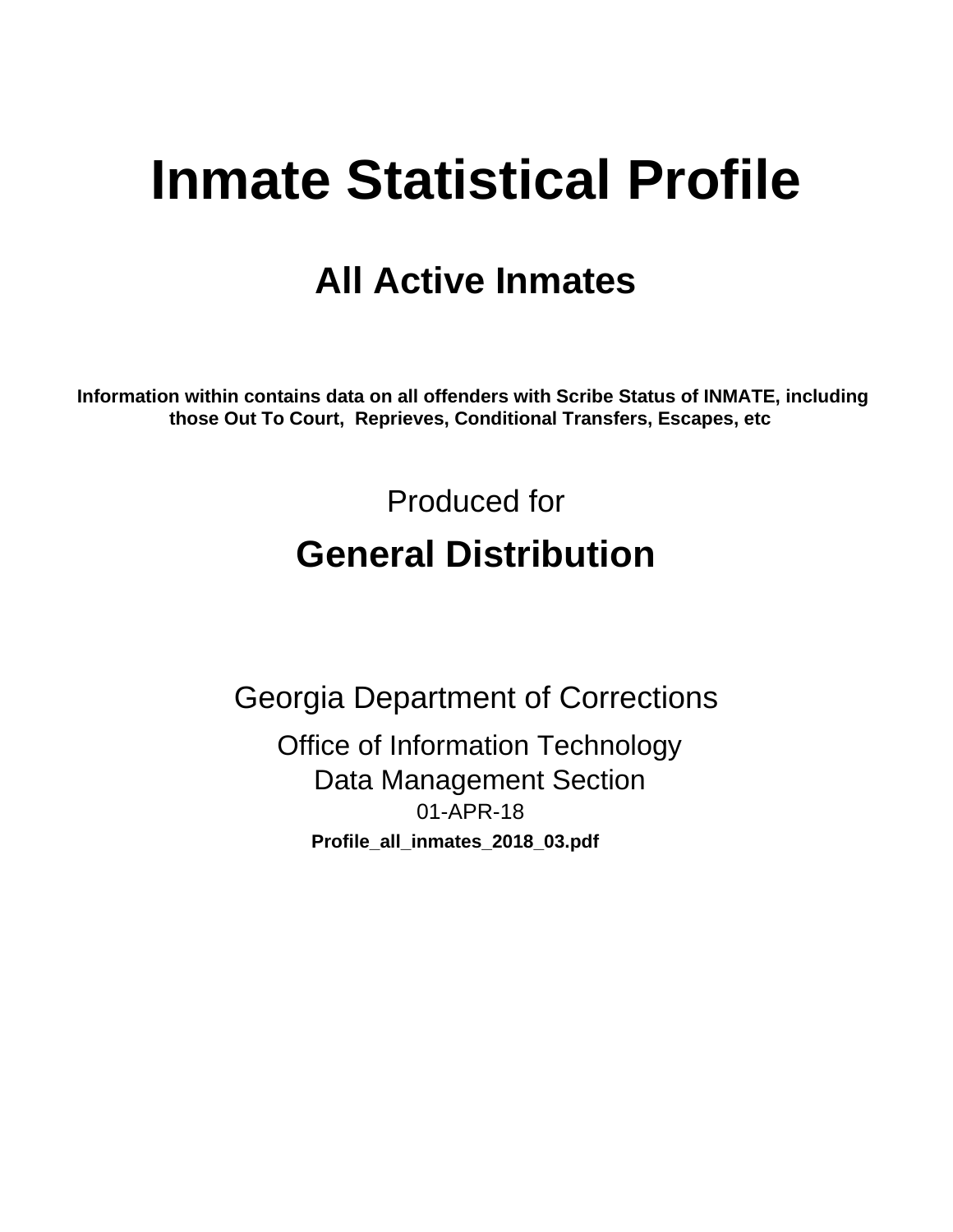#### **Inmate Statistical Profile 01-APR-18** Contents

**All Active Inmates** 

Produced for General Distribution

## **Table of Contents**

| <b>Demographic information</b>                                        |
|-----------------------------------------------------------------------|
| 4 Current age, broken out in ten year age groups                      |
| 5 Race group                                                          |
| 6 Marital status, self-reported at entry to prison                    |
| 7 Number of Inmates with Dependents, self-reported at entry to prison |
| 8 Religious affiliation, self-reported at entry to prison             |
| 9 Home county - self-reported at entry to prison                      |
| 14 Employment status before prison, self-reported at entry to prison  |
| 15 Age at admission                                                   |
| 17 Age at admission                                                   |
| 20 Height, measured at entry to prison                                |
| 21 Height, measured at entry to prison                                |
| 23 Weight, measured at entry to prison                                |
| 24 Military service                                                   |
| <b>Correctional information</b>                                       |
| 25 Type of admission to prison                                        |
| 26 Current / last supervision level                                   |
| 27 Current / last institution type                                    |
| 28 Institution type - transitional centers                            |
| 29 Institution type - county prisons                                  |
| 31 Institution type - state prisons                                   |
| 33 Institution type - private prisons                                 |
| 34 Institution type - inmate boot camp                                |
| 35 Number of disciplinary reports                                     |
| 36 Number of transfers                                                |
| 37 Number of escapes                                                  |
| 38 Split sentence - Probation to follow                               |
| 39 Probable future release type of still active inmates               |
| 40 Time served in current (or last) institution                       |
| Educational, psychological and physical information                   |
| 41 Highest grade level attained                                       |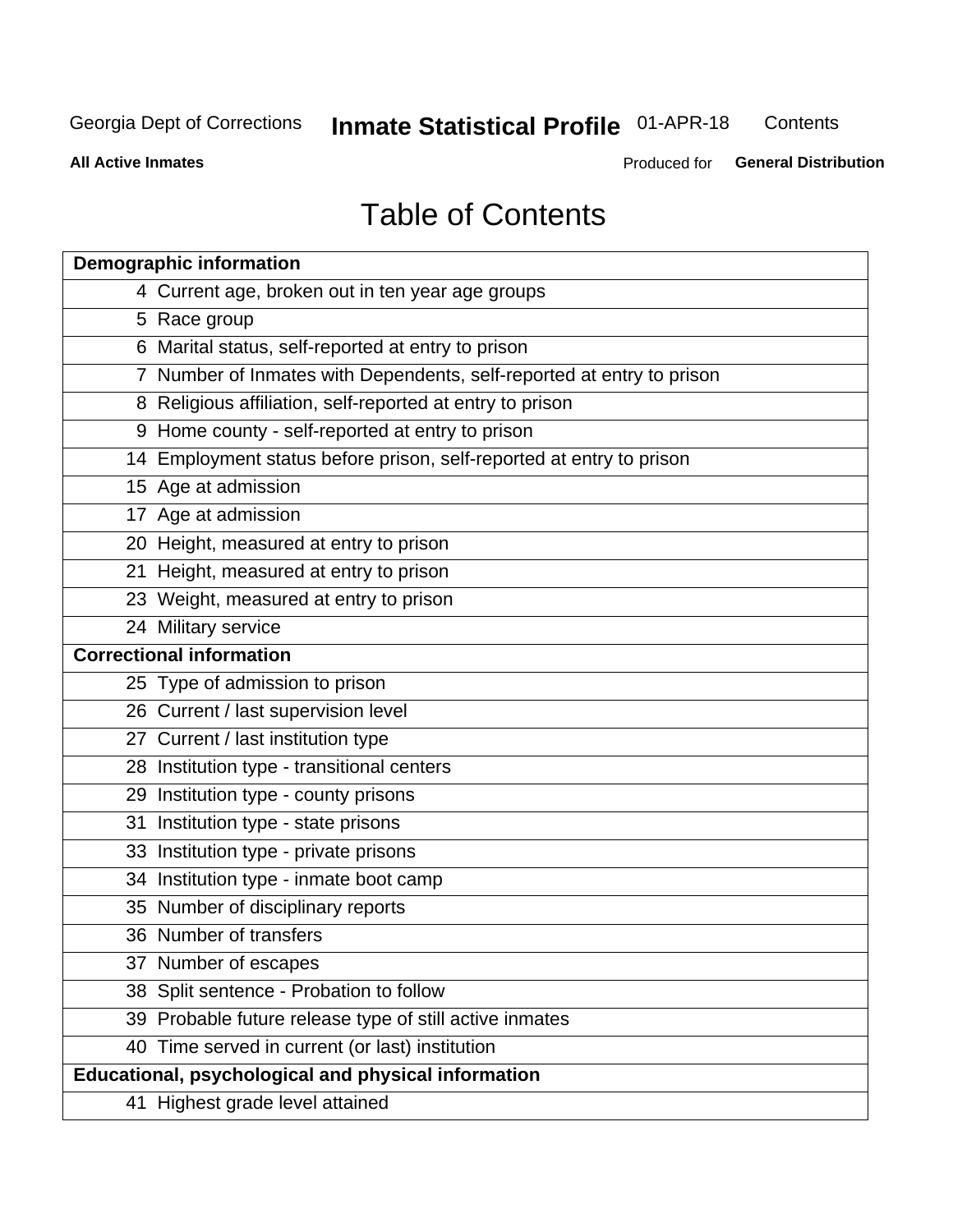## **Inmate Statistical Profile 01-APR-18**

Contents

**All Active Inmates** 

Produced for General Distribution

## **Table of Contents**

| <b>Educational, psychological and physical information</b>       |
|------------------------------------------------------------------|
| 42 Culture fair IQ scores                                        |
| 43 Wide Range Achievement Test (WRAT) reading score              |
| 44 Wide Range Achievement Test (WRAT) math score                 |
| 45 Wide Range Achievement Test (WRAT) spelling score             |
| 46 Current / last mental health treatment level                  |
| 47 PULHESDWIT medical scale - 'P' overall condition ('P'hysical) |
| 48 PULHESDWIT medical scale - 'U' upper body                     |
| 49 PULHESDWIT medical scale - 'L' lower body                     |
| 50 PULHESDWIT medical scale - 'H' hearing                        |
| 51 PULHESDWIT medical scale - 'E' vision                         |
| 52 PULHESDWIT medical scale -'S' psychiatric                     |
| 53 PULHESDWIT medical scale - 'D' dental                         |
| 54 PULHESDWIT medical scale - 'W' work ability                   |
| 55 PULHESDWIT medical scale - 'I' impairment                     |
| 56 PULHESDWIT medical scale - 'T' transportability               |
| <b>Crimes and criminal history information</b>                   |
| 57 Number of prior Georgia incarcerations                        |
| 58 Prison sentence in years                                      |
| 59 Primary offense, broken out into felonies vs misdemeanors     |
| 60 Primary offense, broken out into six broad crime categories   |
| 61 Primary offense, detailed offense code                        |
| 69 County of conviction of primary offense                       |
| 74 Circuit of conviction of primary offense                      |
| 76 Years served (jail + prison) in this incarceration            |
| <b>Medical information</b>                                       |
| 77 Results of most recent HIV test                               |
| 78 Results of most recent tuberculosis test                      |
| 79 Results of most recent syphilis test                          |
| 80 Results of most recent Hepatitis-C test                       |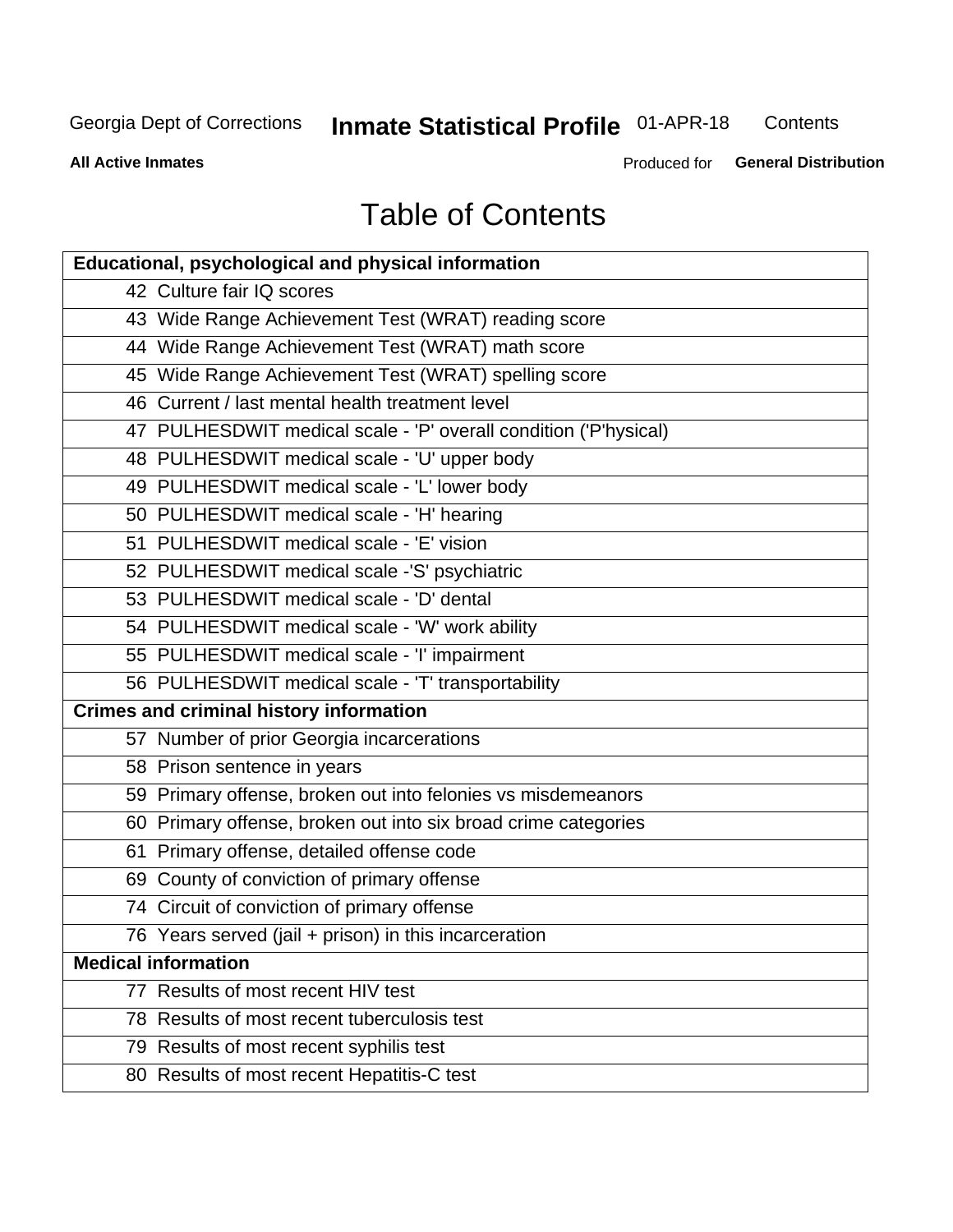#### **All Active Inmates**

#### Produced for General Distribution

### Current age, broken out in ten-year age groups

COL % - percent each COUNT is of its particular column

|                          | <b>Male</b>  |        |        | <b>Female</b>   |        |          | <b>Total</b> |        |
|--------------------------|--------------|--------|--------|-----------------|--------|----------|--------------|--------|
| <b>Current Age</b>       | <b>Count</b> | Col %  | Row %  | <b>Count</b>    | Col %  | Row %    | <b>Total</b> | Col %  |
| <b>Teens (1-19)</b>      | 787          | 1.55%  | 95.86% | 34              | 0.87%  | 4.14%    | 821          | 1.50%  |
| <b>Twenties (20-29)</b>  | 14,088       | 27.78% | 93.22% | 1,024           | 26.20% | $6.78\%$ | 15,112       | 27.67% |
| Thirties (30-39)         | 15,361       | 30.29% | 91.69% | 1,392           | 35.61% | $8.31\%$ | 16,753       | 30.67% |
| <b>Forties (40-49)</b>   | 10,428       | 20.56% | 92.25% | 876             | 22.41% | 7.75%    | 11,304       | 20.70% |
| <b>Fifties (50-59)</b>   | 6,943        | 13.69% | 93.76% | 462             | 11.82% | 6.24%    | 7,405        | 13.56% |
| <b>Sixties (60-69)</b>   | 2.442        | 4.82%  | 95.99% | 102             | 2.61%  | 4.01%    | 2.544        | 4.66%  |
| Seventy + (70 and above) | 663          | 1.31%  | 97.21% | 19 <sup>1</sup> | 0.49%  | 2.79%    | 682          | 1.25%  |
| <b>Total Reported</b>    | 50,712       | 100%   | 92.84% | 3,909           | 100%   | 7.16%    | 54,621       | 100.0% |

| <b>Not Reported</b> | つつに<br>LLJ |       | <b>COC</b><br>ZZU |
|---------------------|------------|-------|-------------------|
| <b>Total</b>        | 50,937     | 3,910 | 54,847            |

| <b>Mean</b><br>(average) | 38.25 | 37.36 | 38.19 |
|--------------------------|-------|-------|-------|
| Median (middle)          | 36    | 36    | 36    |
| Mode<br>(most frequent)  | 28    | 28    | 28    |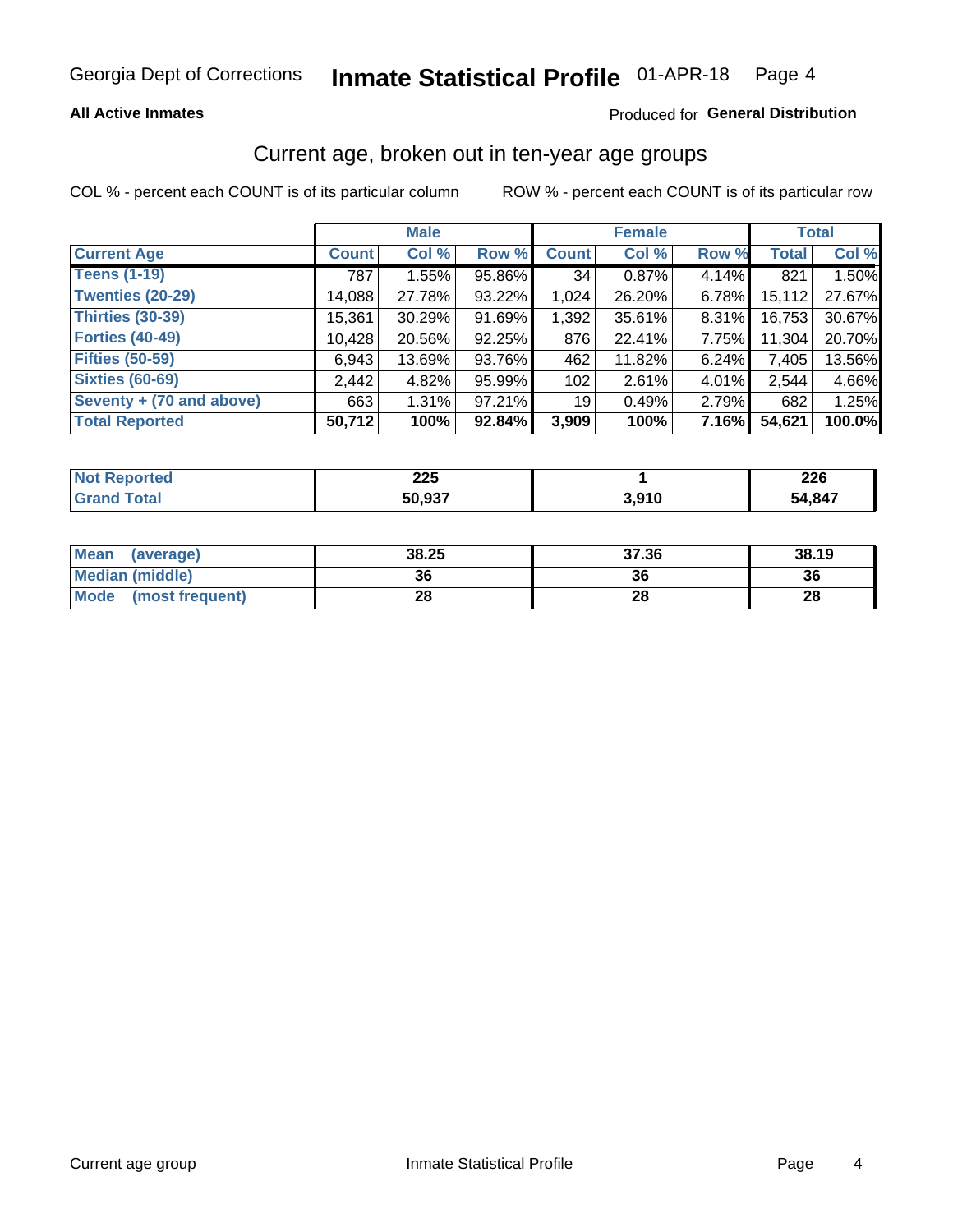#### Inmate Statistical Profile 01-APR-18 Page 5

#### **All Active Inmates**

#### Produced for General Distribution

#### Race group

COL % - percent each COUNT is of its particular column

|                   |                        |              | <b>Male</b> |         |             | <b>Female</b> |        |              | <b>Total</b> |  |
|-------------------|------------------------|--------------|-------------|---------|-------------|---------------|--------|--------------|--------------|--|
|                   | <b>Race Group</b>      | <b>Count</b> | Col %       |         | Row % Count | Col %         | Row %  | <b>Total</b> | Col %        |  |
|                   | <b>White</b>           | 17,375       | 34.11%      | 88.34%  | 2,293       | 58.64%        | 11.66% | 19,668       | 35.86%       |  |
| $\mathbf{2}$      | <b>Black</b>           | 31,316       | 61.48%      | 95.29%  | 1,547       | 39.57%        | 4.71%  | 32,863       | 59.92%       |  |
| 5.                | <b>Other</b>           | 53           | .10%        | 89.83%  | 6           | .15%          | 10.17% | 59           | .11%         |  |
| 6                 | <b>Asian</b>           | 180          | .35%        | 96.77%  | 6           | .15%          | 3.23%  | 186          | .34%         |  |
| 9                 | <b>Unknown</b>         | 10           | $.02\%$     | 76.92%  | 3           | .08%          | 23.08% | 13           | .02%         |  |
| 10                | <b>Hispanic</b>        | 1,979        | 3.89%       | 97.30%  | 55          | 1.41%         | 2.70%  | 2,034        | 3.71%        |  |
| $12 \overline{ }$ | <b>Native American</b> | 23           | $.05\%$     | 100.00% |             |               |        | 23           | .04%         |  |
| 13                | <b>Native Hawaiian</b> |              | .01%        | 100.00% |             |               |        |              | .01%         |  |
|                   | <b>Total Reported</b>  | 50,937       | 100%        | 92.87%  | 3,910       | 100%          | 7.13%  | 54,847       | 100%         |  |

| <b>Not Reported</b> |        |       |        |
|---------------------|--------|-------|--------|
| <b>Fotal</b>        | 50,937 | 3,910 | 54,847 |

| ' Mode | Black | .<br>vvnite | Black |
|--------|-------|-------------|-------|
|        |       |             |       |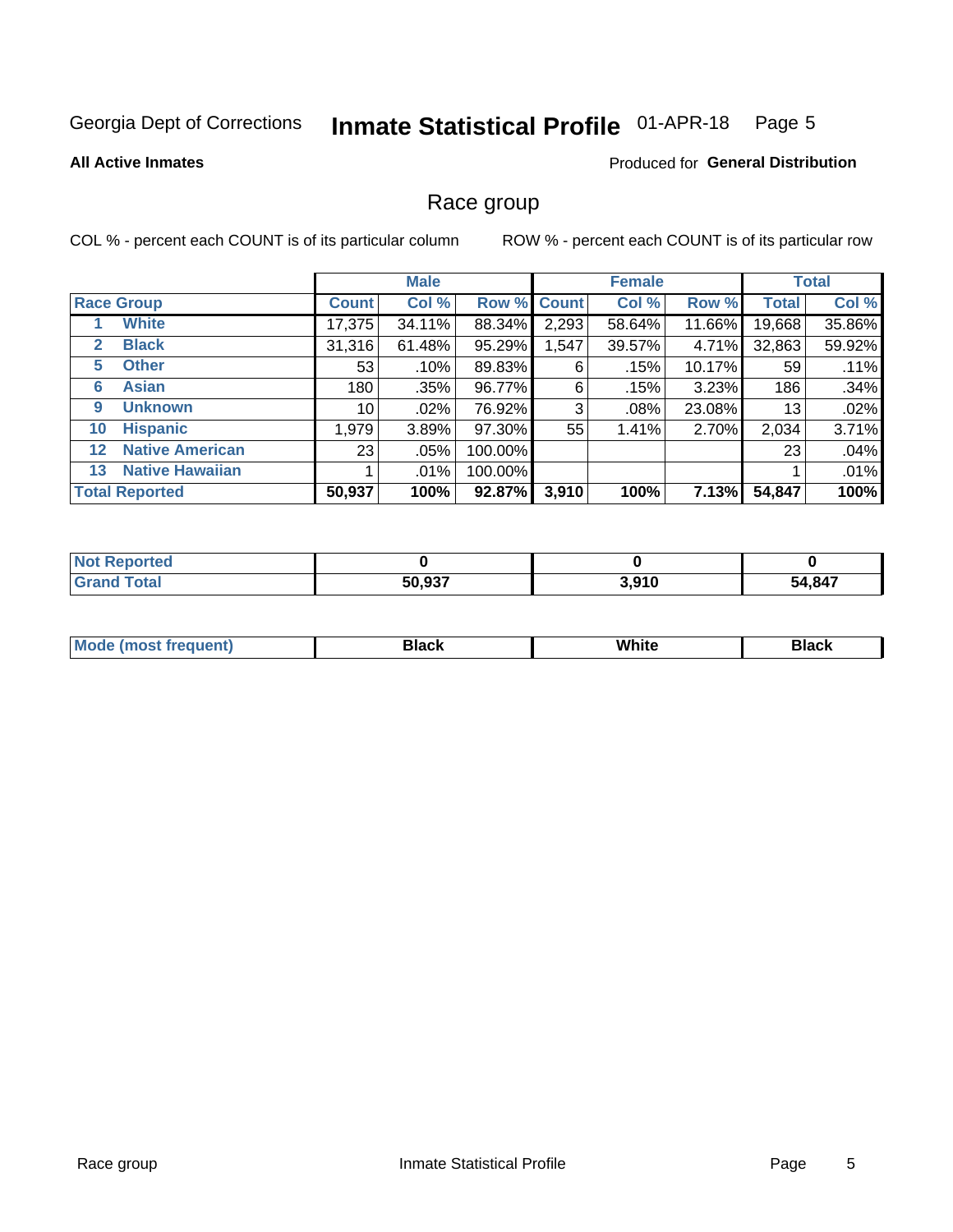#### Inmate Statistical Profile 01-APR-18 Page 6

**All Active Inmates** 

#### Produced for General Distribution

## Marital status, self-reported at entry to prison

COL % - percent each COUNT is of its particular column

|                            | <b>Male</b>  |          |        |              | <b>Female</b> | <b>Total</b> |              |        |
|----------------------------|--------------|----------|--------|--------------|---------------|--------------|--------------|--------|
| <b>Marital Status</b>      | <b>Count</b> | Col %    | Row %  | <b>Count</b> | Col %         | Row %        | <b>Total</b> | Col %  |
| <b>Unknown</b><br>$\bf{0}$ | 1,135        | 2.23%    | 90.37% | 121          | 3.09%         | 9.63%        | 1,256        | 2.29%  |
| <b>Divorced</b><br>D       | 4,873        | $9.57\%$ | 89.79% | 554          | 14.17%        | 10.21%       | 5,427        | 9.89%  |
| <b>Married</b><br>М        | 6,791        | 13.33%   | 91.26% | 650          | 16.62%        | 8.74%        | 7,441        | 13.57% |
| <b>Separated</b><br>S      | 1,806        | 3.55%    | 84.63% | 328          | 8.39%         | 15.37%       | 2,134        | 3.89%  |
| <b>Unmarried</b><br>U      | 35,764       | 70.21%   | 94.43% | 2,111        | 53.99%        | 5.57%        | 37,875       | 69.06% |
| <b>Widow</b><br>W          | 568          | 1.12%    | 79.55% | 146          | 3.73%         | 20.45%       | 714          | 1.30%  |
| <b>Total Reported</b>      | 50,937       | 100%     | 92.87% | 3,910        | 100%          | 7.13%        | 54,847       | 100%   |

| ™orted<br>NOT |        |                 |        |
|---------------|--------|-----------------|--------|
| Гоtal         | こへ ヘクフ | ה גם כ<br>J.JIV | 54.847 |

|--|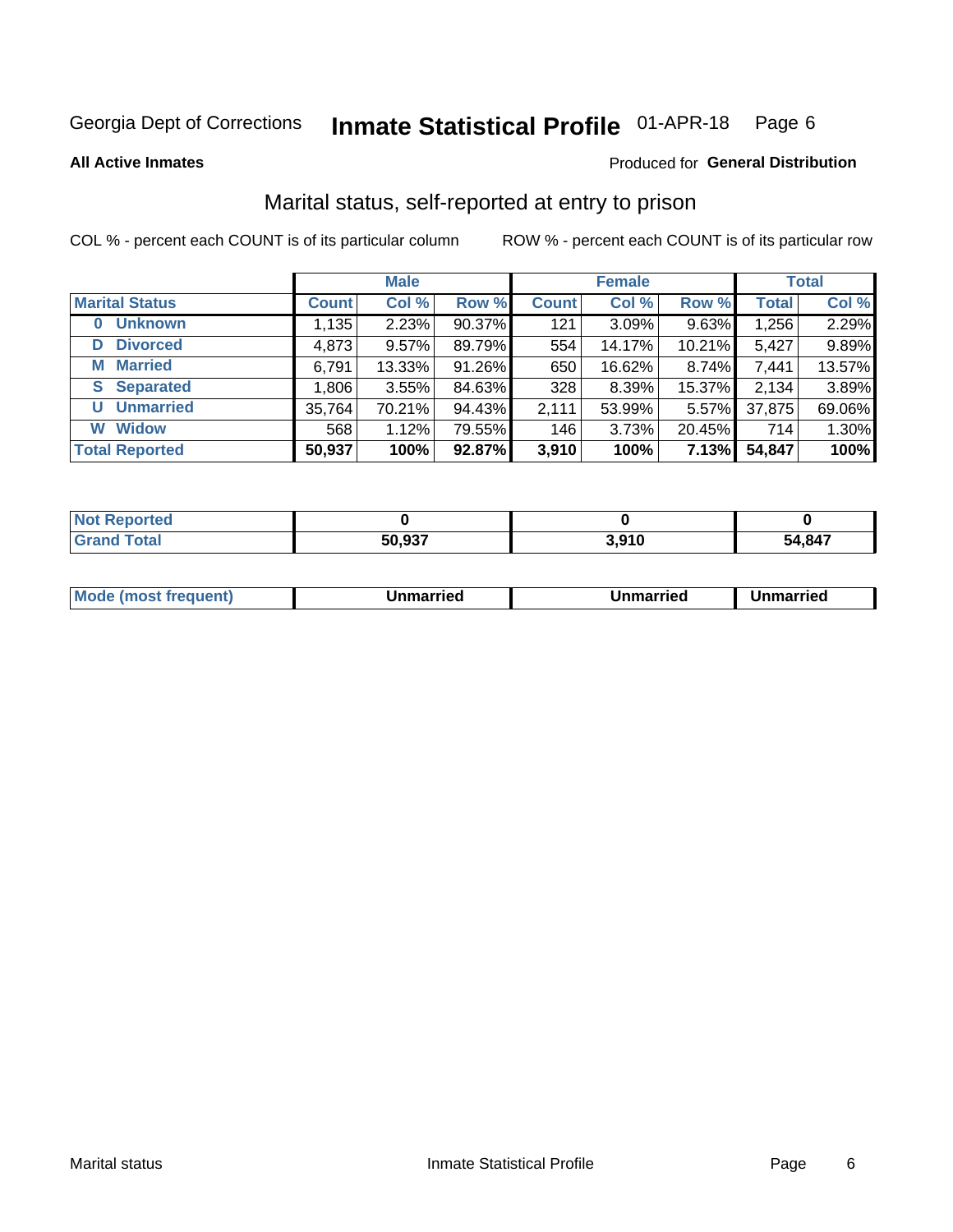#### Inmate Statistical Profile 01-APR-18 Page 7

#### **All Active Inmates**

#### Produced for General Distribution

### Number of Inmates with Dependents, Self-Reported at Entry to Prison

COL % - percent each COUNT is of its particular column

|                             |                 | <b>Male</b> |        |              | <b>Female</b> |       |              | <b>Total</b> |
|-----------------------------|-----------------|-------------|--------|--------------|---------------|-------|--------------|--------------|
| <b>Number of dependents</b> | <b>Count</b>    | Col %       | Row %  | <b>Count</b> | Col %         | Row % | <b>Total</b> | Col %        |
| l 0                         | 15,710          | 37.59%      | 93.85% | 1,029        | 32.24%        | 6.15% | 16,739       | 37.21%       |
|                             | 9,740           | 23.31%      | 93.89% | 634          | 19.86%        | 6.11% | 10,374       | 23.06%       |
| $\overline{2}$              | 7,270           | 17.40%      | 91.52% | 674          | 21.12%        | 8.48% | 7,944        | 17.66%       |
| $\overline{3}$              | 4,362           | 10.44%      | 90.27% | 470          | 14.72%        | 9.73% | 4,832        | 10.74%       |
| 4                           | 2,256           | 5.40%       | 91.45% | 211          | 6.61%         | 8.55% | 2,467        | 5.48%        |
| 5                           | 1,144           | 2.74%       | 92.41% | 94           | 2.94%         | 7.59% | 1,238        | 2.75%        |
| 6                           | 591             | 1.41%       | 92.63% | 47           | 1.47%         | 7.37% | 638          | 1.42%        |
| 7                           | 292             | 0.70%       | 95.42% | 14           | 0.44%         | 4.58% | 306          | 0.68%        |
| 8                           | 146             | 0.35%       | 96.05% | 6            | 0.19%         | 3.95% | 152          | 0.34%        |
| 9                           | 96              | 0.23%       | 95.05% | 5            | 0.16%         | 4.95% | 101          | 0.22%        |
| 10                          | 80 <sub>1</sub> | 0.19%       | 93.02% | 6            | 0.19%         | 6.98% | 86           | 0.19%        |
| Over 10                     | 103             | 0.25%       | 98.10% | 2            | 0.06%         | 1.90% | 105          | 0.23%        |
| <b>Total Reported</b>       | 41,790          | 100%        | 92.90% | 3,192        | 100%          | 7.10% | 44,982       | 100%         |

| 117           | <b>740</b><br>10 | 1,865  |
|---------------|------------------|--------|
| <b>50.027</b> | 3.910            | 54,847 |

| Mean (average)         | l.48 | 1.66 | 1.49 |
|------------------------|------|------|------|
| <b>Median (middle)</b> |      |      |      |
| Mode (most frequent)   |      |      |      |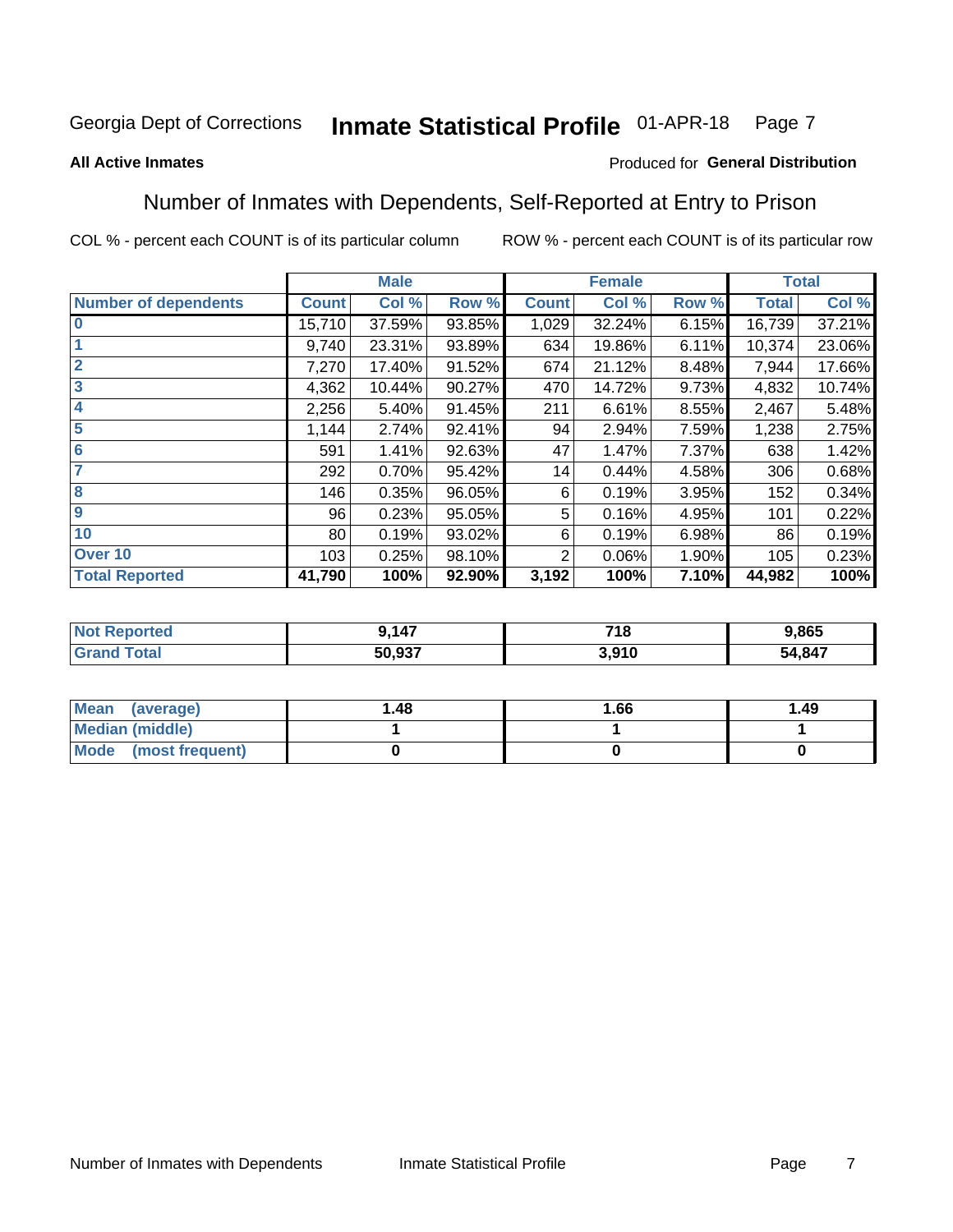#### Inmate Statistical Profile 01-APR-18 Page 8

#### **All Active Inmates**

#### Produced for General Distribution

## Religious affiliation, self-reported at entry to prison

COL % - percent each COUNT is of its particular column

|                         |                              |                | <b>Male</b> |         |              | <b>Female</b> |        |                     | <b>Total</b> |
|-------------------------|------------------------------|----------------|-------------|---------|--------------|---------------|--------|---------------------|--------------|
|                         | <b>Religious Affiliation</b> | <b>Count</b>   | Col %       | Row %   | <b>Count</b> | Col %         | Row %  | <b>Total</b>        | Col %        |
| 1                       | <b>Islam</b>                 | 1,321          | 6.03%       | 97.42%  | 35           | 1.57%         | 2.58%  | 1,356               | 5.62%        |
| $\overline{2}$          | <b>Catholic</b>              | 1,122          | 5.12%       | 89.69%  | 129          | 5.77%         | 10.31% | 1,251               | 5.18%        |
| $\overline{\mathbf{3}}$ | <b>Baptist</b>               | 13,712         | 62.63%      | 89.42%  | 1,622        | 72.61%        | 10.58% | 15,334              | 63.55%       |
| 4                       | <b>Methodist</b>             | 386            | 1.76%       | 87.13%  | 57           | 2.55%         | 12.87% | 443                 | 1.84%        |
| $\overline{5}$          | <b>EpiscopIn</b>             | 49             | .22%        | 90.74%  | 5            | .22%          | 9.26%  | 54                  | .22%         |
| $6\phantom{1}6$         | <b>Presbytrn</b>             | 77             | .35%        | 89.53%  | 9            | .40%          | 10.47% | 86                  | .36%         |
| 7                       | <b>Chc Of God</b>            | 420            | 1.92%       | 88.79%  | 53           | 2.37%         | 11.21% | 473                 | 1.96%        |
| 8                       | <b>Holiness</b>              | 553            | 2.53%       | 83.03%  | 113          | 5.06%         | 16.97% | 666                 | 2.76%        |
| $\boldsymbol{9}$        | <b>Jewish</b>                | 63             | .29%        | 81.82%  | 14           | .63%          | 18.18% | 77                  | .32%         |
| 10                      | <b>Anglican</b>              | 43             | .20%        | 93.48%  | 3            | .13%          | 6.52%  | 46                  | .19%         |
| 11                      | <b>Grk Orthdx</b>            | 4              | .02%        | 57.14%  | 3            | .13%          | 42.86% | 7                   | .03%         |
| 12                      | <b>Hindu</b>                 | 9              | .04%        | 100.00% |              |               |        | 9                   | .04%         |
| 13                      | <b>Buddhist</b>              | 45             | .21%        | 88.24%  | 6            | .27%          | 11.76% | 51                  | .21%         |
| 14                      | <b>Taoist</b>                | 6              | .03%        | 100.00% |              |               |        | 6                   | .02%         |
| 15                      | <b>Shintoist</b>             | 4              | .02%        | 100.00% |              |               |        | 4                   | .02%         |
| 16                      | <b>Seven D Ad</b>            | 60             | .27%        | 89.55%  | 7            | .31%          | 10.45% | 67                  | .28%         |
| 17                      | <b>Jehovah Wt</b>            | 271            | 1.24%       | 88.85%  | 34           | 1.52%         | 11.15% | 305                 | 1.26%        |
| 18                      | <b>Latr Day S</b>            | 25             | .11%        | 86.21%  | 4            | .18%          | 13.79% | 29                  | .12%         |
| 19                      | Quaker                       | $\overline{2}$ | .01%        | 100.00% |              |               |        | 2                   | .01%         |
| 20                      | <b>Other Prot</b>            | 2,003          | 9.15%       | 94.08%  | 126          | 5.64%         | 5.92%  | 2,129               | 8.82%        |
| $\overline{21}$         | <b>Messianic Judaism</b>     | 11             | .05%        | 91.67%  | 1            | .04%          | 8.33%  | 12                  | .05%         |
| 96                      | <b>None</b>                  | 1,708          | 7.80%       | 99.24%  | 13           | .58%          | .76%   | 1,721               | 7.13%        |
|                         | <b>Total Reported</b>        | 21,894         | 100%        | 90.74%  | 2,234        | 100%          | 9.26%  | $\overline{24,}128$ | 100%         |

|                       | 29,043 | .676  | 30,719 |
|-----------------------|--------|-------|--------|
| $f \wedge f \wedge f$ | 50,937 | 3.910 | 54,847 |

| <b>Mode (most frequent)</b> | <b>Japtist</b> | Baptist | Baptist |
|-----------------------------|----------------|---------|---------|
|-----------------------------|----------------|---------|---------|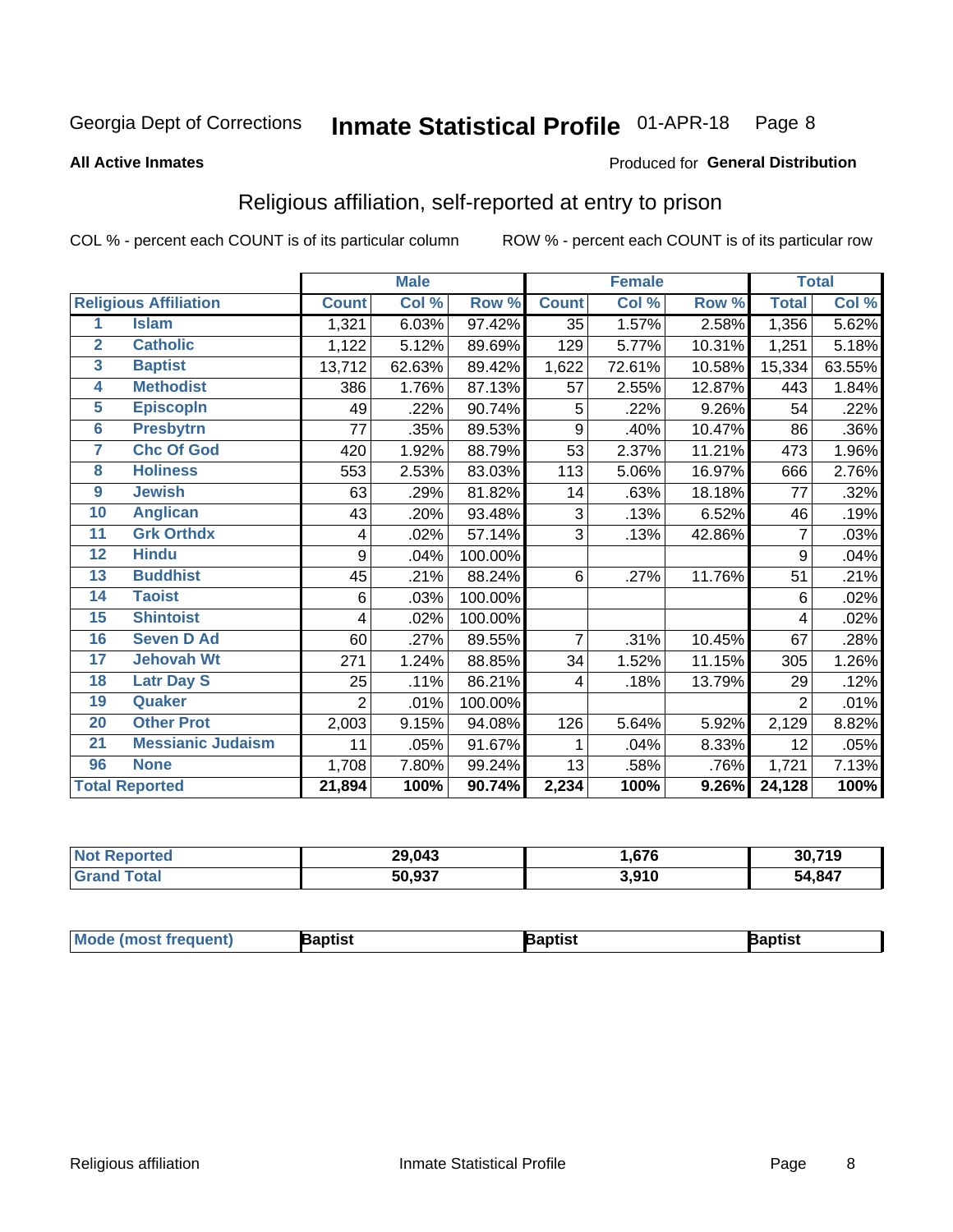#### Inmate Statistical Profile 01-APR-18 Page 9

#### **All Active Inmates**

#### Produced for General Distribution

## Home county, self-reported at entry to prison

COL % - percent each COUNT is of its particular column

|     |                             |              | <b>Male</b> |                  |                         | <b>Female</b> |        | <b>Total</b> |        |
|-----|-----------------------------|--------------|-------------|------------------|-------------------------|---------------|--------|--------------|--------|
|     | <b>Home County</b>          | <b>Count</b> | Col %       | Row <sup>%</sup> | <b>Count</b>            | Col %         | Row %  | <b>Total</b> | Col %  |
| 000 | <b>Unknown</b>              | 7,105        | 13.95%      | 92.55%           | 572                     | 14.63%        | 7.45%  | 7,677        | 14.00% |
| 001 | <b>Appling County</b>       | 133          | .26%        | 95.68%           | 6                       | .15%          | 4.32%  | 139          | .25%   |
| 002 | <b>Atkinson County</b>      | 34           | .07%        | 91.89%           | 3                       | .08%          | 8.11%  | 37           | .07%   |
| 003 | <b>Bacon County</b>         | 64           | .13%        | 94.12%           | $\overline{\mathbf{4}}$ | .10%          | 5.88%  | 68           | .12%   |
| 004 | <b>Baker County</b>         | 17           | .03%        | 94.44%           | 1                       | .03%          | 5.56%  | 18           | .03%   |
| 005 | <b>Baldwin County</b>       | 247          | .48%        | 90.15%           | 27                      | .69%          | 9.85%  | 274          | .50%   |
| 006 | <b>Banks County</b>         | 69           | .14%        | 86.25%           | 11                      | .28%          | 13.75% | 80           | .15%   |
| 007 | <b>Barrow County</b>        | 310          | .61%        | 89.86%           | 35                      | .90%          | 10.14% | 345          | .63%   |
| 008 | <b>Bartow County</b>        | 531          | 1.04%       | 85.92%           | 87                      | 2.23%         | 14.08% | 618          | 1.13%  |
| 009 | <b>Ben Hill County</b>      | 192          | .38%        | 92.75%           | 15                      | .38%          | 7.25%  | 207          | .38%   |
| 010 | <b>Berrien County</b>       | 80           | .16%        | 94.12%           | 5                       | .13%          | 5.88%  | 85           | .15%   |
| 011 | <b>Bibb County</b>          | 1,131        | 2.22%       | 95.20%           | 57                      | 1.46%         | 4.80%  | 1,188        | 2.17%  |
| 012 | <b>Bleckley County</b>      | 71           | .14%        | 88.75%           | 9                       | .23%          | 11.25% | 80           | .15%   |
| 013 | <b>Brantley County</b>      | 78           | .15%        | 86.67%           | 12                      | .31%          | 13.33% | 90           | .16%   |
| 014 | <b>Brooks County</b>        | 203          | .40%        | 98.07%           | 4                       | .10%          | 1.93%  | 207          | .38%   |
| 015 | <b>Bryan County</b>         | 83           | .16%        | 91.21%           | 8                       | .20%          | 8.79%  | 91           | .17%   |
| 016 | <b>Bulloch County</b>       | 366          | .72%        | 95.31%           | 18                      | .46%          | 4.69%  | 384          | .70%   |
| 017 | <b>Burke County</b>         | 225          | .44%        | 97.83%           | 5                       | .13%          | 2.17%  | 230          | .42%   |
| 018 | <b>Butts County</b>         | 135          | .27%        | 92.47%           | 11                      | .28%          | 7.53%  | 146          | .27%   |
| 019 | <b>Calhoun County</b>       | 65           | .13%        | 89.04%           | 8                       | .20%          | 10.96% | 73           | .13%   |
| 020 | <b>Camden County</b>        | 133          | .26%        | 89.86%           | 15                      | .38%          | 10.14% | 148          | .27%   |
| 021 | <b>Candler County</b>       | 102          | .20%        | 91.89%           | $\boldsymbol{9}$        | .23%          | 8.11%  | 111          | .20%   |
| 022 | <b>Carroll County</b>       | 539          | 1.06%       | 90.59%           | 56                      | 1.43%         | 9.41%  | 595          | 1.08%  |
| 023 | <b>Catoosa County</b>       | 233          | .46%        | 88.59%           | 30                      | .77%          | 11.41% | 263          | .48%   |
| 024 | <b>Charlton County</b>      | 49           | .10%        | 92.45%           | 4                       | .10%          | 7.55%  | 53           | .10%   |
| 025 | <b>Chatham County</b>       | 1,659        | 3.26%       | 95.79%           | 73                      | 1.87%         | 4.21%  | 1,732        | 3.16%  |
| 026 | <b>Chattahoochee County</b> | 24           | .05%        | 100.00%          |                         |               |        | 24           | .04%   |
| 027 | <b>Chattooga County</b>     | 224          | .44%        | 89.96%           | 25                      | .64%          | 10.04% | 249          | .45%   |
| 028 | <b>Cherokee County</b>      | 388          | .76%        | 88.38%           | 51                      | 1.30%         | 11.62% | 439          | .80%   |
| 029 | <b>Clarke County</b>        | 522          | 1.02%       | 93.72%           | 35                      | .90%          | 6.28%  | 557          | 1.02%  |
| 030 | <b>Clay County</b>          | 42           | .08%        | 91.30%           | $\overline{\mathbf{4}}$ | .10%          | 8.70%  | 46           | .08%   |
| 031 | <b>Clayton County</b>       | 1,446        | 2.84%       | 93.35%           | 103                     | 2.63%         | 6.65%  | 1,549        | 2.82%  |
| 032 | <b>Clinch County</b>        | 54           | .11%        | 93.10%           | 4                       | .10%          | 6.90%  | 58           | .11%   |
| 033 | <b>Cobb County</b>          | 1,760        | 3.46%       | 91.33%           | 167                     | 4.27%         | 8.67%  | 1,927        | 3.51%  |
| 034 | <b>Coffee County</b>        | 268          | .53%        | 92.41%           | 22                      | .56%          | 7.59%  | 290          | .53%   |
| 035 | <b>Colquitt County</b>      | 192          | .38%        | 95.05%           | 10                      | .26%          | 4.95%  | 202          | .37%   |
| 036 | <b>Columbia County</b>      | 298          | .59%        | 91.98%           | 26                      | .66%          | 8.02%  | 324          | .59%   |
| 037 | <b>Cook County</b>          | 132          | .26%        | 92.96%           | $10$                    | .26%          | 7.04%  | 142          | .26%   |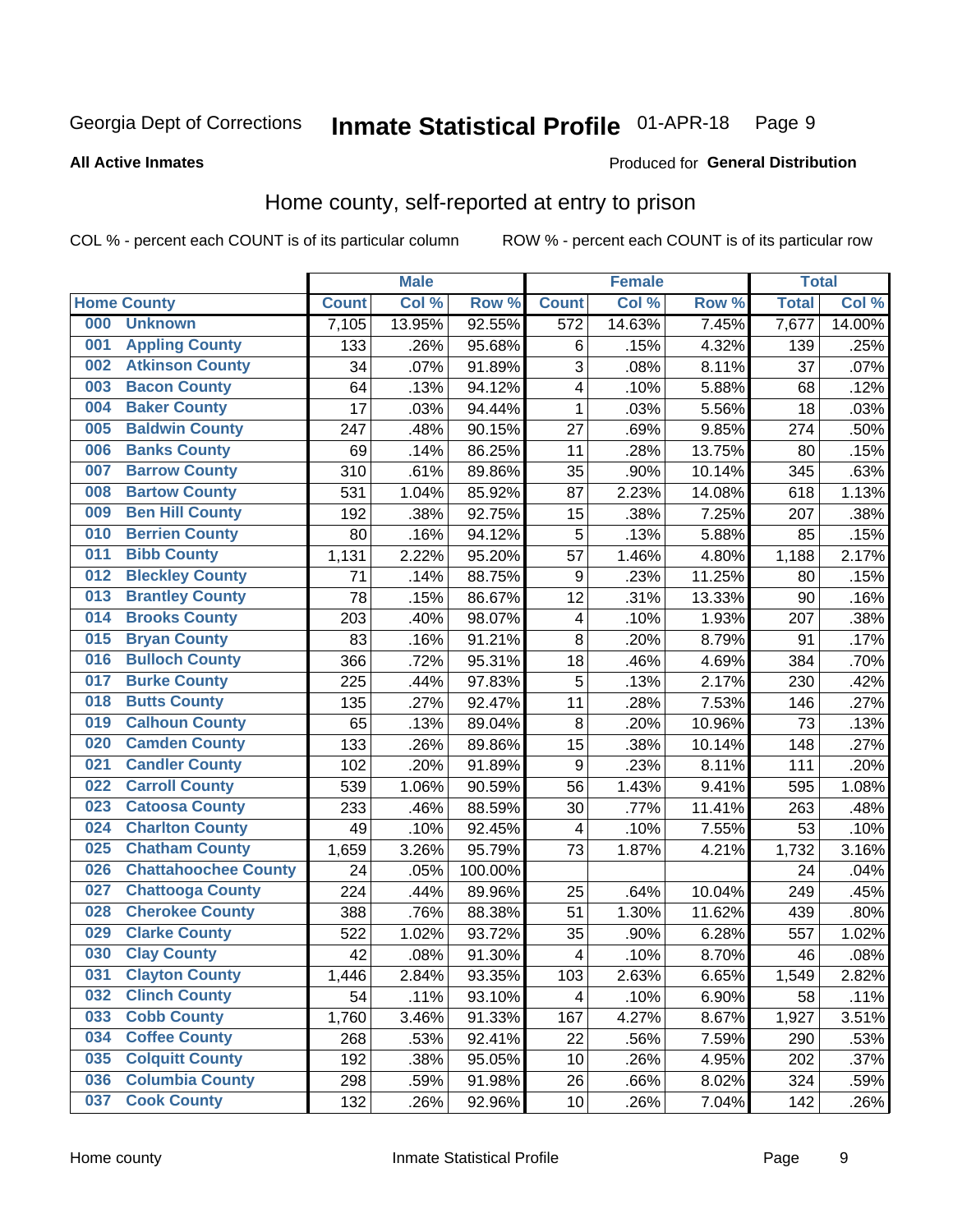#### Inmate Statistical Profile 01-APR-18 Page 10

#### **All Active Inmates**

#### Produced for General Distribution

### Home county, self-reported at entry to prison

COL % - percent each COUNT is of its particular column

|     |                         |                    | <b>Male</b> |         |                  | <b>Female</b> |        | <b>Total</b>   |       |
|-----|-------------------------|--------------------|-------------|---------|------------------|---------------|--------|----------------|-------|
|     | <b>Home County</b>      | <b>Count</b>       | Col%        | Row %   | <b>Count</b>     | Col %         | Row %  | <b>Total</b>   | Col % |
| 038 | <b>Coweta County</b>    | 487                | .96%        | 94.38%  | 29               | .74%          | 5.62%  | 516            | .94%  |
| 039 | <b>Crawford County</b>  | 35                 | .07%        | 76.09%  | 11               | .28%          | 23.91% | 46             | .08%  |
| 040 | <b>Crisp County</b>     | 224                | .44%        | 95.32%  | 11               | .28%          | 4.68%  | 235            | .43%  |
| 041 | <b>Dade County</b>      | 62                 | .12%        | 87.32%  | $\boldsymbol{9}$ | .23%          | 12.68% | 71             | .13%  |
| 042 | <b>Dawson County</b>    | 76                 | .15%        | 88.37%  | 10               | .26%          | 11.63% | 86             | .16%  |
| 043 | <b>Decatur County</b>   | 219                | .43%        | 95.63%  | 10               | .26%          | 4.37%  | 229            | .42%  |
| 044 | <b>Dekalb County</b>    | 2,885              | 5.66%       | 95.03%  | 151              | 3.86%         | 4.97%  | 3,036          | 5.54% |
| 045 | <b>Dodge County</b>     | 140                | .27%        | 92.72%  | 11               | .28%          | 7.28%  | 151            | .28%  |
| 046 | <b>Dooly County</b>     | 92                 | .18%        | 93.88%  | 6                | .15%          | 6.12%  | 98             | .18%  |
| 047 | <b>Dougherty County</b> | 813                | 1.60%       | 94.98%  | 43               | 1.10%         | 5.02%  | 856            | 1.56% |
| 048 | <b>Douglas County</b>   | 537                | 1.05%       | 92.43%  | 44               | 1.13%         | 7.57%  | 581            | 1.06% |
| 049 | <b>Early County</b>     | 69                 | .14%        | 87.34%  | 10               | .26%          | 12.66% | 79             | .14%  |
| 050 | <b>Echols County</b>    | $\overline{7}$     | .01%        | 100.00% |                  |               |        | $\overline{7}$ | .01%  |
| 051 | <b>Effingham County</b> | 220                | .43%        | 92.44%  | 18               | .46%          | 7.56%  | 238            | .43%  |
| 052 | <b>Elbert County</b>    | 112                | .22%        | 91.06%  | 11               | .28%          | 8.94%  | 123            | .22%  |
| 053 | <b>Emanuel County</b>   | 167                | .33%        | 92.27%  | 14               | .36%          | 7.73%  | 181            | .33%  |
| 054 | <b>Evans County</b>     | 66                 | .13%        | 92.96%  | 5                | .13%          | 7.04%  | 71             | .13%  |
| 055 | <b>Fannin County</b>    | 101                | .20%        | 93.52%  | $\overline{7}$   | .18%          | 6.48%  | 108            | .20%  |
| 056 | <b>Fayette County</b>   | 176                | .35%        | 92.63%  | 14               | .36%          | 7.37%  | 190            | .35%  |
| 057 | <b>Floyd County</b>     | 729                | 1.43%       | 88.69%  | 93               | 2.38%         | 11.31% | 822            | 1.50% |
| 058 | <b>Forsyth County</b>   | 208                | .41%        | 89.27%  | 25               | .64%          | 10.73% | 233            | .42%  |
| 059 | <b>Franklin County</b>  | 130                | .26%        | 87.84%  | 18               | .46%          | 12.16% | 148            | .27%  |
| 060 | <b>Fulton County</b>    | 4,851              | 9.52%       | 95.51%  | 228              | 5.83%         | 4.49%  | 5,079          | 9.26% |
| 061 | <b>Gilmer County</b>    | 82                 | .16%        | 89.13%  | 10               | .26%          | 10.87% | 92             | .17%  |
| 062 | <b>Glascock County</b>  | 10                 | .02%        | 83.33%  | $\overline{2}$   | .05%          | 16.67% | 12             | .02%  |
| 063 | <b>Glynn County</b>     | 412                | .81%        | 95.15%  | 21               | .54%          | 4.85%  | 433            | .79%  |
| 064 | <b>Gordon County</b>    | 288                | .57%        | 85.71%  | 48               | 1.23%         | 14.29% | 336            | .61%  |
| 065 | <b>Grady County</b>     | 105                | .21%        | 94.59%  | $\,6$            | .15%          | 5.41%  | 111            | .20%  |
| 066 | <b>Greene County</b>    | 90                 | .18%        | 92.78%  | $\overline{7}$   | .18%          | 7.22%  | 97             | .18%  |
| 067 | <b>Gwinnett County</b>  | $\overline{1,802}$ | 3.54%       | 93.32%  | 129              | 3.30%         | 6.68%  | 1,931          | 3.52% |
| 068 | <b>Habersham County</b> | 115                | .23%        | 92.00%  | 10               | .26%          | 8.00%  | 125            | .23%  |
| 069 | <b>Hall County</b>      | 626                | 1.23%       | 90.99%  | 62               | 1.59%         | 9.01%  | 688            | 1.25% |
| 070 | <b>Hancock County</b>   | 53                 | .10%        | 96.36%  | $\overline{2}$   | .05%          | 3.64%  | 55             | .10%  |
| 071 | <b>Haralson County</b>  | 130                | .26%        | 92.20%  | 11               | .28%          | 7.80%  | 141            | .26%  |
| 072 | <b>Harris County</b>    | 98                 | .19%        | 91.59%  | 9                | .23%          | 8.41%  | 107            | .20%  |
| 073 | <b>Hart County</b>      | 144                | .28%        | 92.31%  | 12               | .31%          | 7.69%  | 156            | .28%  |
| 074 | <b>Heard County</b>     | 58                 | .11%        | 92.06%  | 5                | .13%          | 7.94%  | 63             | .11%  |
| 075 | <b>Henry County</b>     | 570                | 1.12%       | 91.94%  | 50               | 1.28%         | 8.06%  | 620            | 1.13% |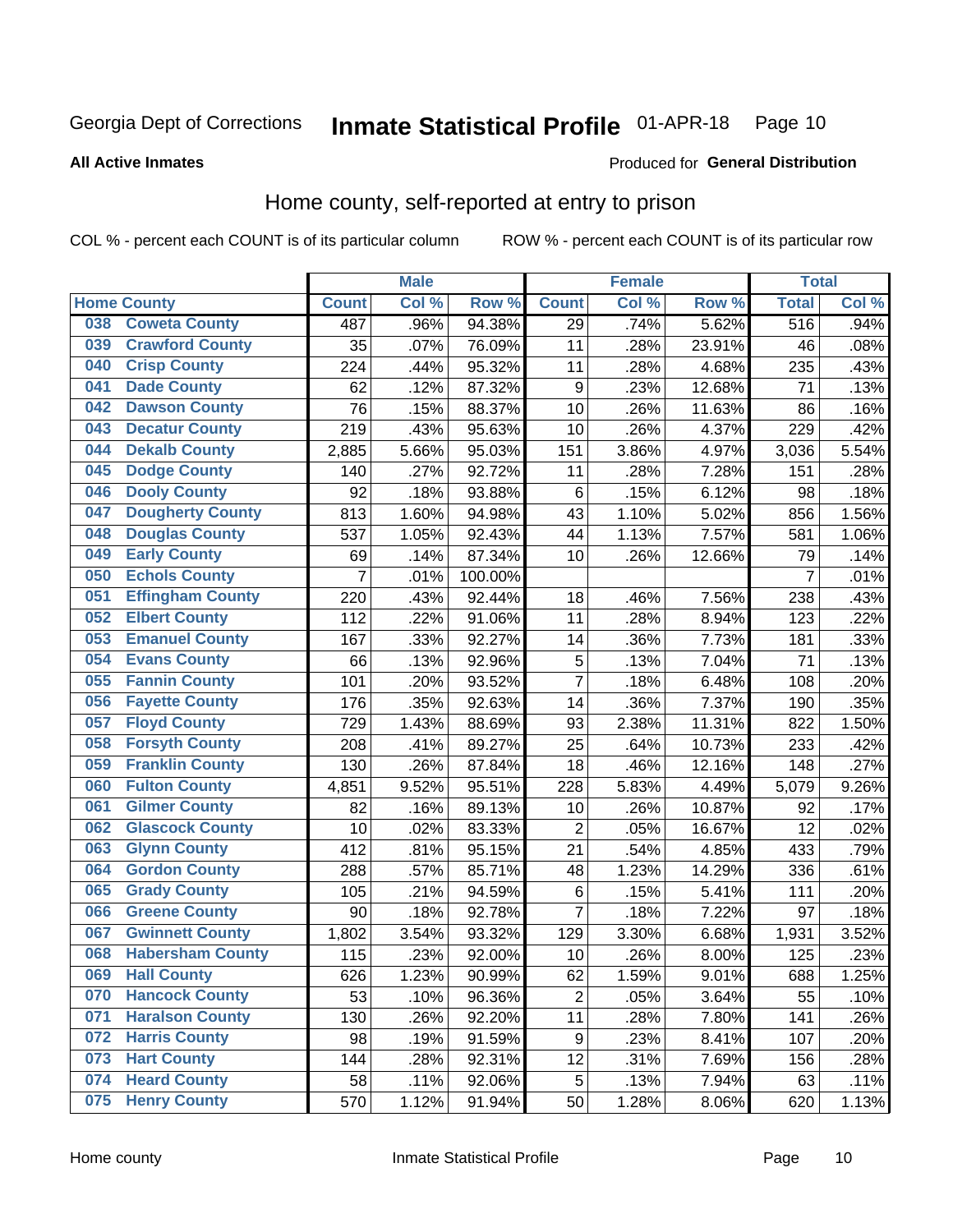#### Inmate Statistical Profile 01-APR-18 Page 11

**All Active Inmates** 

#### Produced for General Distribution

### Home county, self-reported at entry to prison

COL % - percent each COUNT is of its particular column

|     |                          |              | <b>Male</b> |         |                         | <b>Female</b> |        | <b>Total</b>     |       |
|-----|--------------------------|--------------|-------------|---------|-------------------------|---------------|--------|------------------|-------|
|     | <b>Home County</b>       | <b>Count</b> | Col %       | Row %   | <b>Count</b>            | Col %         | Row %  | <b>Total</b>     | Col % |
| 076 | <b>Houston County</b>    | 516          | 1.01%       | 92.64%  | 41                      | 1.05%         | 7.36%  | $\overline{557}$ | 1.02% |
| 077 | <b>Irwin County</b>      | 64           | .13%        | 91.43%  | 6                       | .15%          | 8.57%  | 70               | .13%  |
| 078 | <b>Jackson County</b>    | 247          | .48%        | 92.16%  | 21                      | .54%          | 7.84%  | 268              | .49%  |
| 079 | <b>Jasper County</b>     | 85           | .17%        | 95.51%  | 4                       | .10%          | 4.49%  | 89               | .16%  |
| 080 | <b>Jeff Davis County</b> | 71           | .14%        | 95.95%  | 3                       | .08%          | 4.05%  | 74               | .13%  |
| 081 | <b>Jefferson County</b>  | 168          | .33%        | 95.45%  | 8                       | .20%          | 4.55%  | 176              | .32%  |
| 082 | <b>Jenkins County</b>    | 65           | .13%        | 95.59%  | $\overline{3}$          | .08%          | 4.41%  | 68               | .12%  |
| 083 | <b>Johnson County</b>    | 35           | .07%        | 87.50%  | 5                       | .13%          | 12.50% | 40               | .07%  |
| 084 | <b>Jones County</b>      | 114          | .22%        | 89.76%  | 13                      | .33%          | 10.24% | 127              | .23%  |
| 085 | <b>Lamar County</b>      | 69           | .14%        | 92.00%  | 6                       | .15%          | 8.00%  | 75               | .14%  |
| 086 | <b>Lanier County</b>     | 43           | .08%        | 95.56%  | $\overline{2}$          | .05%          | 4.44%  | 45               | .08%  |
| 087 | <b>Laurens County</b>    | 237          | .47%        | 91.51%  | 22                      | .56%          | 8.49%  | 259              | .47%  |
| 088 | <b>Lee County</b>        | 102          | .20%        | 91.89%  | 9                       | .23%          | 8.11%  | 111              | .20%  |
| 089 | <b>Liberty County</b>    | 223          | .44%        | 96.12%  | 9                       | .23%          | 3.88%  | 232              | .42%  |
| 090 | <b>Lincoln County</b>    | 31           | .06%        | 88.57%  | $\overline{\mathbf{4}}$ | .10%          | 11.43% | 35               | .06%  |
| 091 | <b>Long County</b>       | 42           | .08%        | 87.50%  | 6                       | .15%          | 12.50% | 48               | .09%  |
| 092 | <b>Lowndes County</b>    | 403          | .79%        | 96.18%  | 16                      | .41%          | 3.82%  | 419              | .76%  |
| 093 | <b>Lumpkin County</b>    | 87           | .17%        | 94.57%  | 5                       | .13%          | 5.43%  | 92               | .17%  |
| 094 | <b>Macon County</b>      | 66           | .13%        | 89.19%  | 8                       | .20%          | 10.81% | 74               | .13%  |
| 095 | <b>Madison County</b>    | 182          | .36%        | 89.66%  | 21                      | .54%          | 10.34% | 203              | .37%  |
| 096 | <b>Marion County</b>     | 56           | .11%        | 91.80%  | 5                       | .13%          | 8.20%  | 61               | .11%  |
| 097 | <b>Mcduffie County</b>   | 159          | .31%        | 94.64%  | 9                       | .23%          | 5.36%  | 168              | .31%  |
| 098 | <b>Mcintosh County</b>   | 53           | .10%        | 100.00% |                         |               |        | 53               | .10%  |
| 099 | <b>Meriwether County</b> | 153          | .30%        | 91.62%  | 14                      | .36%          | 8.38%  | 167              | .30%  |
| 100 | <b>Miller County</b>     | 29           | .06%        | 96.67%  | $\mathbf{1}$            | .03%          | 3.33%  | 30               | .05%  |
| 101 | <b>Mitchell County</b>   | 151          | .30%        | 93.21%  | 11                      | .28%          | 6.79%  | 162              | .30%  |
| 102 | <b>Monroe County</b>     | 102          | .20%        | 94.44%  | 6                       | .15%          | 5.56%  | 108              | .20%  |
| 103 | <b>Montgomery County</b> | 82           | .16%        | 89.13%  | 10                      | .26%          | 10.87% | 92               | .17%  |
| 104 | <b>Morgan County</b>     | 102          | .20%        | 92.73%  | 8                       | .20%          | 7.27%  | 110              | .20%  |
| 105 | <b>Murray County</b>     | 205          | .40%        | 90.31%  | 22                      | .56%          | 9.69%  | 227              | .41%  |
| 106 | <b>Muscogee County</b>   | 1,016        | 1.99%       | 94.78%  | 56                      | 1.43%         | 5.22%  | 1,072            | 1.95% |
| 107 | <b>Newton County</b>     | 571          | 1.12%       | 90.92%  | 57                      | 1.46%         | 9.08%  | 628              | 1.15% |
| 108 | <b>Oconee County</b>     | 49           | .10%        | 84.48%  | $\boldsymbol{9}$        | .23%          | 15.52% | 58               | .11%  |
| 109 | <b>Oglethorpe County</b> | 65           | .13%        | 92.86%  | 5                       | .13%          | 7.14%  | 70               | .13%  |
| 110 | <b>Paulding County</b>   | 322          | .63%        | 89.94%  | 36                      | .92%          | 10.06% | 358              | .65%  |
| 111 | <b>Peach County</b>      | 113          | .22%        | 95.76%  | 5                       | .13%          | 4.24%  | 118              | .22%  |
| 112 | <b>Pickens County</b>    | 113          | .22%        | 92.62%  | $\boldsymbol{9}$        | .23%          | 7.38%  | 122              | .22%  |
| 113 | <b>Pierce County</b>     | 91           | .18%        | 93.81%  | $\,6$                   | .15%          | 6.19%  | 97               | .18%  |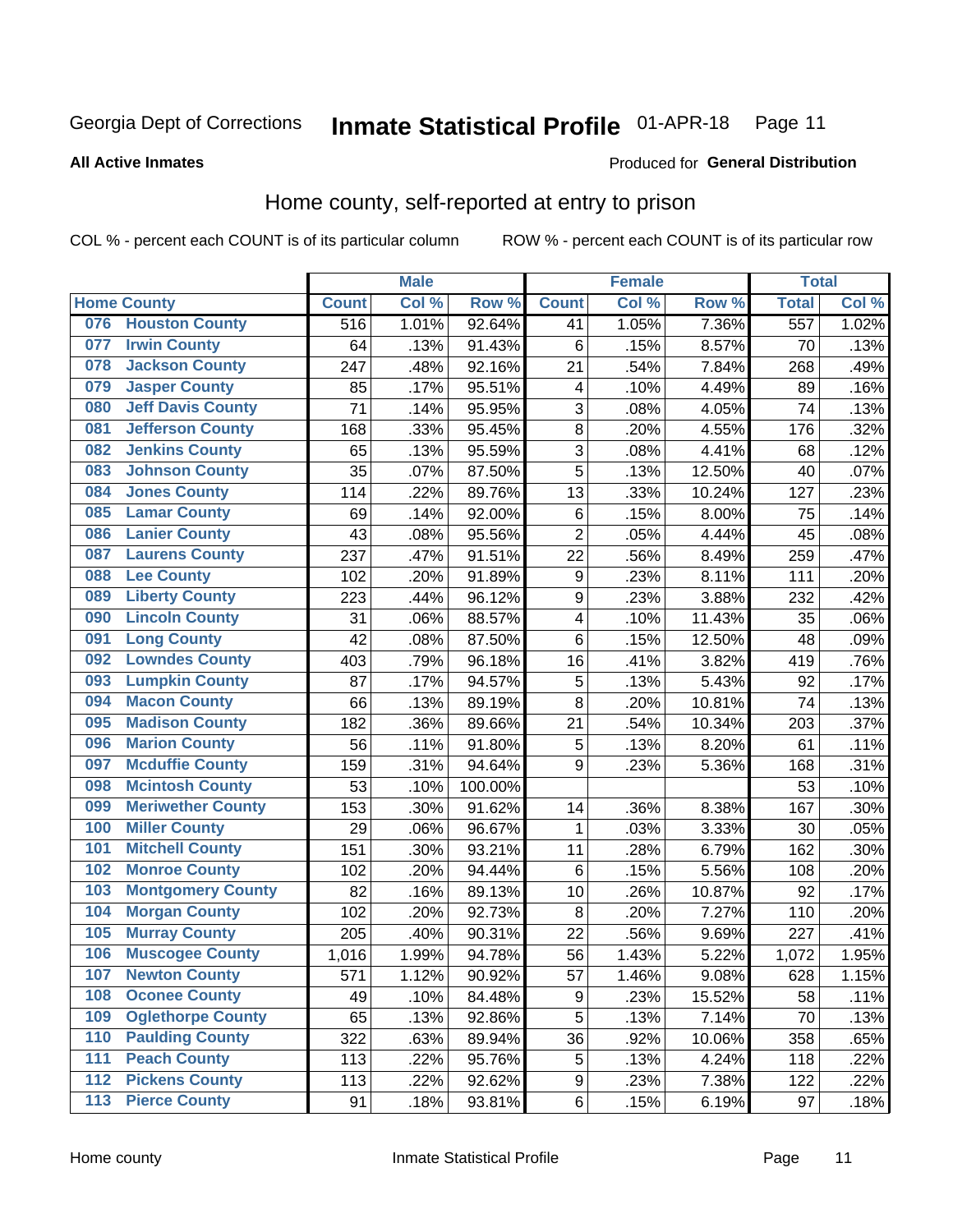#### Inmate Statistical Profile 01-APR-18 Page 12

Produced for General Distribution

#### **All Active Inmates**

### Home county, self-reported at entry to prison

COL % - percent each COUNT is of its particular column

|                  |                          |              | <b>Male</b> |                  |                         | <b>Female</b> |        | <b>Total</b> |       |
|------------------|--------------------------|--------------|-------------|------------------|-------------------------|---------------|--------|--------------|-------|
|                  | <b>Home County</b>       | <b>Count</b> | Col %       | Row <sup>%</sup> | <b>Count</b>            | Col %         | Row %  | <b>Total</b> | Col % |
| 114              | <b>Pike County</b>       | 41           | .08%        | 93.18%           | 3                       | .08%          | 6.82%  | 44           | .08%  |
| 115              | <b>Polk County</b>       | 231          | .45%        | 89.88%           | 26                      | .66%          | 10.12% | 257          | .47%  |
| 116              | <b>Pulaski County</b>    | 60           | .12%        | 90.91%           | 6                       | .15%          | 9.09%  | 66           | .12%  |
| 117              | <b>Putnam County</b>     | 135          | .27%        | 90.60%           | 14                      | .36%          | 9.40%  | 149          | .27%  |
| 118              | <b>Quitman County</b>    | 17           | .03%        | 100.00%          |                         |               |        | 17           | .03%  |
| 119              | <b>Rabun County</b>      | 49           | .10%        | 84.48%           | 9                       | .23%          | 15.52% | 58           | .11%  |
| 120              | <b>Randolph County</b>   | 68           | .13%        | 95.77%           | 3                       | .08%          | 4.23%  | 71           | .13%  |
| $\overline{121}$ | <b>Richmond County</b>   | 1,744        | 3.42%       | 93.31%           | 125                     | 3.20%         | 6.69%  | 1,869        | 3.41% |
| 122              | <b>Rockdale County</b>   | 363          | .71%        | 92.60%           | 29                      | .74%          | 7.40%  | 392          | .71%  |
| 123              | <b>Schley County</b>     | 16           | .03%        | 88.89%           | $\overline{c}$          | .05%          | 11.11% | 18           | .03%  |
| 124              | <b>Screven County</b>    | 111          | .22%        | 96.52%           | 4                       | .10%          | 3.48%  | 115          | .21%  |
| 125              | <b>Seminole County</b>   | 65           | .13%        | 85.53%           | 11                      | .28%          | 14.47% | 76           | .14%  |
| 126              | <b>Spalding County</b>   | 456          | .90%        | 93.44%           | 32                      | .82%          | 6.56%  | 488          | .89%  |
| 127              | <b>Stephens County</b>   | 121          | .24%        | 86.43%           | 19                      | .49%          | 13.57% | 140          | .26%  |
| 128              | <b>Stewart County</b>    | 33           | .06%        | 100.00%          |                         |               |        | 33           | .06%  |
| 129              | <b>Sumter County</b>     | 177          | .35%        | 95.16%           | 9                       | .23%          | 4.84%  | 186          | .34%  |
| 130              | <b>Talbot County</b>     | 38           | .07%        | 88.37%           | 5                       | .13%          | 11.63% | 43           | .08%  |
| 131              | <b>Taliaferro County</b> | 12           | .02%        | 100.00%          |                         |               |        | 12           | .02%  |
| 132              | <b>Tattnall County</b>   | 153          | .30%        | 93.87%           | 10                      | .26%          | 6.13%  | 163          | .30%  |
| 133              | <b>Taylor County</b>     | 55           | .11%        | 84.62%           | 10                      | .26%          | 15.38% | 65           | .12%  |
| 134              | <b>Telfair County</b>    | 100          | .20%        | 92.59%           | 8                       | .20%          | 7.41%  | 108          | .20%  |
| 135              | <b>Terrell County</b>    | 79           | .16%        | 94.05%           | 5                       | .13%          | 5.95%  | 84           | .15%  |
| 136              | <b>Thomas County</b>     | 184          | .36%        | 95.34%           | 9                       | .23%          | 4.66%  | 193          | .35%  |
| 137              | <b>Tift County</b>       | 287          | .56%        | 97.95%           | 6                       | .15%          | 2.05%  | 293          | .53%  |
| 138              | <b>Toombs County</b>     | 273          | .54%        | 91.00%           | 27                      | .69%          | 9.00%  | 300          | .55%  |
| 139              | <b>Towns County</b>      | 23           | .05%        | 76.67%           | 7                       | .18%          | 23.33% | 30           | .05%  |
| 140              | <b>Treutlen County</b>   | 49           | .10%        | 90.74%           | 5                       | .13%          | 9.26%  | 54           | .10%  |
| 141              | <b>Troup County</b>      | 552          | 1.08%       | 92.77%           | 43                      | 1.10%         | 7.23%  | 595          | 1.08% |
| $\overline{142}$ | <b>Turner County</b>     | 68           | .13%        | 97.14%           | $\overline{\mathbf{c}}$ | .05%          | 2.86%  | 70           | .13%  |
| 143              | <b>Twiggs County</b>     | 47           | .09%        | 90.38%           | 5                       | .13%          | 9.62%  | 52           | .09%  |
| 144              | <b>Union County</b>      | 76           | .15%        | 81.72%           | 17                      | .43%          | 18.28% | 93           | .17%  |
| 145              | <b>Upson County</b>      | 148          | .29%        | 94.87%           | 8                       | .20%          | 5.13%  | 156          | .28%  |
| 146              | <b>Walker County</b>     | 366          | .72%        | 89.05%           | 45                      | 1.15%         | 10.95% | 411          | .75%  |
| 147              | <b>Walton County</b>     | 435          | .85%        | 90.06%           | 48                      | 1.23%         | 9.94%  | 483          | .88%  |
| 148              | <b>Ware County</b>       | 287          | .56%        | 93.79%           | 19                      | .49%          | 6.21%  | 306          | .56%  |
| 149              | <b>Warren County</b>     | 34           | .07%        | 94.44%           | $\overline{c}$          | .05%          | 5.56%  | 36           | .07%  |
| 150              | <b>Washington County</b> | 180          | .35%        | 92.31%           | 15                      | .38%          | 7.69%  | 195          | .36%  |
| 151              | <b>Wayne County</b>      | 182          | .36%        | 93.33%           | 13                      | .33%          | 6.67%  | 195          | .36%  |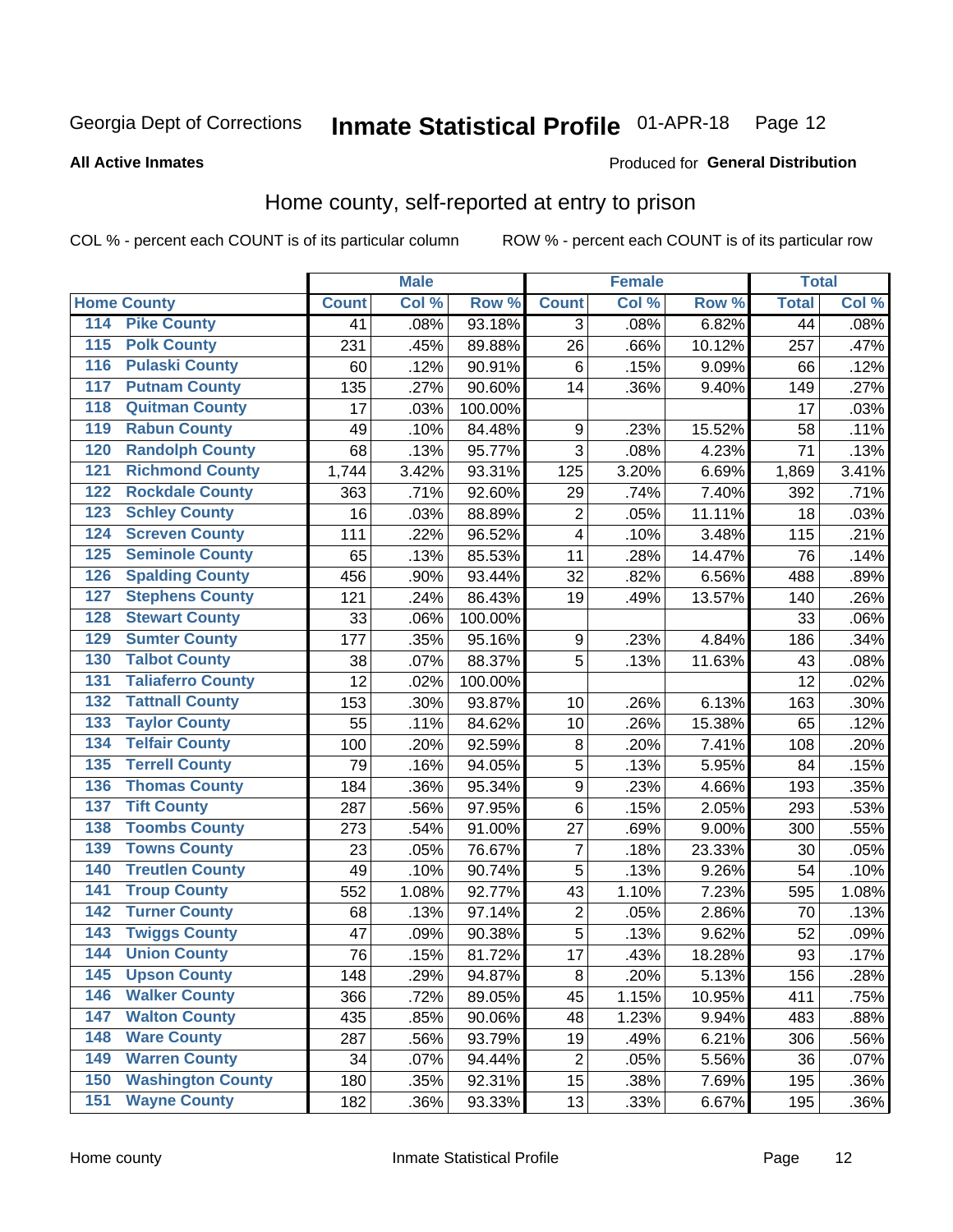#### Inmate Statistical Profile 01-APR-18 Page 13

**All Active Inmates** 

#### Produced for General Distribution

### Home county, self-reported at entry to prison

COL % - percent each COUNT is of its particular column

|     |                             |              | <b>Male</b> |        |                | <b>Female</b> |        | <b>Total</b> |       |
|-----|-----------------------------|--------------|-------------|--------|----------------|---------------|--------|--------------|-------|
|     | <b>Home County</b>          | <b>Count</b> | Col %       | Row %  | <b>Count</b>   | Col %         | Row %  | <b>Total</b> | Col % |
| 152 | <b>Webster County</b>       | 10           | .02%        | 83.33% | $\overline{2}$ | .05%          | 16.67% | 12           | .02%  |
| 153 | <b>Wheeler County</b>       | 60           | .12%        | 96.77% | 2              | .05%          | 3.23%  | 62           | .11%  |
| 154 | <b>White County</b>         | 99           | .19%        | 90.83% | 10             | .26%          | 9.17%  | 109          | .20%  |
| 155 | <b>Whitfield County</b>     | 567          | 1.11%       | 88.18% | 76             | 1.94%         | 11.82% | 643          | 1.17% |
| 156 | <b>Wilcox County</b>        | 50           | .10%        | 87.72% | 7              | .18%          | 12.28% | 57           | .10%  |
| 157 | <b>Wilkes County</b>        | 73           | .14%        | 91.25% | 7              | .18%          | 8.75%  | 80           | .15%  |
| 158 | <b>Wilkinson County</b>     | 49           | .10%        | 94.23% | 3              | .08%          | 5.77%  | 52           | .09%  |
| 159 | <b>Worth County</b>         | 108          | .21%        | 91.53% | 10             | .26%          | 8.47%  | 118          | .22%  |
| 999 | <b>Other Custody/Out Of</b> | 131          | .26%        | 94.93% | 7              | .18%          | 5.07%  | 138          | .25%  |
|     | <b>State</b>                |              |             |        |                |               |        |              |       |
|     | <b>Total Rported</b>        | 50,937       | 100%        | 92.87% | 3,910          | 100%          | 7.13%  | 54,847       | 100%  |

| Reported<br>NO1 |        |       |              |
|-----------------|--------|-------|--------------|
| <b>c</b> otal   | 50,937 | 3,910 | 54,847<br>54 |

| Mode (most frequent) | <b>Fulton County</b> | <b>Fulton County</b> | <b>Fulton County</b> |
|----------------------|----------------------|----------------------|----------------------|
|                      |                      |                      |                      |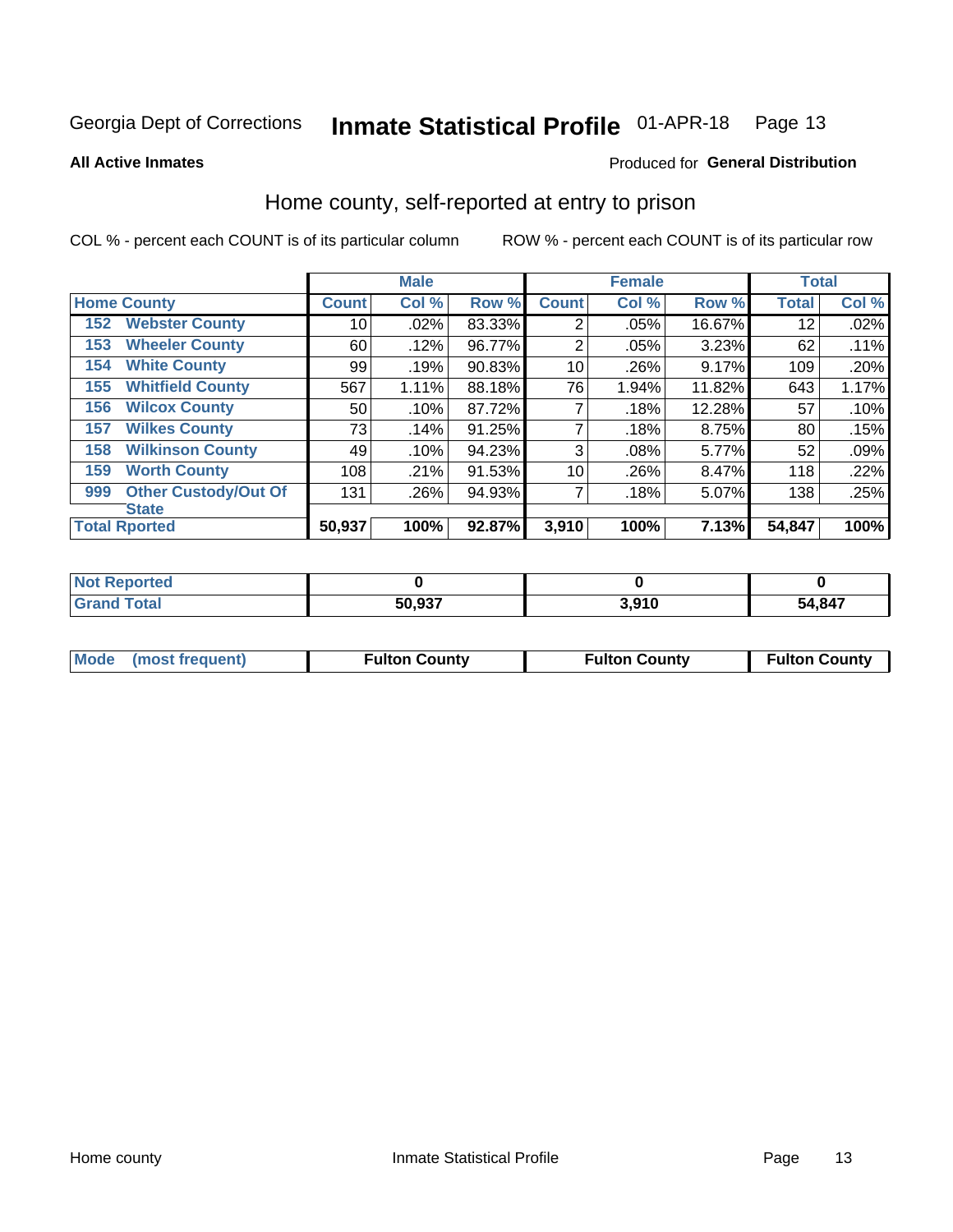#### Inmate Statistical Profile 01-APR-18 Page 14

#### **All Active Inmates**

#### Produced for General Distribution

### Employment status before prison, self-reported at entry to prison

COL % - percent each COUNT is of its particular column

|                           |              | <b>Male</b> |         |              | <b>Female</b> |        |        | <b>Total</b> |  |
|---------------------------|--------------|-------------|---------|--------------|---------------|--------|--------|--------------|--|
| <b>Employment Status</b>  | <b>Count</b> | Col %       | Row %   | <b>Count</b> | Col %         | Row %  | Total  | Col %        |  |
| <b>Full Time</b><br>01    | 17,666       | 46.38%      | 93.07%  | 1,315        | 37.89%        | 6.93%  | 18,981 | 45.67%       |  |
| <b>Part Time</b><br>02    | 2,345        | 6.16%       | 88.42%  | 307          | 8.84%         | 11.58% | 2,652  | 6.38%        |  |
| Unempl $<$ 6M<br>03       | 2,216        | 5.82%       | 98.01%  | 45           | 1.30%         | 1.99%  | 2,261  | 5.44%        |  |
| Unempl > 6M<br>04         | 9,292        | 24.39%      | 89.23%  | 1,122        | 32.32%        | 10.77% | 10,414 | 25.06%       |  |
| <b>Never Worked</b><br>05 | 3,701        | 9.72%       | 94.32%  | 223          | 6.42%         | 5.68%  | 3,924  | 9.44%        |  |
| <b>Student</b><br>06      | 972          | 2.55%       | 96.43%  | 36           | 1.04%         | 3.57%  | 1,008  | 2.43%        |  |
| 07<br><b>Incapable</b>    | ,898         | 4.98%       | 81.78%  | 423          | 12.19%        | 18.22% | 2,321  | 5.58%        |  |
| <b>UNKNOWN</b><br>20      |              | $.01\%$     | 100.00% |              |               |        |        | .01%         |  |
| <b>Total Reported</b>     | 38,091       | 100%        | 91.65%  | 3,471        | 100%          | 8.35%  | 41,562 | 100%         |  |

| <b>Not Reported</b> | 12,847 | 439   | 13,286 |
|---------------------|--------|-------|--------|
| <b>Grand Total</b>  | 50,938 | 3,910 | 54,848 |

| <b>Mode (most frequent)</b> | Full Time | <b>Full Time</b> | Time |
|-----------------------------|-----------|------------------|------|
|                             |           |                  |      |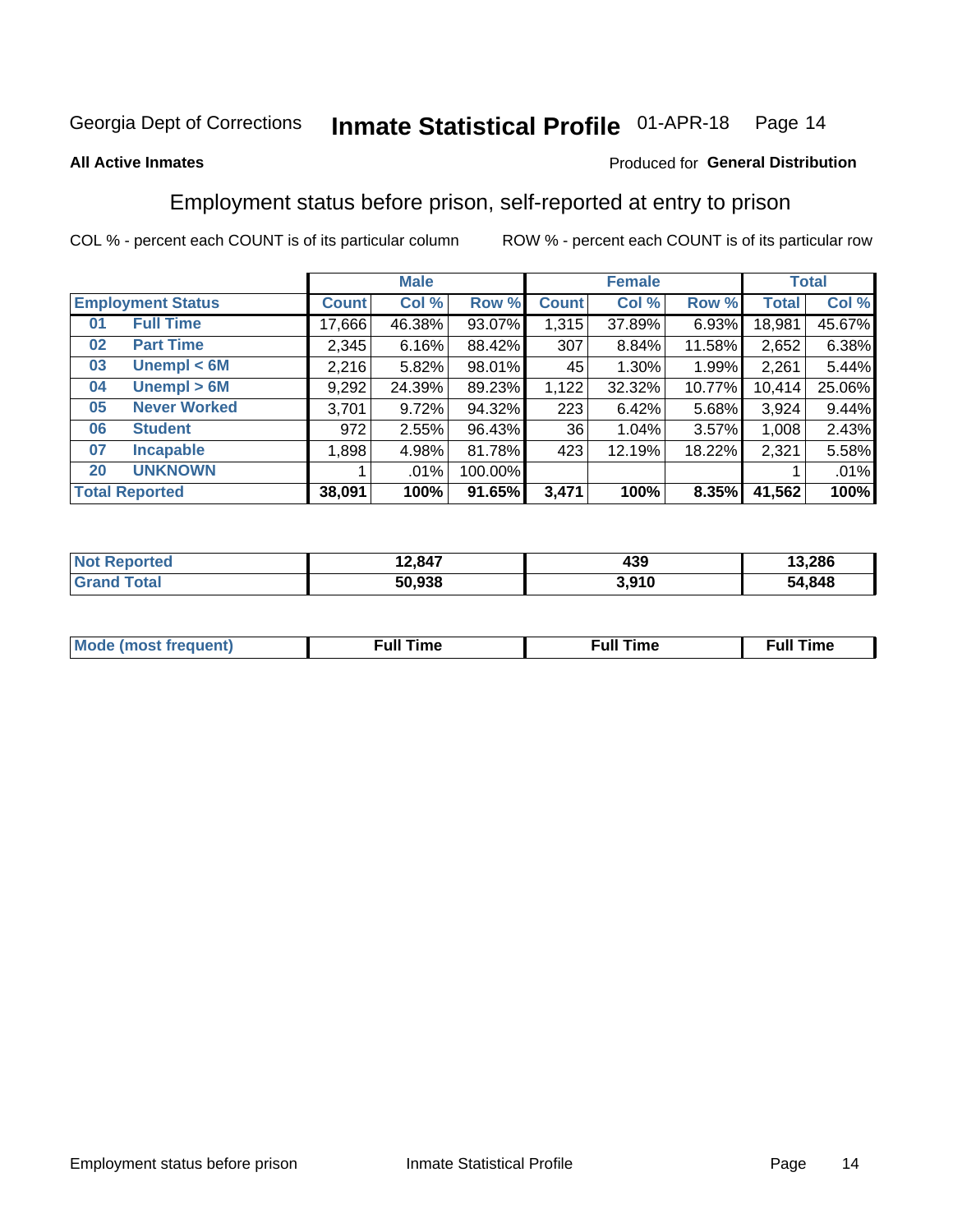#### **All Active Inmates**

Produced for General Distribution

### Age at admission

COL % - percent each COUNT is of its particular column

|                         |                 | <b>Male</b> |         |                | <b>Female</b> |        |                 | <b>Total</b> |
|-------------------------|-----------------|-------------|---------|----------------|---------------|--------|-----------------|--------------|
| <b>Age At Admission</b> | <b>Count</b>    | Col %       | Row %   | <b>Count</b>   | Col %         | Row %  | <b>Total</b>    | Col %        |
| 14                      | $\overline{15}$ | 0.03%       | 88.24%  | $\overline{2}$ | 0.05%         | 11.76% | $\overline{17}$ | 0.03%        |
| $\overline{15}$         | 57              | 0.11%       | 100.00% |                |               |        | 57              | 0.10%        |
| 16                      | 138             | 0.27%       | 98.57%  | 2              | 0.05%         | 1.43%  | 140             | 0.26%        |
| $\overline{17}$         | 701             | 1.38%       | 95.90%  | 30             | 0.77%         | 4.10%  | 731             | 1.33%        |
| $\overline{18}$         | 1,315           | 2.58%       | 96.90%  | 42             | 1.07%         | 3.10%  | 1,357           | 2.47%        |
| 19                      | 1,835           | 3.60%       | 96.88%  | 59             | 1.51%         | 3.12%  | 1,894           | 3.45%        |
| 20                      | 2,080           | 4.08%       | 95.81%  | 91             | 2.33%         | 4.19%  | 2,171           | 3.96%        |
| $\overline{21}$         | 2,111           | 4.14%       | 95.74%  | 94             | 2.40%         | 4.26%  | 2,205           | 4.02%        |
| $\overline{22}$         | 2,163           | 4.25%       | 94.54%  | 125            | 3.20%         | 5.46%  | 2,288           | 4.17%        |
| $\overline{23}$         | 2,009           | 3.94%       | 93.66%  | 136            | 3.48%         | 6.34%  | 2,145           | 3.91%        |
| 24                      | 2,042           | 4.01%       | 92.82%  | 158            | 4.04%         | 7.18%  | 2,200           | 4.01%        |
| $\overline{25}$         | 1,956           | 3.84%       | 93.14%  | 144            | 3.68%         | 6.86%  | 2,100           | 3.83%        |
| $\overline{26}$         | 1,951           | 3.83%       | 93.13%  | 144            | 3.68%         | 6.87%  | 2,095           | 3.82%        |
| $\overline{27}$         | 1,892           | 3.71%       | 92.79%  | 147            | 3.76%         | 7.21%  | 2,039           | 3.72%        |
| 28                      | 1,817           | 3.57%       | 92.99%  | 137            | 3.50%         | 7.01%  | 1,954           | 3.56%        |
| 29                      | 1,710           | 3.36%       | 91.98%  | 149            | 3.81%         | 8.02%  | 1,859           | 3.39%        |
| 30                      | 1,697           | 3.33%       | 91.83%  | 151            | 3.86%         | 8.17%  | 1,848           | 3.37%        |
| 31                      | 1,575           | 3.09%       | 90.73%  | 161            | 4.12%         | 9.27%  | 1,736           | 3.17%        |
| 32                      | 1,493           | 2.93%       | 90.82%  | 151            | 3.86%         | 9.18%  | 1,644           | 3.00%        |
| 33                      | 1,483           | 2.91%       | 90.93%  | 148            | 3.79%         | 9.07%  | 1,631           | 2.97%        |
| 34                      | 1,391           | 2.73%       | 90.03%  | 154            | 3.94%         | 9.97%  | 1,545           | 2.82%        |
| 35                      | 1,421           | 2.79%       | 92.39%  | 117            | 2.99%         | 7.61%  | 1,538           | 2.80%        |
| 36                      | 1,353           | 2.66%       | 92.17%  | 115            | 2.94%         | 7.83%  | 1,468           | 2.68%        |
| 37                      | 1,334           | 2.62%       | 92.70%  | 105            | 2.69%         | 7.30%  | 1,439           | 2.62%        |
| 38                      | 1,237           | 2.43%       | 91.77%  | 111            | 2.84%         | 8.23%  | 1,348           | 2.46%        |
| 39                      | 1,092           | 2.14%       | 91.61%  | 100            | 2.56%         | 8.39%  | 1,192           | 2.17%        |
| 40                      | 1,052           | 2.07%       | 90.53%  | 110            | 2.81%         | 9.47%  | 1,162           | 2.12%        |
| 41                      | 978             | 1.92%       | 92.97%  | 74             | 1.89%         | 7.03%  | 1,052           | 1.92%        |
| 42                      | 891             | 1.75%       | 92.33%  | 74             | 1.89%         | 7.67%  | 965             | 1.76%        |
| 43                      | 901             | 1.77%       | 92.32%  | 75             | 1.92%         | 7.68%  | 976             | 1.78%        |
| 44                      | 791             | 1.55%       | 91.02%  | 78             | 1.99%         | 8.98%  | 869             | 1.58%        |
| 45                      | 742             | 1.46%       | 89.83%  | 84             | 2.15%         | 10.17% | 826             | 1.51%        |
| 46                      | 742             | 1.46%       | 90.60%  | 77             | 1.97%         | 9.40%  | 819             | 1.49%        |
| 47                      | 669             | 1.31%       | 88.49%  | 87             | 2.23%         | 11.51% | 756             | 1.38%        |
| 48                      | 663             | 1.30%       | 90.57%  | 69             | 1.76%         | 9.43%  | 732             | 1.33%        |
| 49                      | 627             | 1.23%       | 92.21%  | 53             | 1.36%         | 7.79%  | 680             | 1.24%        |
| 50                      | 579             | 1.14%       | 91.90%  | 51             | 1.30%         | 8.10%  | 630             | 1.15%        |
| 51                      | 489             | 0.96%       | 92.79%  | 38             | 0.97%         | 7.21%  | 527             | 0.96%        |
| 52                      | 516             | 1.01%       | 90.69%  | 53             | 1.36%         | 9.31%  | 569             | 1.04%        |
| 53                      | 485             | 0.95%       | 91.86%  | 43             | 1.10%         | 8.14%  | 528             | 0.96%        |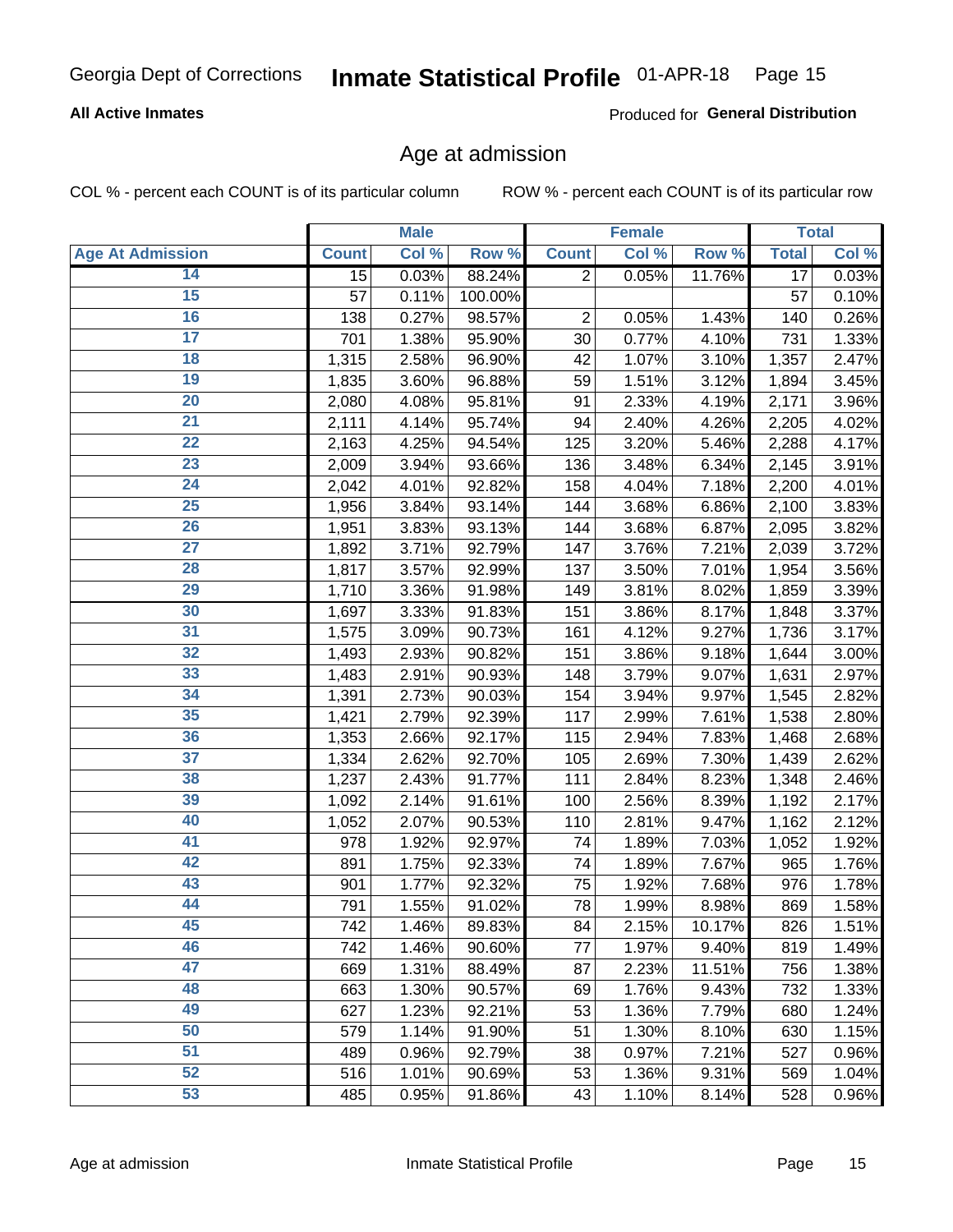#### **All Active Inmates**

Produced for General Distribution

### Age at admission

COL % - percent each COUNT is of its particular column

|                         |                | <b>Male</b> |         |                 | <b>Female</b> |        |                | <b>Total</b> |
|-------------------------|----------------|-------------|---------|-----------------|---------------|--------|----------------|--------------|
| <b>Age At Admission</b> | <b>Count</b>   | Col %       | Row %   | <b>Count</b>    | Col %         | Row %  | <b>Total</b>   | Col %        |
| 54                      | 430            | 0.84%       | 93.28%  | $\overline{31}$ | 0.79%         | 6.72%  | 461            | 0.84%        |
| 55                      | 375            | 0.74%       | 94.70%  | 21              | 0.54%         | 5.30%  | 396            | 0.72%        |
| 56                      | 334            | 0.66%       | 92.52%  | 27              | 0.69%         | 7.48%  | 361            | 0.66%        |
| 57                      | 286            | 0.56%       | 94.39%  | 17              | 0.43%         | 5.61%  | 303            | 0.55%        |
| 58                      | 254            | 0.50%       | 95.13%  | 13              | 0.33%         | 4.87%  | 267            | 0.49%        |
| 59                      | 206            | 0.40%       | 93.64%  | 14              | 0.36%         | 6.36%  | 220            | 0.40%        |
| 60                      | 180            | 0.35%       | 94.74%  | 10              | 0.26%         | 5.26%  | 190            | 0.35%        |
| 61                      | 150            | 0.29%       | 98.04%  | $\mathbf{3}$    | 0.08%         | 1.96%  | 153            | 0.28%        |
| 62                      | 131            | 0.26%       | 92.25%  | 11              | 0.28%         | 7.75%  | 142            | 0.26%        |
| 63                      | 102            | 0.20%       | 96.23%  | 4               | 0.10%         | 3.77%  | 106            | 0.19%        |
| 64                      | 106            | 0.21%       | 95.50%  | 5               | 0.13%         | 4.50%  | 111            | 0.20%        |
| 65                      | 65             | 0.13%       | 95.59%  | 3               | 0.08%         | 4.41%  | 68             | 0.12%        |
| 66                      | 47             | 0.09%       | 95.92%  | $\overline{c}$  | 0.05%         | 4.08%  | 49             | 0.09%        |
| 67                      | 47             | 0.09%       | 95.92%  | $\overline{2}$  | 0.05%         | 4.08%  | 49             | 0.09%        |
| 68                      | 39             | 0.08%       | 97.50%  | 1               | 0.03%         | 2.50%  | 40             | 0.07%        |
| 69                      | 36             | 0.07%       | 94.74%  | $\overline{2}$  | 0.05%         | 5.26%  | 38             | 0.07%        |
| 70                      | 37             | 0.07%       | 97.37%  | $\mathbf{1}$    | 0.03%         | 2.63%  | 38             | 0.07%        |
| $\overline{71}$         | 21             | 0.04%       | 100.00% |                 |               |        | 21             | 0.04%        |
| $\overline{72}$         | 17             | 0.03%       | 94.44%  | $\mathbf{1}$    | 0.03%         | 5.56%  | 18             | 0.03%        |
| 73                      | 15             | 0.03%       | 100.00% |                 |               |        | 15             | 0.03%        |
| $\overline{74}$         | 14             | 0.03%       | 87.50%  | $\overline{2}$  | 0.05%         | 12.50% | 16             | 0.03%        |
| 75                      | 11             | 0.02%       | 100.00% |                 |               |        | 11             | 0.02%        |
| 76                      | 11             | 0.02%       | 100.00% |                 |               |        | 11             | 0.02%        |
| $\overline{77}$         | 6              | 0.01%       | 100.00% |                 |               |        | 6              | 0.01%        |
| 78                      | 3              | 0.01%       | 100.00% |                 |               |        | 3              | 0.01%        |
| 79                      | 3              | 0.01%       | 100.00% |                 |               |        | 3              | 0.01%        |
| 80                      | $\mathbf 1$    | 0.01%       | 50.00%  | $\mathbf{1}$    | 0.03%         | 50.00% | $\overline{2}$ | 0.01%        |
| $\overline{81}$         | 3              | 0.01%       | 100.00% |                 |               |        | 3              | 0.01%        |
| 82                      | 5              | 0.01%       | 100.00% |                 |               |        | 5              | 0.01%        |
| 83                      | $\overline{2}$ | 0.01%       | 100.00% |                 |               |        | $\overline{2}$ | 0.01%        |
| 84                      | 3              | 0.01%       | 100.00% |                 |               |        | 3              | 0.01%        |
| 85                      | 1              | 0.01%       | 100.00% |                 |               |        | $\mathbf{1}$   | 0.01%        |
| 86                      | 1              | 0.01%       | 100.00% |                 |               |        | $\mathbf{1}$   | 0.01%        |
| 87                      | 1              | 0.01%       | 100.00% |                 |               |        | $\mathbf{1}$   | 0.01%        |
| <b>Total Reported</b>   | 50,936         | 100%        | 92.87%  | 3,910           | 100%          | 7.13%  | 54,846         | 100%         |

| <b>Not Reported</b> |        |       |        |
|---------------------|--------|-------|--------|
| ™ota⊾               | 50,937 | 3,910 | 54,847 |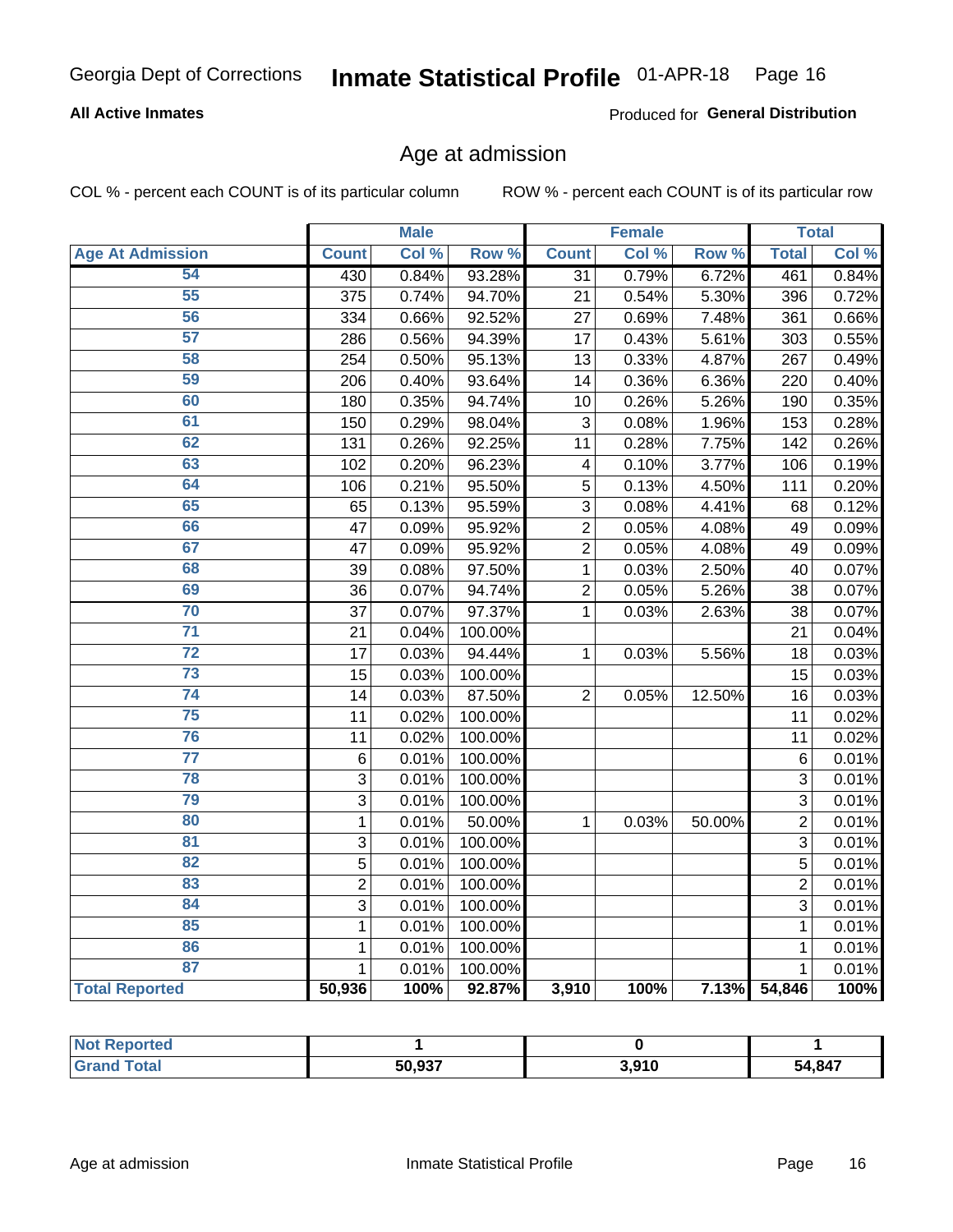#### **All Active Inmates**

Produced for General Distribution

## Age at admission

COL % - percent each COUNT is of its particular column

|                         | <b>Male</b> | <b>Female</b> | <b>Total</b> |
|-------------------------|-------------|---------------|--------------|
| MetaRep(anterage)       | 32.78       | 34.30         | 32.89        |
| <b>MeatianTotaddle)</b> | 30          | 33            | 31           |
| Mode<br>(most frequent) | 22          |               | 22           |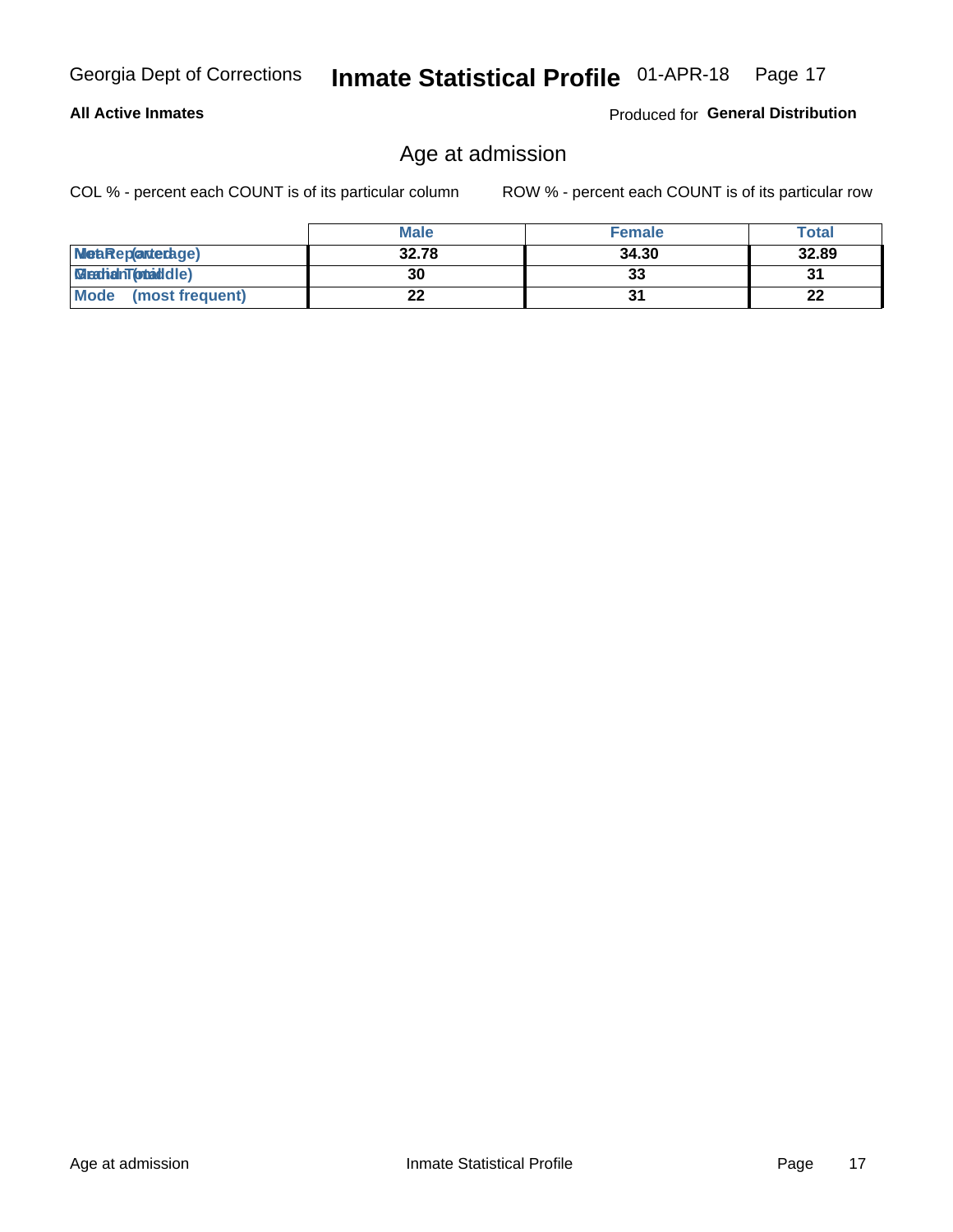#### **All Active Inmates**

#### Produced for General Distribution

### Height, measured at entry to prison

COL % - percent each COUNT is of its particular column

|                         |                | <b>Male</b> |         |              | <b>Female</b> |        |                | <b>Total</b> |
|-------------------------|----------------|-------------|---------|--------------|---------------|--------|----------------|--------------|
| <b>Height</b>           | <b>Count</b>   | Col %       | Row %   | <b>Count</b> | Col %         | Row %  | <b>Total</b>   | Col %        |
| $\overline{\mathbf{0}}$ | 648            | 1.27%       | 96.00%  | 27           | 0.69%         | 4.00%  | 675            | 1.23%        |
| 4'00"                   | 1              | 0.01%       | 100.00% |              |               |        | 1              | 0.01%        |
| 4'02"                   | 1              | 0.01%       | 33.33%  | $\mathbf 2$  | 0.05%         | 66.67% | 3              | 0.01%        |
| 4'03"                   | 3              | 0.01%       | 100.00% |              |               |        | 3              | 0.01%        |
| 4'04"                   | 1              | 0.01%       | 100.00% |              |               |        | 1              | 0.01%        |
| 4'05"                   | $\mathbf{1}$   | 0.01%       | 50.00%  | 1            | 0.03%         | 50.00% | $\overline{2}$ | 0.01%        |
| 4'06"                   | $\overline{c}$ | 0.01%       | 100.00% |              |               |        | $\overline{2}$ | 0.01%        |
| 4'07"                   | 1              | 0.01%       | 50.00%  | 1            | 0.03%         | 50.00% | $\overline{2}$ | 0.01%        |
| 4'08"                   | $\overline{7}$ | 0.01%       | 58.33%  | 5            | 0.13%         | 41.67% | 12             | 0.02%        |
| 4'09"                   | 4              | 0.01%       | 21.05%  | 15           | 0.38%         | 78.95% | 19             | 0.03%        |
| 4'10"                   | $\overline{7}$ | 0.01%       | 30.43%  | 16           | 0.41%         | 69.57% | 23             | 0.04%        |
| 4'11''                  | 13             | 0.03%       | 13.54%  | 83           | 2.12%         | 86.46% | 96             | 0.18%        |
| 5'00''                  | 97             | 0.19%       | 36.88%  | 166          | 4.25%         | 63.12% | 263            | 0.48%        |
| 5'01"                   | 107            | 0.21%       | 33.54%  | 212          | 5.42%         | 66.46% | 319            | 0.58%        |
| 5'02"                   | 281            | 0.55%       | 40.67%  | 410          | 10.49%        | 59.33% | 691            | 1.26%        |
| 5'03''                  | 384            | 0.75%       | 45.50%  | 460          | 11.76%        | 54.50% | 844            | 1.54%        |
| 5'04"                   | 997            | 1.96%       | 63.79%  | 566          | 14.48%        | 36.21% | 1,563          | 2.85%        |
| 5'05"                   | 1,717          | 3.37%       | 78.55%  | 469          | 11.99%        | 21.45% | 2,186          | 3.99%        |
| 5'06"                   | 3,519          | 6.91%       | 87.65%  | 496          | 12.69%        | 12.35% | 4,015          | 7.32%        |
| 5'07"                   | 4,117          | 8.08%       | 90.86%  | 414          | 10.59%        | 9.14%  | 4,531          | 8.26%        |
| 5'08"                   | 5,052          | 9.92%       | 95.94%  | 214          | 5.47%         | 4.06%  | 5,266          | 9.60%        |
| 5'09''                  | 6,436          | 12.64%      | 97.26%  | 181          | 4.63%         | 2.74%  | 6,617          | 12.06%       |
| 5'10''                  | 5,450          | 10.70%      | 98.57%  | 79           | 2.02%         | 1.43%  | 5,529          | 10.08%       |
| 5'11"                   | 6,100          | 11.98%      | 99.12%  | 54           | 1.38%         | 0.88%  | 6,154          | 11.22%       |
| 6'00''                  | 5,543          | 10.88%      | 99.66%  | 19           | 0.49%         | 0.34%  | 5,562          | 10.14%       |
| 6'01''                  | 4,107          | 8.06%       | 99.64%  | 15           | 0.38%         | 0.36%  | 4,122          | 7.52%        |
| 6'02"                   | 3,118          | 6.12%       | 99.94%  | 2            | 0.05%         | 0.06%  | 3,120          | 5.69%        |
| 6'03''                  | 1,630          | 3.20%       | 99.82%  | 3            | 0.08%         | 0.18%  | 1,633          | 2.98%        |
| 6'04"                   | 909            | 1.78%       | 100.00% |              |               |        | 909            | 1.66%        |
| 6'05"                   | 359            | 0.70%       | 100.00% |              |               |        | 359            | 0.65%        |
| 6'06"                   | 177            | 0.35%       | 100.00% |              |               |        | 177            | 0.32%        |
| 6'07"                   | 57             | 0.11%       | 100.00% |              |               |        | 57             | 0.10%        |
| 6'08''                  | 38             | 0.07%       | 100.00% |              |               |        | 38             | 0.07%        |
| 6'09''                  | 33             | 0.06%       | 100.00% |              |               |        | 33             | 0.06%        |
| 6'10''                  | 5              | 0.01%       | 100.00% |              |               |        | 5              | 0.01%        |
| 6'11''                  | 6              | 0.01%       | 100.00% |              |               |        | 6              | 0.01%        |
| 7'00''                  | 5              | 0.01%       | 100.00% |              |               |        | 5              | 0.01%        |
| 7'02"                   | 1              | 0.01%       | 100.00% |              |               |        | 1              | 0.01%        |
| 7'03''                  | 1              | 0.01%       | 100.00% |              |               |        | 1              | 0.01%        |
| 7'04"                   | 1              | 0.01%       | 100.00% |              |               |        | 1              | 0.01%        |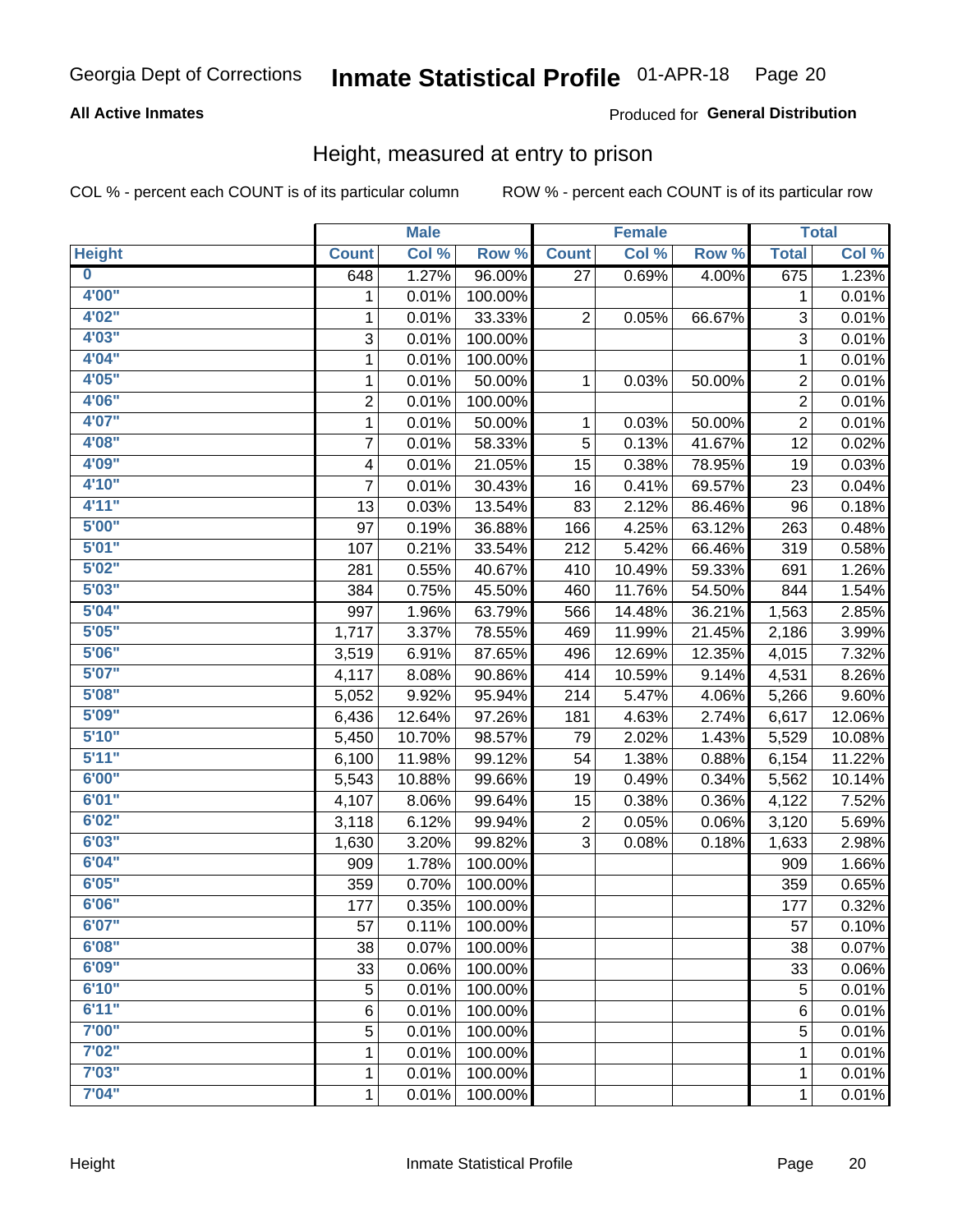#### **All Active Inmates**

#### Produced for General Distribution

### Height, measured at entry to prison

COL % - percent each COUNT is of its particular column

|                       | <b>Male</b>  |          | <b>Female</b> |             |       | Total |              |       |
|-----------------------|--------------|----------|---------------|-------------|-------|-------|--------------|-------|
| <b>Height</b>         | <b>Count</b> | Col %    |               | Row % Count | Col % | Row % | <b>Total</b> | Col % |
| 7'07"                 |              | $0.01\%$ | 100.00%       |             |       |       |              | 0.01% |
| <b>Total Reported</b> | 50,937       | 100%     | 92.87%        | 3,910       | 100%  |       | 7.13% 54,847 | 100%  |

| <b>Not Reported</b> |        |       |        |
|---------------------|--------|-------|--------|
| <b>Grand Total</b>  | 50,937 | 3,910 | 54,847 |

| <b>Mean</b> | (average)       | 5'10" | 5'05" | 5'10" |
|-------------|-----------------|-------|-------|-------|
|             |                 |       |       |       |
| Mode        | (most frequent) | 5'09" | 5'04" | 5'09" |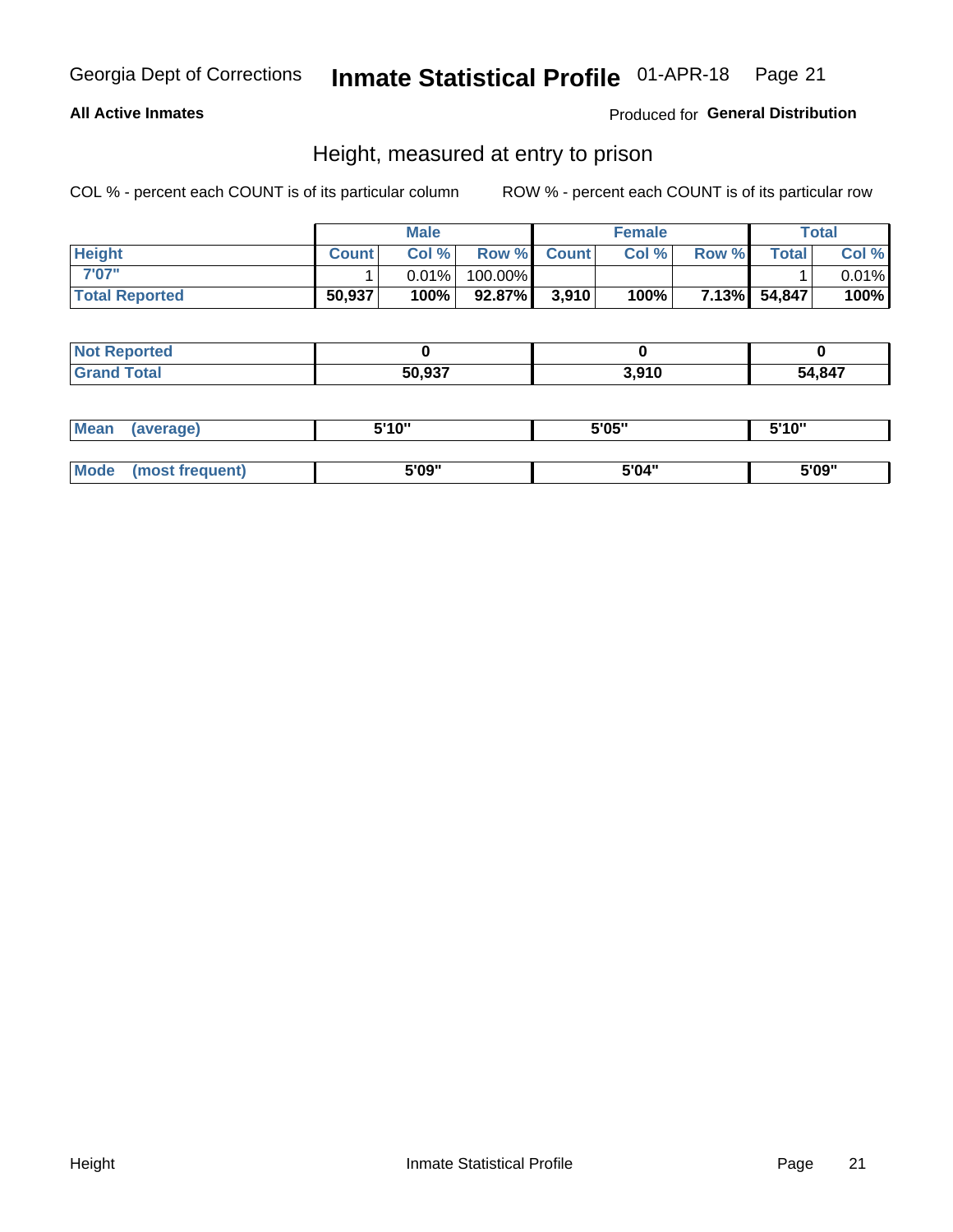**All Active Inmates** 

Produced for General Distribution

## Weight, measured at entry to prison

COL % - percent each COUNT is of its particular column ROW % - percent each COUNT is of its particular row

|                                |              | <b>Male</b> |         |                | <b>Female</b> |        |                 | <b>Total</b> |
|--------------------------------|--------------|-------------|---------|----------------|---------------|--------|-----------------|--------------|
| Weight                         | <b>Count</b> | Col %       | Row %   | <b>Count</b>   | Col %         | Row %  | <b>Total</b>    | Col %        |
| <b>Under 80 pounds</b>         | 12           | 0.02%       | 92.31%  | 1              | 0.03%         | 7.69%  | $\overline{13}$ | 0.02%        |
| 90 - 99 pounds                 | 5            | 0.01%       | 41.67%  | $\overline{7}$ | 0.18%         | 58.33% | 12              | 0.02%        |
| 100 - 109 pounds               | 31           | 0.06%       | 45.59%  | 37             | 0.95%         | 54.41% | 68              | 0.13%        |
| 110 - 119 pounds               | 136          | 0.27%       | 59.65%  | 92             | 2.37%         | 40.35% | 228             | 0.42%        |
| 120 - 129 pounds               | 594          | 1.18%       | 75.67%  | 191            | 4.92%         | 24.33% | 785             | 1.45%        |
| 130 - 139 pounds               | 1,739        | 3.46%       | 82.81%  | 361            | 9.31%         | 17.19% | 2,100           | 3.87%        |
| 140 - 149 pounds               | 3,574        | 7.10%       | 90.09%  | 393            | 10.13%        | 9.91%  | 3,967           | 7.32%        |
| 150 - 159 pounds               | 5,404        | 10.74%      | 92.50%  | 438            | 11.29%        | 7.50%  | 5,842           | 10.78%       |
| 160 - 169 pounds               | 6,790        | 13.49%      | 93.68%  | 458            | 11.81%        | 6.32%  | 7,248           | 13.37%       |
| 170 - 179 pounds               | 6,210        | 12.34%      | 94.12%  | 388            | 10.00%        | 5.88%  | 6,598           | 12.17%       |
| 180 - 189 pounds               | 6,525        | 12.97%      | 94.43%  | 385            | 9.93%         | 5.57%  | 6,910           | 12.75%       |
| 190 - 199 pounds               | 4,347        | 8.64%       | 94.97%  | 230            | 5.93%         | 5.03%  | 4,577           | 8.44%        |
| 200 - 209 pounds               | 4,019        | 7.99%       | 94.56%  | 231            | 5.96%         | 5.44%  | 4,250           | 7.84%        |
| 210 - 219 pounds               | 2,955        | 5.87%       | 94.86%  | 160            | 4.12%         | 5.14%  | 3,115           | 5.75%        |
| 220 - 229 pounds               | 2,393        | 4.76%       | 94.85%  | 130            | 3.35%         | 5.15%  | 2,523           | 4.65%        |
| 230 - 239 pounds               | 1,512        | 3.00%       | 93.45%  | 106            | 2.73%         | 6.55%  | 1,618           | 2.99%        |
| 240 - 249 pounds               | 1,217        | 2.42%       | 95.15%  | 62             | 1.60%         | 4.85%  | 1,279           | 2.36%        |
| 250 - 259 pounds               | 928          | 1.84%       | 92.99%  | 70             | 1.80%         | 7.01%  | 998             | 1.84%        |
| 260 - 269 pounds               | 551          | 1.09%       | 93.71%  | 37             | 0.95%         | 6.29%  | 588             | 1.08%        |
| 270 - 279 pounds               | 403          | 0.80%       | 95.72%  | 18             | 0.46%         | 4.28%  | 421             | 0.78%        |
| 280 - 289 pounds               | 301          | 0.60%       | 92.90%  | 23             | 0.59%         | 7.10%  | 324             | 0.60%        |
| 290 - 299 pounds               | 179          | 0.36%       | 93.23%  | 13             | 0.34%         | 6.77%  | 192             | 0.35%        |
| 300 - 309 pounds               | 149          | 0.30%       | 88.17%  | 20             | 0.52%         | 11.83% | 169             | 0.31%        |
| 310 - 319 pounds               | 83           | 0.16%       | 91.21%  | 8              | 0.21%         | 8.79%  | 91              | 0.17%        |
| 320 - 329 pounds               | 77           | 0.15%       | 96.25%  | 3              | 0.08%         | 3.75%  | 80              | 0.15%        |
| 330 - 339 pounds               | 45           | 0.09%       | 90.00%  | 5              | 0.13%         | 10.00% | 50              | 0.09%        |
| 340 - 349 pounds               | 28           | 0.06%       | 96.55%  | $\mathbf 1$    | 0.03%         | 3.45%  | 29              | 0.05%        |
| 350 - 359 pounds               | 43           | 0.09%       | 84.31%  | 8              | 0.21%         | 15.69% | 51              | 0.09%        |
| 360 - 369 pounds               | 20           | 0.04%       | 100.00% |                |               |        | 20              | 0.04%        |
| 370 - 379 pounds               | 13           | 0.03%       | 92.86%  | 1              | 0.03%         | 7.14%  | 14              | 0.03%        |
| 380 - 389 pounds               | 8            | 0.02%       | 100.00% |                |               |        | $\,8\,$         | 0.01%        |
| 390 - 399 pounds               | 3            | 0.01%       | 75.00%  | 1              | 0.03%         | 25.00% | 4               | 0.01%        |
| 400 pounds and over            | 31           | 0.06%       | 96.88%  | $\mathbf{1}$   | 0.03%         | 3.13%  | 32              | 0.06%        |
| <b>Total Reported</b>          | 50,325       | 100%        | 92.84%  | 3,879          | 100%          | 7.16%  | 54,204          | 100%         |
|                                |              |             |         |                |               |        |                 |              |
| <b>Not Reported</b>            |              | 612         |         |                | 31            |        |                 | 643          |
| <b>Grand Total</b>             |              | 50,937      |         |                | 3,910         |        |                 | 54,847       |
| <b>Mean</b><br>(average)       |              | 184         |         |                | 173           |        |                 | 184          |
| <b>Median (middle)</b>         |              | 180         |         |                | 167           |        |                 | 180          |
| <b>Mode</b><br>(most frequent) |              | 160         |         |                | 160           |        |                 | 160          |
|                                |              |             |         |                |               |        |                 |              |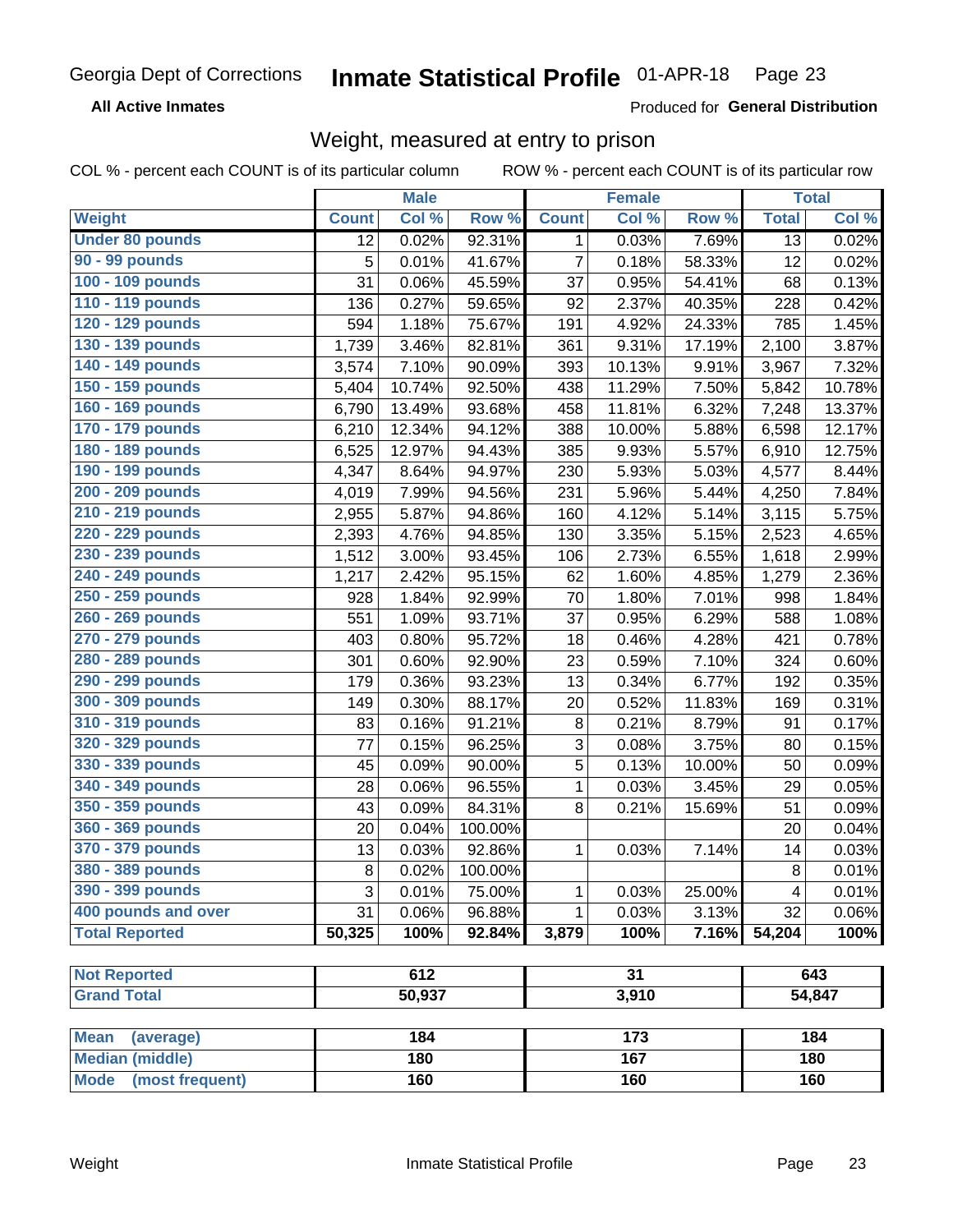#### Inmate Statistical Profile 01-APR-18 Page 24

**All Active Inmates** 

#### Produced for General Distribution

## Veterans validated by Veteran's Administration

COL % - percent each COUNT is of its particular column

|                             |                 | <b>Male</b> |             |    | <b>Female</b> |          |              | <b>Total</b> |
|-----------------------------|-----------------|-------------|-------------|----|---------------|----------|--------------|--------------|
| <b>Military service</b>     | <b>Count</b>    | Col %       | Row % Count |    | Col %         | Row %    | <b>Total</b> | Col %        |
| <b>Others</b><br>0          | 896             | 31.34%      | 97.07%      | 27 | 51.92%        | 2.93%    | 923          | 31.71%       |
| <b>Air Force</b>            | 1,145           | 40.05%      | 98.54%      | 17 | 32.69%        | 1.46%    | 1,162        | 39.92%       |
| <b>Army</b><br>$\mathbf{2}$ | 165             | $5.77\%$    | 98.80%      | 2  | 3.85%         | 1.20%    | 167          | 5.74%        |
| <b>Navy</b><br>3            | 382             | 13.36%      | 99.48%      | 2  | 3.85%         | .52%     | 384          | 13.19%       |
| <b>Marines</b><br>4         | 15 <sup>1</sup> | .52%        | 100.00%     |    |               |          | 15           | .52%         |
| <b>Coast Guard</b><br>5.    | 256             | 8.95%       | 98.46%      | 4  | 7.69%         | $1.54\%$ | 260          | 8.93%        |
| <b>Total Reported</b>       | 2,859           | 100%        | 98.21%      | 52 | 100%          | 1.79%    | 2,911        | 100%         |

| ported<br><b>NOT</b> | 48,078 | 3,858 | 51,936 |
|----------------------|--------|-------|--------|
| <b>ota</b>           | 50.937 | 3.910 | 54,847 |

|  |  | <b>Mode (most frequent)</b> | <b>Force</b><br>Aır | วthers | orce |
|--|--|-----------------------------|---------------------|--------|------|
|--|--|-----------------------------|---------------------|--------|------|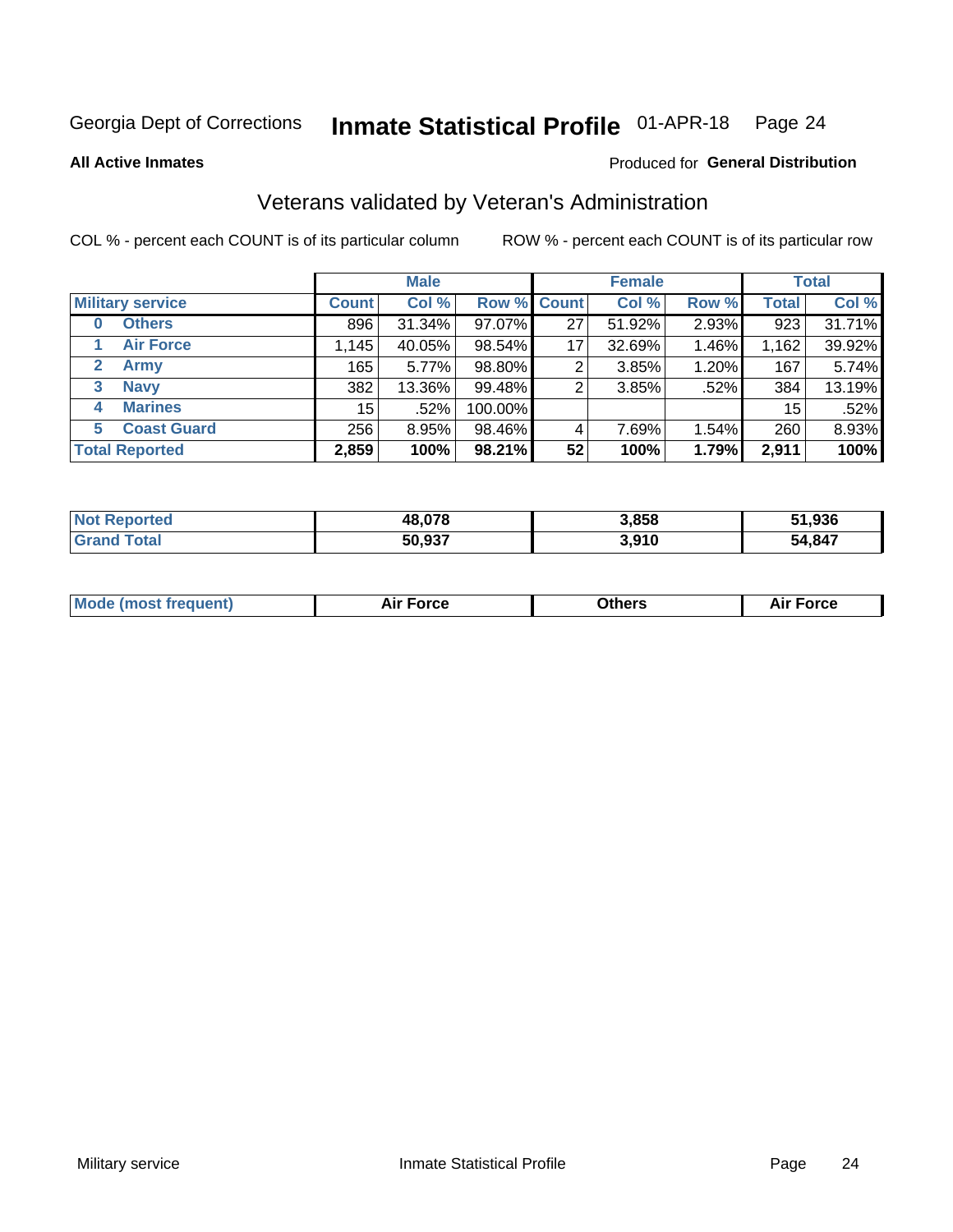#### Inmate Statistical Profile 01-APR-18 Page 25

**All Active Inmates** 

#### Produced for General Distribution

### Type of admission to prison

COL % - percent each COUNT is of its particular column

|    |                                  |                | <b>Male</b> |                    |     | <b>Female</b> |        |              | <b>Total</b> |
|----|----------------------------------|----------------|-------------|--------------------|-----|---------------|--------|--------------|--------------|
|    | <b>Type of Admission</b>         | <b>Count</b>   | Col %       | <b>Row % Count</b> |     | Col %         | Row %  | <b>Total</b> | Col %        |
| 16 | <b>Population Redistribution</b> | 6              | .01%        | 100.00%            |     |               |        | 6            | .01%         |
| 27 | <b>Boot Camp Plus</b>            |                | .01%        | 100.00%            |     |               |        |              | .01%         |
| 28 | <b>Initial Assignment</b>        | 11             | .02%        | 100.00%            |     |               |        | 11           | .02%         |
| 52 | <b>New Sentence</b>              | 40,590         | 79.71%      | 93.14% 2,990       |     | 76.47%        | 6.86%  | 43,580       | 79.48%       |
| 53 | <b>Probation Rev Partial</b>     | 2,211          | 4.34%       | 89.70%             | 254 | 6.50%         | 10.30% | 2,465        | 4.50%        |
| 54 | <b>Probation Rev Remainder</b>   | 3,377          | 6.63%       | 88.29%             | 448 | 11.46%        | 11.71% | 3,825        | 6.98%        |
| 55 | <b>Parole Rev New Sentence</b>   | 2,802          | 5.50%       | 95.47%             | 133 | 3.40%         | 4.53%  | 2,935        | 5.35%        |
| 56 | <b>Parole Rev No New</b>         | 1,853          | 3.64%       | 95.76%             | 82  | 2.10%         | 4.24%  | 1,935        | 3.53%        |
|    | <b>Sentence</b>                  |                |             |                    |     |               |        |              |              |
| 57 | <b>Released In Error</b>         | 13             | .03%        | 81.25%             | 3   | .08%          | 18.75% | 16           | .03%         |
| 65 | <b>Return Appeal/Bond</b>        | $\overline{2}$ | .01%        | 100.00%            |     |               |        | 2            | .01%         |
| 67 | <b>Admit Fm Other Cust</b>       | 5              | .01%        | 100.00%            |     |               |        | 5            | .01%         |
| 69 | <b>New Sent/Par Rev Pnd</b>      | 4              | .01%        | 100.00%            |     |               |        | 4            | .01%         |
| 70 | <b>Life W/O Parole</b>           | 14             | .03%        | 100.00%            |     |               |        | 14           | .03%         |
| 72 | <b>Par Rev/Rsn Unknown</b>       | 27             | .05%        | 100.00%            |     |               |        | 27           | .05%         |
| 74 | <b>Pb Parole Rescinded</b>       |                | .01%        | 100.00%            |     |               |        |              | .01%         |
| 76 | <b>Par Rev/Revoc Center</b>      |                | .01%        | 100.00%            |     |               |        |              | .01%         |
| 82 | <b>Unknown</b>                   | 6              | .01%        | 100.00%            |     |               |        | 6            | .01%         |
|    | <b>Total Reported</b>            | 50,924         | 100%        | 92.87% 3,910       |     | 100%          | 7.13%  | 54,834       | 100%         |

| <b>rted</b><br><b>Not</b> | $\sim$ |       | . .  |
|---------------------------|--------|-------|------|
| int                       | 50.937 | 3,910 | .847 |

| <b>Mode (most frequent)</b> | <b>New Sentence</b> | <b>New Sentence</b> | <b>New Sentence</b> |
|-----------------------------|---------------------|---------------------|---------------------|
|                             |                     |                     |                     |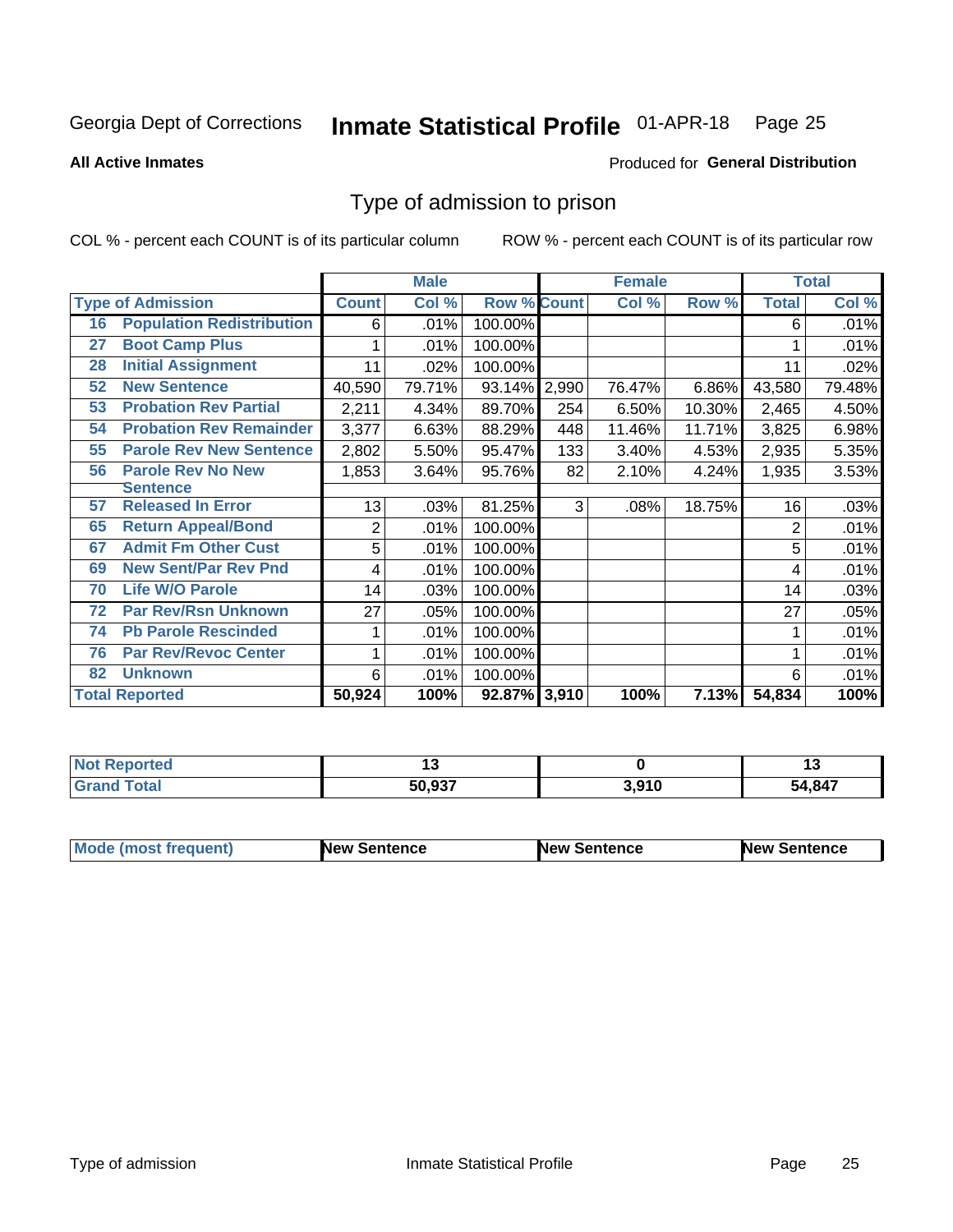## Inmate Statistical Profile 01-APR-18 Page 26

**All Active Inmates** 

#### Produced for General Distribution

## Current / last supervision level

COL % - percent each COUNT is of its particular column

|                        |              | <b>Male</b> |                    |       | <b>Female</b> |          |        | <b>Total</b> |
|------------------------|--------------|-------------|--------------------|-------|---------------|----------|--------|--------------|
| <b>Security Status</b> | <b>Count</b> | Col %       | <b>Row % Count</b> |       | Col %         | Row %    | Total  | Col %        |
| 3 Minimum              | 4.017        | 7.89%       | 71.59%             | 1,594 | 40.78%        | 28.41%   | 5,611  | $10.23\%$    |
| 4 Medium               | 37,061       | 72.77%      | 94.61%             | 2,112 | 54.03%        | $5.39\%$ | 39,173 | 71.44%       |
| 5 Close                | 9.848        | $19.34\%$   | 97.98%             | 203   | 5.19%         | $2.02\%$ | 10,051 | 18.33%       |
| <b>Total Reported</b>  | 50,926       | 100%        | 92.87%             | 3,909 | 100%          | 7.13%    | 54,835 | 100%         |

| <b>Still being diagnosed</b> |        |       |        |
|------------------------------|--------|-------|--------|
| <b>Not Reported</b>          |        |       |        |
| <b>Grand Total</b>           | 50,937 | 3,910 | 54,847 |

| M | M | . . |
|---|---|-----|
|   |   |     |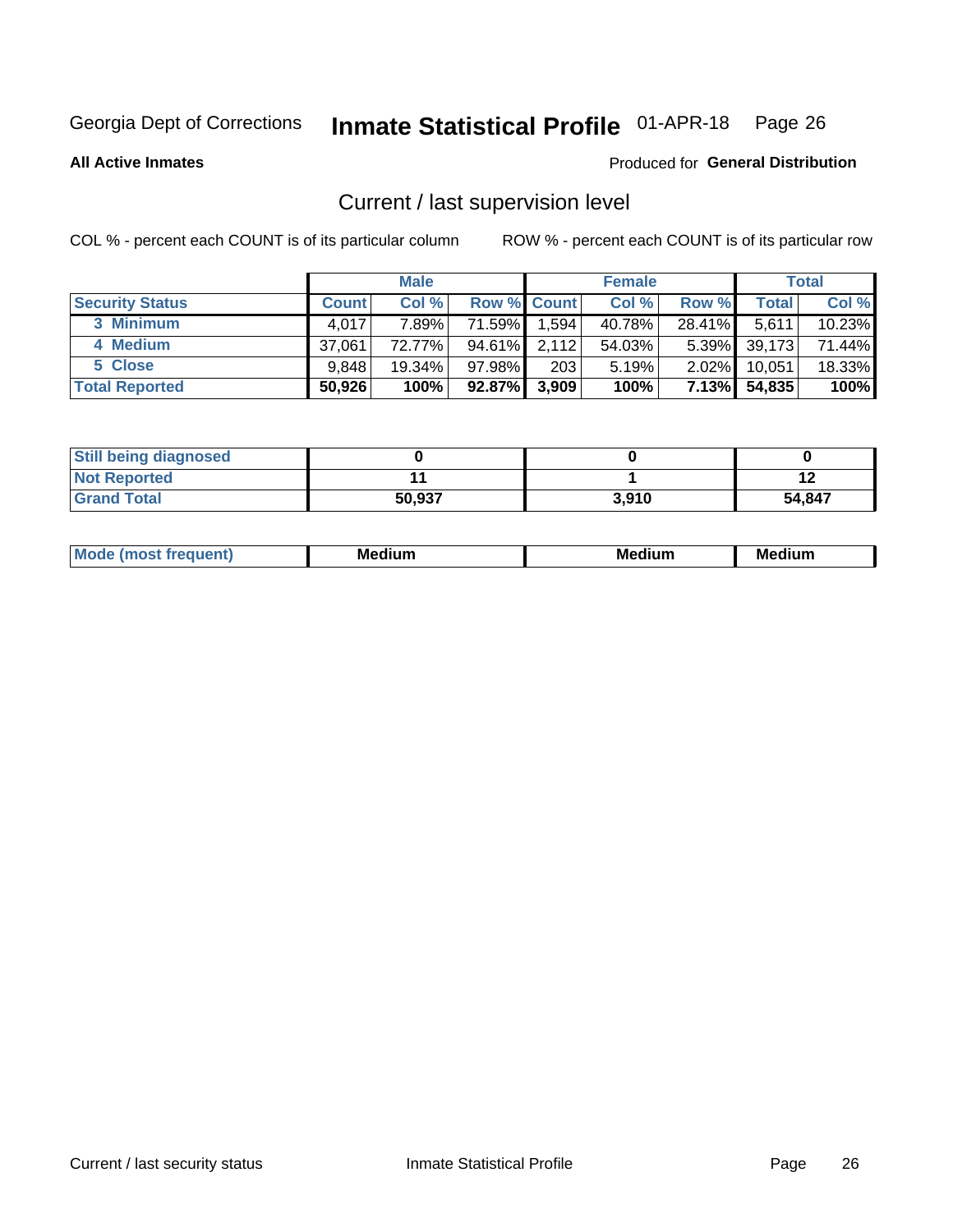#### Inmate Statistical Profile 01-APR-18 Page 27

**All Active Inmates** 

#### Produced for General Distribution

## Current / last type of institution

COL % - percent each COUNT is of its particular column

|                                   |                | <b>Male</b> |             |       | <b>Female</b> |        |              | <b>Total</b> |
|-----------------------------------|----------------|-------------|-------------|-------|---------------|--------|--------------|--------------|
| <b>Type of Institution</b>        | <b>Count</b>   | Col %       | Row % Count |       | Col %         | Row %  | <b>Total</b> | Col %        |
| <b>County Ci</b>                  | 4,835          | $9.54\%$    | 99.98%      |       | .03%          | .02%   | 4,836        | 8.86%        |
| <b>Probation Detention Center</b> | 4              | .01%        | 100.00%     |       |               |        | 4            | .01%         |
| <b>State Prison</b>               | 35,786         | 70.61%      | 90.70%      | 3,669 | 93.86%        | 9.30%  | 39,455       | 72.28%       |
| <b>Transitional Center</b>        | 2,097          | 4.14%       | 89.85%      | 237   | $6.06\%$      | 10.15% | 2,334        | 4.28%        |
| <b>Private Prison</b>             | 7,945          | 15.68%      | 100.00%     |       |               |        | 7,945        | 14.55%       |
| <b>County Jail</b>                |                | .01%        | 100.00%     |       |               |        |              | .01%         |
| <b>Rsat - Center</b>              |                | .01%        | 50.00%      |       | .03%          | 50.00% | 2            | .01%         |
| <b>State Hospital</b>             | 3 <sup>1</sup> | .01%        | 75.00%      |       | .03%          | 25.00% | 4            | .01%         |
| <b>Total Reported</b>             | 50,678         | 100%        | $92.84\%$   | 3,909 | 100%          | 7.16%  | 54,587       | 100%         |

| $^{\mathrm{H}}$ Not.<br>Reported |        |       |        |
|----------------------------------|--------|-------|--------|
| Total                            | 50.678 | 3,909 | 54,587 |

| Mode (most frequent) | <b>State Prison</b> | <b>State Prison</b> | <b>State Prisonl</b> |
|----------------------|---------------------|---------------------|----------------------|
|                      |                     |                     |                      |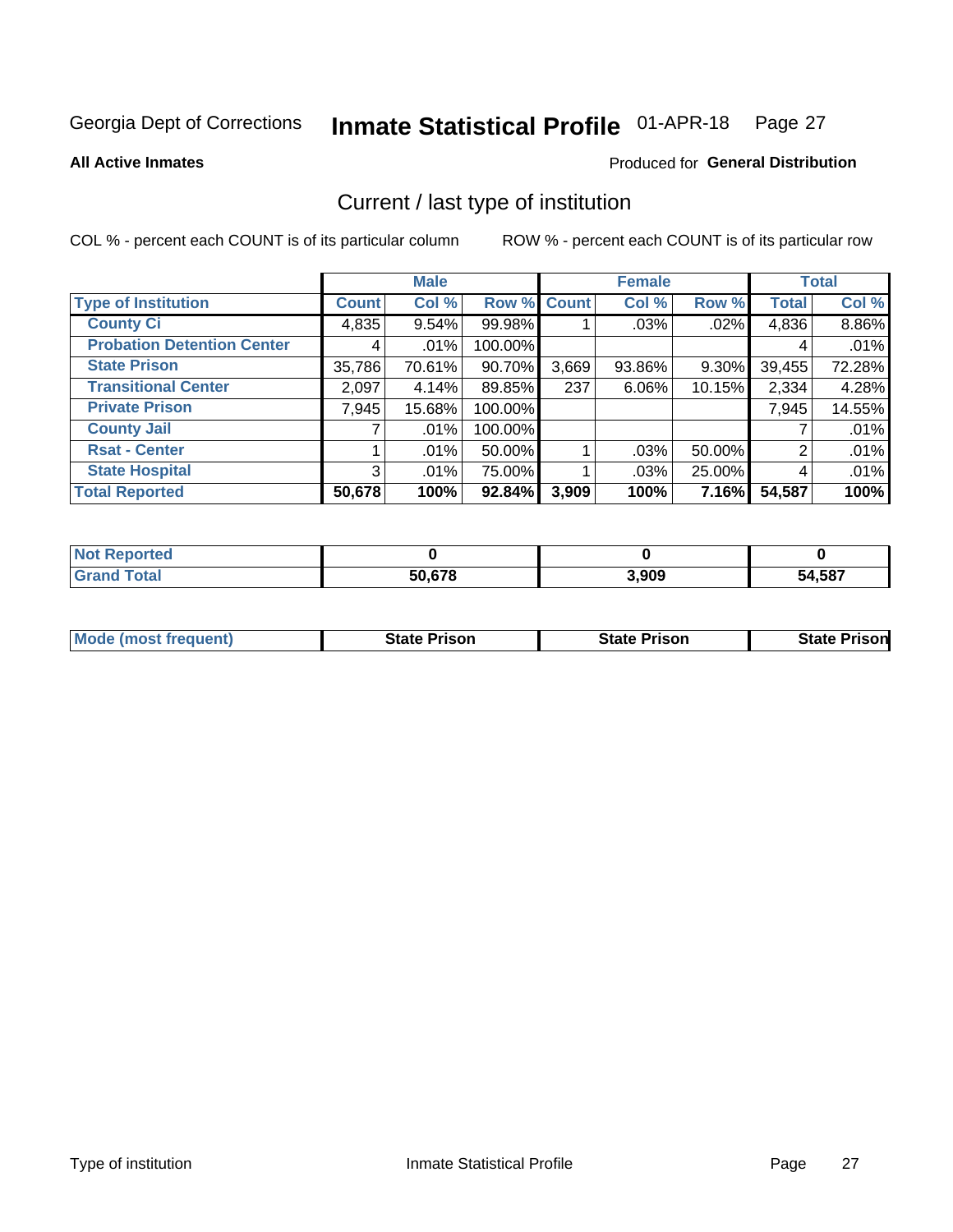#### Inmate Statistical Profile 01-APR-18 Page 28

Produced for General Distribution

#### **All Active Inmates**

## Institution type - transitional centers

COL % - percent each COUNT is of its particular column

|                                          |              | <b>Male</b> |         |              | <b>Female</b> |         |                | <b>Total</b> |
|------------------------------------------|--------------|-------------|---------|--------------|---------------|---------|----------------|--------------|
| <b>Institution Type - Trans. Centers</b> | <b>Count</b> | Col %       | Row %   | <b>Count</b> | Col %         | Row %   | <b>Total</b>   | Col %        |
| <b>Albany Tc</b>                         | 156          | 6.81%       | 100.00% |              |               |         | 156            | 5.91%        |
| <b>Arrendale State Prison</b>            |              |             |         | 112          | 32.09%        | 100.00% | 112            | 4.24%        |
| <b>Atlanta Tc</b>                        | 279          | 12.17%      | 100.00% |              |               |         | 279            | 10.56%       |
| <b>Augusta Tc</b>                        | 225          | 9.82%       | 100.00% |              |               |         | 225            | 8.52%        |
| <b>Charles D. Hudson Tc</b>              | 156          | 6.81%       | 100.00% |              |               |         | 156            | 5.91%        |
| <b>Clayton Tc</b>                        | 369          | 16.10%      | 100.00% |              |               |         | 369            | 13.97%       |
| <b>Coastal Tc</b>                        | 249          | 10.86%      | 100.00% |              |               |         | 249            | 9.43%        |
| <b>Columbus Tc</b>                       | 138          | 6.02%       | 100.00% |              |               |         | 138            | 5.23%        |
| <b>Macon Tc</b>                          | 158          | 6.89%       | 100.00% |              |               |         | 158            | 5.98%        |
| <b>Macon Womens Tc</b>                   |              |             |         | 2            | .57%          | 100.00% | $\overline{2}$ | .08%         |
| <b>Metro Tc</b>                          |              |             |         | 235          | 67.34%        | 100.00% | 235            | 8.90%        |
| <b>Phillips State Prison</b>             | 195          | 8.51%       | 100.00% |              |               |         | 195            | 7.38%        |
| <b>Savannah Mens Tc</b>                  |              | .04%        | 100.00% |              |               |         |                | .04%         |
| <b>Smith Tc</b>                          | 206          | 8.99%       | 100.00% |              |               |         | 206            | 7.80%        |
| <b>Valdosta Tc</b>                       | 160          | 6.98%       | 100.00% |              |               |         | 160            | 6.06%        |
| <b>Total Reported</b>                    | 2,292        | 100%        | 86.79%  | 349          | 100%          | 13.21%  | 2,641          | 100%         |

| ueo |       |           |     |
|-----|-------|-----------|-----|
|     | 2,292 | .<br>- 71 | 641 |

| Mode (most frequent) | <b>Clayton Tc</b> | <b>Metro Tc</b> | <b>Clayton Tc</b> |
|----------------------|-------------------|-----------------|-------------------|
|                      |                   |                 |                   |
|                      |                   |                 |                   |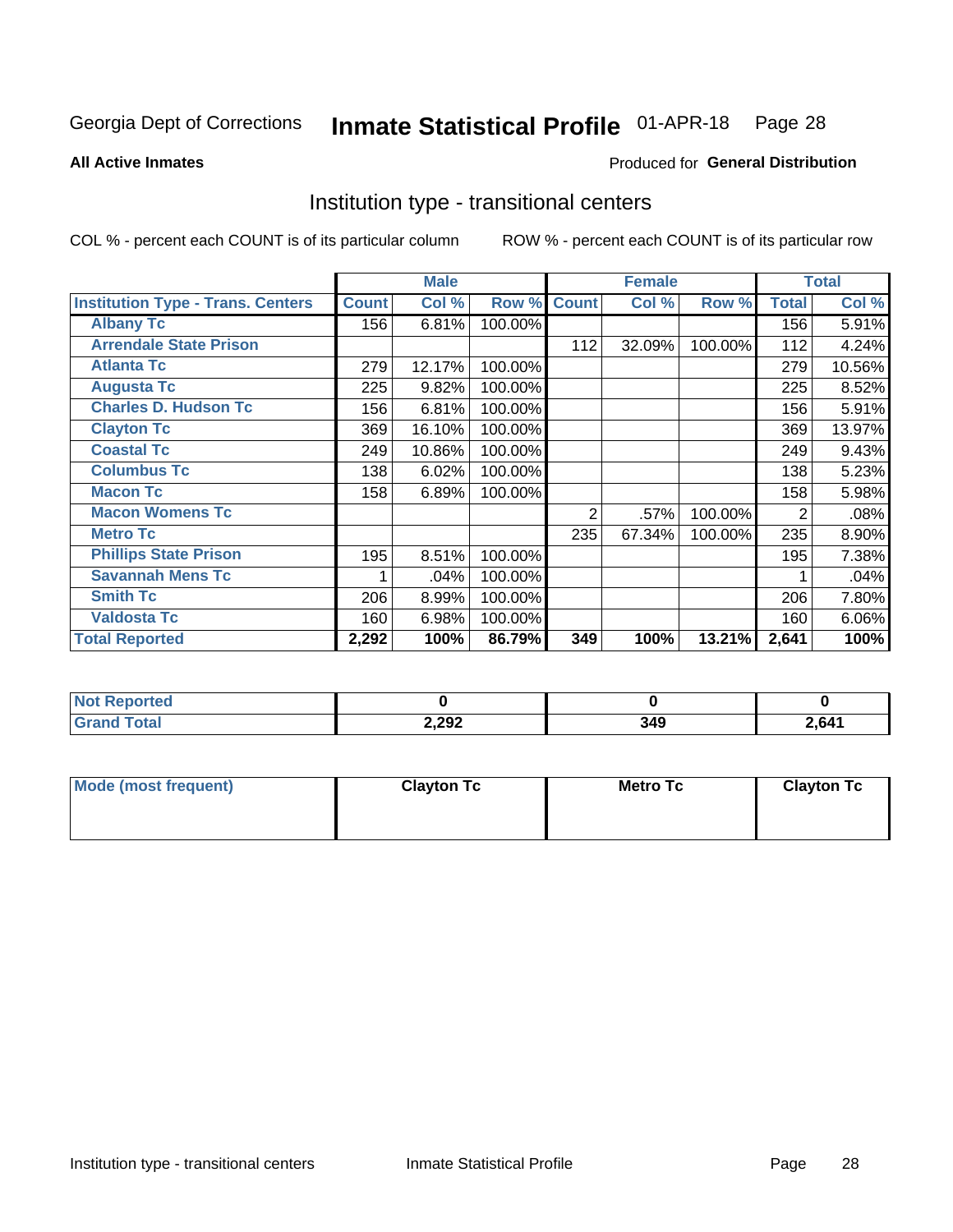## Inmate Statistical Profile 01-APR-18 Page 29

#### **All Active Inmates**

#### Produced for General Distribution

#### Institution type - county prisons

COL % - percent each COUNT is of its particular column

|                                          |                | <b>Male</b> |         |              | <b>Female</b> |       |                | <b>Total</b> |
|------------------------------------------|----------------|-------------|---------|--------------|---------------|-------|----------------|--------------|
| <b>Institution Type - County Prisons</b> | <b>Count</b>   | Col %       | Row %   | <b>Count</b> | Col %         | Row % | <b>Total</b>   | Col %        |
| <b>Adoc</b>                              | 8              | .17%        | 100.00% |              |               |       | 8              | .17%         |
| <b>Baldwin County Ci</b>                 | 1              | .02%        | 100.00% |              |               |       | 1              | .02%         |
| <b>Bulloch County Ci</b>                 | 162            | 3.35%       | 100.00% |              |               |       | 162            | 3.35%        |
| <b>Carroll County Ci</b>                 | 241            | 4.98%       | 100.00% |              |               |       | 241            | 4.98%        |
| <b>Clarke County Ci</b>                  | 129            | 2.67%       | 100.00% |              |               |       | 129            | 2.67%        |
| <b>Clayton County Ci</b>                 | 231            | 4.78%       | 100.00% |              |               |       | 231            | 4.78%        |
| <b>Colquitt County Ci</b>                | 195            | 4.03%       | 100.00% |              |               |       | 195            | 4.03%        |
| <b>Coweta County Ci</b>                  | 211            | 4.36%       | 100.00% |              |               |       | 211            | 4.36%        |
| <b>Decatur County Ci</b>                 | 195            | 4.03%       | 100.00% |              |               |       | 195            | 4.03%        |
| <b>Dougherty County Ci</b>               | 1              | .02%        | 100.00% |              |               |       | 1              | .02%         |
| <b>Effingham County Ci</b>               | 193            | 3.99%       | 100.00% |              |               |       | 193            | 3.99%        |
| <b>Floyd County Ci</b>                   | 442            | 9.14%       | 100.00% |              |               |       | 442            | 9.14%        |
| <b>Fulton County Ci</b>                  | 8              | .17%        | 100.00% |              |               |       | 8              | .17%         |
| <b>Gilmer County Ci</b>                  | 3              | .06%        | 100.00% |              |               |       | 3              | .06%         |
| <b>Grady County Ci</b>                   | $\overline{2}$ | .04%        | 100.00% |              |               |       | $\overline{2}$ | .04%         |
| <b>Gwinnett County Ci</b>                | 223            | 4.61%       | 100.00% |              |               |       | 223            | 4.61%        |
| <b>Hall County Ci</b>                    | 197            | 4.07%       | 100.00% |              |               |       | 197            | 4.07%        |
| <b>Hancock County Ci</b>                 | 1              | .02%        | 100.00% |              |               |       | 1              | .02%         |
| <b>Harris County Ci</b>                  | 150            | 3.10%       | 100.00% |              |               |       | 150            | 3.10%        |
| <b>Hart County Ci</b>                    | 4              | .08%        | 100.00% |              |               |       | 4              | .08%         |
| <b>Jackson County Ci</b>                 | 153            | 3.16%       | 100.00% |              |               |       | 153            | 3.16%        |
| <b>Jefferson County Ci</b>               | 147            | 3.04%       | 100.00% |              |               |       | 147            | 3.04%        |
| <b>Meriwether County Ci</b>              | 3              | .06%        | 100.00% |              |               |       | 3              | .06%         |
| <b>Miller County Ci</b>                  | $\mathbf{1}$   | .02%        | 100.00% |              |               |       | 1              | .02%         |
| <b>Mitchell County Ci</b>                | 139            | 2.87%       | 100.00% |              |               |       | 139            | 2.87%        |
| <b>Morgan County Ci</b>                  | 1              | .02%        | 100.00% |              |               |       | 1              | .02%         |
| <b>Muscogee County Ci</b>                | 532            | 11.00%      | 100.00% |              |               |       | 532            | 11.00%       |
| <b>Richmond County Ci</b>                | 239            | 4.94%       | 100.00% |              |               |       | 239            | 4.94%        |
| <b>Screven County Ci</b>                 | 144            | 2.98%       | 100.00% |              |               |       | 144            | 2.98%        |
| <b>Spalding County Ci</b>                | 369            | 7.63%       | 100.00% |              |               |       | 369            | 7.63%        |
| <b>Stewart County Ci</b>                 | $\overline{c}$ | .04%        | 100.00% |              |               |       | $\overline{2}$ | .04%         |
| <b>Sumter County Ci</b>                  | 349            | 7.22%       | 100.00% |              |               |       | 349            | 7.22%        |
| <b>Terrell County Ci</b>                 | 142            | 2.94%       | 100.00% |              |               |       | 142            | 2.94%        |
| <b>Thomas County Ci</b>                  | 3              | .06%        | 100.00% |              |               |       | 3              | .06%         |
| <b>Tift County Ci</b>                    | $\overline{3}$ | .06%        | 100.00% |              |               |       | $\overline{3}$ | .06%         |
| <b>Troup County Ci</b>                   | 1              | .02%        | 100.00% |              |               |       | $\mathbf 1$    | .02%         |
| <b>Upson County Ci</b>                   | $\overline{2}$ | .04%        | 100.00% |              |               |       | $\overline{2}$ | .04%         |
| <b>Walker County Ci</b>                  | 3              | .06%        | 100.00% |              |               |       | 3              | .06%         |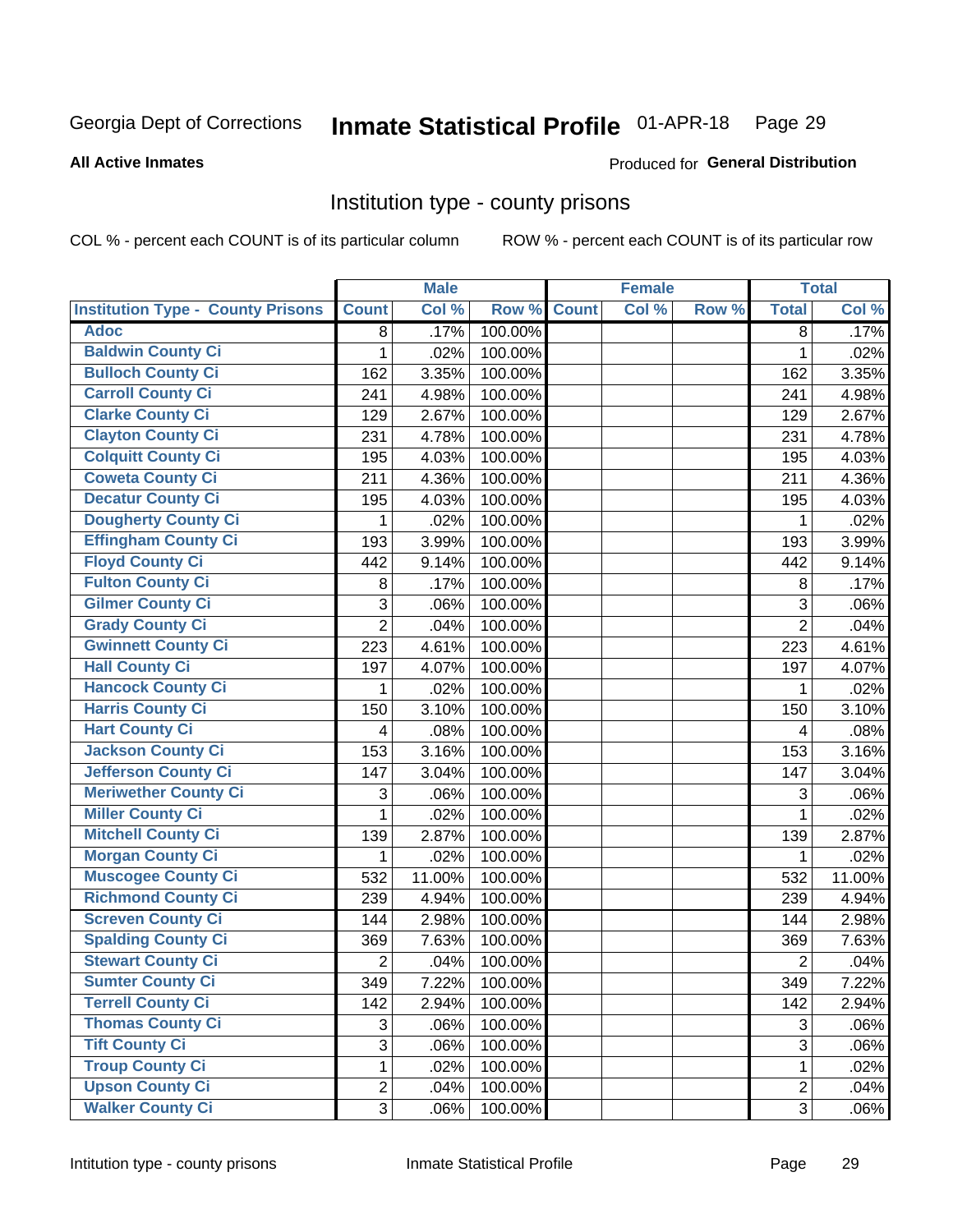## Inmate Statistical Profile 01-APR-18 Page 30

**All Active Inmates** 

#### Produced for General Distribution

#### Institution type - county prisons

COL % - percent each COUNT is of its particular column

|                                          |              | <b>Male</b> |                    | <b>Female</b> |         |              | <b>Total</b> |
|------------------------------------------|--------------|-------------|--------------------|---------------|---------|--------------|--------------|
| <b>Institution Type - County Prisons</b> | <b>Count</b> | Col%        | <b>Row % Count</b> | Col%          | Row %   | <b>Total</b> | Col %        |
| <b>Walton County Ci</b>                  | 3            | $.06\%$     | 100.00%            |               |         |              | $.06\%$      |
| <b>Wilkes County Ci</b>                  |              | $.02\%$     | 100.00%            |               |         |              | .02%         |
| <b>Womens Ci</b>                         |              |             |                    | $ 100.00\% $  | 100.00% |              | .02%         |
| <b>Worth County Ci</b>                   |              | $.02\%$     | 100.00%            |               |         |              | .02%         |
| <b>Total Reported</b>                    | 4,835        | 100%        | 99.98%             | 100%          | .02%    | 4,836        | 100%         |

| ported<br>' NOT |                |      |
|-----------------|----------------|------|
| $\sim$          | ∣ OOE<br>r,ooo | ,836 |

| Mode (most frequent) | <b>Muscogee County Ci</b> | <b>Womens Ci</b> Muscogee County |
|----------------------|---------------------------|----------------------------------|
|                      |                           |                                  |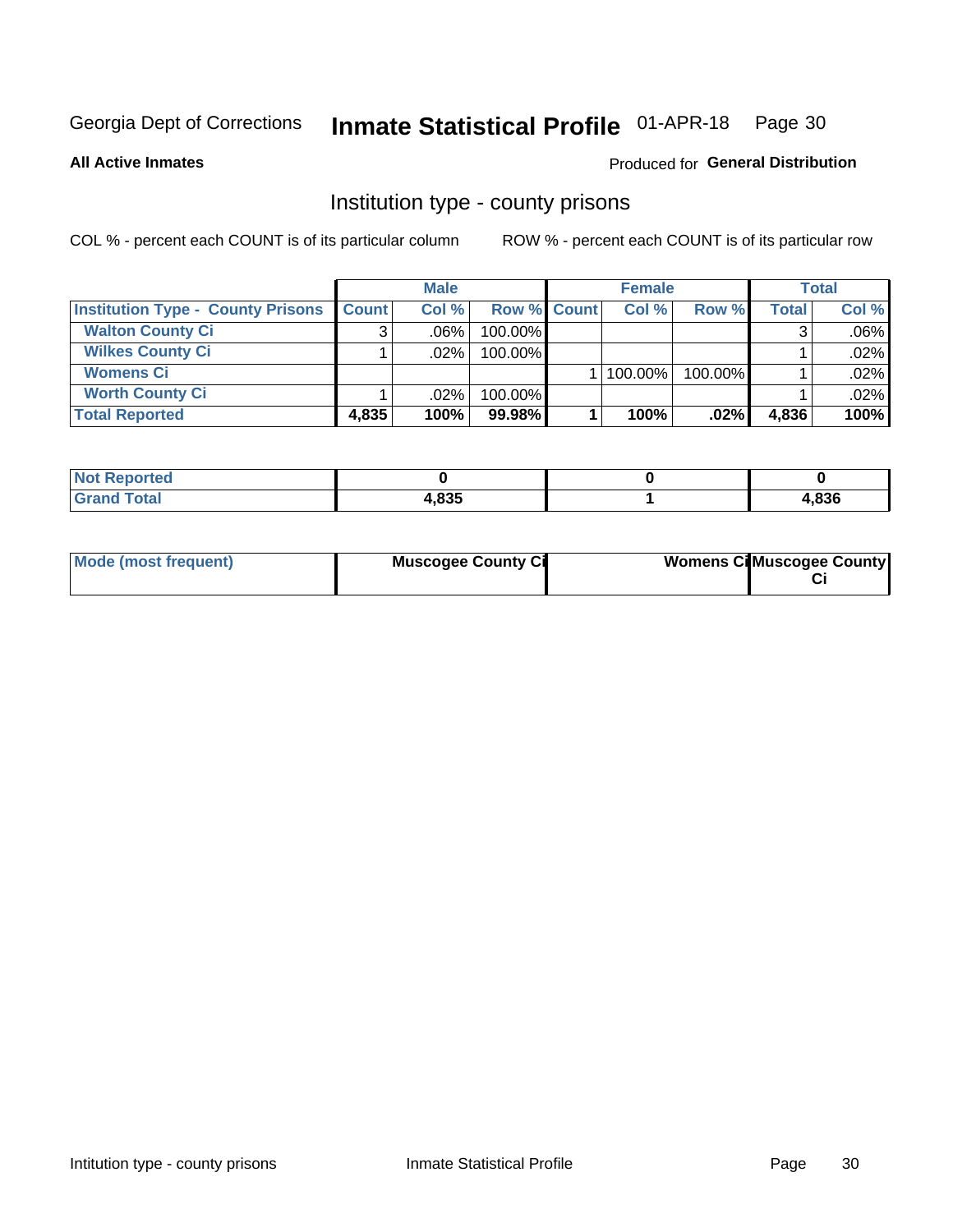#### Inmate Statistical Profile 01-APR-18 Page 31

**All Active Inmates** 

#### Produced for General Distribution

### Institution type - state prisons

COL % - percent each COUNT is of its particular column

|                                         |              | <b>Male</b> |         |              | <b>Female</b> |         | <b>Total</b> |       |
|-----------------------------------------|--------------|-------------|---------|--------------|---------------|---------|--------------|-------|
| <b>Institution Type - State Prisons</b> | <b>Count</b> | Col %       | Row %   | <b>Count</b> | Col %         | Row %   | <b>Total</b> | Col % |
| <b>Arrendale State Prison</b>           | 1            | .01%        | .06%    | 1,635        | 44.56%        | 99.94%  | 1,636        | 4.15% |
| <b>Augusta State Med. Prison</b>        | 1,196        | 3.34%       | 99.92%  | 1.           | .03%          | .08%    | 1,197        | 3.03% |
| <b>Autry State Prison</b>               | 1,708        | 4.77%       | 100.00% |              |               |         | 1,708        | 4.33% |
| <b>Baldwin State Prison</b>             | 945          | 2.64%       | 100.00% |              |               |         | 945          | 2.40% |
| <b>Burruss Correctional Training</b>    | 764          | 2.13%       | 100.00% |              |               |         | 764          | 1.94% |
| <b>Ctr</b>                              |              |             |         |              |               |         |              |       |
| <b>Calhoun State Prison</b>             | 1,617        | 4.52%       | 100.00% |              |               |         | 1,617        | 4.10% |
| <b>Central State Prison</b>             | 1,057        | 2.95%       | 100.00% |              |               |         | 1,057        | 2.68% |
| <b>Chatham State Prison</b>             | 6            | .02%        | 100.00% |              |               |         | 6            | .02%  |
| <b>Coastal State Prison</b>             | 1,794        | 5.01%       | 100.00% |              |               |         | 1,794        | 4.55% |
| <b>Dodge State Prison</b>               | 1,240        | 3.47%       | 100.00% |              |               |         | 1,240        | 3.14% |
| <b>Dooly State Prison</b>               | 1,660        | 4.64%       | 100.00% |              |               |         | 1,660        | 4.21% |
| <b>Emanuel Women'S Facility</b>         |              |             |         | 405          | 11.04%        | 100.00% | 405          | 1.03% |
| <b>Ga Diag Class Prison</b>             | 3,682        | 10.29%      | 99.97%  | 1.           | .03%          | .03%    | 3,683        | 9.33% |
| <b>Ga State Prison</b>                  | 1,480        | 4.14%       | 100.00% |              |               |         | 1,480        | 3.75% |
| <b>Hancock State Prison</b>             | 1,019        | 2.85%       | 100.00% |              |               |         | 1,019        | 2.58% |
| <b>Hays State Prison</b>                | 1,041        | 2.91%       | 100.00% |              |               |         | 1,041        | 2.64% |
| <b>Helms Facility</b>                   | 20           | .06%        | 55.56%  | 16           | .44%          | 44.44%  | 36           | .09%  |
| <b>Johnson State Prison</b>             | 1,471        | 4.11%       | 100.00% |              |               |         | 1,471        | 3.73% |
| <b>Lee State Prison</b>                 | 743          | 2.08%       | 100.00% |              |               |         | 743          | 1.88% |
| <b>Long Unit</b>                        | 207          | .58%        | 100.00% |              |               |         | 207          | .52%  |
| <b>Lowndes Unit</b>                     | 6            | .02%        | 100.00% |              |               |         | 6            | .02%  |
| <b>Macon State Prison</b>               | 1,693        | 4.73%       | 100.00% |              |               |         | 1,693        | 4.29% |
| <b>Metro State Prison (W)</b>           |              |             |         | 1            | .03%          | 100.00% | 1            | .01%  |
| <b>Montgomery State Prison</b>          | 410          | 1.15%       | 100.00% |              |               |         | 410          | 1.04% |
| <b>Phillips State Prison</b>            | 1,070        | 2.99%       | 100.00% |              |               |         | 1,070        | 2.71% |
| <b>Pulaski State Prison</b>             |              |             |         | 1,160        | 31.62%        | 100.00% | 1,160        | 2.94% |
| <b>Putnam State Prison</b>              | 1            | .01%        | 100.00% |              |               |         | 1            | .01%  |
| <b>Rivers State Prison</b>              | $\mathbf{1}$ | .01%        | 100.00% |              |               |         | 1            | .01%  |
| <b>Rogers State Prison</b>              | 1,393        | 3.89%       | 100.00% |              |               |         | 1,393        | 3.53% |
| <b>Rutledge State Prison</b>            | 634          | 1.77%       | 100.00% |              |               |         | 634          | 1.61% |
| <b>Smith State Prison</b>               | 1,505        | $4.21\%$    | 100.00% |              |               |         | 1,505        | 3.81% |
| <b>Telfair State Prison</b>             | 1,370        | 3.83%       | 100.00% |              |               |         | 1,370        | 3.47% |
| <b>Valdosta State Prison</b>            | 946          | 2.64%       | 100.00% |              |               |         | 946          | 2.40% |
| <b>Walker State Prison</b>              | 413          | 1.15%       | 100.00% |              |               |         | 413          | 1.05% |
| <b>Ware State Prison</b>                | 1,470        | 4.11%       | 100.00% |              |               |         | 1,470        | 3.73% |
| <b>Washington State Prison</b>          | 1,416        | 3.96%       | 100.00% |              |               |         | 1,416        | 3.59% |
| <b>Wayne State Prison</b>               | 1            | .01%        | 100.00% |              |               |         | 1            | .01%  |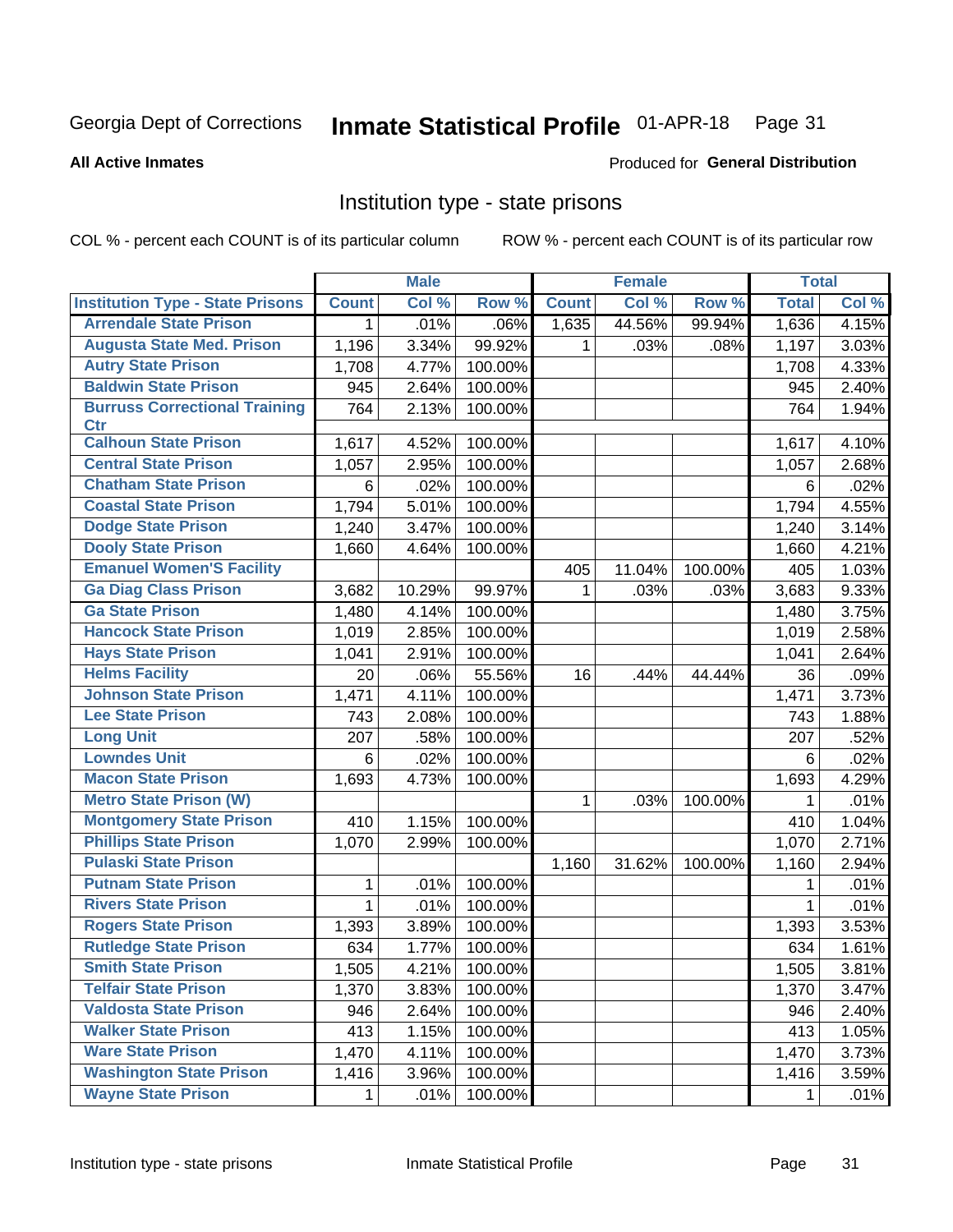## Inmate Statistical Profile 01-APR-18 Page 32

**All Active Inmates** 

Produced for General Distribution

#### Institution type - state prisons

COL % - percent each COUNT is of its particular column ROW % - percent each COUNT is of its particular row

|                                         |                             | <b>Male</b> |                               | <b>Female</b> |           |                                | <b>Total</b> |        |  |
|-----------------------------------------|-----------------------------|-------------|-------------------------------|---------------|-----------|--------------------------------|--------------|--------|--|
| <b>Institution Type - State Prisons</b> | <b>Count</b>                | Col %       | Row %                         | <b>Count</b>  | Col %     | Row %                          | <b>Total</b> | Col %  |  |
| <b>Whitworth Women'S Facility</b>       |                             | $.01\%$     | .22%                          | 450           | $12.26\%$ | 99.78%                         | 451          | 1.14%  |  |
| <b>Wilcox State Prison</b>              | .805                        | 5.04%       | 100.00%                       |               |           |                                | 1,805        | 4.57%  |  |
| <b>Total Reported</b>                   | 35,786                      | 100%        | 90.7%                         | 3,669         | 100%      | 9.3%                           | 39,455       | 100%   |  |
| <b>Not Reported</b>                     |                             | 0           |                               |               | 0         |                                | 0            |        |  |
| <b>Grand Total</b>                      |                             | 35,786      |                               |               | 3,669     |                                |              | 39.455 |  |
| <b>Mode (most frequent)</b>             | <b>Ga Diag Class Prison</b> |             | <b>Arrendale State Prison</b> |               |           | <b>Ga Diag Class</b><br>Prison |              |        |  |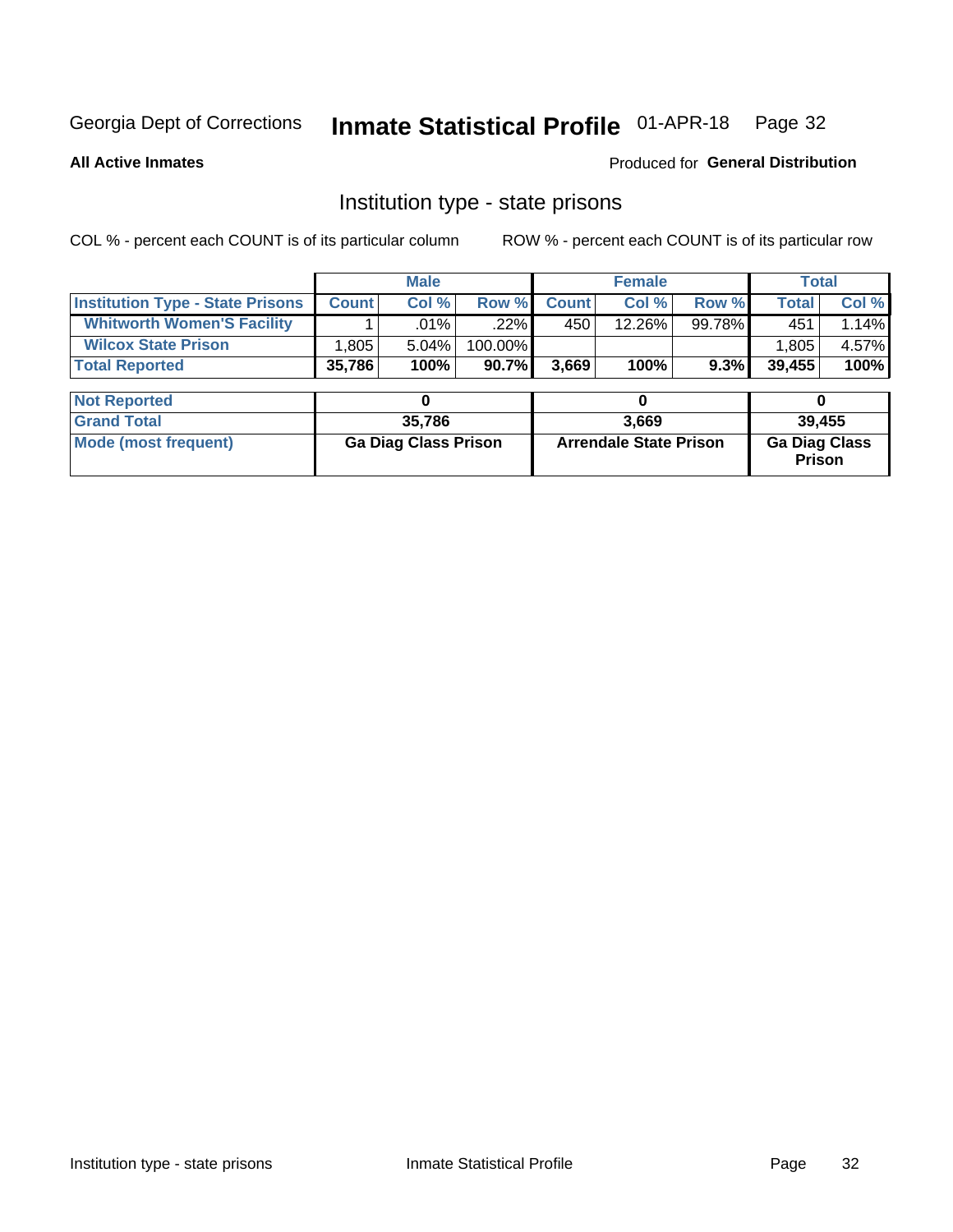## Inmate Statistical Profile 01-APR-18 Page 33

**All Active Inmates** 

#### Produced for General Distribution

### Institution type - private prisons

COL % - percent each COUNT is of its particular column

|                                           |              | <b>Male</b> |                    | <b>Female</b> |       |       | <b>Total</b> |
|-------------------------------------------|--------------|-------------|--------------------|---------------|-------|-------|--------------|
| <b>Institution Type - Private Prisons</b> | <b>Count</b> | Col %       | <b>Row % Count</b> | Col %         | Row % | Total | Col %        |
| <b>Coffee Corr Facility</b>               | 2,652        | 33.38%      | 100.00%            |               |       | 2,652 | 33.38%       |
| <b>Jenkins Corr Facility</b>              | 1,153        | $14.51\%$   | $100.00\%$         |               |       | 1,153 | 14.51%       |
| <b>Riverbend Corr Facility</b>            | ا 500. ا     | 18.88%      | 100.00%            |               |       | 1,500 | 18.88%       |
| <b>Wheeler Corr Facility</b>              | 2.640        | 33.23%      | 100.00%            |               |       | 2,640 | 33.23%       |
| <b>Total Reported</b>                     | 7.945        | 100%        | 100%               |               | %।    | 7,945 | 100%         |

| <b>Reported</b><br>' NOI |       |       |
|--------------------------|-------|-------|
| <b>Total</b>             | 7.945 | 7,945 |

| Mode (most frequent) | <b>Coffee Corr Facility</b> | <b>Null</b> | <b>Coffee Corr</b><br><b>Facility</b> |
|----------------------|-----------------------------|-------------|---------------------------------------|
|----------------------|-----------------------------|-------------|---------------------------------------|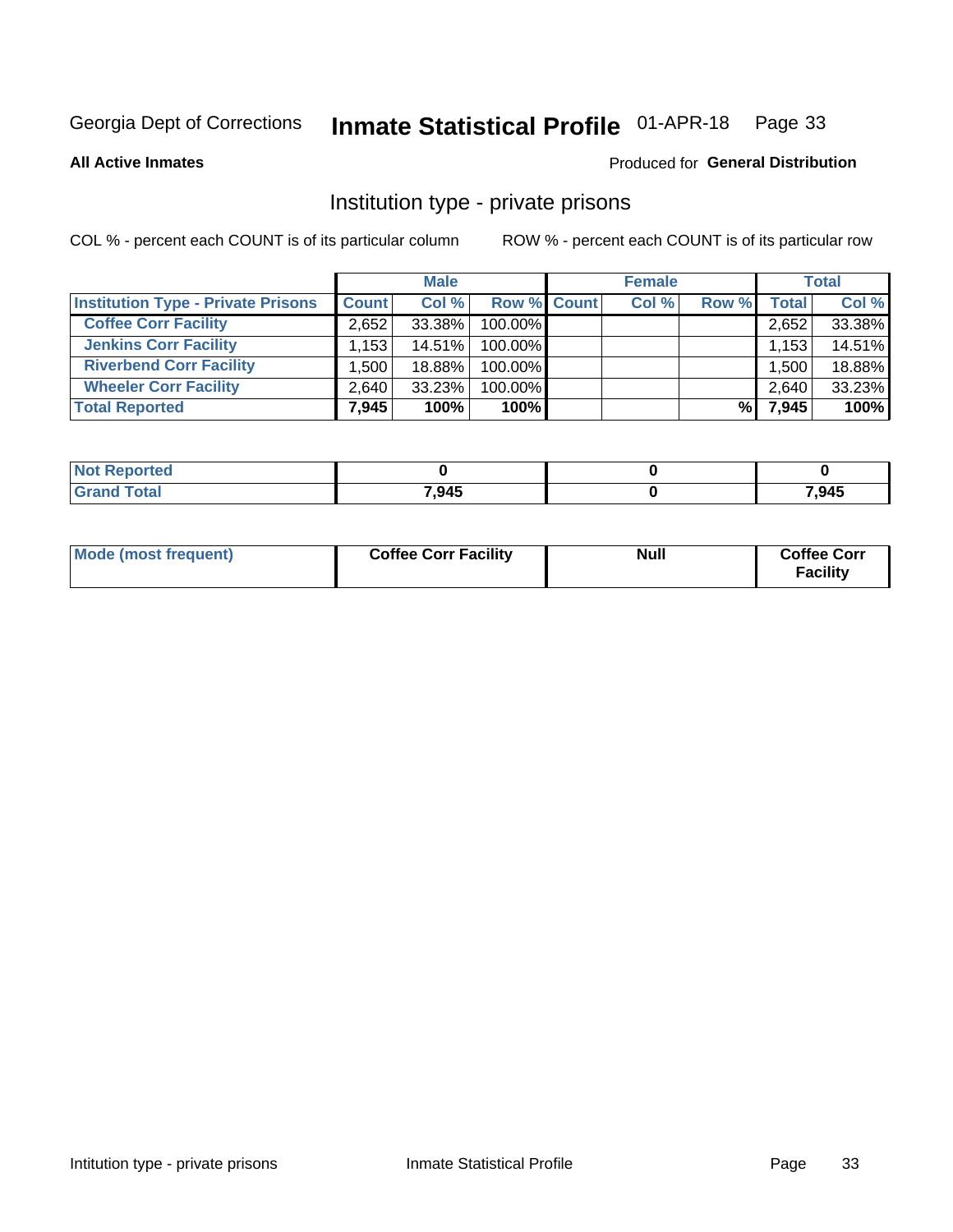#### Inmate Statistical Profile 01-APR-18 Page 34

**All Active Inmates** 

#### Produced for General Distribution

## Institution type - inmate boot camp

COL % - percent each COUNT is of its particular column

|                                      |              | <b>Male</b> |               |              | <b>Female</b> |             | <b>Total</b> |
|--------------------------------------|--------------|-------------|---------------|--------------|---------------|-------------|--------------|
| <b>Institution Type - Boot Camps</b> | <b>Count</b> | Col %       | <b>Row %I</b> | <b>Count</b> | Col %         | Row % Total | Col %        |
| <b>Total Rported</b>                 |              |             |               |              |               |             |              |

| <b>Not Reported</b>            |  |  |
|--------------------------------|--|--|
| <b>Total</b><br>C <sub>r</sub> |  |  |

| Mod<br>uamo | Nul.<br>$- - - - - -$ | <b>Null</b> | . .<br>uu.<br>------ |
|-------------|-----------------------|-------------|----------------------|
|             |                       |             |                      |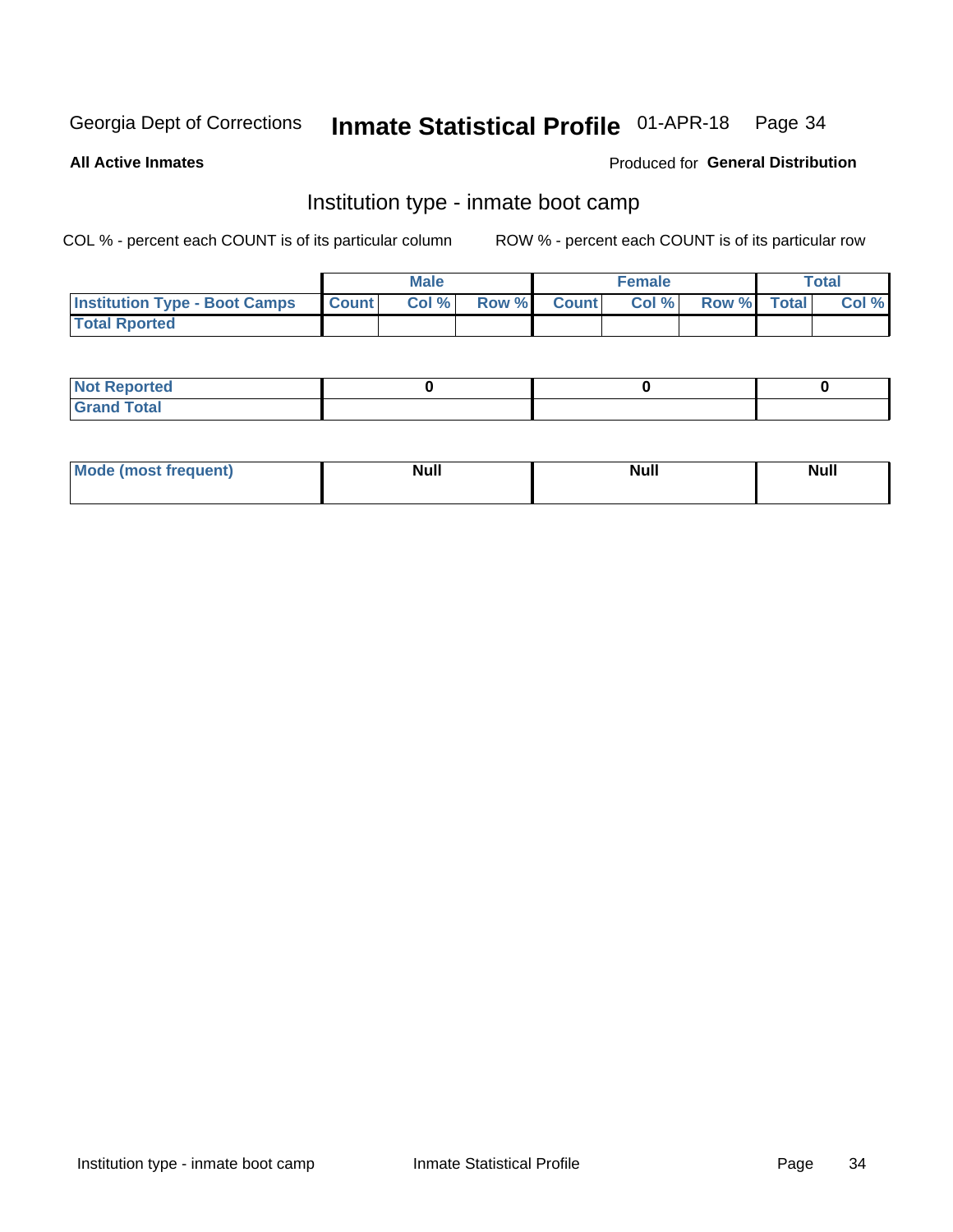#### Inmate Statistical Profile 01-APR-18 Page 35

**All Active Inmates** 

#### Produced for General Distribution

### Number of disciplinary reports

COL % - percent each COUNT is of its particular column

|                                       |              | <b>Male</b> |        |             | <b>Female</b> |       |        | <b>Total</b> |
|---------------------------------------|--------------|-------------|--------|-------------|---------------|-------|--------|--------------|
| <b>Number of Disciplinary Reports</b> | <b>Count</b> | Col %       |        | Row % Count | Col %         | Row % | Total  | Col %        |
| $\bf{0}$                              | 22,059       | 43.31%      | 90.04% | 2,441       | 62.43%        | 9.96% | 24,500 | 44.67%       |
|                                       | 6,248        | 12.27%      | 92.58% | 501         | 12.81%        | 7.42% | 6,749  | 12.31%       |
| $\mathbf{2}$                          | 3,861        | 7.58%       | 94.61% | 220         | 5.63%         | 5.39% | 4,081  | 7.44%        |
| 3                                     | 2,788        | 5.47%       | 94.93% | 149         | 3.81%         | 5.07% | 2,937  | 5.35%        |
|                                       | 2,028        | 3.98%       | 95.26% | 101         | 2.58%         | 4.74% | 2,129  | 3.88%        |
| 5                                     | 1,647        | 3.23%       | 96.03% | 68          | 1.74%         | 3.97% | 1,715  | 3.13%        |
| <b>More Than 5</b>                    | 12,306       | 24.16%      | 96.62% | 430         | 11.00%        | 3.38% | 12,736 | 23.22%       |
| <b>Total Reported</b>                 | 50,937       | 100%        | 92.87% | 3,910       | 100%          | 7.13% | 54,847 | 100%         |

| orted<br><b>NOT</b> |        |                 |             |
|---------------------|--------|-----------------|-------------|
| Total               | 50 937 | 2010<br>J.J I U | 4,847<br>54 |

| Mean (average)       | 5.23 | 2.48 | 5.03 |
|----------------------|------|------|------|
| Median (middle)      |      |      |      |
| Mode (most frequent) |      |      |      |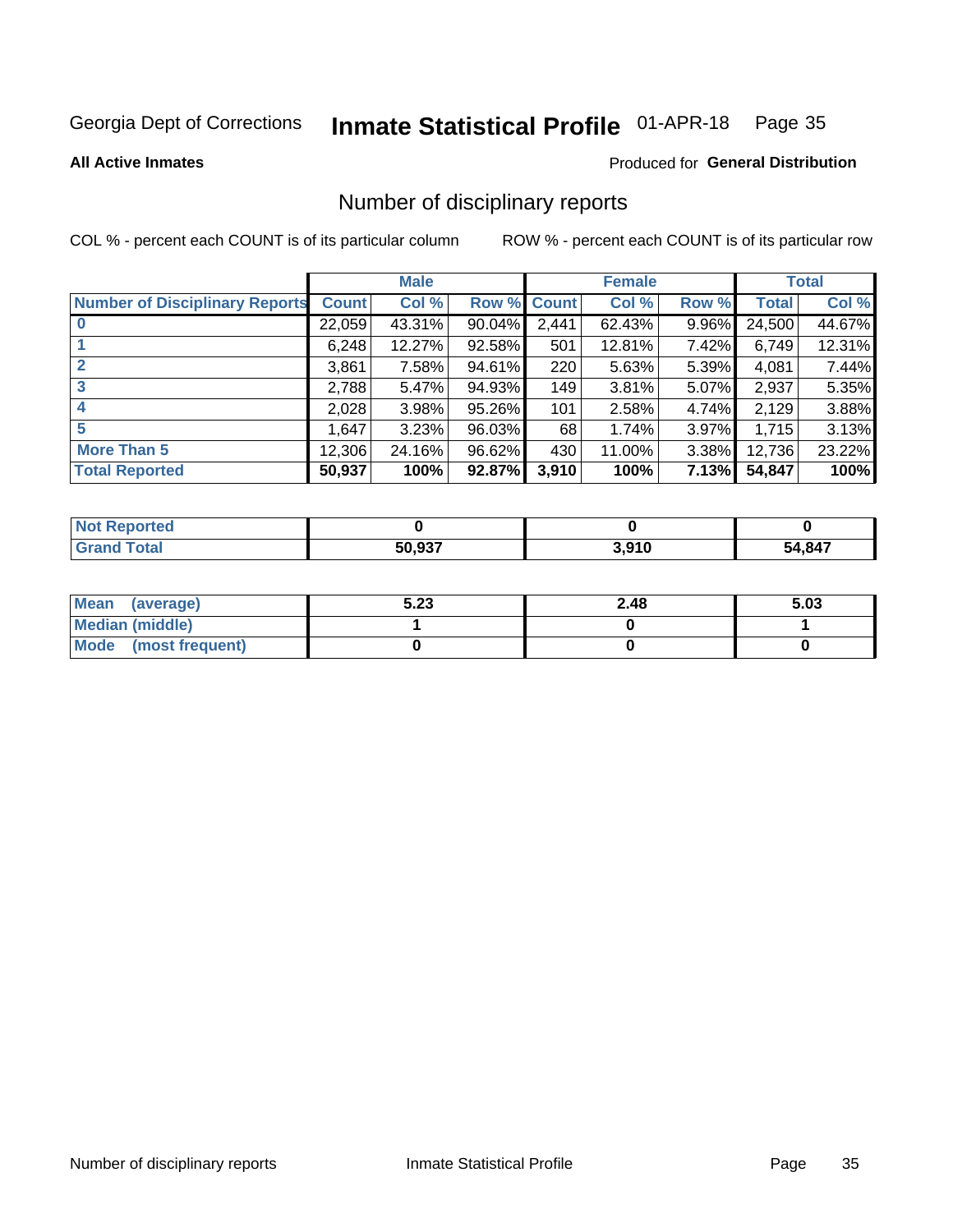## Inmate Statistical Profile 01-APR-18 Page 36

**All Active Inmates** 

#### Produced for General Distribution

## Number of transfers

COL % - percent each COUNT is of its particular column

|                            |         | <b>Male</b> |                    |       | <b>Female</b> |          |        | <b>Total</b> |
|----------------------------|---------|-------------|--------------------|-------|---------------|----------|--------|--------------|
| <b>Number of Transfers</b> | Count l | Col %       | <b>Row % Count</b> |       | Col %         | Row %    | Total  | Col %        |
|                            | 4,427   | 8.69%       | 82.79%             | 920   | 23.53%        | 17.21%   | 5,347  | 9.75%        |
|                            | 15,609  | 30.64%      | 90.68%             | ,605  | 41.05%        | 9.32%    | 17,214 | 31.39%       |
| $\mathbf{2}$               | 8,121   | 15.94%      | 92.16%             | 691   | 17.67%        | 7.84%    | 8,812  | 16.07%       |
| 3                          | 5,342   | 10.49%      | 95.17%             | 271   | 6.93%         | 4.83%    | 5,613  | 10.23%       |
| 4                          | 3.434   | 6.74%       | 96.16%             | 137   | 3.50%         | 3.84%    | 3,571  | 6.51%        |
| 5                          | 2,496   | 4.90%       | 96.33%             | 95    | 2.43%         | $3.67\%$ | 2,591  | 4.72%        |
| <b>More Than 5</b>         | 11,508  | 22.59%      | 98.37%             | 191   | 4.88%         | 1.63%    | 11,699 | 21.33%       |
| <b>Total Reported</b>      | 50,937  | 100%        | 92.87%             | 3,910 | 100%          | 7.13%    | 54,847 | 100%         |

| orted<br><b>NOT</b> |        |                 |             |
|---------------------|--------|-----------------|-------------|
| Total               | 50 937 | 2010<br>J.J I U | 4,847<br>54 |

| Mean (average)       | 1.65 | 3.99 |
|----------------------|------|------|
| Median (middle)      |      |      |
| Mode (most frequent) |      |      |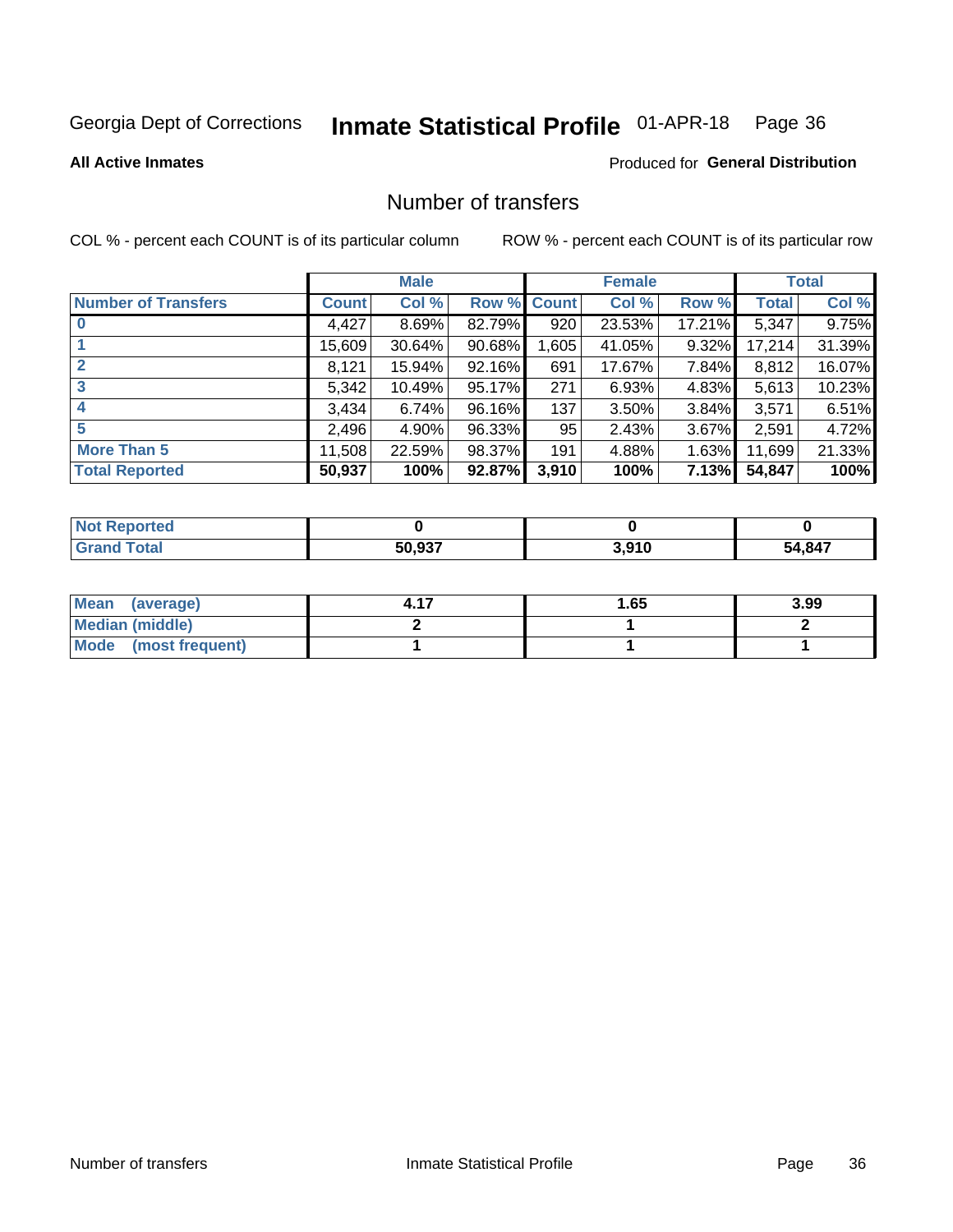## Inmate Statistical Profile 01-APR-18 Page 37

**All Active Inmates** 

#### **Produced for General Distribution**

## Number of escapes

COL % - percent each COUNT is of its particular column

|                          |              | <b>Male</b> |             |       | <b>Female</b> |              |        | <b>Total</b> |
|--------------------------|--------------|-------------|-------------|-------|---------------|--------------|--------|--------------|
| <b>Number of Escapes</b> | <b>Count</b> | Col %       | Row % Count |       | Col %         | Row %        | Total  | Col %        |
|                          | 50,400       | 98.95%      | 92.82%      | 3,896 | 99.64%        | 7.18%        | 54,296 | 99.00%       |
|                          | 508          | $1.00\%$    | 97.50%      | 13    | 0.33%         | 2.50%        | 521    | 0.95%        |
|                          | 24           | 0.05%       | 96.00%      |       | 0.03%         | 4.00%        | 25     | 0.05%        |
|                          |              | 0.01%       | 100.00%     |       |               |              |        | 0.01%        |
|                          |              | 0.01%       | 100.00%     |       |               |              |        | 0.01%        |
| <b>Total Reported</b>    | 50,937       | 100%        | 92.87%      | 3,910 | 100%          | <b>7.13%</b> | 54,847 | 100.0%       |

| <b>Not Reported</b> |                   |       |      |
|---------------------|-------------------|-------|------|
| <b>Grand Total</b>  | 50.027<br>วบ.ฯง เ | 3,910 | .847 |

| Mean (average)         |  | .0 |
|------------------------|--|----|
| <b>Median (middle)</b> |  |    |
| Mode (most frequent)   |  |    |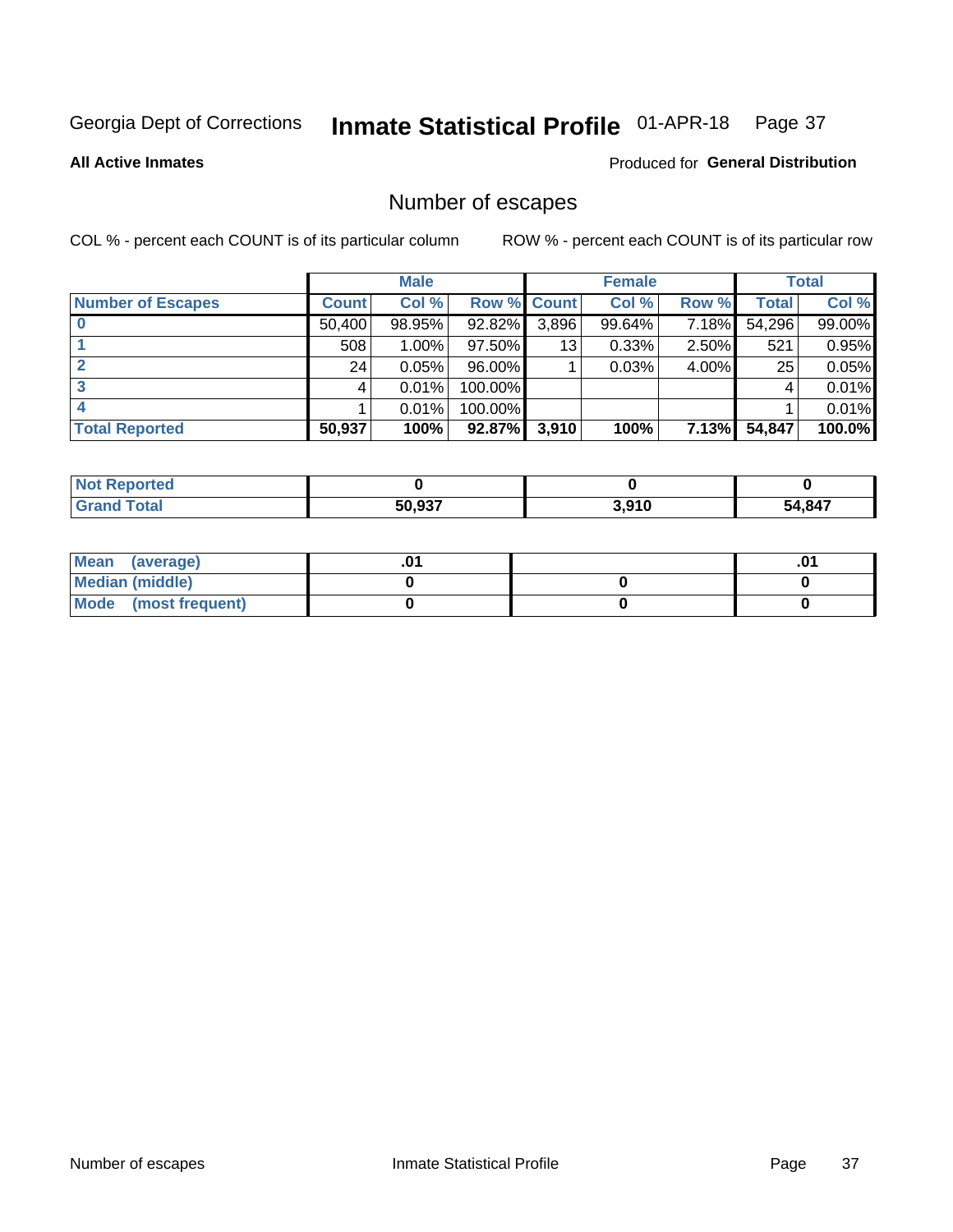#### Inmate Statistical Profile 01-APR-18 Page 38

**All Active Inmates** 

#### Produced for General Distribution

## Split sentences - Probation to follow

COL % - percent each COUNT is of its particular column

|                            |              | <b>Male</b> |                    |     | <b>Female</b> |          |              | <b>Total</b> |
|----------------------------|--------------|-------------|--------------------|-----|---------------|----------|--------------|--------------|
| <b>Probation to follow</b> | <b>Count</b> | Col%        | <b>Row % Count</b> |     | Col %         | Row %    | Total i      | Col %        |
| <b>Yes</b>                 | 37.855       | 74.32%      | $92.59\%$ 3,030    |     | 77.49%        | $7.41\%$ | 40,885       | 74.54%       |
| <b>No</b>                  | 13.082       | 25.68%      | 93.70%             | 880 | 22.51%        | $6.30\%$ | 13.962       | 25.46%       |
| <b>Total Reported</b>      | 50,937       | 100%        | $92.87\%$ 3,910    |     | 100%          |          | 7.13% 54,847 | 100%         |

| ________ | $F^{\wedge}$ $\wedge \neg$<br>50.93. | 040<br>9 I U | 54.847 |
|----------|--------------------------------------|--------------|--------|
|          |                                      |              |        |

| <b>Mode</b><br>reauent)<br>Yes<br>v^c<br>0٥<br>.<br>. .<br>$\sim$ |
|-------------------------------------------------------------------|
|-------------------------------------------------------------------|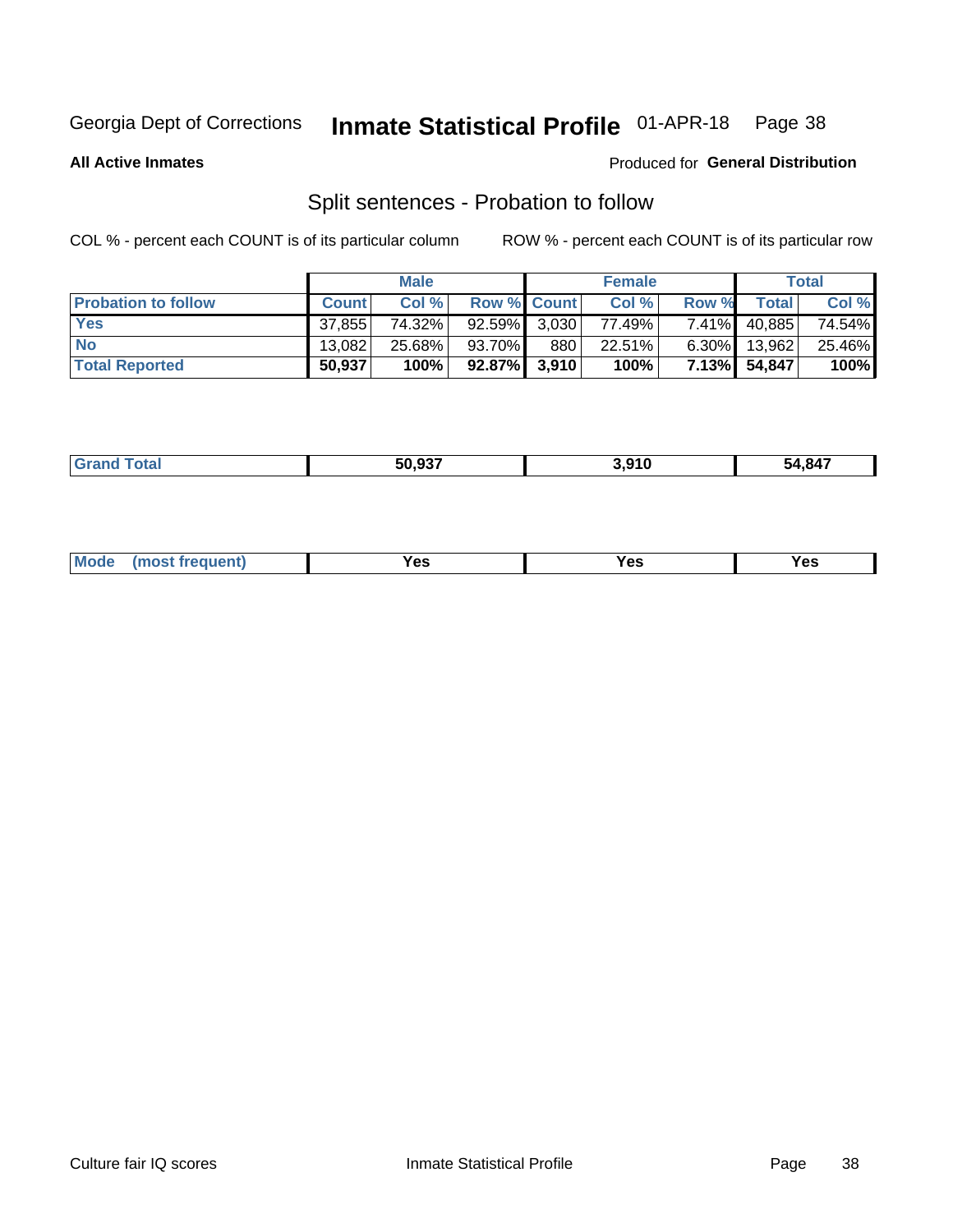#### Inmate Statistical Profile 01-APR-18 Page 39

**All Active Inmates** 

#### Produced for General Distribution

## Probable future release type of still active inmates

COL % - percent each COUNT is of its particular column

|                                         |              | <b>Male</b> |                    |     | <b>Female</b> |          | <b>Total</b> |        |
|-----------------------------------------|--------------|-------------|--------------------|-----|---------------|----------|--------------|--------|
| <b>Probable Future Release Type</b>     | <b>Count</b> | Col %       | <b>Row % Count</b> |     | Col %         | Row %    | <b>Total</b> | Col %  |
| <b>Paroled with probation to follow</b> | 20,615       | 42.24%      | 91.44% 1.930       |     | 51.26%        | 8.56%    | 22,545       | 42.88% |
| Paroled w/o probation to follow         | 6,099        | 12.50%      | 91.99%             | 531 | 14.10%        | 8.01%    | 6,630        | 12.61% |
| <b>Maxout with probation to follow</b>  | 14,318       | 29.34%      | 93.72%             | 959 | 25.47%        | 6.28%    | 15,277       | 29.06% |
| <b>Maxout w/o probation to follow</b>   | 2,358        | 4.83%       | 94.81%             | 129 | 3.43%         | $5.19\%$ | 2,487        | 4.73%  |
| Life, LWOP or death sentence            | 5.418        | 11.10%      | 96.17%             | 216 | 5.74%         | 3.83%    | 5,634        | 10.72% |
| <b>Total Reported</b>                   | 48,808       | 100%        | $92.84\%$ 3,765    |     | 100%          | 7.16%    | 52,573       | 100%   |

| eleased     |        |           |        |
|-------------|--------|-----------|--------|
| <b>otal</b> | 48,808 | 765<br>юa | 52,573 |

| <b>Mode (most frequent)</b> | <b>PAR with PROB follow</b> | <b>PAR with PROB follow</b> | <b>PAR with PROB</b> |
|-----------------------------|-----------------------------|-----------------------------|----------------------|
|                             |                             |                             | follow               |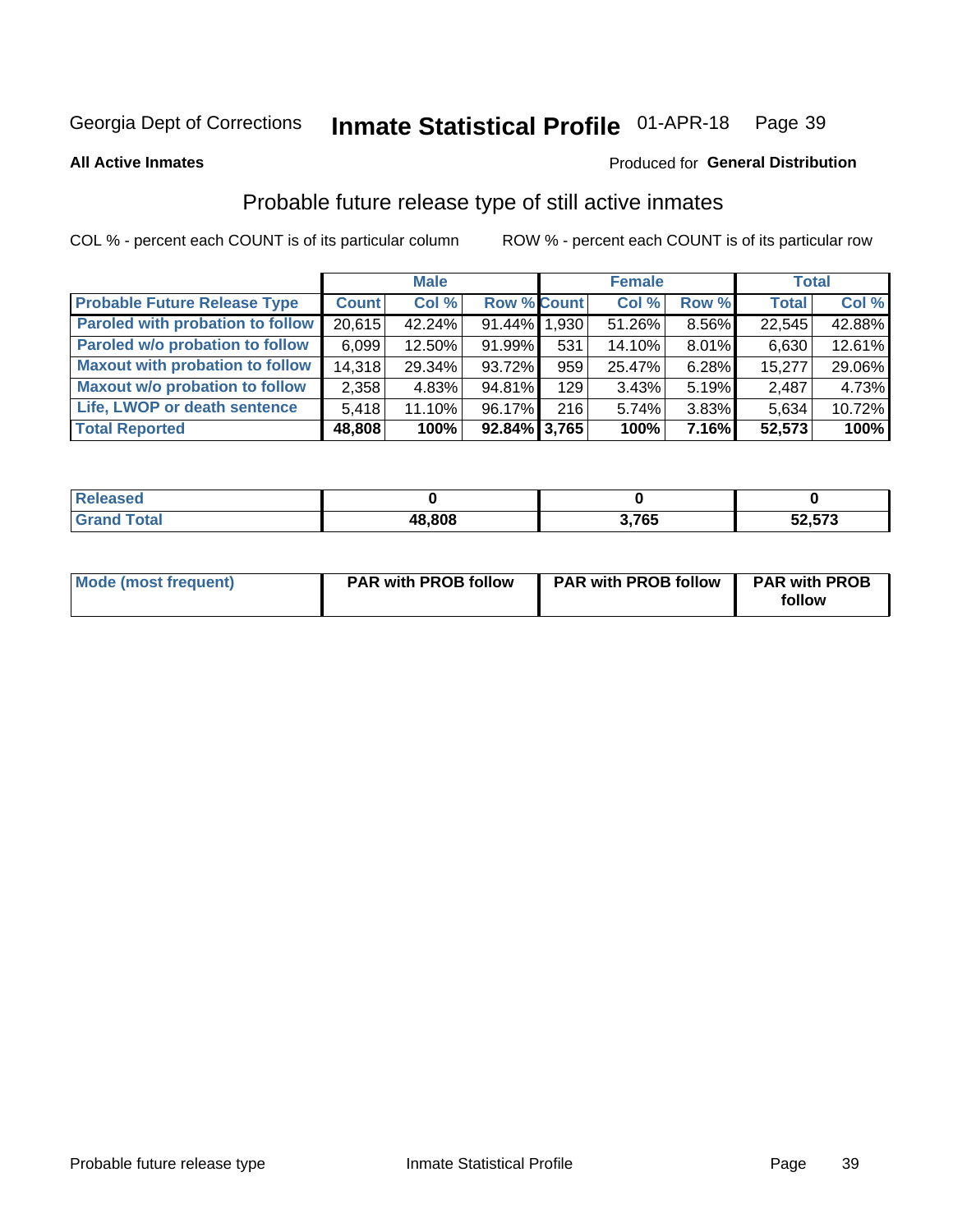### **All Active Inmates**

### Produced for General Distribution

## Time served in current (or last) institution

COL % - percent each COUNT is of its particular column

|                            |              | <b>Male</b> |        |              | <b>Female</b> |        |              | <b>Total</b> |
|----------------------------|--------------|-------------|--------|--------------|---------------|--------|--------------|--------------|
| <b>Time In Institution</b> | <b>Count</b> | Col %       | Row %  | <b>Count</b> | Col %         | Row %  | <b>Total</b> | Col %        |
| 0 to 3 months              | 12,766       | 25.06%      | 91.18% | 1,235        | 31.59%        | 8.82%  | 14,001       | 25.53%       |
| 3.01 to 6 months           | 7,073        | 13.89%      | 92.51% | 573          | 14.65%        | 7.49%  | 7,646        | 13.94%       |
| 6.01 to 9 months           | 5,917        | 11.62%      | 94.11% | 370          | 9.46%         | 5.89%  | 6,287        | 11.46%       |
| 9.01 to 12 months          | 4,295        | 8.43%       | 93.53% | 297          | 7.60%         | 6.47%  | 4,592        | 8.37%        |
| 12.01 to 18 months         | 5,105        | 10.02%      | 93.91% | 331          | 8.47%         | 6.09%  | 5,436        | 9.91%        |
| <b>18.01 to 24 months</b>  | 3,305        | 6.49%       | 94.05% | 209          | 5.35%         | 5.95%  | 3,514        | 6.41%        |
| 2.01 to 3 years            | 4,756        | 9.34%       | 94.44% | 280          | 7.16%         | 5.56%  | 5,036        | 9.18%        |
| 3.01 to 4 years            | 2,735        | 5.37%       | 94.70% | 153          | 3.91%         | 5.30%  | 2,888        | 5.27%        |
| $4.01$ to 5 years          | 1,497        | 2.94%       | 93.74% | 100          | 2.56%         | 6.26%  | 1,597        | 2.91%        |
| 5.01 to 6 years            | 960          | 1.88%       | 91.08% | 94           | 2.40%         | 8.92%  | 1,054        | 1.92%        |
| $6.01$ to 7 years          | 767          | 1.51%       | 88.47% | 100          | 2.56%         | 11.53% | 867          | 1.58%        |
| 7.01 to 8 years            | 424          | 0.83%       | 88.33% | 56           | 1.43%         | 11.67% | 480          | 0.88%        |
| $8.01$ to 9 years          | 264          | 0.52%       | 91.99% | 23           | 0.59%         | 8.01%  | 287          | 0.52%        |
| 9.01 to 10 years           | 238          | 0.47%       | 92.25% | 20           | 0.51%         | 7.75%  | 258          | 0.47%        |
| Over 10 years              | 835          | 1.64%       | 92.37% | 69           | 1.76%         | 7.63%  | 904          | 1.65%        |
| <b>Total Reported</b>      | 50,937       | 100%        | 92.87% | 3,910        | 100%          | 7.13%  | 54,847       | 100%         |

| orted<br><b>Not</b> |        |       |        |
|---------------------|--------|-------|--------|
| ota                 | 50.937 | 3,910 | 54,847 |

| <b>Mean</b><br>(average) | 24 months | 19 months | 23 months |
|--------------------------|-----------|-----------|-----------|
| Median (middle)          | 9 months  | 7 months  | 9 months  |
| Mode (most frequent)     | 0 months  | months    | 1 months  |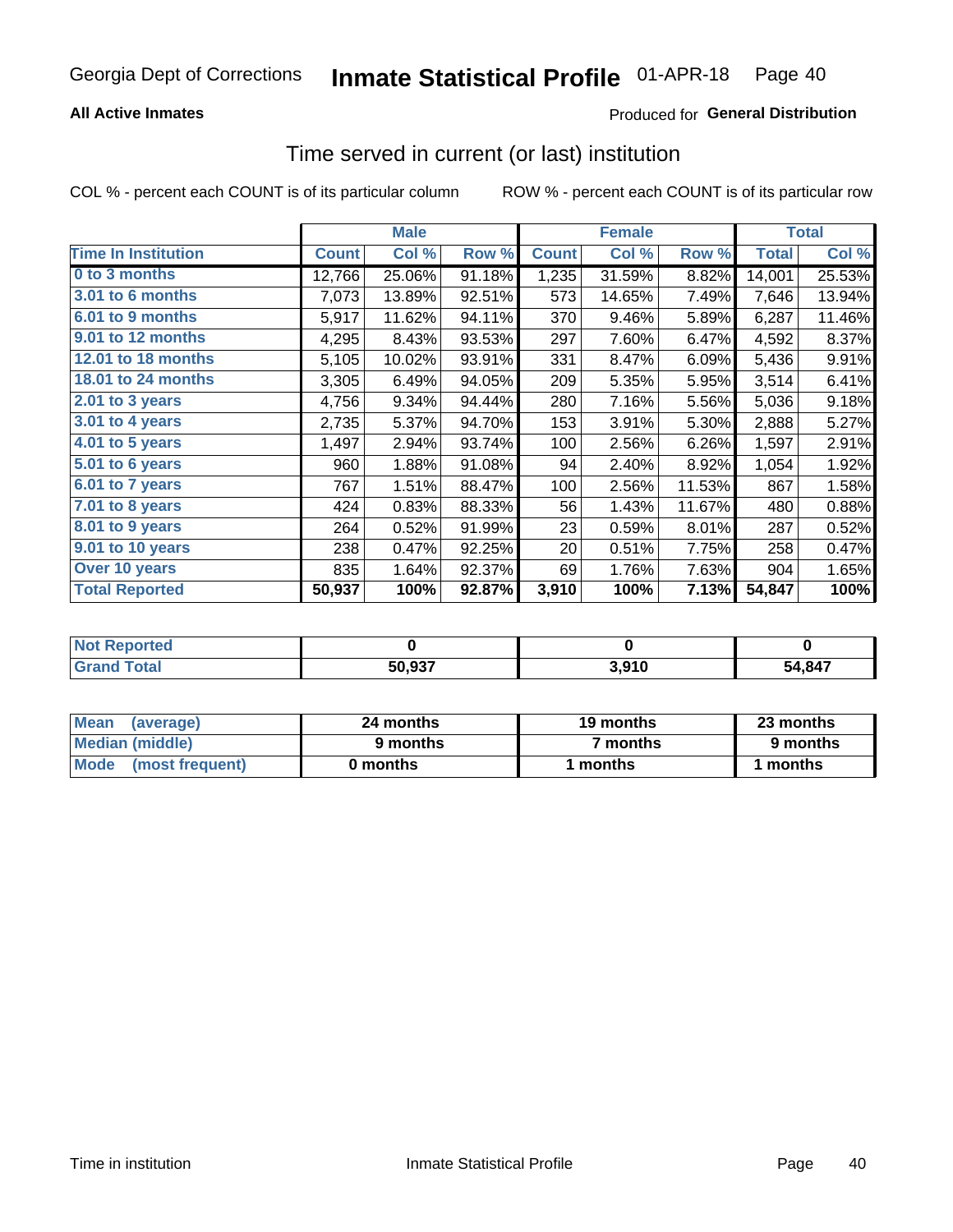#### Inmate Statistical Profile 01-APR-18 Page 41

### **All Active Inmates**

## Produced for General Distribution

## Highest grade level attained

COL % - percent each COUNT is of its particular column

|                              |                 | <b>Male</b> |         |                | <b>Female</b> |        |                 | <b>Total</b> |
|------------------------------|-----------------|-------------|---------|----------------|---------------|--------|-----------------|--------------|
| <b>Grade Level</b>           | <b>Count</b>    | Col %       | Row %   | <b>Count</b>   | Col %         | Row %  | <b>Total</b>    | Col %        |
| No school at all             | $\overline{15}$ | 0.04%       | 100.00% |                |               |        | $\overline{15}$ | 0.04%        |
| <b>Grade 1</b>               | 20              | 0.05%       | 100.00% |                |               |        | 20              | 0.05%        |
| <b>Grade 2</b>               | 27              | 0.07%       | 87.10%  | 4              | 0.16%         | 12.90% | 31              | 0.08%        |
| Grade 3                      | 78              | 0.21%       | 98.73%  | $\mathbf 1$    | 0.04%         | 1.27%  | 79              | 0.20%        |
| <b>Grade 4</b>               | 84              | 0.22%       | 96.55%  | 3              | 0.12%         | 3.45%  | 87              | 0.22%        |
| Grade 5                      | 91              | 0.24%       | 94.79%  | 5              | 0.19%         | 5.21%  | 96              | 0.24%        |
| Grade 6                      | 367             | 0.97%       | 94.59%  | 21             | 0.82%         | 5.41%  | 388             | 0.96%        |
| <b>Grade 7</b>               | 696             | 1.85%       | 93.93%  | 45             | 1.75%         | 6.07%  | 741             | 1.84%        |
| Grade 8                      | 2,542           | 6.75%       | 93.94%  | 164            | 6.39%         | 6.06%  | 2,706           | 6.73%        |
| Grade 9                      | 4,790           | 12.72%      | 95.51%  | 225            | 8.77%         | 4.49%  | 5,015           | 12.47%       |
| Grade 10                     | 6,531           | 17.34%      | 95.26%  | 325            | 12.67%        | 4.74%  | 6,856           | 17.04%       |
| Grade 11                     | 6,531           | 17.34%      | 95.19%  | 330            | 12.87%        | 4.81%  | 6,861           | 17.05%       |
| <b>Grade 12 or GED</b>       | 12,260          | 32.55%      | 92.87%  | 941            | 36.69%        | 7.13%  | 13,201          | 32.81%       |
| <b>Some tech school</b>      | 280             | 0.74%       | 84.34%  | 52             | 2.03%         | 15.66% | 332             | 0.83%        |
| <b>Completed tech school</b> | 272             | 0.72%       | 83.44%  | 54             | 2.11%         | 16.56% | 326             | 0.81%        |
| College, 1 year              | 1,020           | 2.71%       | 89.08%  | 125            | 4.87%         | 10.92% | 1,145           | 2.85%        |
| College, 2 year              | 1,231           | 3.27%       | 88.18%  | 165            | 6.43%         | 11.82% | 1,396           | 3.47%        |
| College, 3 year              | 303             | 0.80%       | 87.83%  | 42             | 1.64%         | 12.17% | 345             | 0.86%        |
| <b>Bachelor's degree</b>     | 420             | 1.12%       | 89.17%  | 51             | 1.99%         | 10.83% | 471             | 1.17%        |
| <b>Master's degree</b>       | 67              | 0.18%       | 88.16%  | 9              | 0.35%         | 11.84% | 76              | 0.19%        |
| Ph.D. degree                 | 13              | 0.03%       | 92.86%  | 1              | 0.04%         | 7.14%  | 14              | 0.03%        |
| Law degree                   | 16              | 0.04%       | 88.89%  | $\overline{2}$ | 0.08%         | 11.11% | 18              | 0.04%        |
| <b>Some medical school</b>   | $\overline{2}$  | 0.01%       | 100.00% |                |               |        | 2               | 0.01%        |
| <b>Medical degree</b>        | 8               | 0.02%       | 100.00% |                |               |        | 8               | 0.02%        |
|                              | 1               | 0.01%       | 100.00% |                |               |        | 1               | 0.01%        |
| <b>Total Reported</b>        | 37,665          | 100%        | 93.62%  | 2,565          | 100.0%        | 6.38%  | 40,230          | 100.0%       |

| הדה הו | 345, ا            | CAT |
|--------|-------------------|-----|
| EO OOZ | 2 Q1 N<br>ιu<br>. | 847 |

| Mean<br>(average)    | 10.81           | 11.32           | 10.84           |
|----------------------|-----------------|-----------------|-----------------|
| Median (middle)      | Grade 11        | Grade 12 or GED | Grade 11        |
| Mode (most frequent) | Grade 12 or GED | Grade 12 or GED | Grade 12 or GED |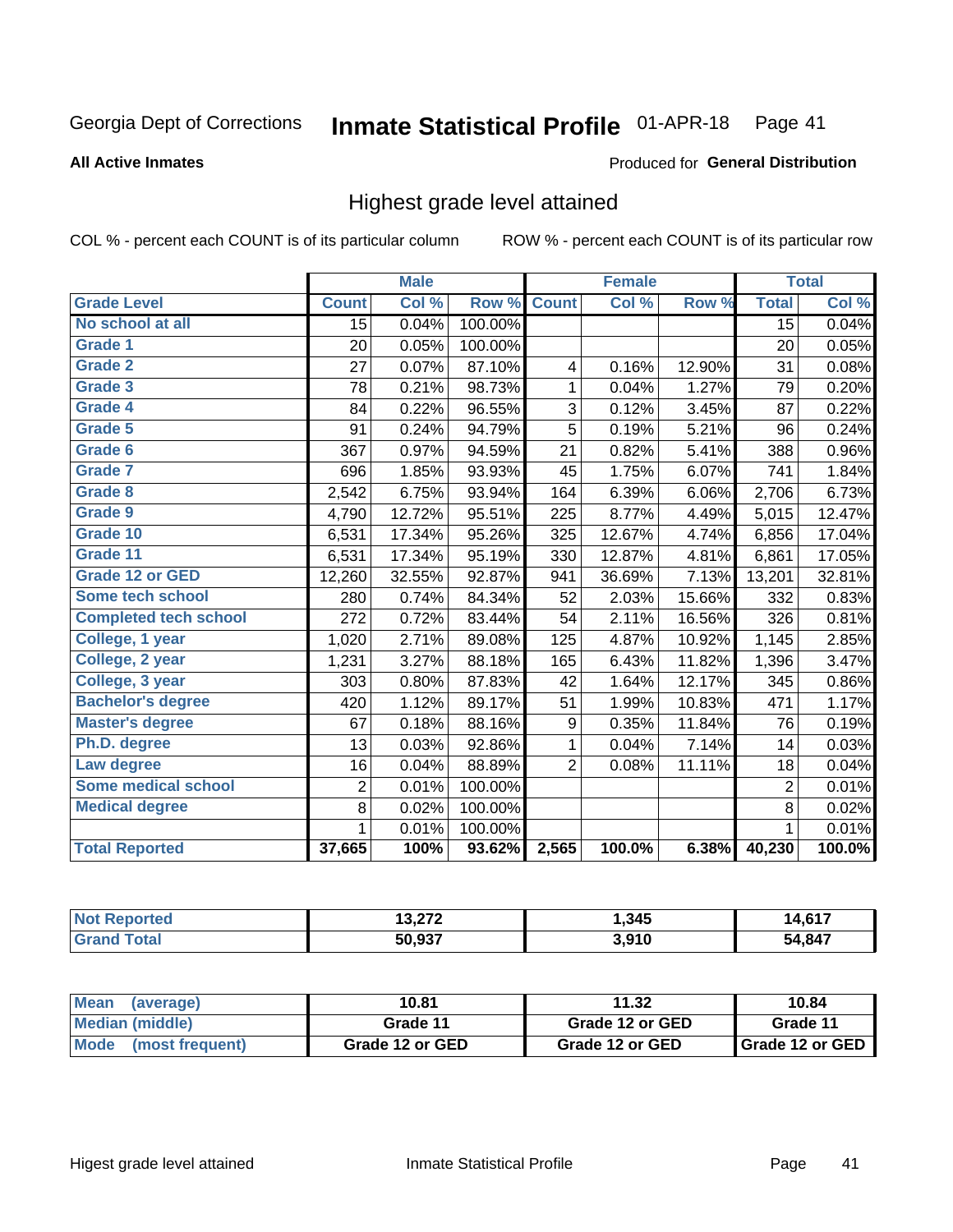# Inmate Statistical Profile 01-APR-18 Page 42

**All Active Inmates** 

### **Produced for General Distribution**

## Culture fair IQ scores

COL % - percent each COUNT is of its particular column

|                       |              | <b>Male</b> |             |       | <b>Female</b> |        |              | <b>Total</b> |
|-----------------------|--------------|-------------|-------------|-------|---------------|--------|--------------|--------------|
| <b>IQ Scores</b>      | <b>Count</b> | Col %       | Row % Count |       | Col %         | Row %  | <b>Total</b> | Col %        |
| $60 - 69$             | 921          | 2.25%       | 92.38%      | 76    | 2.29%         | 7.62%  | 997          | 2.25%        |
| $70 - 79$             | 2,789        | 6.81%       | 92.50%      | 226   | 6.80%         | 7.50%  | 3,015        | 6.81%        |
| $80 - 89$             | 6,220        | 15.19%      | 88.60%      | 800   | 24.06%        | 11.40% | 7,020        | 15.85%       |
| $90 - 99$             | 11,558       | 28.22%      | 90.28%      | 1,245 | 37.44%        | 9.72%  | 12,803       | 28.92%       |
| $100 - 109$           | 11,318       | 27.64%      | 95.32%      | 556   | 16.72%        | 4.68%  | 11,874       | 26.82%       |
| $110 - 119$           | 6,758        | 16.50%      | 96.65%      | 234   | 7.04%         | 3.35%  | 6,992        | 15.79%       |
| $120 - 129$           | 1,326        | 3.24%       | 91.51%      | 123   | 3.70%         | 8.49%  | 1,449        | 3.27%        |
| $130 - 139$           | 53           | 0.13%       | 53.00%      | 47    | 1.41%         | 47.00% | 100          | 0.23%        |
| 140 & Up              | 9            | 0.02%       | 33.33%      | 18    | 0.54%         | 66.67% | 27           | 0.06%        |
| <b>Total Reported</b> | 40,952       | 100%        | 92.49%      | 3,325 | 100%          | 7.51%  | 44,277       | 100%         |

| <b>Not Reported</b>         | 9,178  | 423   | 9,601  |
|-----------------------------|--------|-------|--------|
| <b>Not Valid (under 60)</b> | 807    | 162   | 969    |
| <b>Grand Total</b>          | 50,937 | 3,910 | 54,847 |

| <b>Mean</b><br>(average) | 98  | 96 | 98 |
|--------------------------|-----|----|----|
| <b>Median (middle)</b>   | 99  | 94 | 99 |
| Mode<br>(most frequent)  | 103 | 92 | 99 |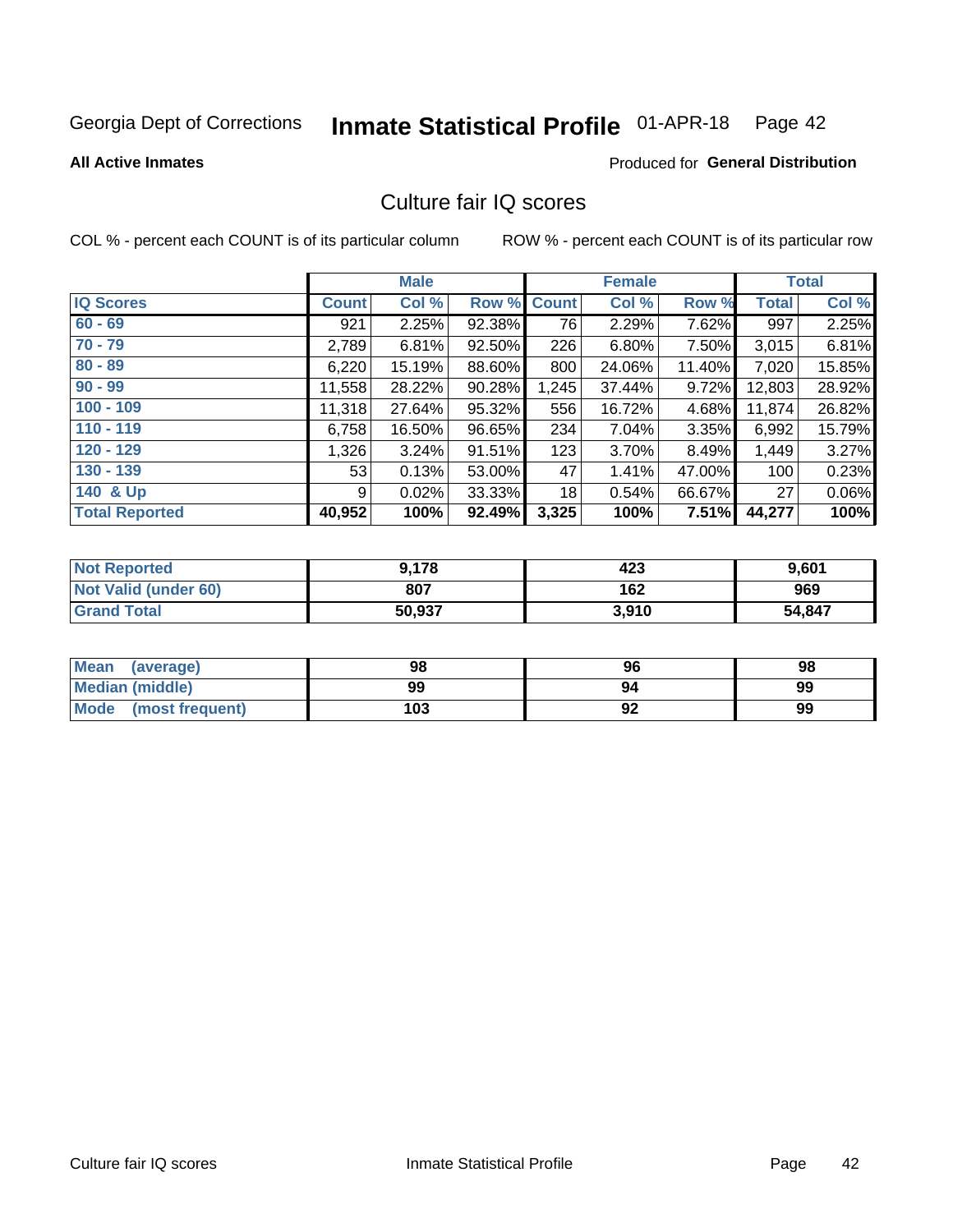#### Inmate Statistical Profile 01-APR-18 Page 43

**All Active Inmates** 

### Produced for General Distribution

## Wide Range Achievement Test (WRAT) reading score

COL % - percent each COUNT is of its particular column

|                           |              | <b>Male</b> |        |              | <b>Female</b> |        |              | <b>Total</b> |
|---------------------------|--------------|-------------|--------|--------------|---------------|--------|--------------|--------------|
| <b>WRAT Reading Score</b> | <b>Count</b> | Col %       | Row %  | <b>Count</b> | Col %         | Row %  | <b>Total</b> | Col %        |
| $0.1$ to $0.9$            | 835          | 1.83%       | 99.64% | 3            | 0.09%         | 0.36%  | 838          | 1.71%        |
| 1.0 to 1.9                | 799          | 1.75%       | 98.52% | 12           | 0.34%         | 1.48%  | 811          | 1.65%        |
| 2.0 to 2.9                | 1,572        | 3.45%       | 97.82% | 35           | 1.00%         | 2.18%  | 1,607        | 3.27%        |
| 3.0 to 3.9                | 3,581        | 7.85%       | 97.36% | 97           | 2.78%         | 2.64%  | 3,678        | 7.49%        |
| 4.0 to 4.9                | 4,302        | 9.44%       | 95.83% | 187          | 5.36%         | 4.17%  | 4,489        | 9.15%        |
| 5.0 to 5.9                | 3,727        | 8.18%       | 95.98% | 156          | 4.47%         | 4.02%  | 3,883        | 7.91%        |
| 6.0 to 6.9                | 4,355        | 9.55%       | 95.25% | 217          | 6.22%         | 4.75%  | 4,572        | 9.32%        |
| 7.0 to 7.9                | 1,686        | 3.70%       | 94.45% | 99           | 2.84%         | 5.55%  | 1,785        | 3.64%        |
| 8.0 to 8.9                | 3,362        | 7.37%       | 94.49% | 196          | 5.62%         | 5.51%  | 3,558        | 7.25%        |
| 9.0 to 9.9                | 1,973        | 4.33%       | 95.04% | 103          | 2.95%         | 4.96%  | 2,076        | 4.23%        |
| 10.0 to 10.9              | 2,961        | 6.49%       | 93.00% | 223          | 6.39%         | 7.00%  | 3,184        | 6.49%        |
| 11.0 to 11.9              | 4,388        | 9.62%       | 91.08% | 430          | 12.32%        | 8.92%  | 4,818        | 9.82%        |
| 12.0 to 12.9              | 11,429       | 25.07%      | 87.39% | 1,649        | 47.25%        | 12.61% | 13,078       | 26.65%       |
| 13                        | 620          | 1.36%       | 88.19% | 83           | 2.38%         | 11.81% | 703          | 1.43%        |
| <b>Total Reported</b>     | 45,590       | 100%        | 92.89% | 3,490        | 100.0%        | 7.11%  | 49,080       | 100.0%       |

| rtea<br>NO | 5,347  | 100<br>42U | 5,767  |
|------------|--------|------------|--------|
|            | 50,937 | 3,910      | 54,847 |

| <b>Mean</b><br>(average) | 8.35 | 10.42 | 8.49 |
|--------------------------|------|-------|------|
| Median (middle)          | 8.5  | 11.9  | 8.9  |
| Mode<br>(most frequent)  | 12.9 | 12.9  | 12.9 |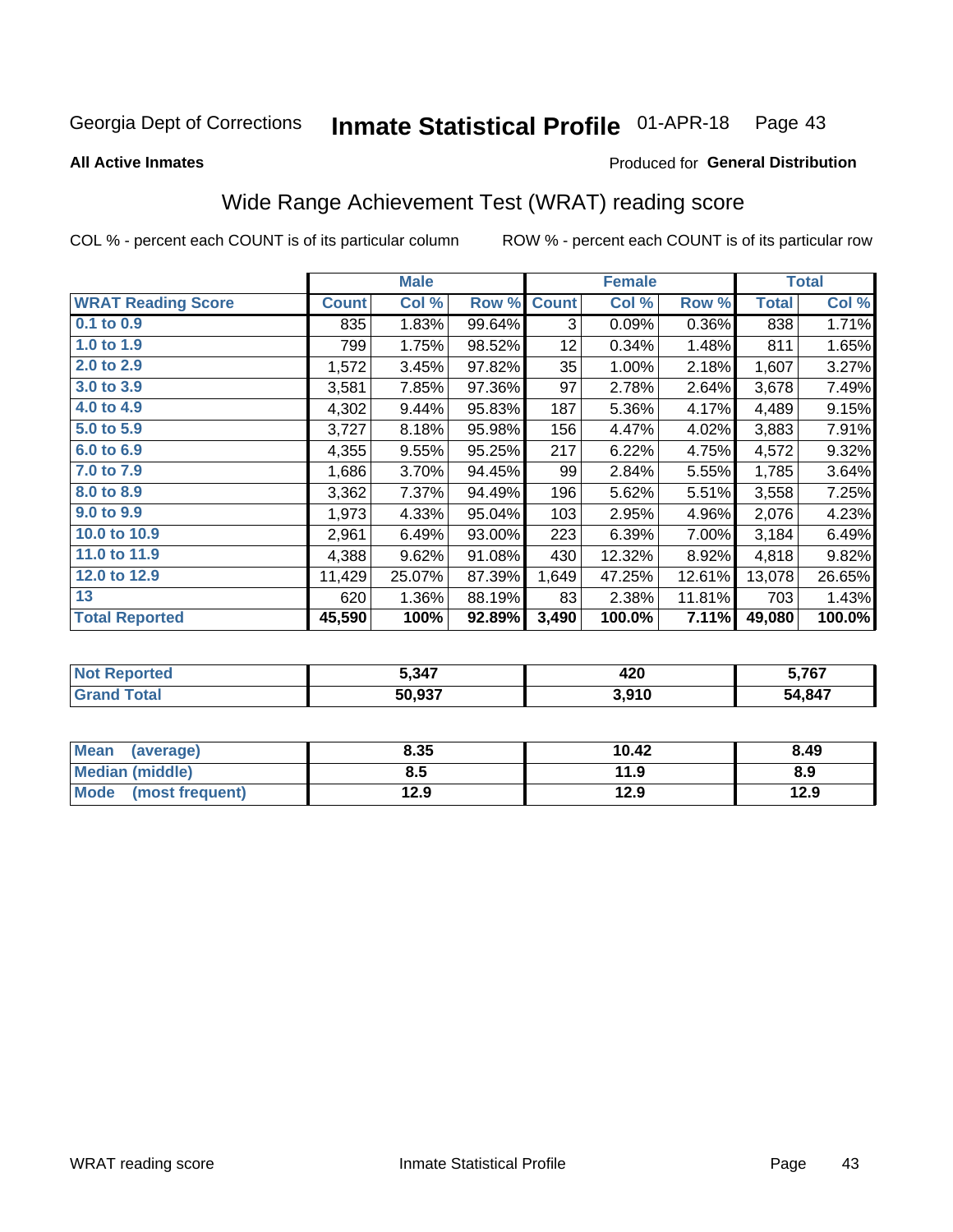#### Inmate Statistical Profile 01-APR-18 Page 44

**All Active Inmates** 

### Produced for General Distribution

## Wide Range Achievement Test (WRAT) math score

COL % - percent each COUNT is of its particular column

|                              |              | <b>Male</b> |        |              | <b>Female</b> |        |              | <b>Total</b> |
|------------------------------|--------------|-------------|--------|--------------|---------------|--------|--------------|--------------|
| <b>WRAT Mathematic Score</b> | <b>Count</b> | Col %       | Row %  | <b>Count</b> | Col %         | Row %  | <b>Total</b> | Col %        |
| $0.1$ to $0.9$               | 101          | 0.22%       | 99.02% | 1            | 0.03%         | 0.98%  | 102          | 0.21%        |
| 1.0 to 1.9                   | 289          | 0.63%       | 97.64% | 7            | 0.20%         | 2.36%  | 296          | 0.60%        |
| 2.0 to 2.9                   | 922          | 2.02%       | 95.94% | 39           | 1.12%         | 4.06%  | 961          | 1.96%        |
| 3.0 to 3.9                   | 2,205        | 4.84%       | 95.54% | 103          | 2.95%         | 4.46%  | 2,308        | 4.70%        |
| 4.0 to 4.9                   | 5,733        | 12.58%      | 94.32% | 345          | 9.89%         | 5.68%  | 6,078        | 12.38%       |
| 5.0 to 5.9                   | 7,119        | 15.62%      | 92.65% | 565          | 16.19%        | 7.35%  | 7,684        | 15.66%       |
| 6.0 to 6.9                   | 9,312        | 20.43%      | 92.58% | 746          | 21.38%        | 7.42%  | 10,058       | 20.49%       |
| 7.0 to 7.9                   | 3,631        | 7.97%       | 93.41% | 256          | 7.34%         | 6.59%  | 3,887        | 7.92%        |
| 8.0 to 8.9                   | 4,974        | 10.91%      | 91.87% | 440          | 12.61%        | 8.13%  | 5,414        | 11.03%       |
| 9.0 to 9.9                   | 2,580        | 5.66%       | 92.41% | 212          | 6.07%         | 7.59%  | 2,792        | 5.69%        |
| 10.0 to 10.9                 | 463          | 1.02%       | 96.66% | 16           | 0.46%         | 3.34%  | 479          | 0.98%        |
| 11.0 to 11.9                 | 1,818        | 3.99%       | 92.14% | 155          | 4.44%         | 7.86%  | 1,973        | 4.02%        |
| 12.0 to 12.9                 | 6,364        | 13.96%      | 91.56% | 587          | 16.82%        | 8.44%  | 6,951        | 14.16%       |
| 13                           | 75           | 0.16%       | 80.65% | 18           | 0.52%         | 19.35% | 93           | 0.19%        |
| <b>Total Reported</b>        | 45,586       | 100%        | 92.89% | 3,490        | 100.0%        | 7.11%  | 49,076       | 100%         |

| ' NOT<br>keportea | 5.351  | 420   | . 774  |
|-------------------|--------|-------|--------|
| <b>cotal</b>      | 50,937 | 3,910 | 54,847 |

| Mean (average)         | 7.39 | 7.80 | 7.42 |
|------------------------|------|------|------|
| <b>Median (middle)</b> | 6.9  | 6.9  | 6.9  |
| Mode (most frequent)   | 12.9 | 12.9 | 12.9 |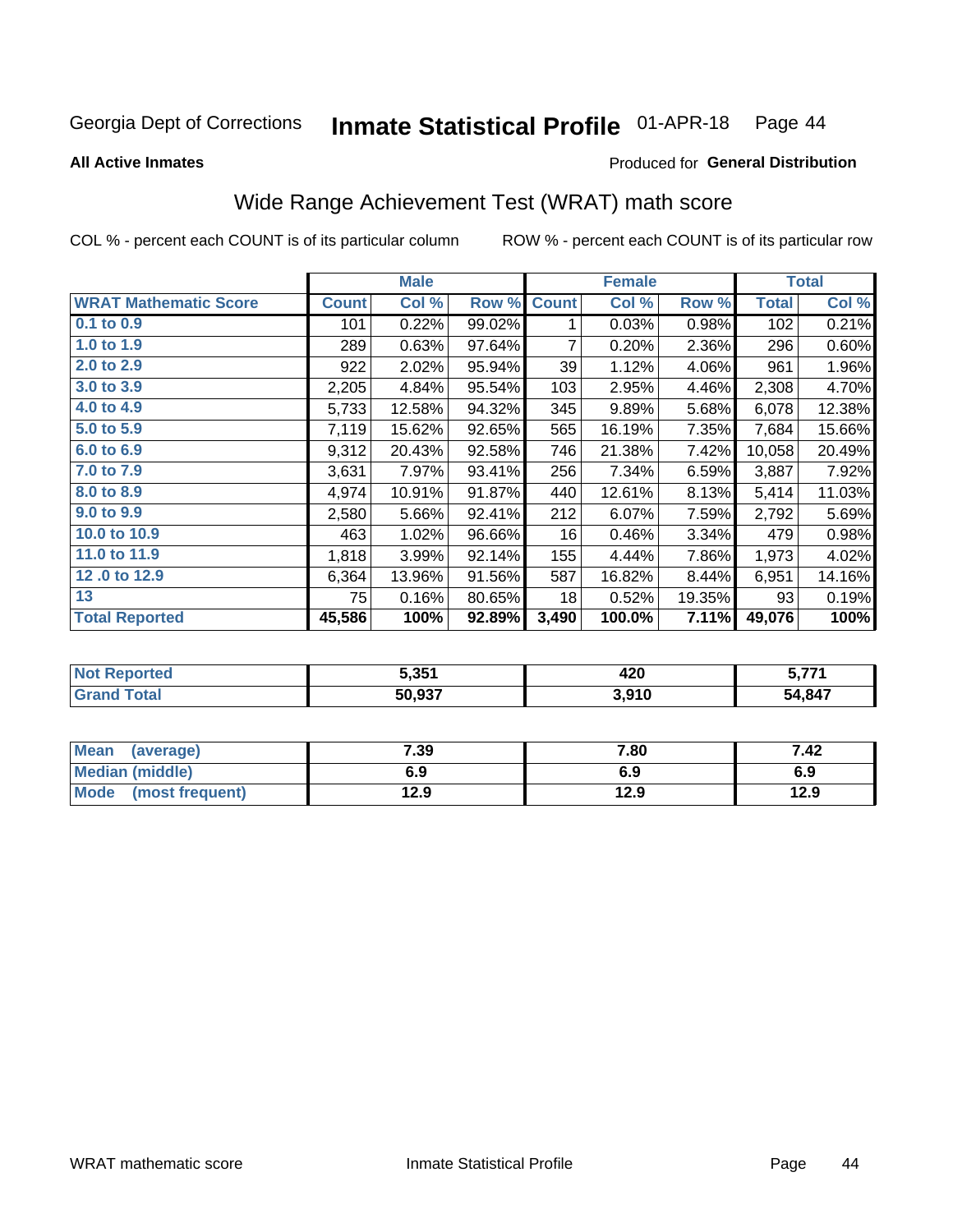#### Inmate Statistical Profile 01-APR-18 Page 45

### **All Active Inmates**

### Produced for General Distribution

## Wide Range Achievement Test (WRAT) spelling score

COL % - percent each COUNT is of its particular column

|                            |              | <b>Male</b> |        |              | <b>Female</b> |        |              | <b>Total</b> |
|----------------------------|--------------|-------------|--------|--------------|---------------|--------|--------------|--------------|
| <b>WRAT Spelling Score</b> | <b>Count</b> | Col %       | Row %  | <b>Count</b> | Col %         | Row %  | <b>Total</b> | Col %        |
| $0.1$ to $0.9$             | 964          | 2.11%       | 99.38% | 6            | 0.17%         | 0.62%  | 970          | 1.98%        |
| 1.0 to 1.9                 | 1,199        | 2.63%       | 98.52% | 18           | 0.52%         | 1.48%  | 1,217        | 2.48%        |
| 2.0 to 2.9                 | 2,103        | 4.61%       | 98.18% | 39           | 1.12%         | 1.82%  | 2,142        | 4.36%        |
| 3.0 to 3.9                 | 3,286        | 7.21%       | 97.31% | 91           | 2.61%         | 2.69%  | 3,377        | 6.88%        |
| 4.0 to 4.9                 | 2,981        | 6.54%       | 96.57% | 106          | 3.04%         | 3.43%  | 3,087        | 6.29%        |
| 5.0 to 5.9                 | 5,185        | 11.37%      | 95.58% | 240          | 6.87%         | 4.42%  | 5,425        | 11.05%       |
| 6.0 to 6.9                 | 4,184        | 9.18%       | 94.64% | 237          | 6.79%         | 5.36%  | 4,421        | 9.01%        |
| 7.0 to 7.9                 | 3,987        | 8.74%       | 94.01% | 254          | 7.28%         | 5.99%  | 4,241        | 8.64%        |
| 8.0 to 8.9                 | 3,858        | 8.46%       | 93.46% | 270          | 7.73%         | 6.54%  | 4,128        | 8.41%        |
| 9.0 to 9.9                 | 2,201        | 4.83%       | 92.83% | 170          | 4.87%         | 7.17%  | 2,371        | 4.83%        |
| 10.0 to 10.9               | 2,096        | 4.60%       | 92.17% | 178          | 5.10%         | 7.83%  | 2,274        | 4.63%        |
| 11.0 to 11.9               | 3,558        | 7.80%       | 91.23% | 342          | 9.80%         | 8.77%  | 3,900        | 7.94%        |
| 12.0 to 12.9               | 9,702        | 21.28%      | 86.67% | 1,492        | 42.74%        | 13.33% | 11,194       | 22.80%       |
| 13                         | 293          | 0.64%       | 85.92% | 48           | 1.37%         | 14.08% | 341          | 0.69%        |
| <b>Total Reported</b>      | 45,597       | 100%        | 92.89% | 3,491        | 100.0%        | 7.11%  | 49,088       | 100%         |

| Teu.<br>NO | 5,340  | 41 O<br>7 I J | 5,759  |  |
|------------|--------|---------------|--------|--|
|            | 50,937 | 3,910         | 54,847 |  |

| <b>Mean</b><br>(average) | 7.92 | 10.04 | 8.07 |
|--------------------------|------|-------|------|
| Median (middle)          | .    |       | .    |
| Mode<br>(most frequent)  | 12.9 | 12.9  | 12.9 |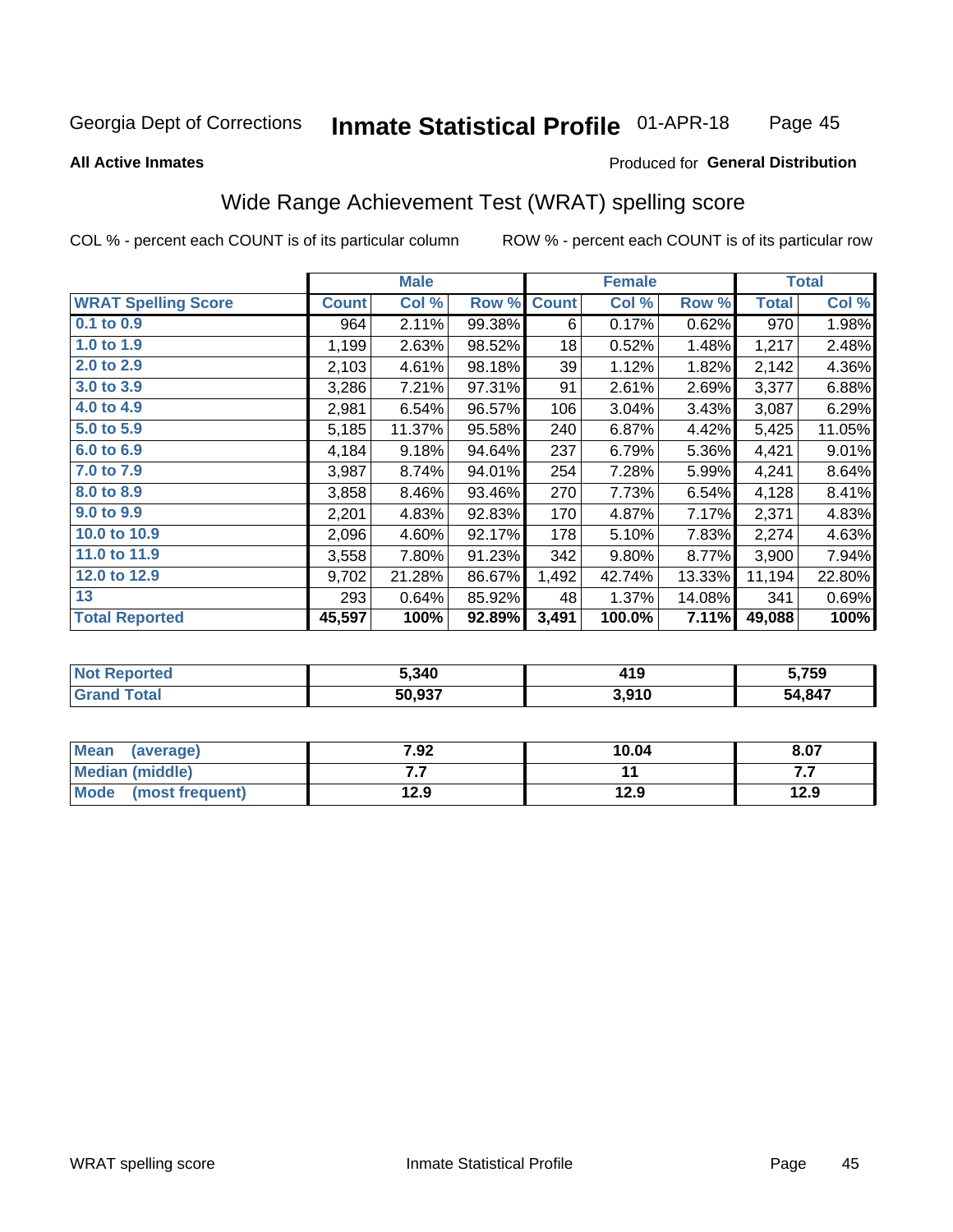# Inmate Statistical Profile 01-APR-18 Page 46

**All Active Inmates** 

### **Produced for General Distribution**

## Current / last mental health treatment level

COL % - percent each COUNT is of its particular column

|                                    |              | <b>Male</b> |         |                 | <b>Female</b> |        |              | <b>Total</b> |
|------------------------------------|--------------|-------------|---------|-----------------|---------------|--------|--------------|--------------|
| <b>Mental Health Treatment Lev</b> | <b>Count</b> | Col %       | Row %   | <b>Count</b>    | Col %         | Row %  | <b>Total</b> | Col %        |
| 1 No problem at current time       | 8,750        | 52.47%      | 92.76%  | 683             | 24.17%        | 7.24%  | 9,433        | 48.37%       |
| 2 Receiving outpatient             | 6,150        | 36.88%      | 74.74%  | 2,079           | 73.57%        | 25.26% | 8,229        | 42.20%       |
| <b>Treatment</b>                   |              |             |         |                 |               |        |              |              |
| 3 Inpatient, moderate              | 1,457        | 8.74%       | 96.55%  | 52              | 1.84%         | 3.45%  | 1,509        | 7.74%        |
| <b>Treatment</b>                   |              |             |         |                 |               |        |              |              |
| 4 Inpatient, intensive             | 297          | 1.78%       | 96.12%  | 12 <sup>2</sup> | 0.42%         | 3.88%  | 309          | 1.58%        |
| Treatment                          |              |             |         |                 |               |        |              |              |
| 5 Undergoing crisis                | 21           | 0.13%       | 100.00% |                 |               |        | 21           | 0.11%        |
| <b>stabilization</b>               |              |             |         |                 |               |        |              |              |
| <b>6 Hospital for criminally</b>   |              | 0.01%       | 100.00% |                 |               |        |              | 0.01%        |
| <b>Tinsane</b>                     |              |             |         |                 |               |        |              |              |
| <b>Total Evaluated</b>             | 16,676       | 100%        | 85.51%  | 2,826           | 100%          | 14.49% | 19,502       | 100.0%       |

| Never had MH evaluation | 34,261 | ,084  | 35,345      |
|-------------------------|--------|-------|-------------|
| $\tau$ otal             | 50,937 | 3,910 | .847<br>54. |

| Median (middle) | No problem at current time | <b>Receiving outpatient</b><br>treatment | <b>Receiving</b><br>outpatient<br>treatment |
|-----------------|----------------------------|------------------------------------------|---------------------------------------------|
| <b>Mode</b>     | No problem at current time | <b>Receiving outpatient</b>              | No problem at                               |
| (most frequent) |                            | treatment                                | current time                                |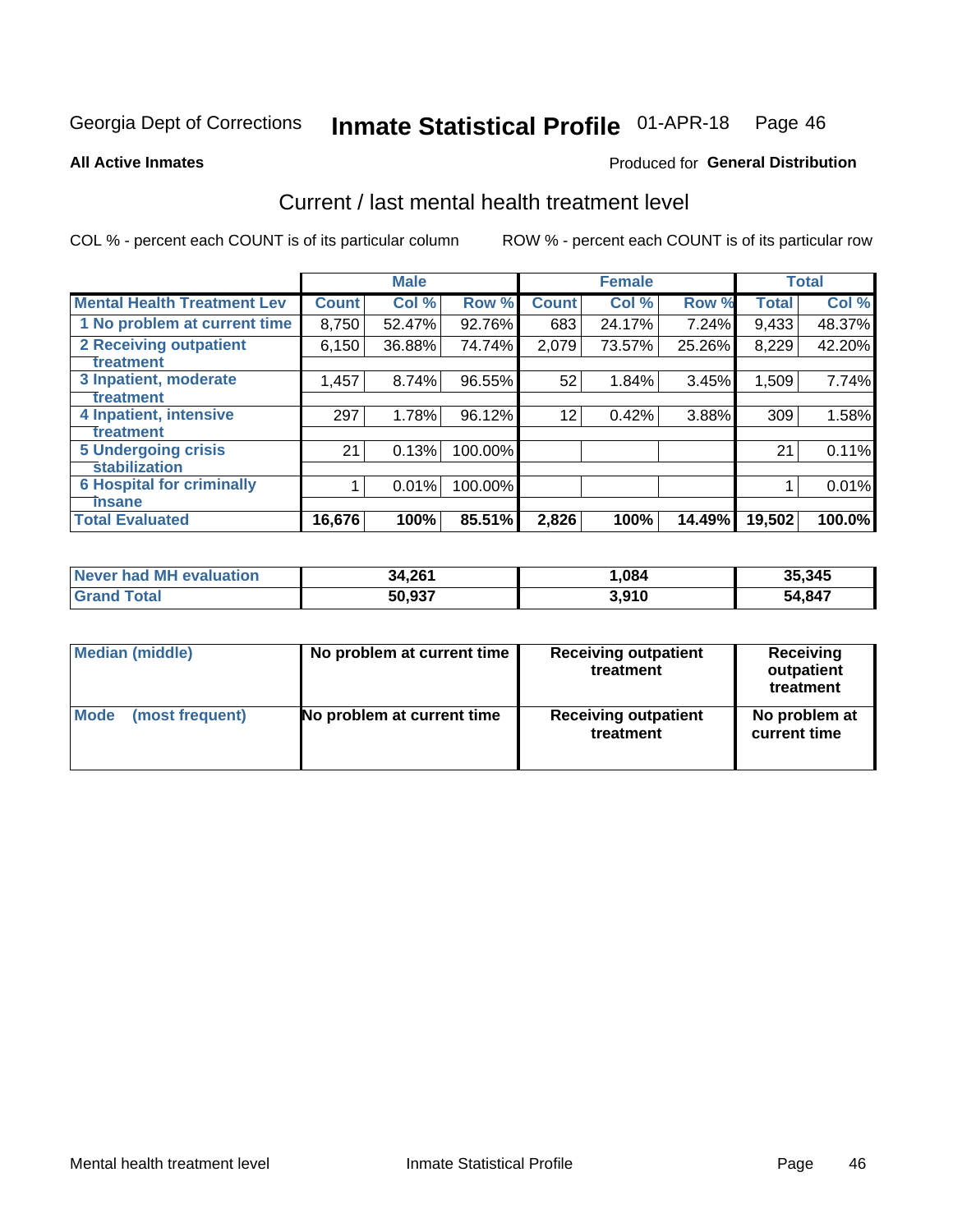### **All Active Inmates**

### Produced for General Distribution

## PULHESDWIT medical scale - 'P' overall condition ('P'hysical)

COL % - percent each COUNT is of its particular column

|                                         |              | <b>Male</b> |         |              | <b>Female</b> |         |              | <b>Total</b> |
|-----------------------------------------|--------------|-------------|---------|--------------|---------------|---------|--------------|--------------|
| 'P' Overall Condition                   | <b>Count</b> | Col %       | Row %   | <b>Count</b> | Col %         | Row %   | <b>Total</b> | Col %        |
| 1 No medical illness                    | 34,901       | 75.32%      | 93.97%  | 2,238        | 63.18%        | 6.03%   | 37,139       | 74.46%       |
| 2 Well-controlled chronic               | 10,517       | 22.70%      | 89.84%  | 1,189        | 33.57%        | 10.16%  | 11,706       | 23.47%       |
| <b>illness</b>                          |              |             |         |              |               |         |              |              |
| 3 Poorly-controlled chronic             | 827          | 1.78%       | 92.51%  | 67           | 1.89%         | 7.49%   | 894          | 1.79%        |
| <b>illness</b>                          |              |             |         |              |               |         |              |              |
| <b>4 Significant problems requiring</b> | 85           | 0.18%       | 78.70%  | 23           | 0.65%         | 21.30%  | 108          | 0.22%        |
| special housing                         |              |             |         |              |               |         |              |              |
| 5 Terminal illness, < 6 months          | 6            | 0.01%       | 100.00% |              |               |         | 6            | 0.01%        |
| to live                                 |              |             |         |              |               |         |              |              |
| 6 Inmate is pregnant                    |              |             |         | 25           | 0.71%         | 100.00% | 25           | 0.05%        |
| <b>Total Reported</b>                   | 46,336       | 100%        | 92.90%  | 3,542        | 100%          | 7.10%   | 49,878       | 100%         |

| ,601  | 368  | 0CO<br>צסע. |  |
|-------|------|-------------|--|
| דמה ה | .910 | 1,847<br>54 |  |

| Mode | (most frequent) | 1 No medical illness | 1 No medical illness | 1 No medical<br>illness |
|------|-----------------|----------------------|----------------------|-------------------------|
|------|-----------------|----------------------|----------------------|-------------------------|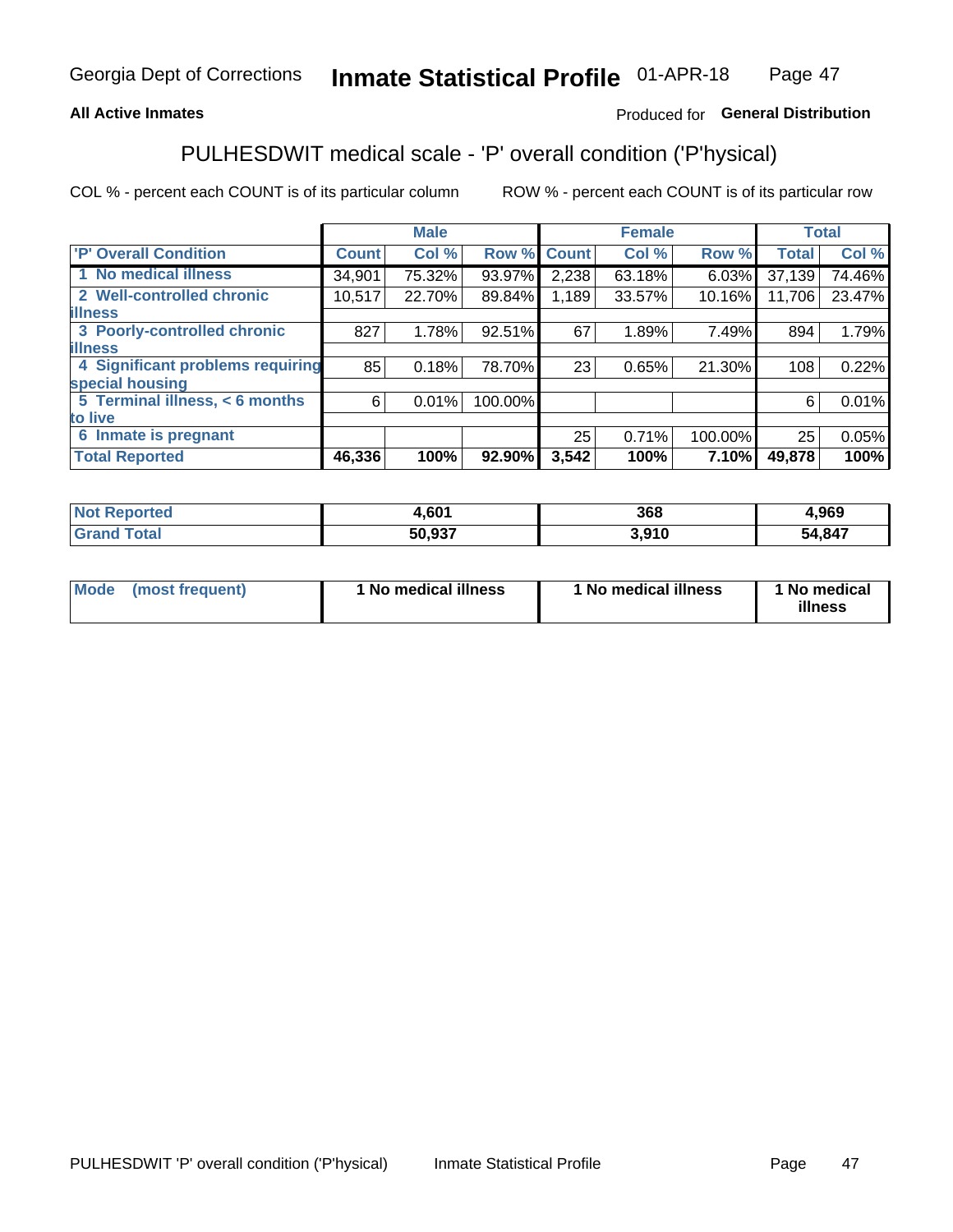### **All Active Inmates**

### Produced for General Distribution

# PULHESDWIT medical scale - 'U' upper body

COL % - percent each COUNT is of its particular column

|                              |                    | <b>Male</b> |        |              | <b>Female</b> |        |              | <b>Total</b> |
|------------------------------|--------------------|-------------|--------|--------------|---------------|--------|--------------|--------------|
| <b>U' Upper Body</b>         | Count <sup>1</sup> | Col %       | Row %  | <b>Count</b> | Col %         | Row %  | <b>Total</b> | Col %        |
| 1 Upper bones, joints,       | 44,344             | 95.86%      | 93.02% | 3,325        | 93.82%        | 6.98%  | 47,669       | 95.71%       |
| muscles all OK               |                    |             |        |              |               |        |              |              |
| 2 One or both arms minimally | 1,626              | 3.51%       | 89.49% | 191          | 5.39%         | 10.51% | 1,817        | 3.65%        |
| limited                      |                    |             |        |              |               |        |              |              |
| 3 One or both arms           | 241                | 0.52%       | 90.94% | 24           | 0.68%         | 9.06%  | 265          | 0.53%        |
| <b>moderately limited</b>    |                    |             |        |              |               |        |              |              |
| 4 One arm disabled,          | 46                 | 0.10%       | 93.88% | 3            | 0.08%         | 6.12%  | 49           | 0.10%        |
| paralyzed, or amputated      |                    |             |        |              |               |        |              |              |
| 5 Both arms disabled,        | 3                  | 0.01%       | 75.00% |              | 0.03%         | 25.00% | 4            | 0.01%        |
| paralyzed, or amputated      |                    |             |        |              |               |        |              |              |
| <b>Total Reported</b>        | 46,260             | 100%        | 92.88% | 3,544        | 100%          | 7.12%  | 49,804       | 100%         |

| <b>Not Reported</b> | $\sim$<br>7,VI I | 366   | 5,043  |
|---------------------|------------------|-------|--------|
| <b>Grand Total</b>  | 50,937           | 3,910 | 54,847 |

| Mode (most frequent) | 1 Upper bones, joints,<br>muscles all OK | 1 Upper bones, joints,<br>muscles all OK | 1 Upper bones,<br>joints, muscles all<br>ΟK |
|----------------------|------------------------------------------|------------------------------------------|---------------------------------------------|
|----------------------|------------------------------------------|------------------------------------------|---------------------------------------------|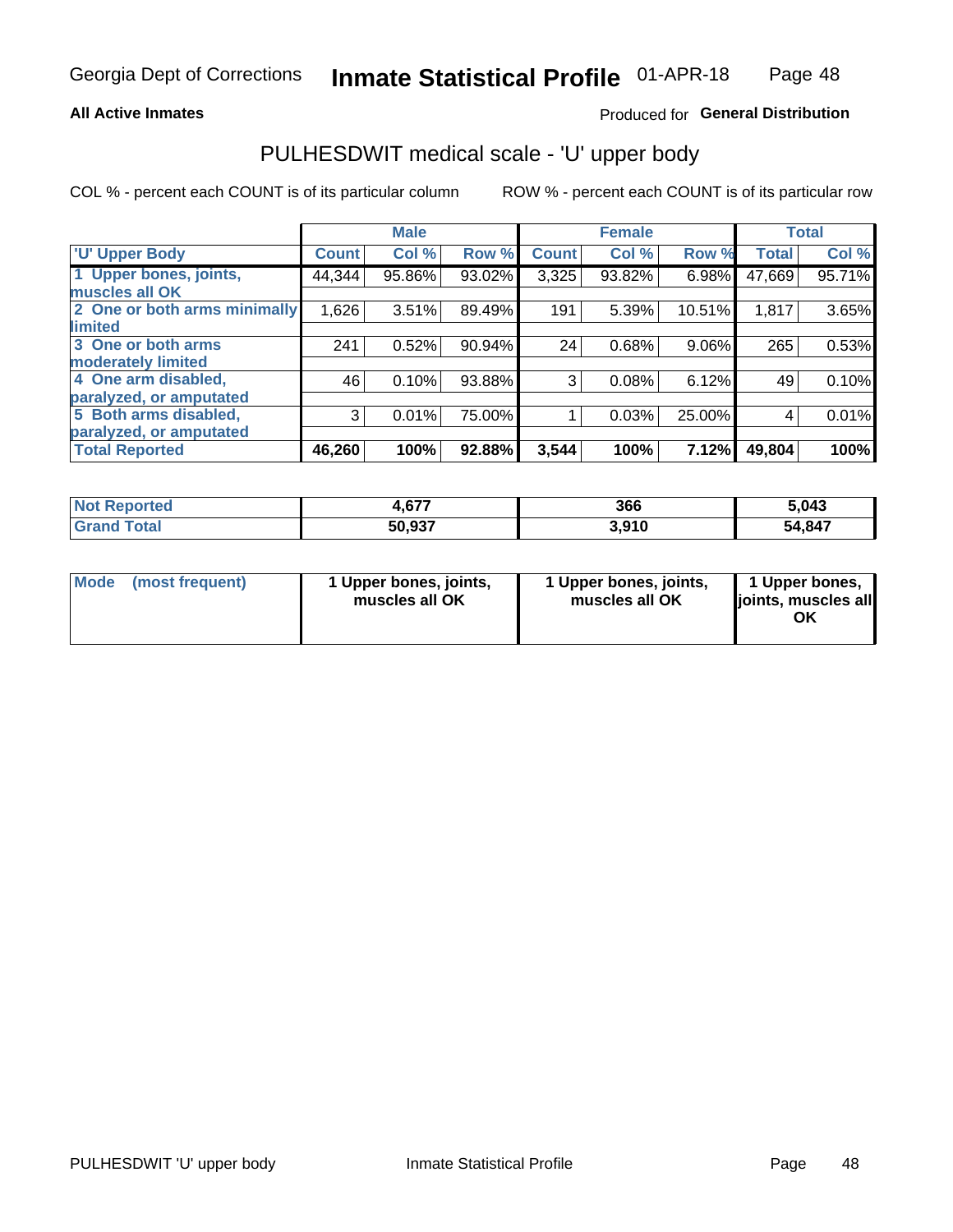### **All Active Inmates**

### Produced for General Distribution

## PULHESDWIT medical scale - 'L' lower body

COL % - percent each COUNT is of its particular column

|                                |              | <b>Male</b> |         |              | <b>Female</b> |        |                 | <b>Total</b> |
|--------------------------------|--------------|-------------|---------|--------------|---------------|--------|-----------------|--------------|
| 'L' Lower Body                 | <b>Count</b> | Col %       | Row %   | <b>Count</b> | Col %         | Row %  | <b>Total</b>    | Col %        |
| 1 Lower bones, joints,         | 41,733       | 90.23%      | 93.10%  | 3,093        | 87.32%        | 6.90%  | 44,826          | 90.02%       |
| muscles all OK                 |              |             |         |              |               |        |                 |              |
| 2 One or both legs minimally   | 3,762        | 8.13%       | 90.41%  | 399          | 11.26%        | 9.59%  | 4,161           | 8.36%        |
| limited                        |              |             |         |              |               |        |                 |              |
| 3 One or both legs             | 618          | 1.34%       | 94.50%  | 36           | 1.02%         | 5.50%  | 654             | 1.31%        |
| moderately limited             |              |             |         |              |               |        |                 |              |
| 4 One leg disabled, paralyzed, | 123          | 0.27%       | 89.78%  | 14           | 0.40%         | 10.22% | 137             | 0.28%        |
| or amputated                   |              |             |         |              |               |        |                 |              |
| 5 Both legs disabled,          | 15           | 0.03%       | 100.00% |              |               |        | 15 <sub>1</sub> | 0.03%        |
| paralyzed, or amputated        |              |             |         |              |               |        |                 |              |
| <b>Total Reported</b>          | 46,251       | 100%        | 92.89%  | 3,542        | 100%          | 7.11%  | 49,793          | 100%         |

| <b>Not Reported</b> | 1,686  | 368   | 5.054         |
|---------------------|--------|-------|---------------|
| Total               | 50,937 | 3.910 | 4,847<br>- בר |

| Mode (most frequent) | 1 Lower bones, joints,<br>muscles all OK | 1 Lower bones, joints,<br>muscles all OK | 1 Lower bones,<br>joints, muscles all<br>ΟK |
|----------------------|------------------------------------------|------------------------------------------|---------------------------------------------|
|----------------------|------------------------------------------|------------------------------------------|---------------------------------------------|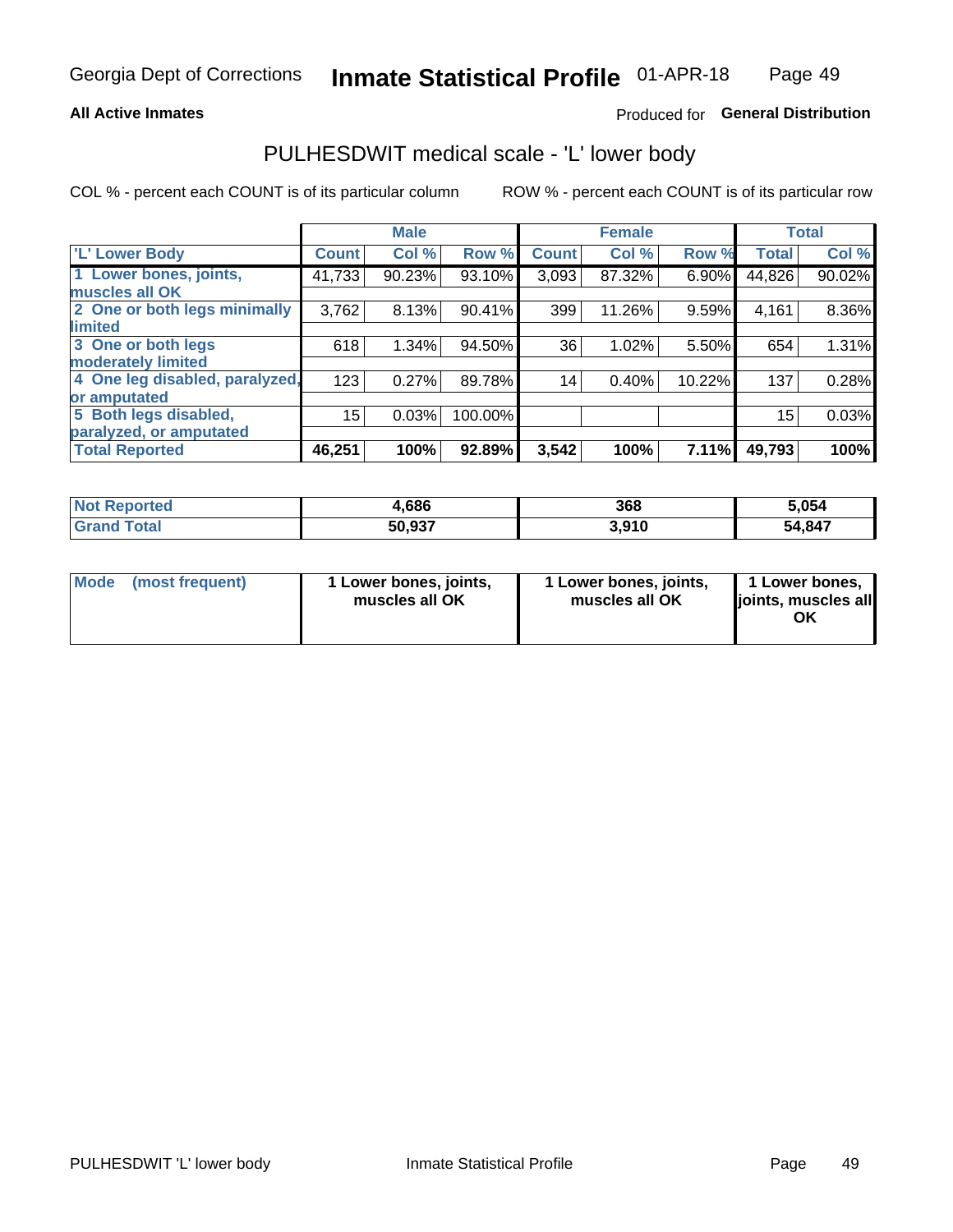### **All Active Inmates**

### Produced for General Distribution

## PULHESDWIT medical scale - 'H' hearing

COL % - percent each COUNT is of its particular column

|                                |              | <b>Male</b> |             |       | <b>Female</b> |       | <b>Total</b> |        |
|--------------------------------|--------------|-------------|-------------|-------|---------------|-------|--------------|--------|
| <b>'H' Hearing</b>             | <b>Count</b> | Col %       | Row % Count |       | Col %         | Row % | <b>Total</b> | Col %  |
| 1 Normal hearing both ears     | 45,650       | 98.74%      | 92.90%      | 3,491 | 98.59%        | 7.10% | 49,141       | 98.73% |
| 2 Some loss in one ear with    | 450          | 0.97%       | 90.36%      | 48    | 1.36%         | 9.64% | 498          | 1.00%  |
| other OK, or mild loss in both |              |             |             |       |               |       |              |        |
| 3 Total loss in one ear with   | 89           | 0.19%       | 98.89%      |       | 0.03%         | 1.11% | 90           | 0.18%  |
| mild loss in other             |              |             |             |       |               |       |              |        |
| 4 Severe loss in both ears     | 27           | 0.06%       | 96.43%      |       | 0.03%         | 3.57% | 28           | 0.06%  |
| 5 Total loss in both ears,     | 15           | 0.03%       | 100.00%     |       |               |       | 15           | 0.03%  |
| requiring special housing      |              |             |             |       |               |       |              |        |
| <b>Total Reported</b>          | 46,231       | 100%        | 92.89%      | 3,541 | 100%          | 7.11% | 49,772       | 100%   |

| <b>orted</b><br><b>NOT</b> | ,706   | 369            | 075.ز  |
|----------------------------|--------|----------------|--------|
| $F_{\alpha}$ ial<br>υιαι   | 50,937 | 2010<br>ง.ง เบ | 54,847 |

| Mode (most frequent) | 1 Normal hearing both ears 11 Normal hearing both ears 1 Normal hearing | both ears |
|----------------------|-------------------------------------------------------------------------|-----------|
|                      |                                                                         |           |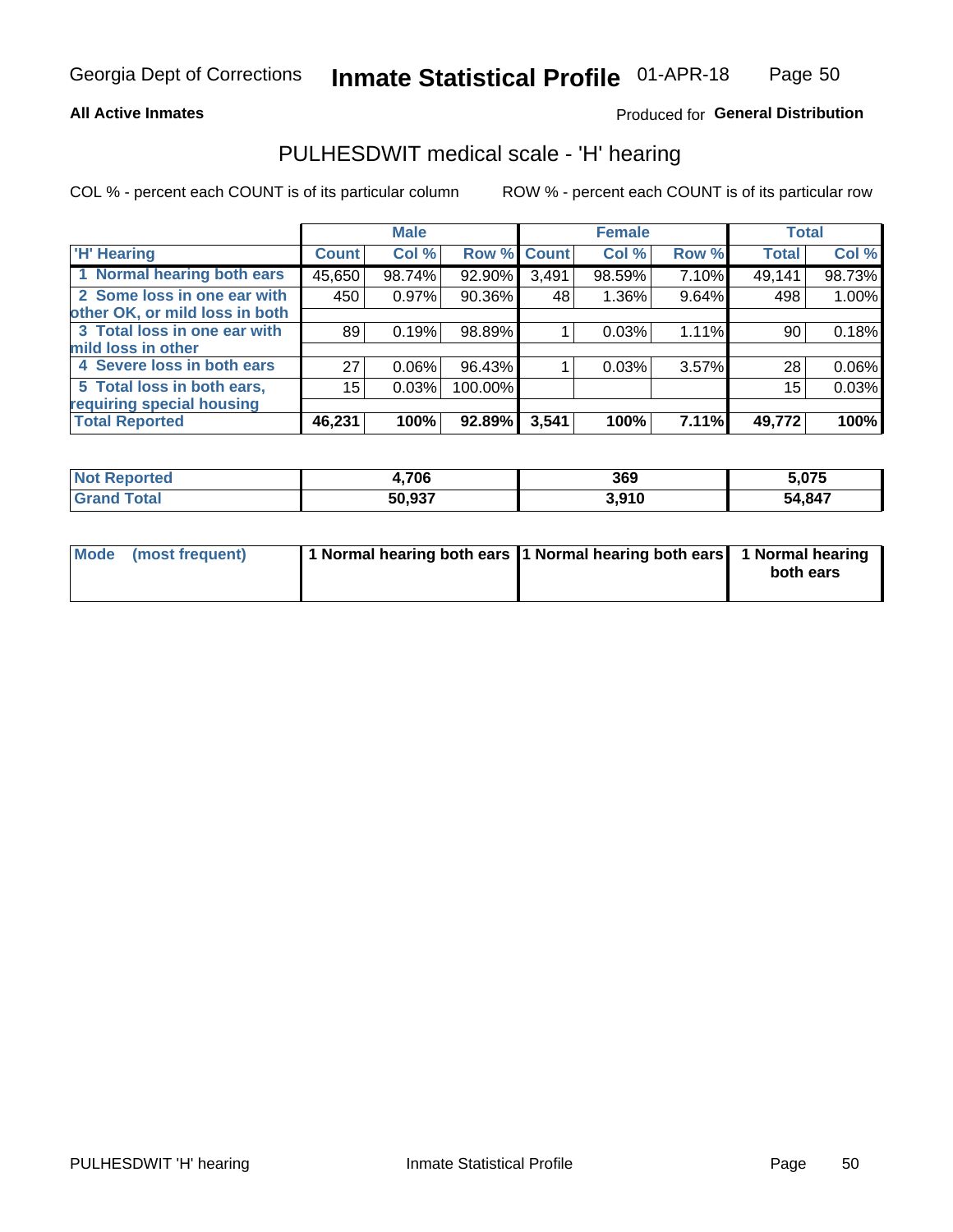### **All Active Inmates**

### Produced for General Distribution

## PULHESDWIT medical scale - 'E' vision

COL % - percent each COUNT is of its particular column

|                                 |              | <b>Male</b> |             |       | <b>Female</b> |        |              | <b>Total</b> |
|---------------------------------|--------------|-------------|-------------|-------|---------------|--------|--------------|--------------|
| <b>E' Vision</b>                | <b>Count</b> | Col %       | Row % Count |       | Col %         | Row %  | <b>Total</b> | Col %        |
| 1 Correctable to 20/40 in both  | 35,272       | 76.94%      | 95.06%      | .832  | 52.60%        | 4.94%  | 37,104       | 75.23%       |
| eyes                            |              |             |             |       |               |        |              |              |
| 2 Correctable to 20/70 in one   | 9,555        | 20.84%      | 86.29%      | 1,518 | 43.58%        | 13.71% | 11,073       | 22.45%       |
| eye, may be blind in other      |              |             |             |       |               |        |              |              |
| 3 Correctable to 20/200 in one  | 837          | 1.83%       | 87.10%      | 124   | 3.56%         | 12.90% | 961          | 1.95%        |
| eye, may be blind in other      |              |             |             |       |               |        |              |              |
| 4 One eye not correctable to    | 161          | 0.35%       | 94.71%      | 9     | 0.26%         | 5.29%  | 170          | 0.34%        |
| 20/200, other may be blind      |              |             |             |       |               |        |              |              |
| 5 Blind in both eyes, requiring | 16           | 0.03%       | 100.00%     |       |               |        | 16           | 0.03%        |
| special housing                 |              |             |             |       |               |        |              |              |
| <b>Total Reported</b>           | 45,841       | 100%        | 92.94%      | 3,483 | 100%          | 7.06%  | 49,324       | 100%         |

| วrted<br>NO | 5.096  | 407<br>421 | E EOO<br>ວ.ວ∠3 |
|-------------|--------|------------|----------------|
|             | 50.937 | 3.910      | .847<br>54     |

| Mode (most frequent) | 1 Correctable to 20/40 in both<br>eves | 1 Correctable to 20/40 in   1 Correctable to  <br>both eves | 20/40 in both eyes |
|----------------------|----------------------------------------|-------------------------------------------------------------|--------------------|
|                      |                                        |                                                             |                    |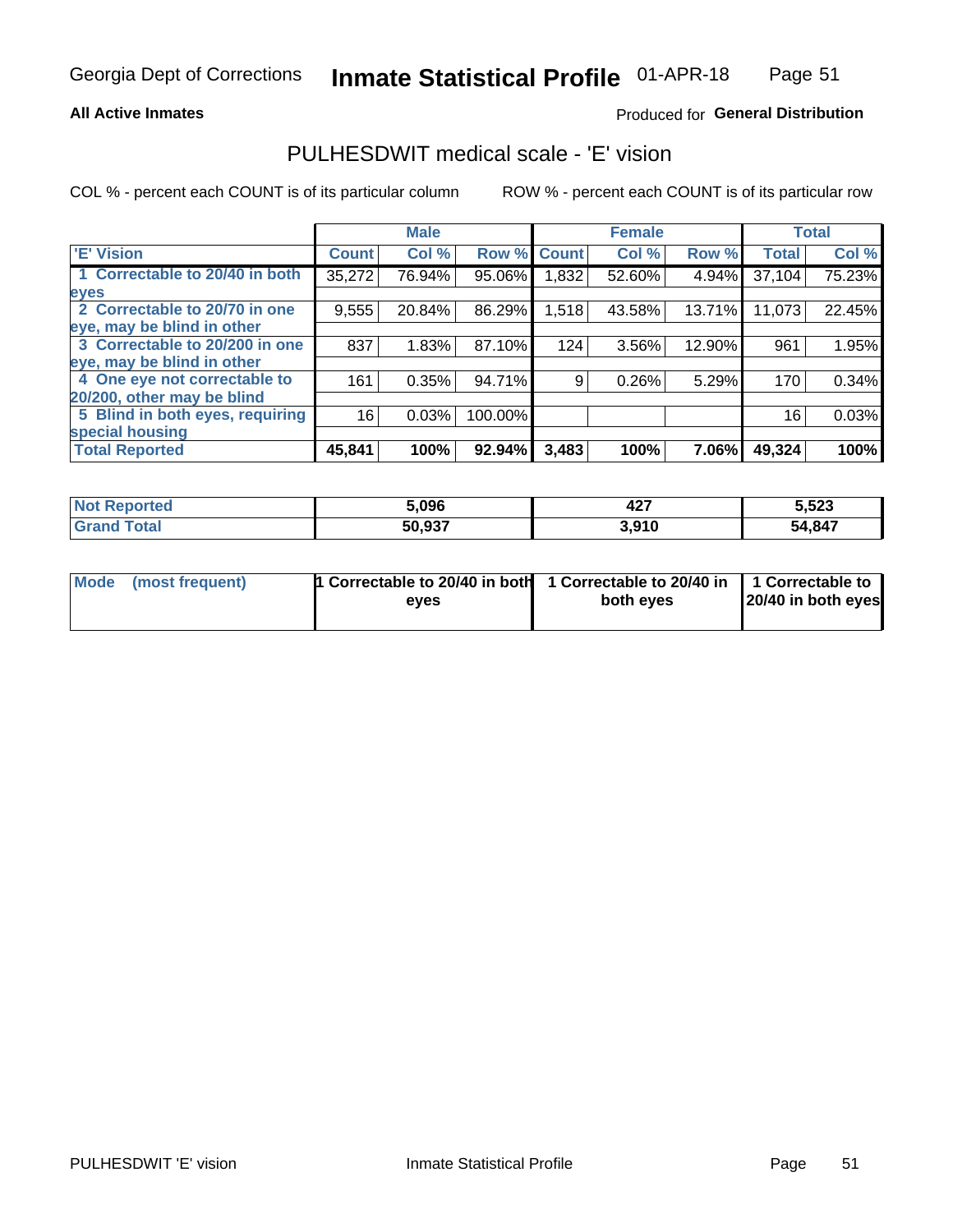### **All Active Inmates**

### Produced for General Distribution

## PULHESDWIT medical scale - 'S' pSychiatric

COL % - percent each COUNT is of its particular column

|                                        |              | <b>Male</b> |         |              | <b>Female</b> |          |              | <b>Total</b> |
|----------------------------------------|--------------|-------------|---------|--------------|---------------|----------|--------------|--------------|
| 'S' pSychiatric                        | <b>Count</b> | Col %       | Row %   | <b>Count</b> | Col %         | Row %    | <b>Total</b> | Col %        |
| 1 No impairment or disorders           | 40,523       | 88.11%      | 96.99%  | .259         | 39.89%        | $3.01\%$ | 41,782       | 85.02%       |
| 2 Stable, or in remission, or          | 4,338        | 9.43%       | 69.88%  | 1,870        | 59.25%        | 30.12%   | 6,208        | 12.63%       |
| mild impairment or retardation         |              |             |         |              |               |          |              |              |
| 3 Requires moderate inpatient          | 938          | 2.04%       | 98.01%  | 19           | 0.60%         | 1.99%    | 957          | 1.95%        |
| treatment                              |              |             |         |              |               |          |              |              |
| 4 Requires intensive inpatient         | 181          | 0.39%       | 95.77%  | 8            | 0.25%         | 4.23%    | 189          | 0.38%        |
| treatment                              |              |             |         |              |               |          |              |              |
| <b>5 Requires Crisis Stabilization</b> | 9            | 0.02%       | 100.00% |              |               |          | 9            | 0.02%        |
| Unit (CSU) inpatient care              |              |             |         |              |               |          |              |              |
| <b>Total Reported</b>                  | 45,989       | 100%        | 93.58%  | 3,156        | 100%          | 6.42%    | 49,145       | 100%         |

| <b>Not Reported</b> | 948.ا  | 754   | 5,702  |
|---------------------|--------|-------|--------|
| Total               | 50,937 | 3,910 | 54,847 |

| Mode (most frequent) | <b>t No impairment or disorders 2 Stable, or in remission, 1 No impairment or</b> |                       |           |
|----------------------|-----------------------------------------------------------------------------------|-----------------------|-----------|
|                      |                                                                                   | or mild impairment or | disorders |
|                      |                                                                                   | retardation           |           |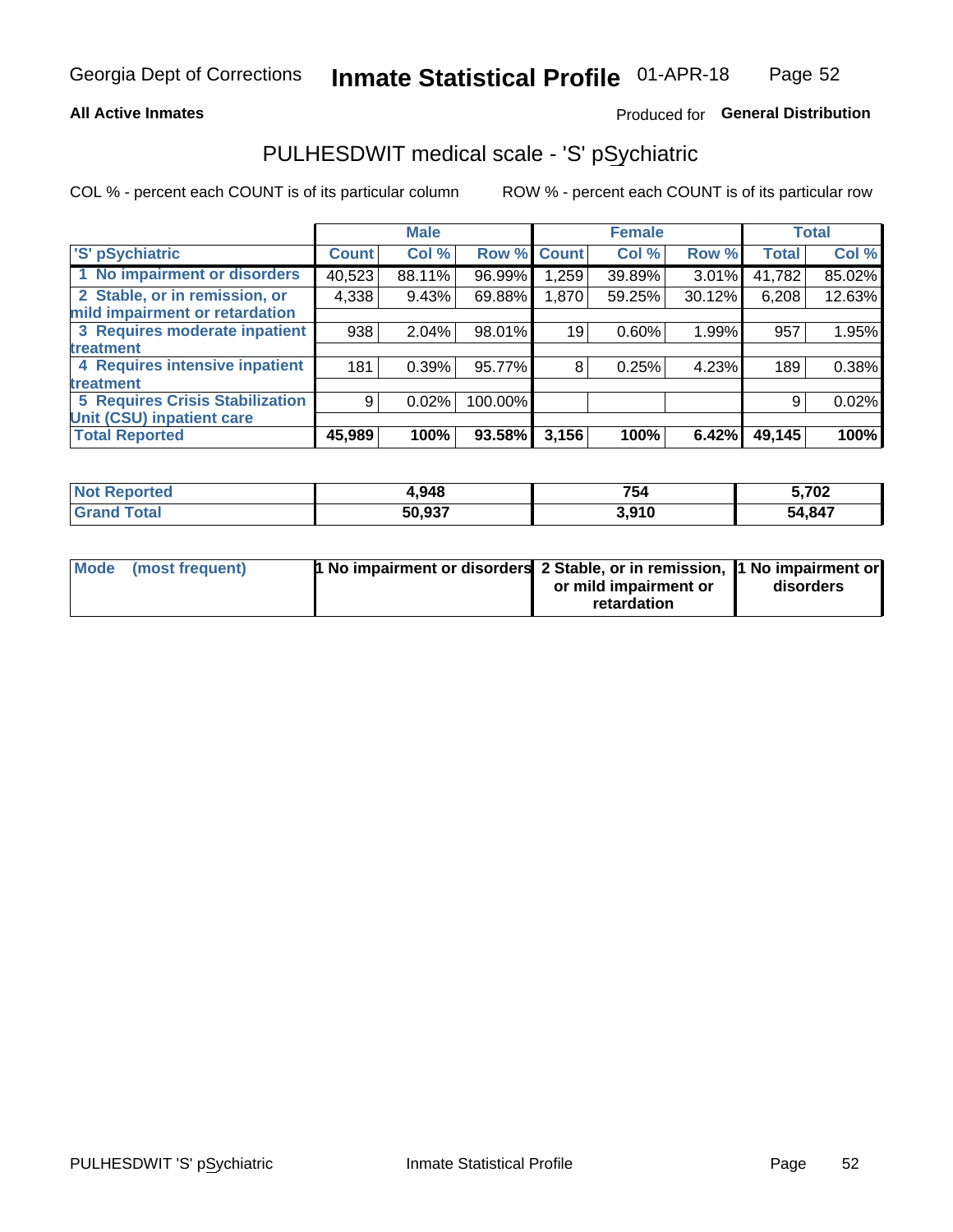### **All Active Inmates**

### Produced for General Distribution

## PULHESDWIT medical scale - 'D' dental

COL % - percent each COUNT is of its particular column

|                                 |              | <b>Male</b> |         |              | <b>Female</b> |       |              | <b>Total</b> |
|---------------------------------|--------------|-------------|---------|--------------|---------------|-------|--------------|--------------|
| <b>D'</b> Dental                | <b>Count</b> | Col %       | Row %   | <b>Count</b> | Col %         | Row % | <b>Total</b> | Col %        |
| 1 Minimal routine dental health | 26,150       | 59.52%      | 92.10%  | 2,242        | 69.05%        | 7.90% | 28,392       | 60.18%       |
| <b>needs</b>                    |              |             |         |              |               |       |              |              |
| 2 Moderate cavities and/or gum  | 14,766       | 33.61%      | 95.49%  | 698          | 21.50%        | 4.51% | 15,464       | 32.78%       |
| disease                         |              |             |         |              |               |       |              |              |
| 3 Extensive gum disease         | 2,943        | 6.70%       | 90.58%  | 306          | 9.42%         | 9.42% | 3,249        | 6.89%        |
| and/or widespread decay         |              |             |         |              |               |       |              |              |
| 4 Urgent need for dental        | 73           | 0.17%       | 98.65%  |              | 0.03%         | 1.35% | 74           | 0.16%        |
| <b>services</b>                 |              |             |         |              |               |       |              |              |
| 5 Life-threatening disease or   |              | 0.01%       | 100.00% |              |               |       |              | 0.01%        |
| extreme pain or infection       |              |             |         |              |               |       |              |              |
| <b>Total Reported</b>           | 43,933       | 100%        | 93.12%  | 3,247        | 100%          | 6.88% | 47,180       | 100.0%       |

| <b>Not Reported</b> | 7,004  | 663   | 7,667  |
|---------------------|--------|-------|--------|
| Total<br>' Grand    | 50,937 | 3,910 | 54,847 |

| 1 Minimal routine dental<br>Mode<br>(most frequent)<br>health needs | 1 Minimal routine dental 1 Minimal routine<br>health needs | dental health<br>needs |
|---------------------------------------------------------------------|------------------------------------------------------------|------------------------|
|---------------------------------------------------------------------|------------------------------------------------------------|------------------------|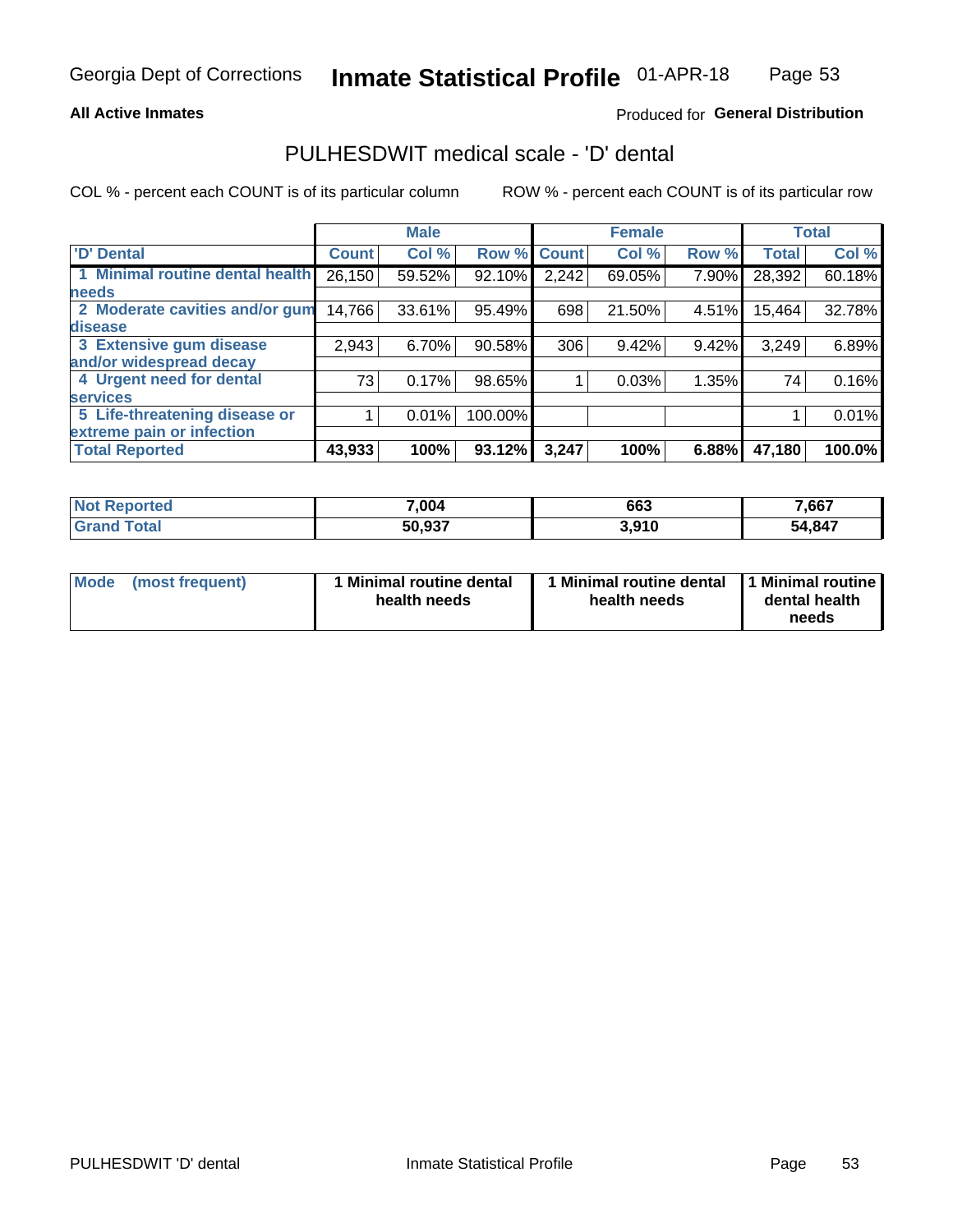### **All Active Inmates**

### Produced for General Distribution

## PULHESDWIT medical scale - 'W' work ability

COL % - percent each COUNT is of its particular column

|                                 |              | <b>Male</b> |        |             | <b>Female</b> |        |              | <b>Total</b> |
|---------------------------------|--------------|-------------|--------|-------------|---------------|--------|--------------|--------------|
| <b>W' work ability</b>          | <b>Count</b> | Col %       |        | Row % Count | Col %         | Row %  | <b>Total</b> | Col %        |
| 1 Unrestricted work or activity | 39,567       | 85.55%      | 93.69% | 2,667       | 75.32%        | 6.31%  | 42,234       | 84.82%       |
| 2 Minor restrictions on type of | 5,218        | 11.28%      | 87.36% | 755         | 21.32%        | 12.64% | 5,973        | 12.00%       |
| <b>work</b>                     |              |             |        |             |               |        |              |              |
| 3 Moderate restrictions on type | 979          | 2.12%       | 94.77% | 54          | 1.52%         | 5.23%  | 1,033        | 2.07%        |
| lof work                        |              |             |        |             |               |        |              |              |
| 4 Major restrictions on type of | 336          | 0.73%       | 89.36% | 40          | 1.13%         | 10.64% | 376          | 0.76%        |
| <b>work</b>                     |              |             |        |             |               |        |              |              |
| 5 Cannot work under any         | 151          | 0.33%       | 85.80% | 25          | 0.71%         | 14.20% | 176          | 0.35%        |
| <b>circumstances</b>            |              |             |        |             |               |        |              |              |
| <b>Total Reported</b>           | 46,251       | 100%        | 92.89% | 3,541       | 100%          | 7.11%  | 49,792       | 100%         |

| <b>Not Reported</b>   | 1,686  | 369   | 5,055  |
|-----------------------|--------|-------|--------|
| <b>Total</b><br>Grand | 50,937 | 3,910 | 54,847 |

| Mode            | 1 Unrestricted work or | 1 Unrestricted work or | 1 Unrestricted   |
|-----------------|------------------------|------------------------|------------------|
| (most frequent) | activity               | activity               | work or activity |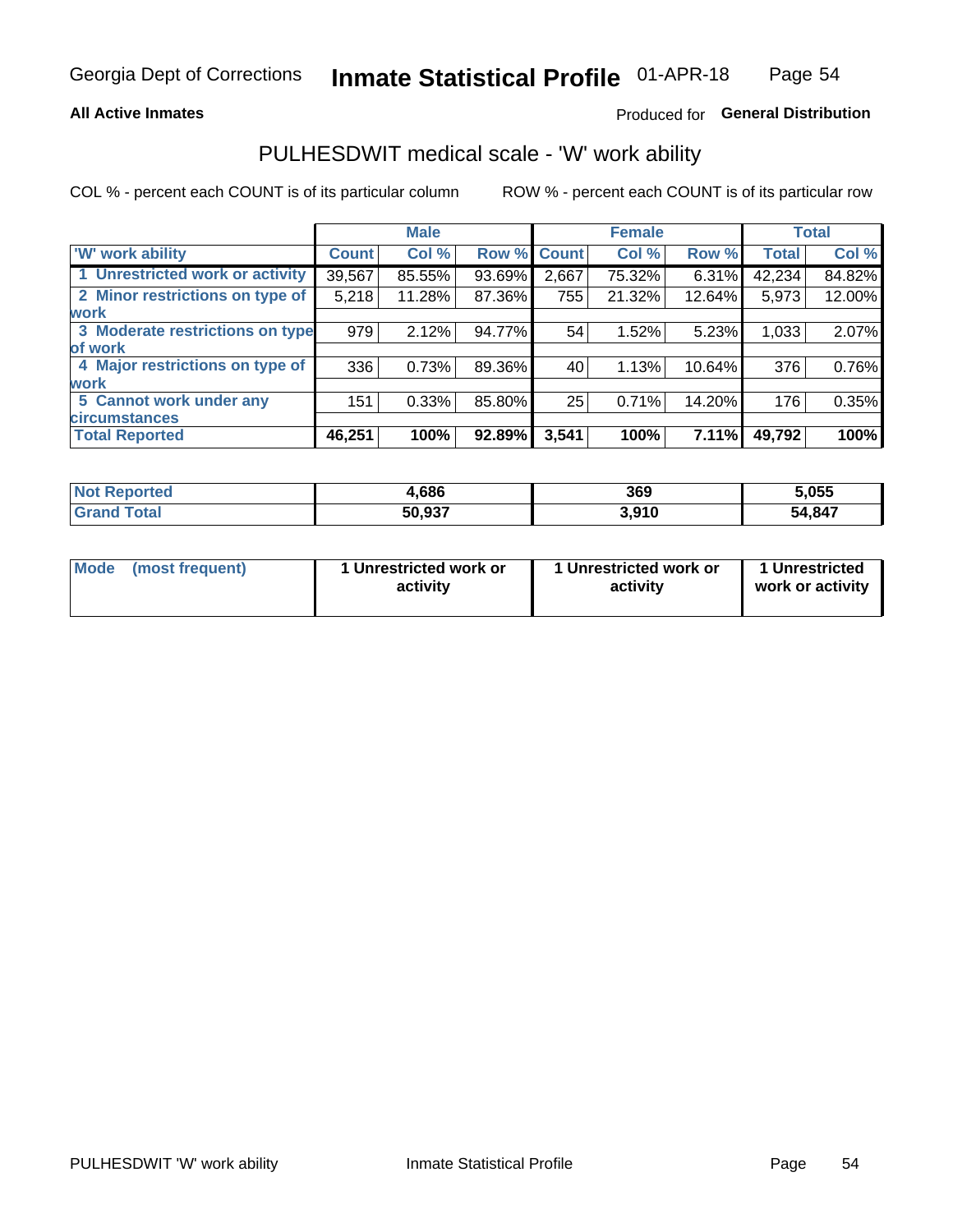### **All Active Inmates**

### Produced for General Distribution

## PULHESDWIT medical scale - 'I' impairment

COL % - percent each COUNT is of its particular column

|                                                       |              | <b>Male</b> |         |             | <b>Female</b> |        |              | <b>Total</b> |
|-------------------------------------------------------|--------------|-------------|---------|-------------|---------------|--------|--------------|--------------|
| <b>T' Impairment</b>                                  | <b>Count</b> | Col %       |         | Row % Count | Col %         | Row %  | <b>Total</b> | Col %        |
| 1 No impairments or<br>disabilities                   | 45,846       | 99.14%      | 92.89%  | 3,510       | 99.12%        | 7.11%  | 49,356       | 99.14%       |
| 2 Wheelchair-bound but<br>otherwise OK                | 245          | 0.53%       | 91.76%  | 22          | 0.62%         | 8.24%  | 267          | 0.54%        |
| <b>3 Needs low-level Assisted</b><br>Living (level I) | 52           | 0.11%       | 89.66%  | 6           | 0.17%         | 10.34% | 58           | 0.12%        |
| 4 Needs moderate Assisted<br>Living (level II)        | 33           | 0.07%       | 100.00% |             |               |        | 33           | 0.07%        |
| <b>5 Needs maximal Assisted</b>                       | 68           | 0.15%       | 95.77%  | 3           | 0.08%         | 4.23%  | 71           | 0.14%        |
| <b>Living (level III)</b><br><b>Total Reported</b>    | 46,244       | 100%        | 92.89%  | 3,541       | 100%          | 7.11%  | 49,785       | 100.0%       |

| วorted | 1.693  | 369   | 5,062  |
|--------|--------|-------|--------|
| ™otai  | 50,937 | 3.910 | 54,847 |

| Mode | (most frequent) | 1 No impairments or<br>disabilities | 1 No impairments or<br>disabilities | 1 No impairments<br>or disabilities |
|------|-----------------|-------------------------------------|-------------------------------------|-------------------------------------|
|------|-----------------|-------------------------------------|-------------------------------------|-------------------------------------|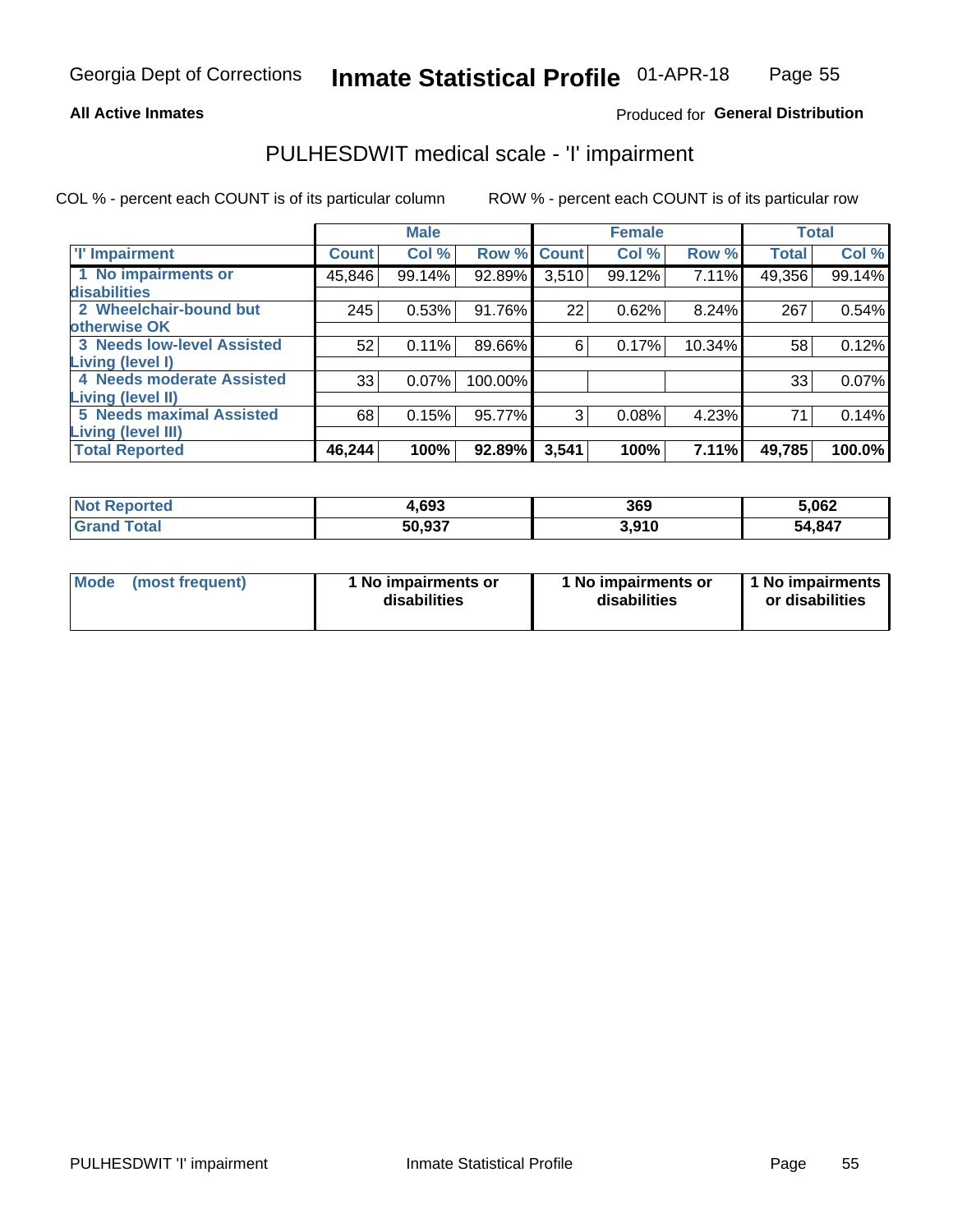### **All Active Inmates**

### Produced fo General Distribution

## PULHESDWIT medical scale - 'T' transportability

COL % - percent each COUNT is of its particular column

|                              |              | <b>Male</b> |         |              | <b>Female</b> |        |              | <b>Total</b> |
|------------------------------|--------------|-------------|---------|--------------|---------------|--------|--------------|--------------|
| <b>T' Transportability</b>   | <b>Count</b> | Col %       | Row %   | <b>Count</b> | Col %         | Row %  | <b>Total</b> | Col %        |
| 1 Can be transported in any  | 45,962       | 99.34%      | 92.91%  | 3,510        | 99.38%        | 7.09%  | 49,472       | 99.34%       |
| ordinary approved vehicle    |              |             |         |              |               |        |              |              |
| 2 Wheelchair-bound, not      | 49           | 0.11%       | 87.50%  | 7            | 0.20%         | 12.50% | 56           | 0.11%        |
| needing special vehicle      |              |             |         |              |               |        |              |              |
| 3 Wheelchair-bound, requires | 12           | 0.03%       | 100.00% |              |               |        | 12           | 0.02%        |
| special vehicle              |              |             |         |              |               |        |              |              |
| 4 Needs specially-equipped   | 4            | 0.01%       | 100.00% |              |               |        | 4            | 0.01%        |
| medical vehicle              |              |             |         |              |               |        |              |              |
| <b>5 Requires ambulance</b>  | 242          | 0.52%       | 94.16%  | 15           | 0.42%         | 5.84%  | 257          | 0.52%        |
| transport                    |              |             |         |              |               |        |              |              |
| <b>Total Reported</b>        | 46,269       | 100%        | 92.91%  | 3,532        | 100%          | 7.09%  | 49,801       | 100%         |

| <b>Not</b><br>Reported | .668   | 378   | 5,046  |
|------------------------|--------|-------|--------|
| Total<br>Grai          | 50,937 | 3.910 | 54,847 |

|  | Mode (most frequent) | 1 Can be transported in any 1 Can be transported in any<br>ordinary approved vehicle   ordinary approved vehicle   transported in any |  | 1 Can be<br>  ordinary approved  <br>vehicle |
|--|----------------------|---------------------------------------------------------------------------------------------------------------------------------------|--|----------------------------------------------|
|--|----------------------|---------------------------------------------------------------------------------------------------------------------------------------|--|----------------------------------------------|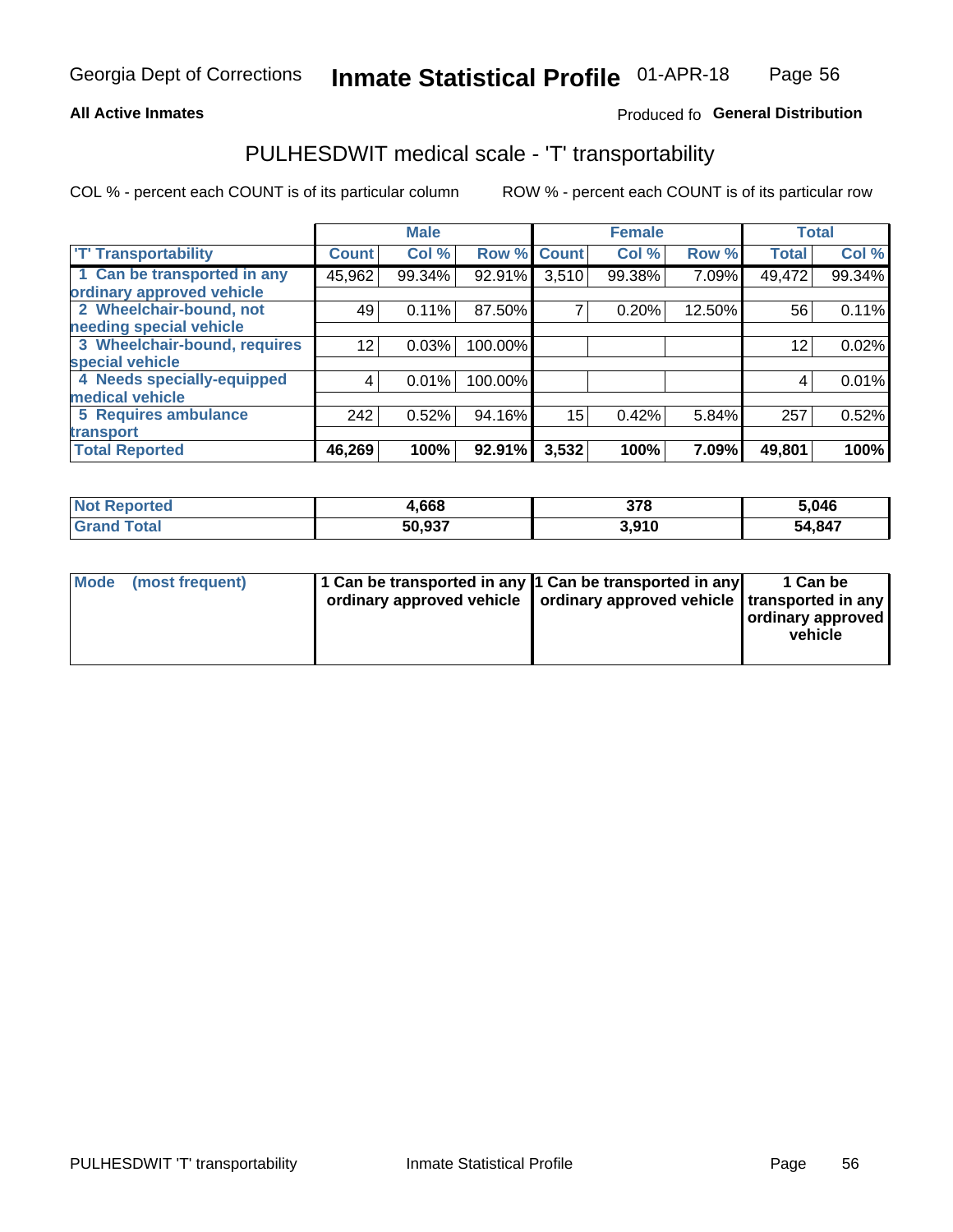#### Inmate Statistical Profile 01-APR-18 Page 57

**All Active Inmates** 

### **Produced for General Distribution**

## Number of prior Georgia incarcerations

COL % - percent each COUNT is of its particular column

|                                       |              | <b>Male</b> |             |       | <b>Female</b> |          |        | <b>Total</b> |
|---------------------------------------|--------------|-------------|-------------|-------|---------------|----------|--------|--------------|
| <b>Num of Prior GA Incarcerations</b> | <b>Count</b> | Col %       | Row % Count |       | Col %         | Row %    | Total  | Col %        |
|                                       | 28,412       | 55.78%      | 91.02%      | 2,802 | 71.66%        | 8.98%    | 31,214 | 56.91%       |
|                                       | 9,441        | 18.53%      | 94.15%      | 587   | 15.01%        | 5.85%    | 10,028 | 18.28%       |
| $\overline{2}$                        | 5,379        | 10.56%      | 95.49%      | 254   | 6.50%         | 4.51%    | 5,633  | 10.27%       |
| 3                                     | 3,248        | 6.38%       | 96.87%      | 105   | 2.69%         | 3.13%    | 3,353  | 6.11%        |
| $\boldsymbol{4}$                      | 1,844        | 3.62%       | 97.00%      | 57    | 1.46%         | $3.00\%$ | 1,901  | 3.47%        |
| 5                                     | 1,070        | 2.10%       | 96.40%      | 40    | 1.02%         | 3.60%    | 1,110  | 2.02%        |
| <b>More Than 5</b>                    | 1,543        | 3.03%       | 95.96%      | 65    | 1.66%         | 4.04%    | 1,608  | 2.93%        |
| <b>Total Reported</b>                 | 50,937       | 100%        | 92.87%      | 3,910 | 100%          | 7.13%    | 54,847 | 100%         |

| <b>Not</b><br>Reported |        |       |        |
|------------------------|--------|-------|--------|
| 'otal<br>' Gra         | 50,937 | 3,910 | 54,847 |

| Mean (average)       | 06.، | .59 | 1.02 |
|----------------------|------|-----|------|
| Median (middle)      |      |     |      |
| Mode (most frequent) |      |     |      |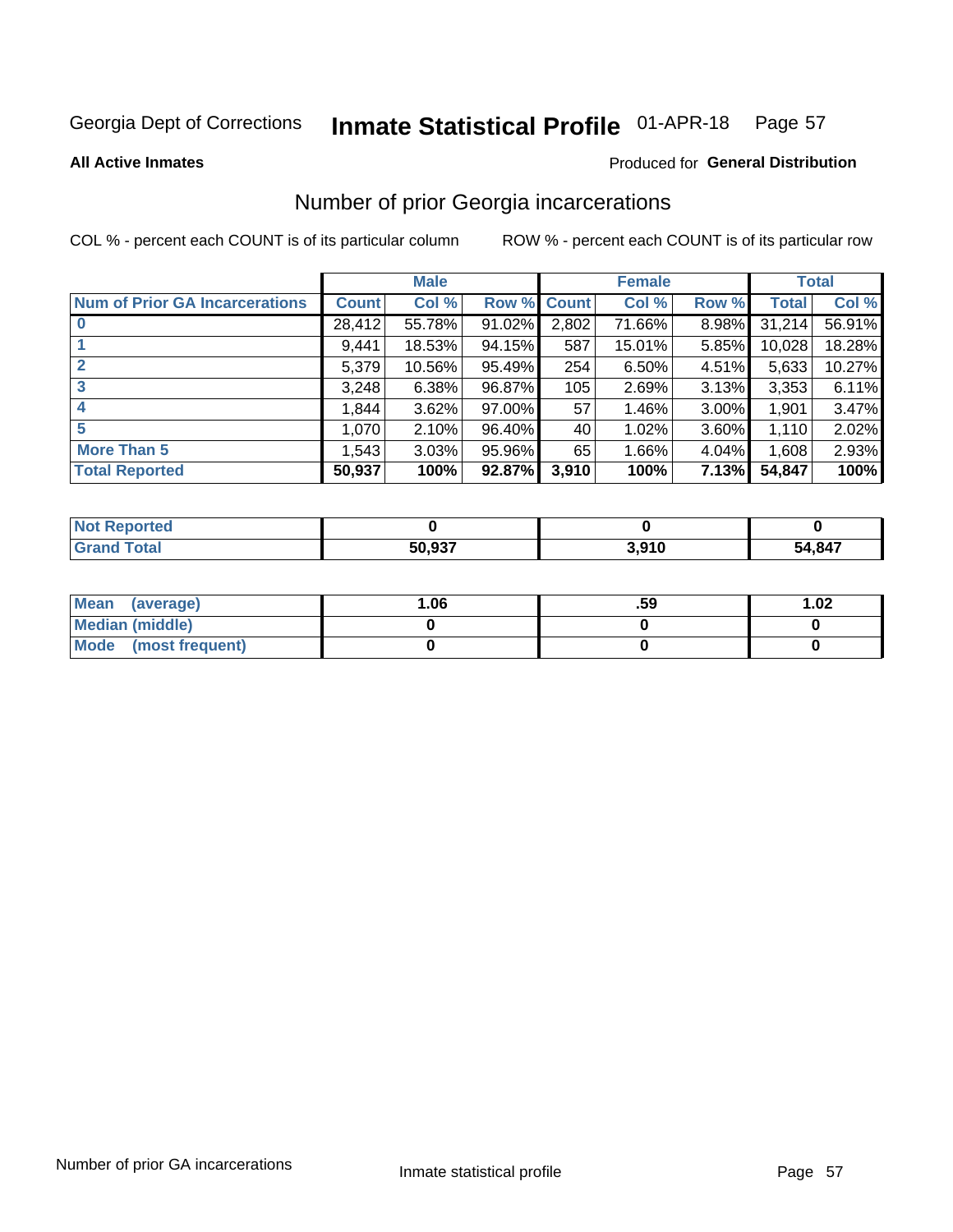#### **Inmate Statistical Profile 01-APR-18** Page 58

### **All Active Inmates**

### Produced for General Distribution

### Prison sentence in years

COL % - percent each COUNT is of its particular column

ROW % - percent each COUNT is of its particular row

|                                 |              | <b>Male</b> |         |                | <b>Female</b> |        |                  | <b>Total</b> |
|---------------------------------|--------------|-------------|---------|----------------|---------------|--------|------------------|--------------|
| <b>Prison Sentence In Years</b> | <b>Count</b> | Col %       | Row %   | <b>Count</b>   | Col %         | Row %  | <b>Total</b>     | Col %        |
| $0 - 1$                         | 490          | 0.96%       | 92.11%  | 42             | 1.07%         | 7.89%  | $\overline{532}$ | 0.97%        |
| $1.1 - 2$                       | 737          | 1.45%       | 90.65%  | 76             | 1.94%         | 9.35%  | 813              | 1.48%        |
| $2.1 - 3$                       | 996          | 1.96%       | 85.94%  | 163            | 4.17%         | 14.06% | 1,159            | 2.11%        |
| $3.1 - 4$                       | 886          | 1.74%       | 90.04%  | 98             | 2.51%         | 9.96%  | 984              | 1.79%        |
| $4.1 - 5$                       | 1,989        | 3.90%       | 89.39%  | 236            | 6.04%         | 10.61% | 2,225            | 4.06%        |
| $5.1 - 6$                       | 1,022        | 2.01%       | 89.18%  | 124            | 3.17%         | 10.82% | 1,146            | 2.09%        |
| $6.1 - 7$                       | 1,166        | 2.29%       | 90.95%  | 116            | 2.97%         | 9.05%  | 1,282            | 2.34%        |
| $7.1 - 8$                       | 1,176        | 2.31%       | 90.81%  | 119            | 3.04%         | 9.19%  | 1,295            | 2.36%        |
| $8.1 - 9$                       | 1,272        | 2.50%       | 93.74%  | 85             | 2.17%         | 6.26%  | 1,357            | 2.47%        |
| $9.1 - 10$                      | 3,873        | 7.60%       | 89.99%  | 431            | 11.02%        | 10.01% | 4,304            | 7.85%        |
| $10.1 - 12$                     | 2,330        | 4.57%       | 90.70%  | 239            | 6.11%         | 9.30%  | 2,569            | 4.68%        |
| $12.1 - 15$                     | 5,236        | 10.28%      | 92.23%  | 441            | 11.28%        | 7.77%  | 5,677            | 10.35%       |
| $15.1 - 20$                     | 9,631        | 18.91%      | 93.59%  | 660            | 16.88%        | 6.41%  | 10,291           | 18.76%       |
| 20.1 - Over                     | 11,205       | 22.00%      | 94.50%  | 652            | 16.68%        | 5.50%  | 11,857           | 21.62%       |
| <b>Life</b>                     | 7,361        | 14.45%      | 95.13%  | 377            | 9.64%         | 4.87%  | 7,738            | 14.11%       |
| <b>Life Without Parole</b>      | 1,355        | 2.66%       | 96.51%  | 49             | 1.25%         | 3.49%  | 1,404            | 2.56%        |
| <b>Death</b>                    | 119          | 0.23%       | 100.00% |                |               |        | 119              | 0.22%        |
| <b>Youthful Offenders</b>       | 93           | 0.18%       | 97.89%  | $\overline{2}$ | 0.05%         | 2.11%  | 95               | 0.17%        |
| <b>Total Reported</b>           | 50,937       | 100%        | 92.87%  | 3,910          | 100%          | 7.13%  | 54,847           | 100%         |

| <b>Reported</b><br>I NOT |        |                   |        |
|--------------------------|--------|-------------------|--------|
|                          | 50 937 | 2010<br>17<br>J.J | 54,847 |

### **Determinate (numeric) sentences only**

| <b>Mean</b><br>.-<br>0072<br>. .<br>40. IZ<br>20.IV<br>$\cdots$<br>______ |  |  |
|---------------------------------------------------------------------------|--|--|
|                                                                           |  |  |

All sentences (including determinate), with life, life without parole, and death sentences figured at 45 years

| Me: | .49<br>34. | מה מה<br>36.YL | $\overline{\phantom{a}}$<br>34.5. |
|-----|------------|----------------|-----------------------------------|
|     |            |                |                                   |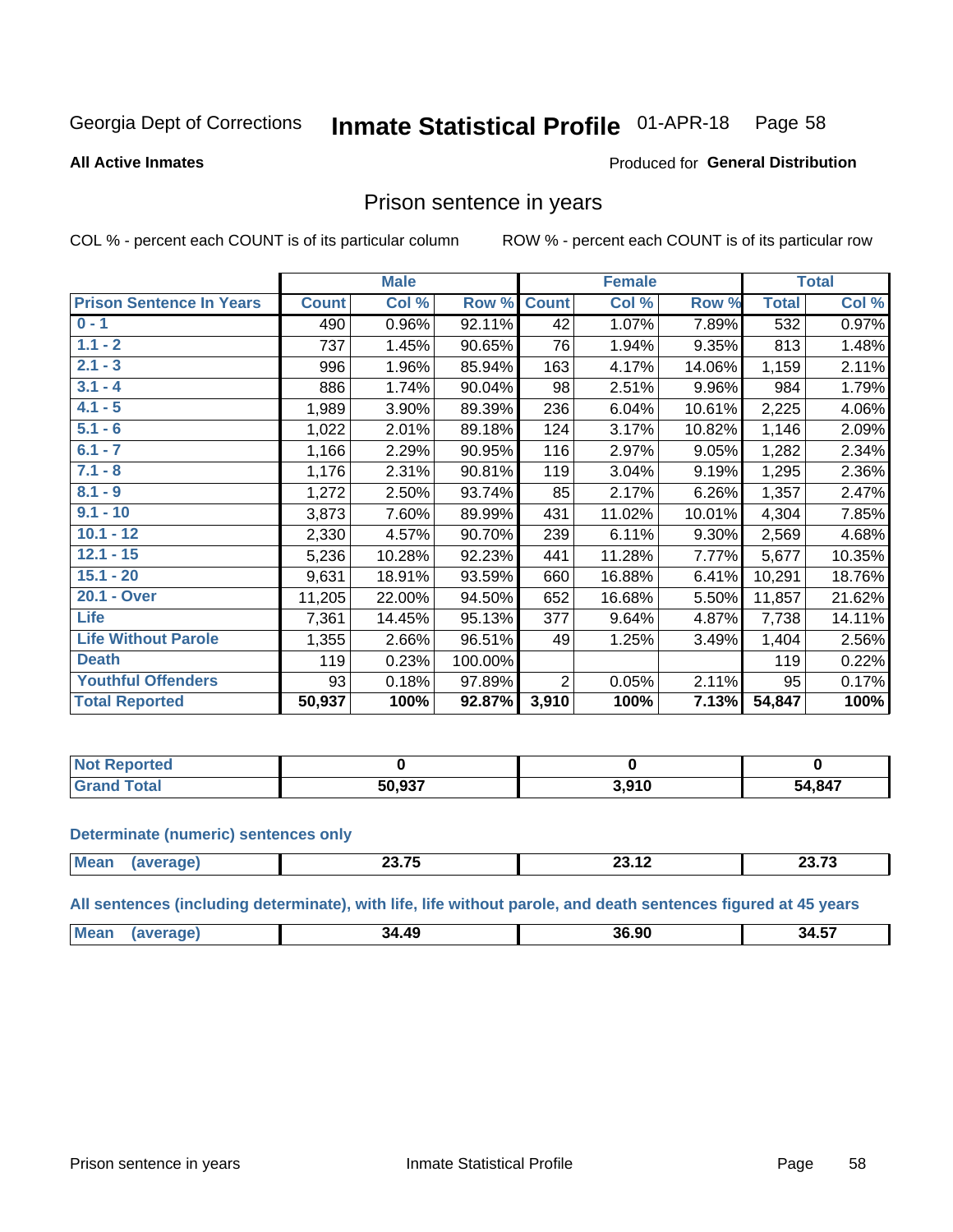#### Inmate Statistical Profile 01-APR-18 Page 59

### **All Active Inmates**

### Produced for General Distribution

## Primary offense, broken out into felonies vs misdemeanors

COL % - percent each COUNT is of its particular column

|                                  |              | <b>Male</b> |                    |       | <b>Female</b> |       | Total        |        |
|----------------------------------|--------------|-------------|--------------------|-------|---------------|-------|--------------|--------|
| <b>Felonies and Misdemeanors</b> | <b>Count</b> | Col %       | <b>Row % Count</b> |       | Col %         | Row % | <b>Total</b> | Col %  |
| <b>Felonies</b>                  | 50,707       | 99.82%      | $92.85\%$          | 3.902 | 99.92%        | 7.15% | 54,609       | 99.83% |
| <b>Misdemeanors</b>              | 92           | 18%         | 96.84%             |       | .08%          | 3.16% | 95           | .17%   |
| <b>Total Reported</b>            | 50,799       | 100%        | 92.86%             | 3,905 | 100%          | 7.14% | 54,704       | 100%   |

| ted   | A n.n<br>၊ ၁၀ |        | $\overline{\phantom{a}}$<br>43 |
|-------|---------------|--------|--------------------------------|
| ⊺ota⊾ | 50.937        | 50,804 | 54,847                         |

| M      | .    | nes | onies |
|--------|------|-----|-------|
| nuenti | ____ | .   | .     |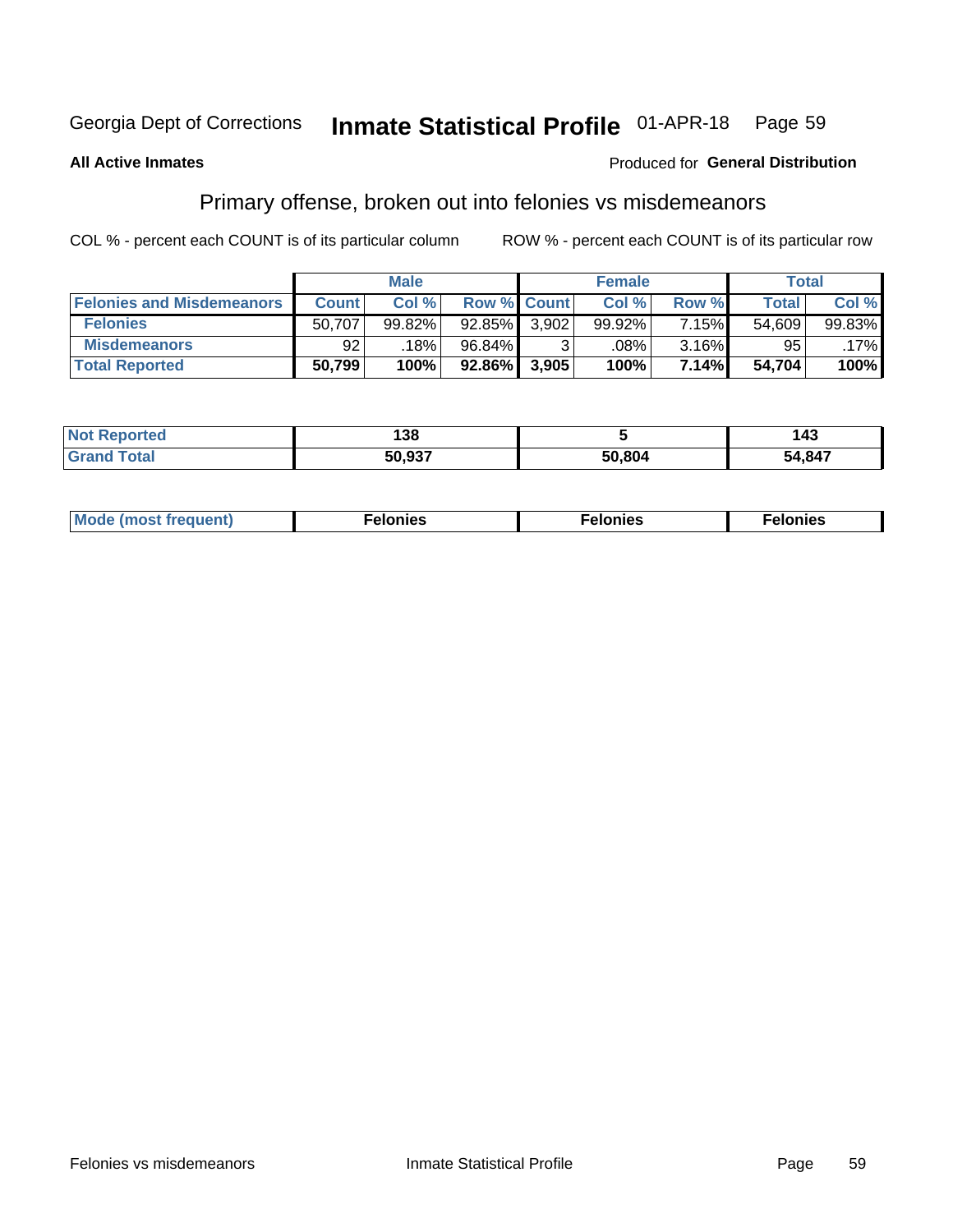#### Inmate Statistical Profile 01-APR-18 Page 60

### **All Active Inmates**

### Produced for General Distribution

## Primary offense, broken out into six broad crime categories

COL % - percent each COUNT is of its particular column

|                                 |              | <b>Male</b> |        |                 | <b>Female</b> | <b>Total</b> |              |        |
|---------------------------------|--------------|-------------|--------|-----------------|---------------|--------------|--------------|--------|
| <b>Crime Categories</b>         | <b>Count</b> | Col %       |        | Row % Count     | Col %         | Row %        | <b>Total</b> | Col %  |
| <b>Violent</b>                  | 26,619       | 52.34%      | 93.98% | 1,705           | 43.61%        | 6.02%        | 28,324       | 51.72% |
| <b>Sex Crime</b><br>2           | 8,440        | 16.60%      | 98.48% | 130             | 3.32%         | 1.52%        | 8,570        | 15.65% |
| $\mathbf{3}$<br><b>Property</b> | 7,826        | 15.39%      | 88.54% | 1,013           | 25.91%        | 11.46%       | 8,839        | 16.14% |
| <b>Drug</b><br>4                | 5,356        | 10.53%      | 86.26% | 853             | 21.82%        | 13.74%       | 6,209        | 11.34% |
| <b>Habit/DUI</b><br>5           | 98           | .19%        | 89.09% | 12 <sub>2</sub> | $.31\%$       | 10.91%       | 110          | .20%   |
| <b>Other</b><br>6               | 2,517        | 4.95%       | 92.74% | 197             | 5.04%         | 7.26%        | 2,714        | 4.96%  |
| <b>Total Reported</b>           | 50,856       | 100%        | 92.86% | 3,910           | 100%          | 7.14%        | 54,766       | 100%   |

| Reported<br>ּ הש |        |       | o      |
|------------------|--------|-------|--------|
| <b>Total</b>     | 50,937 | 3,910 | 54,847 |

| Mo<br>uent)<br>nos | .<br>/iolent | <br>Violent | - --<br><b>Tiolent</b> |
|--------------------|--------------|-------------|------------------------|
|                    |              |             |                        |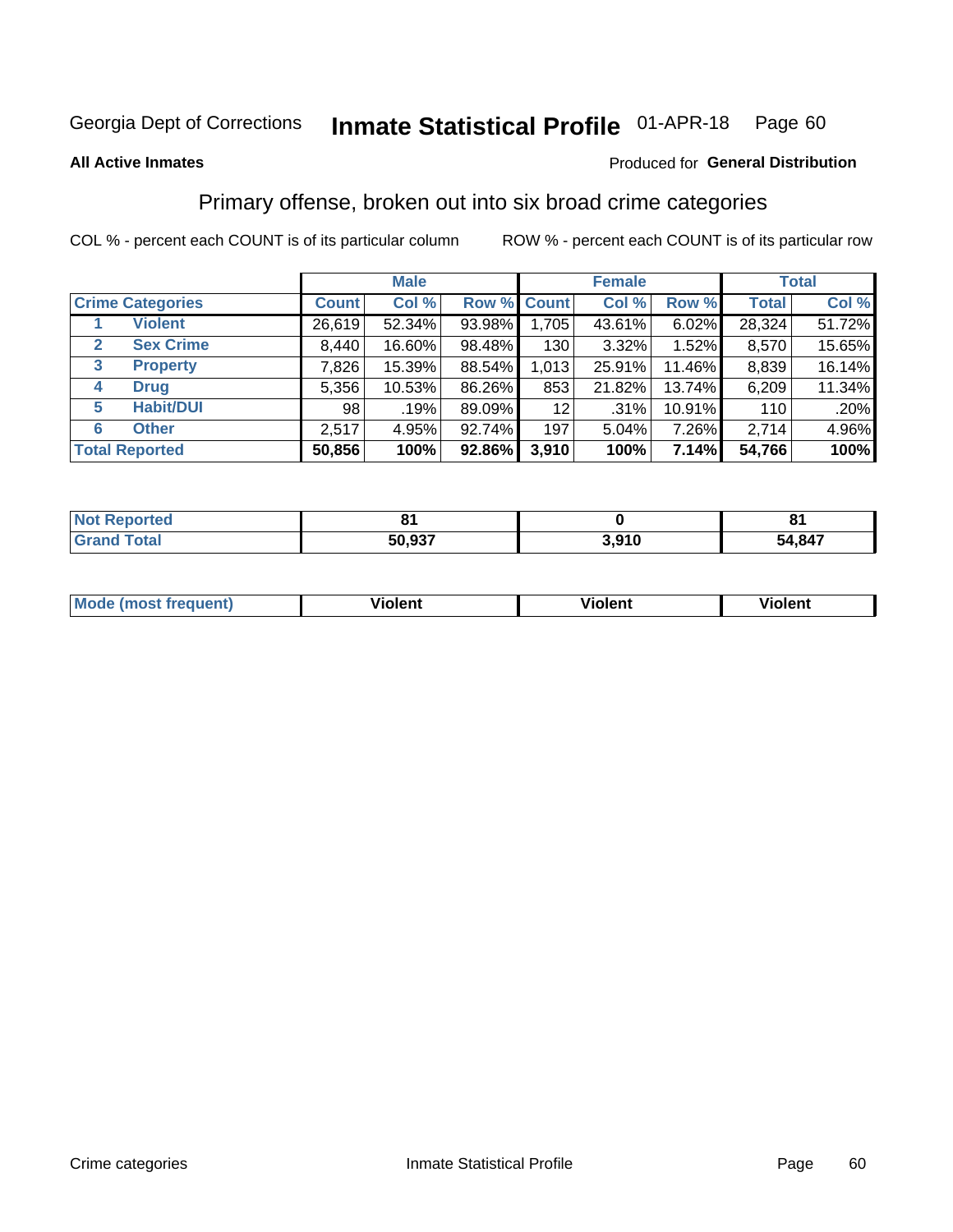#### Inmate Statistical Profile 01-APR-18 Page 61

### **All Active Inmates**

## Produced for General Distribution

## Primary offense, detailed offense code

COL % - percent each COUNT is of its particular column

|                                            |                | <b>Male</b> |         |                | <b>Female</b> |         |                | <b>Total</b> |
|--------------------------------------------|----------------|-------------|---------|----------------|---------------|---------|----------------|--------------|
| <b>Primary Offense</b>                     | <b>Count</b>   | Col %       | Row %   | <b>Count</b>   | Col %         | Row %   | <b>Total</b>   | Col %        |
| <b>Abuse Neglect Elder/Disab (2812)</b>    | 47             | .09%        | 67.14%  | 23             | .59%          | 32.86%  | 70             | .13%         |
| Agg Aslt W Intnt To Rape (2095)            | 69             | .14%        | 100.00% |                |               |         | 69             | .13%         |
| <b>Agg Sex Battery Atmpt (2099)</b>        | $\overline{2}$ | .01%        | 100.00% |                |               |         | $\overline{2}$ | .01%         |
| <b>Aggrav Assault (1302)</b>               | 5,225          | 10.27%      | 94.62%  | 297            | 7.60%         | 5.38%   | 5,522          | 10.08%       |
| <b>Aggrav Assault Peace Ofcr</b><br>(1314) | 340            | .67%        | 94.44%  | 20             | .51%          | 5.56%   | 360            | .66%         |
| <b>Aggrav Battery (1305)</b>               | 1,369          | 2.69%       | 93.90%  | 89             | 2.28%         | 6.10%   | 1,458          | 2.66%        |
| <b>Aggrav Battery Peace Ofcr</b><br>(1315) | 29             | .06%        | 96.67%  | 1              | .03%          | 3.33%   | 30             | .05%         |
| <b>Aggrav Ch Molest Atmpt (2096)</b>       | 3              | .01%        | 100.00% |                |               |         | 3              | .01%         |
| <b>Aggrav Child Molestation (2021)</b>     | 1,258          | 2.47%       | 98.44%  | 20             | .51%          | 1.56%   | 1,278          | 2.33%        |
| <b>Aggrav Cruelty To Animals</b><br>(2972) | 13             | .03%        | 92.86%  | 1              | .03%          | 7.14%   | 14             | .03%         |
| <b>Aggrav Sexual Battery (2009)</b>        | 223            | .44%        | 99.55%  | 1              | .03%          | .45%    | 224            | .41%         |
| <b>Aggrav Sodomy (2003)</b>                | 212            | .42%        | 99.07%  | $\overline{2}$ | .05%          | .93%    | 214            | .39%         |
| <b>Aggrav Stalking (1321)</b>              | 320            | .63%        | 96.39%  | 12             | .31%          | 3.61%   | 332            | .61%         |
| <b>Aggravated Assault On 65+</b><br>(1304) | $\overline{4}$ | .01%        | 66.67%  | $\overline{2}$ | .05%          | 33.33%  | 6              | .01%         |
| <b>Alter Id (1506)</b>                     | 2              | .01%        | 100.00% |                |               |         | $\overline{2}$ | .01%         |
| <b>Armed Robbery (1902)</b>                | 5,952          | 11.70%      | 96.48%  | 217            | 5.55%         | 3.52%   | 6,169          | 11.26%       |
| Arson 1st Degree (1401)                    | 59             | .12%        | 86.76%  | 9              | .23%          | 13.24%  | 68             | .12%         |
| <b>Arson 2nd Degree (1402)</b>             | 10             | .02%        | 90.91%  | 1              | .03%          | 9.09%   | 11             | .02%         |
| <b>Arson 3rd Degree (1403)</b>             | 7              | .01%        | 100.00% |                |               |         | $\overline{7}$ | .01%         |
| <b>Ass W/ Int Transmit Hiv (1313)</b>      | 1              | .01%        | 50.00%  | 1              | .03%          | 50.00%  | $\overline{2}$ | .01%         |
| <b>Atmpt Aggrav Assault (1303)</b>         | 9              | .02%        | 90.00%  | 1              | .03%          | 10.00%  | 10             | .02%         |
| <b>Atmpt Aggrav Sodomy (2093)</b>          | 4              | .01%        | 100.00% |                |               |         | $\overline{4}$ | .01%         |
| <b>Atmpt Armed Robbery (1992)</b>          | 89             | .18%        | 91.75%  | 8              | .20%          | 8.25%   | 97             | .18%         |
| <b>Atmpt Burglary (1690)</b>               | 29             | .06%        | 100.00% |                |               |         | 29             | .05%         |
| <b>Atmpt Child Molestation (2094)</b>      | 49             | .10%        | 100.00% |                |               |         | 49             | .09%         |
| <b>Atmpt Finan Ident Frd (7014)</b>        |                |             |         | 1              | .03%          | 100.00% | 1              | .01%         |
| <b>Atmpt Kidnap (1390)</b>                 | 3              | .01%        | 100.00% |                |               |         | $\overline{3}$ | .01%         |
| <b>Atmpt Murder (1190)</b>                 | 119            | .23%        | 91.54%  | 11             | .28%          | 8.46%   | 130            | .24%         |
| Atmpt Rape (2091)                          | 48             | .09%        | 97.96%  | 1              | .03%          | 2.04%   | 49             | .09%         |
| <b>Atmpt Robbery (1991)</b>                | 35             | .07%        | 97.22%  | 1              | .03%          | 2.78%   | 36             | .07%         |
| <b>Atmpt Sodomy (2092)</b>                 | 4              | .01%        | 100.00% |                |               |         | 4              | .01%         |
| <b>Atmpt Theft By Taking (1812)</b>        | 3              | .01%        | 75.00%  | 1              | .03%          | 25.00%  | 4              | .01%         |
| <b>Atmpt Viol Substance Act (4090)</b>     | 16             | .03%        | 84.21%  | 3              | .08%          | 15.79%  | 19             | .03%         |
| <b>Att/Consprcy Commt C/S/Of</b><br>(4134) | 38             | .07%        | 77.55%  | 11             | .28%          | 22.45%  | 49             | .09%         |
| <b>Bad Checks (1704)</b>                   |                |             |         | 1              | .03%          | 100.00% | $\mathbf{1}$   | .01%         |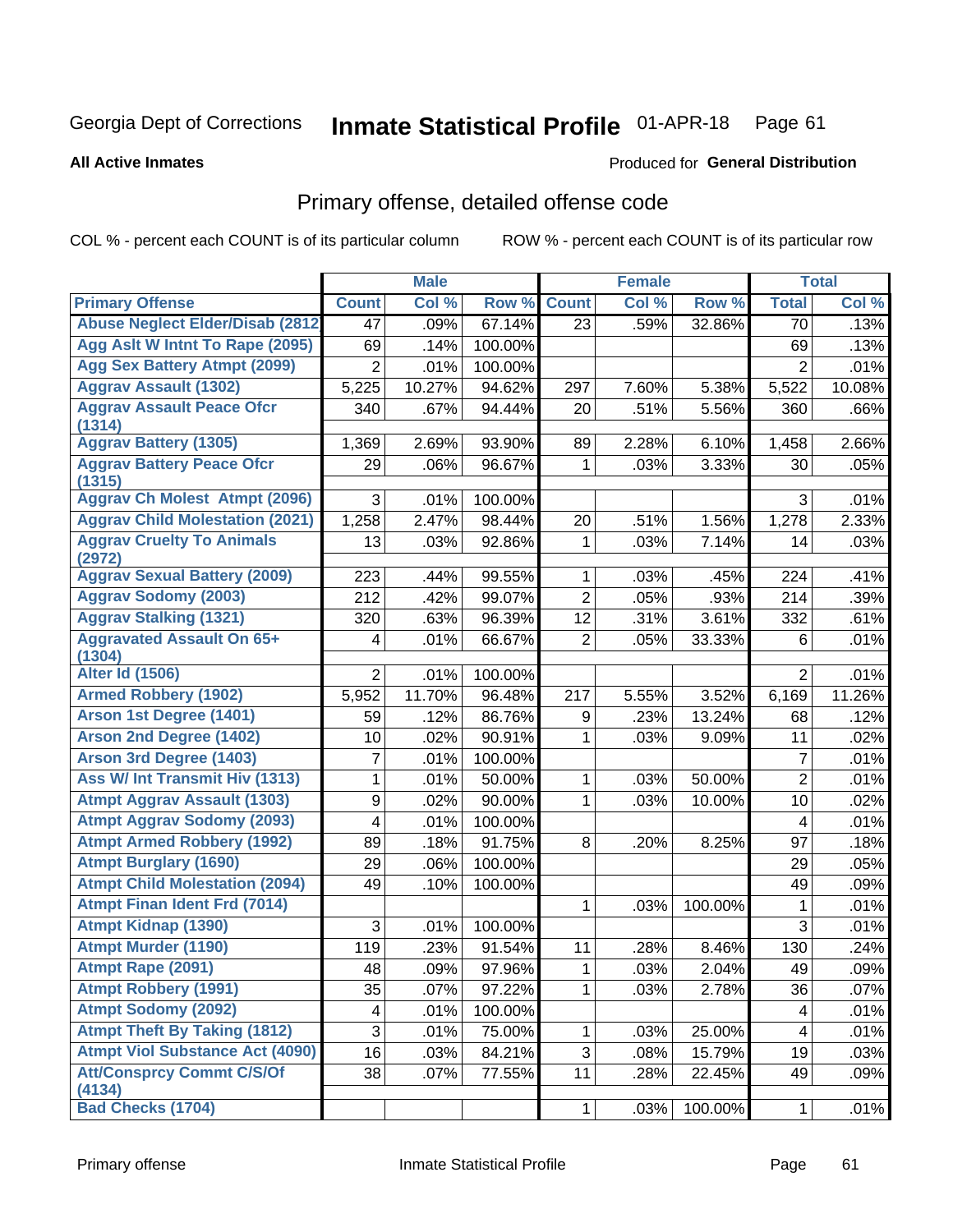#### Inmate Statistical Profile 01-APR-18 Page 62

### **All Active Inmates**

### Produced for General Distribution

## Primary offense, detailed offense code

COL % - percent each COUNT is of its particular column

|                                           |                | <b>Male</b> |         |                 | <b>Female</b> |         |                | <b>Total</b> |
|-------------------------------------------|----------------|-------------|---------|-----------------|---------------|---------|----------------|--------------|
| <b>Primary Offense</b>                    | <b>Count</b>   | Col %       | Row %   | <b>Count</b>    | Col %         | Row %   | <b>Total</b>   | Col %        |
| <b>Bail Jumping (2511)</b>                | 5              | .01%        | 71.43%  | $\overline{2}$  | .05%          | 28.57%  | 7              | .01%         |
| <b>Bigamy (2007)</b>                      | $\overline{2}$ | .01%        | 100.00% |                 |               |         | $\overline{c}$ | .01%         |
| <b>Bribery Govt Officer (2301)</b>        |                |             |         | 1               | .03%          | 100.00% | 1              | .01%         |
| Burg 1st Aft 6/30/12 (1611)               | 1,929          | 3.79%       | 93.37%  | 137             | 3.50%         | 6.63%   | 2,066          | 3.77%        |
| Burg 2nd Aft 6/30/12 (1612)               | 631            | 1.24%       | 94.89%  | 34              | .87%          | 5.11%   | 665            | 1.21%        |
| Burg Bef 7/1/12 (1601)                    | 2,446          | 4.81%       | 96.41%  | 91              | 2.33%         | 3.59%   | 2,537          | 4.63%        |
| <b>Carry Weapon At School (2915)</b>      | 1              | .01%        | 50.00%  | 1               | .03%          | 50.00%  | 2              | .01%         |
| <b>Child Molestation (2019)</b>           | 2,620          | 5.15%       | 98.05%  | 52              | 1.33%         | 1.95%   | 2,672          | 4.88%        |
| <b>Chop Shop Violation (5003)</b>         | 1              | .01%        | 100.00% |                 |               |         | 1              | .01%         |
| <b>Cnspire Traffic Cntrl Sub (4130)</b>   | 6              | .01%        | 100.00% |                 |               |         | 6              | .01%         |
| <b>Computer Pornography (1760)</b>        | 105            | .21%        | 98.13%  | $\overline{2}$  | .05%          | 1.87%   | 107            | .20%         |
| <b>Computer Theft (1761)</b>              | 3              | .01%        | 30.00%  | 7               | .18%          | 70.00%  | 10             | .02%         |
| <b>Computer Trespass (1762)</b>           |                |             |         | $\overline{2}$  | .05%          | 100.00% | $\overline{2}$ | .01%         |
| <b>Conceal Death Of Another (1125)</b>    | 12             | .02%        | 63.16%  | 7               | .18%          | 36.84%  | 19             | .03%         |
| <b>Conspiracy (9901)</b>                  | 33             | .06%        | 84.62%  | 6               | .15%          | 15.38%  | 39             | .07%         |
| Crmnl Atmpt (9905)                        | 1              | .01%        | 100.00% |                 |               |         | 1              | .01%         |
| Crmnl Damage 1st Degree (1501)            | 26             | .05%        | 96.30%  | 1               | .03%          | 3.70%   | 27             | .05%         |
| <b>Crmnl Damage 2nd Degree</b><br>(1502)  | 71             | .14%        | 85.54%  | 12              | .31%          | 14.46%  | 83             | .15%         |
| <b>Crmnl Interfere Govt Prop (2613)</b>   | 16             | .03%        | 94.12%  | 1               | .03%          | 5.88%   | 17             | .03%         |
| <b>Crmnl Poss Explosives (1404)</b>       | 1              | .01%        | 100.00% |                 |               |         | 1              | .01%         |
| <b>Crmnl Solicitation (9910)</b>          | 1              | .01%        | 100.00% |                 |               |         | 1              | .01%         |
| <b>Cruelty To Animals (2971)</b>          | $\overline{2}$ | .01%        | 100.00% |                 |               |         | $\overline{2}$ | .01%         |
| <b>Cruelty To Children (2801)</b>         | 284            | .56%        | 74.74%  | 96              | 2.46%         | 25.26%  | 380            | .69%         |
| <b>Cruelty To Elder Person (2811)</b>     | 30             | .06%        | 69.77%  | 13              | .33%          | 30.23%  | 43             | .08%         |
| <b>Damage Destroy Secr Prop</b><br>(1504) | 1              | .01%        | 100.00% |                 |               |         | $\mathbf 1$    | .01%         |
| Drv W/ Improp Veh Reg (7013)              |                |             |         | $\overline{2}$  | .05%          | 100.00% | $\mathbf 2$    | .01%         |
| <b>Drvng Habtl Violator (5004)</b>        | 5              | .01%        | 100.00% |                 |               |         | 5              | .01%         |
| <b>Embracery (2407)</b>                   | $\mathbf{1}$   | .01%        | 100.00% |                 |               |         | $\mathbf{1}$   | .01%         |
| <b>Entering Vehicle (1880)</b>            | 122            | .24%        | 99.19%  | 1               | .03%          | .81%    | 123            | .22%         |
| <b>Entice Child Attempted (2090)</b>      | $\overline{2}$ | .01%        | 100.00% |                 |               |         | $\overline{2}$ | .01%         |
| <b>Enticing Child-Indec Purp (2020)</b>   | 81             | .16%        | 95.29%  | 4               | .10%          | 4.71%   | 85             | .16%         |
| <b>Escape (2501)</b>                      | 25             | .05%        | 92.59%  | $\overline{2}$  | .05%          | 7.41%   | 27             | .05%         |
| <b>False Certificates (2311)</b>          | $\sqrt{3}$     | .01%        | 100.00% |                 |               |         | 3              | .01%         |
| <b>False Imprisonment (1308)</b>          | 199            | .39%        | 95.22%  | 10 <sub>1</sub> | .26%          | 4.78%   | 209            | .38%         |
| <b>False Statements Govt (2408)</b>       | 25             | .05%        | 92.59%  | 2 <sup>1</sup>  | .05%          | 7.41%   | 27             | .05%         |
| <b>False Swearing (2402)</b>              | 3              | .01%        | 100.00% |                 |               |         | 3              | .01%         |
| <b>False Swearng Writtn Stmt</b>          | 1              | .01%        | 100.00% |                 |               |         | $\mathbf 1$    | .01%         |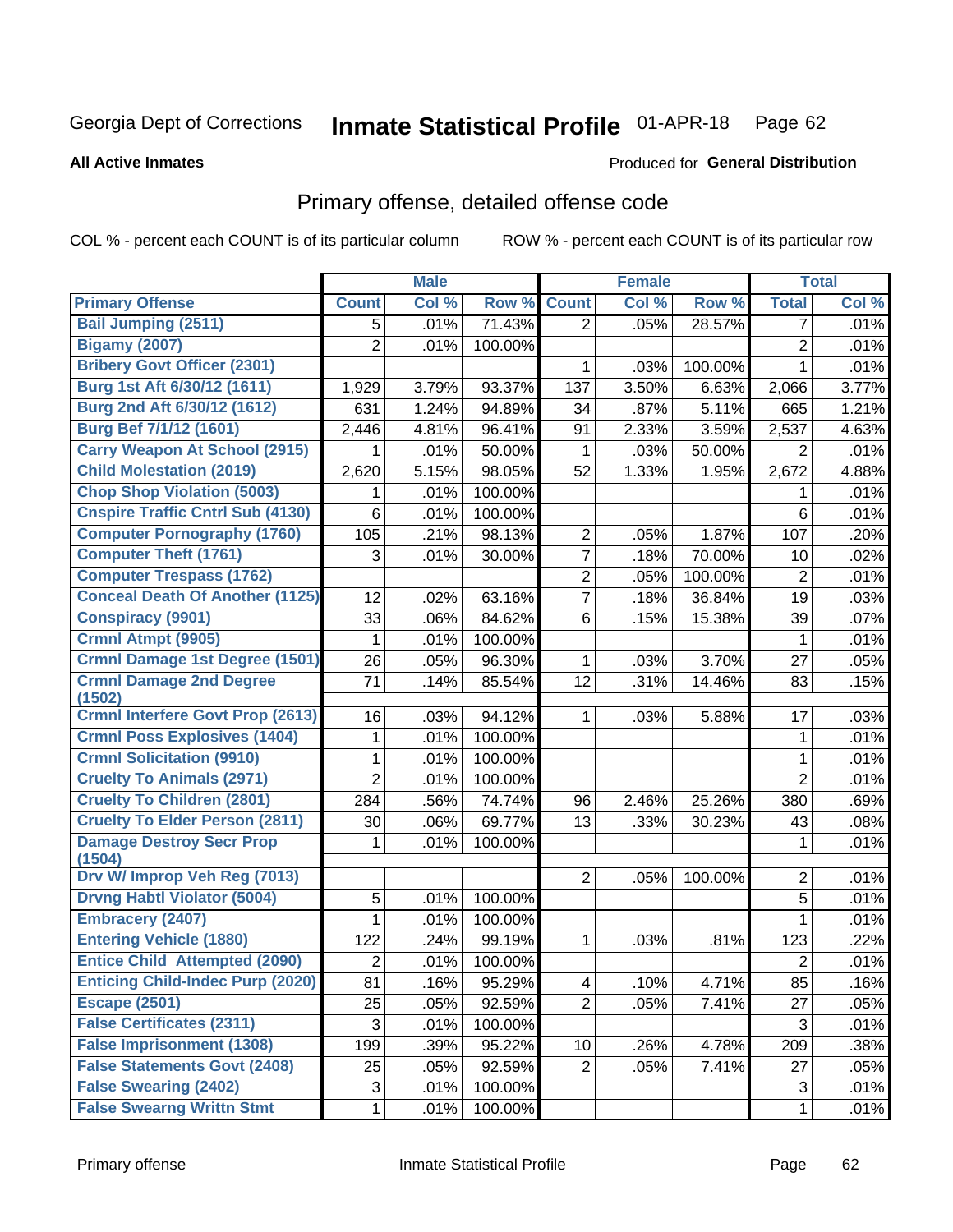#### Inmate Statistical Profile 01-APR-18 Page 63

### **All Active Inmates**

### Produced for General Distribution

## Primary offense, detailed offense code

COL % - percent each COUNT is of its particular column

|                                            |                | <b>Male</b> |         |                | <b>Female</b> |        |                | <b>Total</b> |
|--------------------------------------------|----------------|-------------|---------|----------------|---------------|--------|----------------|--------------|
| <b>Primary Offense</b>                     | <b>Count</b>   | Col %       | Row %   | <b>Count</b>   | Col %         | Row %  | <b>Total</b>   | Col %        |
| (2205)                                     |                |             |         |                |               |        |                |              |
| <b>Family Violence Battery (1301)</b>      | 170            | .33%        | 96.05%  | $\overline{7}$ | .18%          | 3.95%  | 177            | .32%         |
| Feticide (1121)                            | 1              | .01%        | 100.00% |                |               |        | 1              | .01%         |
| <b>Feticide By Vehicle (1118)</b>          | 4              | .01%        | 100.00% |                |               |        | 4              | .01%         |
| <b>Financial Identity Fraud (1756)</b>     | 57             | .11%        | 61.96%  | 35             | .90%          | 38.04% | 92             | .17%         |
| <b>Fleeing/Eluding Police (2316)</b>       | 428            | .84%        | 95.75%  | 19             | .49%          | 4.25%  | 447            | .82%         |
| Forg 1st Aft 6/30/12 (1711)                | 117            | .23%        | 69.23%  | 52             | 1.33%         | 30.77% | 169            | .31%         |
| Forg 1st Bef 7/1/12 (1701)                 | 248            | .49%        | 71.88%  | 97             | 2.48%         | 28.12% | 345            | .63%         |
| Forg 2nd Aft 6/30/12 (1712)                | 26             | .05%        | 66.67%  | 13             | .33%          | 33.33% | 39             | .07%         |
| Forg 2nd Bef 7/1/12 (1702)                 | 6              | .01%        | 85.71%  | $\mathbf{1}$   | .03%          | 14.29% | $\overline{7}$ | .01%         |
| Forg 3rd Aft 6/30/12 (1713)                | 64             | .13%        | 83.12%  | 13             | .33%          | 16.88% | 77             | .14%         |
| Forg 4th Aft 6/30/12 (1714)                | 12             | .02%        | 70.59%  | 5              | .13%          | 29.41% | 17             | .03%         |
| <b>Forgery Credit Card (1752)</b>          | $\overline{2}$ | .01%        | 100.00% |                |               |        | $\overline{2}$ | .01%         |
| <b>Fraudulent Access Compute</b><br>(1796) | $\overline{2}$ | .01%        | 66.67%  | $\mathbf 1$    | .03%          | 33.33% | 3              | .01%         |
| <b>Fraudulent Checks (1750)</b>            | 2              | .01%        | 66.67%  | $\mathbf{1}$   | .03%          | 33.33% | 3              | .01%         |
| <b>Fraudulent Credit Card (1753)</b>       | 56             | .11%        | 63.64%  | 32             | .82%          | 36.36% | 88             | .16%         |
| <b>Gang Participation (9914)</b>           | 33             | .06%        | 100.00% |                |               |        | 33             | .06%         |
| <b>Guard Line W/Weapon/Drugs</b>           | 24             | .05%        | 66.67%  | 12             | .31%          | 33.33% | 36             | .07%         |
| (2963)                                     |                |             |         |                |               |        |                |              |
| <b>Habit Traf Viol/Impaired (5005)</b>     | 10             | .02%        | 100.00% |                |               |        | 10             | .02%         |
| <b>Habit Traf Viol/Other (5006)</b>        | 5              | .01%        | 100.00% |                |               |        | 5              | .01%         |
| <b>Hijacking Motor Vehicle (1911)</b>      | 38             | .07%        | 95.00%  | $\overline{2}$ | .05%          | 5.00%  | 40             | .07%         |
| <b>Hindering Appreh Or Pun (2503)</b>      | 5              | .01%        | 71.43%  | $\overline{2}$ | .05%          | 28.57% | $\overline{7}$ | .01%         |
| Hit-Run W/Injury/Fatality (5007)           | 35             | .07%        | 81.40%  | 8              | .20%          | 18.60% | 43             | .08%         |
| Home Invasion 1st Degree (7007)            | 11             | .02%        | 84.62%  | $\overline{2}$ | .05%          | 15.38% | 13             | .02%         |
| <b>Homicide By Vessel (1124)</b>           | 50             | .10%        | 89.29%  | $6\phantom{a}$ | .15%          | 10.71% | 56             | .10%         |
| <b>Illegal Attm To Obt Drugs (4011)</b>    | 1              | .01%        | 25.00%  | 3              | .08%          | 75.00% | 4              | .01%         |
| <b>Impersonating Officer (2405)</b>        | 4              | .01%        | 100.00% |                |               |        | 4              | .01%         |
| <b>Impersonation (2404)</b>                | 3              | .01%        | 50.00%  | 3              | .08%          | 50.00% | 6              | .01%         |
| <b>Incest (2006)</b>                       | 212            | .42%        | 99.53%  | $\mathbf{1}$   | .03%          | .47%   | 213            | .39%         |
| <b>Incest Atmpt (2098)</b>                 | 1              | .01%        | 100.00% |                |               |        | 1              | .01%         |
| <b>Inciting To Insurrection (2203)</b>     | 3              | .01%        | 100.00% |                |               |        | 3              | .01%         |
| <b>Influencing Witness (2313)</b>          | 7              | .01%        | 87.50%  | 1.             | .03%          | 12.50% | 8              | .01%         |
| <b>Injury By Vehicle (1318)</b>            | 88             | .17%        | 80.73%  | 21             | .54%          | 19.27% | 109            | .20%         |
| <b>Insurrection (2202)</b>                 | 2              | .01%        | 100.00% |                |               |        | $\overline{2}$ | .01%         |
| <b>Interference With Custody (1312)</b>    | 13             | .03%        | 92.86%  | 1.             | .03%          | 7.14%  | 14             | .03%         |
| <b>Involuntary Manslaughter (1103)</b>     | 176            | .35%        | 87.56%  | 25             | .64%          | 12.44% | 201            | .37%         |
| Kidnapping (1311)                          | 1,483          | 2.92%       | 97.44%  | 39             | 1.00%         | 2.56%  | 1,522          | 2.78%        |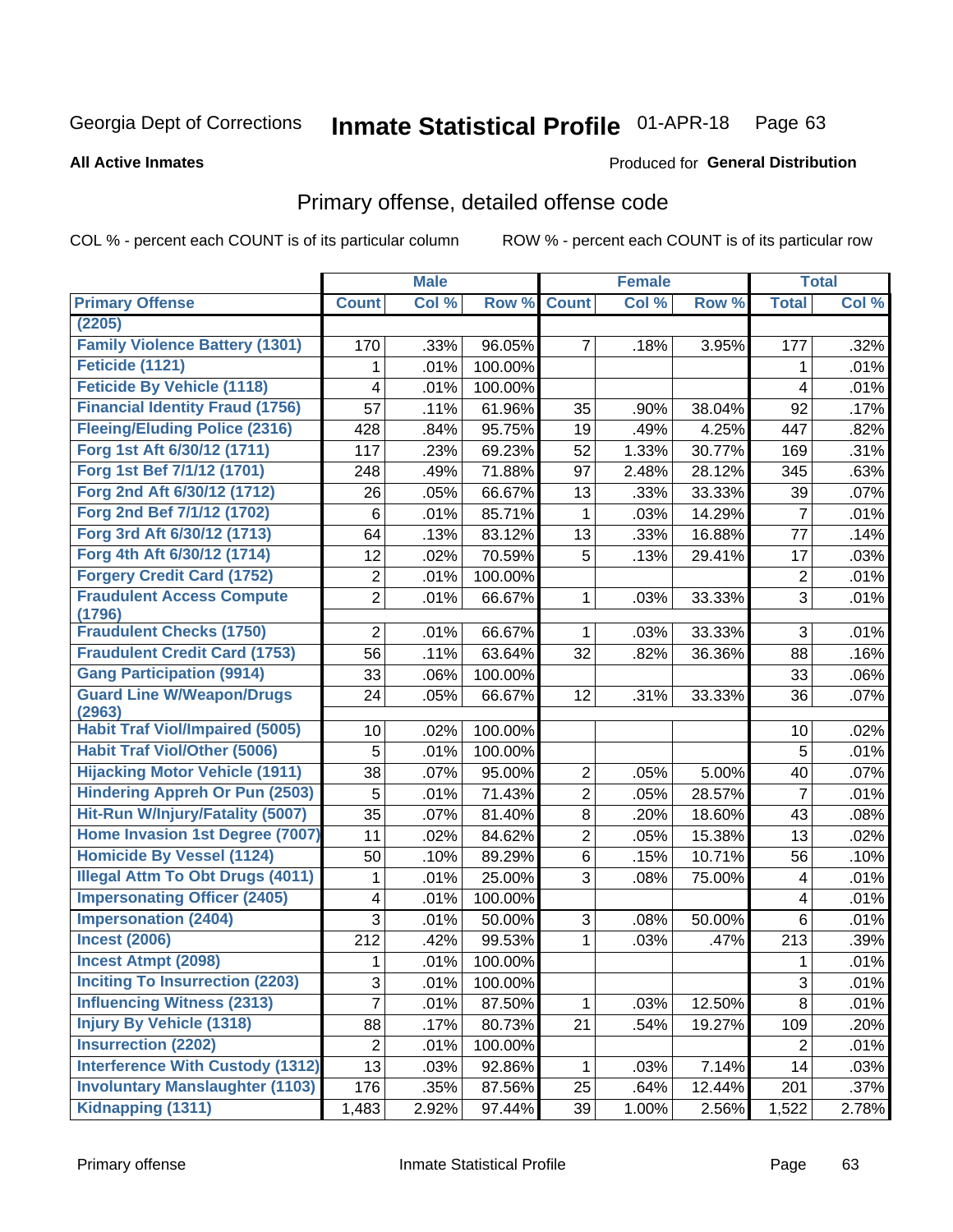#### Inmate Statistical Profile 01-APR-18 Page 64

**All Active Inmates** 

### **Produced for General Distribution**

## Primary offense, detailed offense code

COL % - percent each COUNT is of its particular column

|                                            |                         | <b>Male</b> |         |                | <b>Female</b> |        |              | <b>Total</b> |
|--------------------------------------------|-------------------------|-------------|---------|----------------|---------------|--------|--------------|--------------|
| <b>Primary Offense</b>                     | <b>Count</b>            | Col %       | Row %   | <b>Count</b>   | Col %         | Row %  | <b>Total</b> | Col %        |
| <b>Livestock Theft (1817)</b>              | 4                       | .01%        | 100.00% |                |               |        | 4            | .01%         |
| <b>Lottery Violation (2730)</b>            | 3                       | .01%        | 100.00% |                |               |        | 3            | .01%         |
| <b>Machine Gun Activities (2906)</b>       | $\mathbf 1$             | .01%        | 100.00% |                |               |        | $\mathbf{1}$ | .01%         |
| Manf Methamph 200-399 Gm                   | 6                       | .01%        | 100.00% |                |               |        | 6            | .01%         |
| (4144)                                     |                         |             |         |                |               |        |              |              |
| Manf Methamph 28-199 Gm<br>(4143)          | 14                      | .03%        | 93.33%  | 1              | .03%          | 6.67%  | 15           | .03%         |
| Manf Methamph 400+ Gm (4145)               | $\mathbf{1}$            | .01%        | 100.00% |                |               |        | $\mathbf 1$  | .01%         |
| <b>Manf Methamph Unspec Amt</b>            | 118                     | .23%        | 88.06%  | 16             | .41%          | 11.94% | 134          | .24%         |
| (4147)                                     |                         |             |         |                |               |        |              |              |
| <b>Manufac Marijuana (7012)</b>            | 14                      | .03%        | 93.33%  | $\mathbf 1$    | .03%          | 6.67%  | 15           | .03%         |
| <b>Manufact Meth Near Child (2803)</b>     | 12                      | .02%        | 85.71%  | $\overline{2}$ | .05%          | 14.29% | 14           | .03%         |
| <b>Misc Assault/Battery (1300)</b>         | 11                      | .02%        | 100.00% |                |               |        | 11           | .02%         |
| <b>Misc Correctionl Inst Off (6200)</b>    | 5                       | .01%        | 83.33%  | 1              | .03%          | 16.67% | 6            | .01%         |
| <b>Misc Drugs Trafficking (4100)</b>       | $\overline{6}$          | .01%        | 100.00% |                |               |        | 6            | .01%         |
| <b>Misc Family Violence (1306)</b>         | 1                       | .01%        | 100.00% |                |               |        | $\mathbf{1}$ | .01%         |
| <b>Misc Forgery (1700)</b>                 | $\overline{2}$          | .01%        | 66.67%  | 1              | .03%          | 33.33% | 3            | .01%         |
| <b>Misc Fraud (1799)</b>                   | 13                      | .03%        | 68.42%  | 6              | .15%          | 31.58% | 19           | .03%         |
| <b>Misc Homicide Offense (1100)</b>        | 8                       | .02%        | 88.89%  | 1              | .03%          | 11.11% | 9            | .02%         |
| <b>Misc Invasion Of Privacy (3000)</b>     | $\overline{\mathbf{4}}$ | .01%        | 100.00% |                |               |        | 4            | .01%         |
| <b>Misc Obscenity (2100)</b>               | $\overline{3}$          | .01%        | 100.00% |                |               |        | 3            | .01%         |
| <b>Misc Public Order (2200)</b>            | $\overline{3}$          | .01%        | 100.00% |                |               |        | 3            | .01%         |
| <b>Misc Sexual Offense (2000)</b>          | 24                      | .05%        | 96.00%  | 1              | .03%          | 4.00%  | 25           | .05%         |
| <b>Misc Weapon/Explosive Off</b>           | 1                       | .01%        | 100.00% |                |               |        | 1            | .01%         |
| (2900)                                     |                         |             |         |                |               |        |              |              |
| <b>Murder (1101)</b>                       | 6,058                   | 11.91%      | 93.69%  | 408            | 10.43%        | 6.31%  | 6,466        | 11.81%       |
| <b>Murder Conspire To Commit</b><br>(1191) | 16                      | .03%        | 100.00% |                |               |        | 16           | .03%         |
| <b>Mutiny In Penal Inst (2507)</b>         | 7                       | .01%        | 87.50%  | $\mathbf{1}$   | .03%          | 12.50% | 8            | .01%         |
| Necrophilia (2022)                         | $\mathbf 1$             | .01%        | 100.00% |                |               |        | $\mathbf{1}$ | .01%         |
| <b>Obstr Of Law Enf Officer (2314)</b>     | 400                     | .79%        | 89.49%  | 47             | 1.20%         | 10.51% | 447          | .82%         |
| <b>Pandering By Compulsion (2017)</b>      | 1                       | .01%        | 100.00% |                |               |        | 1            | .01%         |
| Peeping Tom (3002)                         | 15                      | .03%        | 100.00% |                |               |        | 15           | .03%         |
| Perjury (2401)                             | 5                       | .01%        | 83.33%  | 1              | .03%          | 16.67% | 6            | .01%         |
| <b>Pimping A Minor Under 18 (2016)</b>     | 8                       | .02%        | 100.00% |                |               |        | 8            | .01%         |
| Poss Alprazolam (7003)                     | 6                       | .01%        | 75.00%  | $\overline{2}$ | .05%          | 25.00% | 8            | .01%         |
| Poss By Inm Proh Items (7015)              | 5                       | .01%        | 100.00% |                |               |        | 5            | .01%         |
| <b>Poss Contraband Articles (5171)</b>     | $\overline{3}$          | .01%        | 100.00% |                |               |        | 3            | .01%         |
| <b>Poss Dep Stim Cntrf Drugs</b>           | 64                      | .13%        | 66.67%  | 32             | .82%          | 33.33% | 96           | .18%         |
| (4007)                                     |                         |             |         |                |               |        |              |              |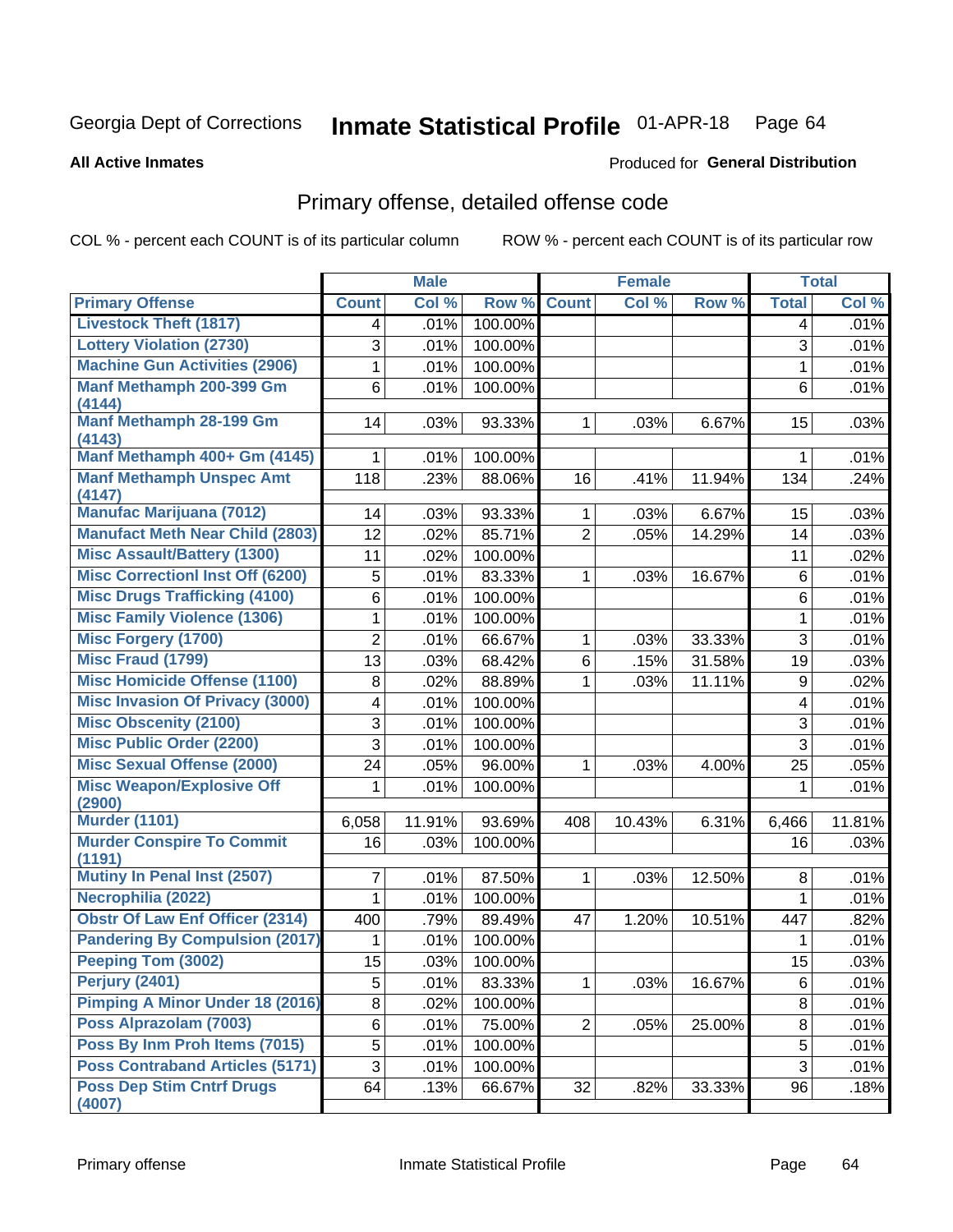#### Inmate Statistical Profile 01-APR-18 Page 65

### **All Active Inmates**

### **Produced for General Distribution**

## Primary offense, detailed offense code

COL % - percent each COUNT is of its particular column

|                                            |                | <b>Male</b> |         |                         | <b>Female</b> |        |                | <b>Total</b> |
|--------------------------------------------|----------------|-------------|---------|-------------------------|---------------|--------|----------------|--------------|
| <b>Primary Offense</b>                     | <b>Count</b>   | Col %       | Row %   | <b>Count</b>            | Col %         | Row %  | <b>Total</b>   | Col %        |
| <b>Poss Drug Related Matri (4016)</b>      | 24             | .05%        | 82.76%  | 5                       | .13%          | 17.24% | 29             | .05%         |
| Poss Ephedrine (4030)                      | 5              | .01%        | 83.33%  | 1                       | .03%          | 16.67% | 6              | .01%         |
| Poss Firearm 1st Offender (2913)           | 115            | .23%        | 95.83%  | 5                       | .13%          | 4.17%  | 120            | .22%         |
| <b>Poss Firearm Convct Felon</b>           | 1,143          | 2.25%       | 96.21%  | 45                      | 1.15%         | 3.79%  | 1,188          | 2.17%        |
| (2914)                                     |                |             |         |                         |               |        |                |              |
| Poss Hydrocodone (7004)                    | 13             | .03%        | 72.22%  | 5                       | .13%          | 27.78% | 18             | .03%         |
| <b>Poss Knife During Crime (2911)</b>      | 6              | .01%        | 100.00% |                         |               |        | 6              | .01%         |
| Poss Mda/Extsy (4033)                      | $\overline{2}$ | .01%        | 100.00% |                         |               |        | $\overline{2}$ | .01%         |
| Poss Methamphetamine (4031)                | 470            | .92%        | 74.96%  | 157                     | 4.02%         | 25.04% | 627            | 1.14%        |
| <b>Poss Narcotics Opiates (4006)</b>       | 72             | .14%        | 73.47%  | 26                      | .66%          | 26.53% | 98             | .18%         |
| <b>Poss Of Certain Weapons (2912)</b>      | 22             | .04%        | 91.67%  | $\overline{2}$          | .05%          | 8.33%  | 24             | .04%         |
| Poss Of Cocaine (4022)                     | 383            | .75%        | 89.07%  | 47                      | 1.20%         | 10.93% | 430            | .79%         |
| <b>Poss Of Firearm Dur Crime</b><br>(2910) | 784            | 1.54%       | 95.26%  | 39                      | 1.00%         | 4.74%  | 823            | 1.50%        |
| Poss Of Marijuana (4009)                   | 57             | .11%        | 93.44%  | $\overline{\mathbf{4}}$ | .10%          | 6.56%  | 61             | .11%         |
| <b>Poss Tools Commit Crime (1602)</b>      | 23             | .05%        | 95.83%  | 1                       | .03%          | 4.17%  | 24             | .04%         |
| Poss W Int Dis Other Drug (4053)           | 118            | .23%        | 88.72%  | 15                      | .38%          | 11.28% | 133            | .24%         |
| <b>Poss W Int Dist Cocaine (4050)</b>      | 277            | .54%        | 94.86%  | 15                      | .38%          | 5.14%  | 292            | .53%         |
| Poss W Int Dist Marijuana (4051)           | 639            | 1.26%       | 93.83%  | 42                      | 1.07%         | 6.17%  | 681            | 1.24%        |
| Poss W Int Dist Meth (4052)                | 468            | .92%        | 79.05%  | 124                     | 3.17%         | 20.95% | 592            | 1.08%        |
| Poss Within 1000 Hous Pjt (7009)           | $\overline{2}$ | .01%        | 66.67%  | 1                       | .03%          | 33.33% | 3              | .01%         |
| <b>Poss Wpn Drugs By Prisnr</b>            | 34             | .07%        | 85.00%  | 6                       | .15%          | 15.00% | 40             | .07%         |
| (2965)                                     |                |             |         |                         |               |        |                |              |
| <b>Racketeering (3404)</b>                 | 98             | .19%        | 72.59%  | 37                      | .95%          | 27.41% | 135            | .25%         |
| <b>Rape (2001)</b>                         | 1,782          | 3.50%       | 99.50%  | 9                       | .23%          | .50%   | 1,791          | 3.27%        |
| <b>Reck Cond Infected Person</b><br>(1317) | 10             | .02%        | 83.33%  | $\overline{2}$          | .05%          | 16.67% | 12             | .02%         |
| <b>Recv Gds Srvs Fraud Obtnd</b>           | 1              | .01%        | 100.00% |                         |               |        | 1              | .01%         |
| (1755)                                     |                |             |         |                         |               |        |                |              |
| <b>Removal Baggage Cargo Etc</b>           | 1              | .01%        | 50.00%  | 1                       | .03%          | 50.00% | $\overline{2}$ | .01%         |
| (2761)<br><b>Robbery (1901)</b>            | 1,249          | 2.46%       | 93.63%  | 85                      | 2.17%         | 6.37%  | 1,334          | 2.44%        |
| <b>Robbery By Force (1903)</b>             | 218            | .43%        | 95.61%  | 10                      | .26%          | 4.39%  | 228            | .42%         |
| <b>Robbery By Intimidation (1904)</b>      | 261            | .51%        | 94.57%  | 15                      | .38%          | 5.43%  | 276            | .50%         |
| <b>Robbery By Sudden Snatch</b>            | 128            | .25%        | 96.24%  | 5                       | .13%          | 3.76%  | 133            | .24%         |
| (1905)                                     |                |             |         |                         |               |        |                |              |
| S/D Cocaine (4021)                         | 398            | .78%        | 95.90%  | 17                      | .43%          | 4.10%  | 415            | .76%         |
| S/D Cont Sub Public (4017)                 | 31             | .06%        | 100.00% |                         |               |        | 31             | .06%         |
| S/D Cont Sub School (4018)                 | 27             | .05%        | 96.43%  | 1                       | .03%          | 3.57%  | 28             | .05%         |
| S/D Dep Stim Cntrf Drugs (4002)            | 60             | .12%        | 78.95%  | 16                      | .41%          | 21.05% | 76             | .14%         |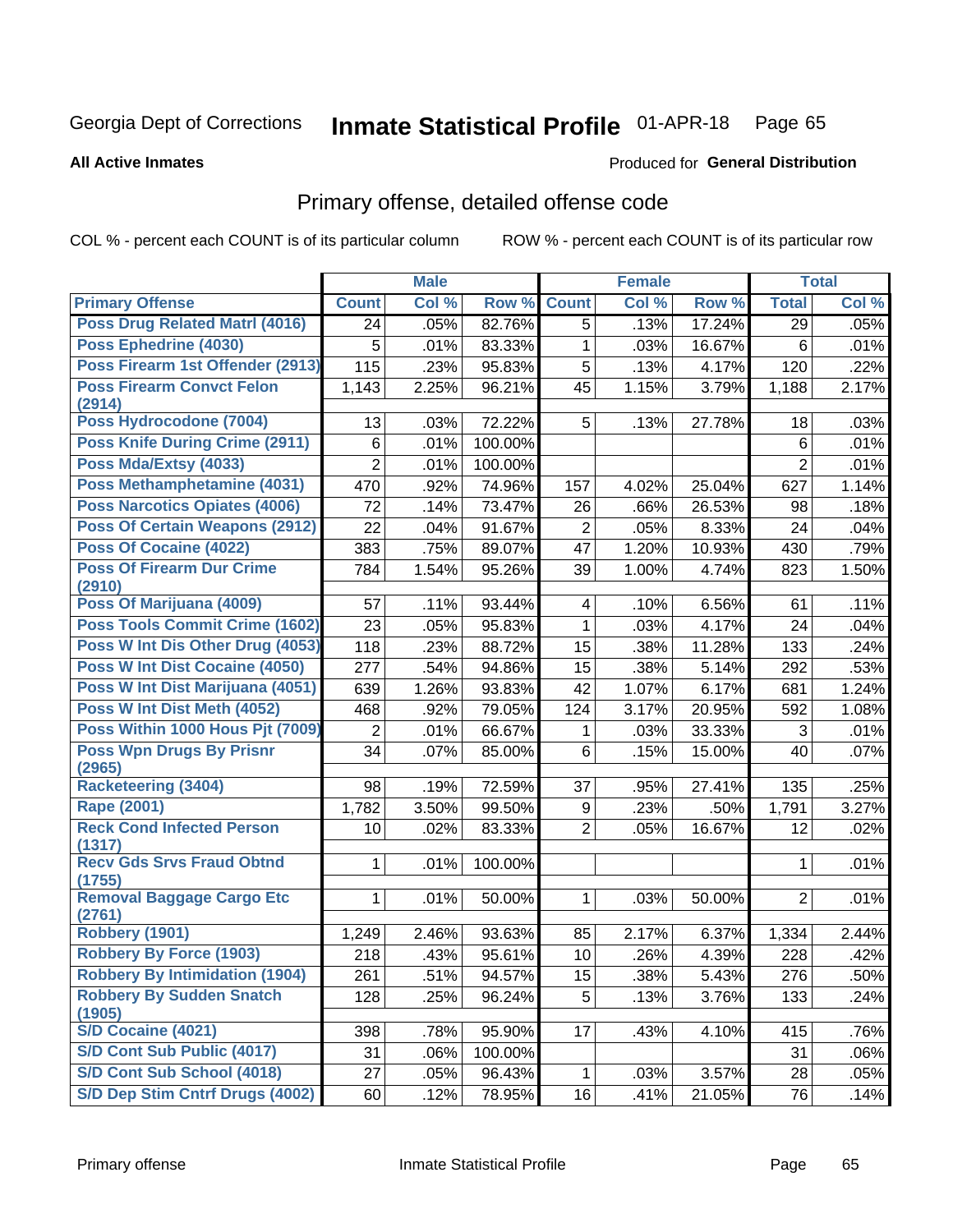#### Inmate Statistical Profile 01-APR-18 Page 66

### **All Active Inmates**

### Produced for General Distribution

## Primary offense, detailed offense code

COL % - percent each COUNT is of its particular column

|                                            |                | <b>Male</b> |         |                | <b>Female</b> |         |                | <b>Total</b> |
|--------------------------------------------|----------------|-------------|---------|----------------|---------------|---------|----------------|--------------|
| <b>Primary Offense</b>                     | <b>Count</b>   | Col %       | Row %   | <b>Count</b>   | Col %         | Row %   | <b>Total</b>   | Col %        |
| <b>S/D Narcotics Opiates (4001)</b>        | 19             | .04%        | 76.00%  | 6              | .15%          | 24.00%  | 25             | .05%         |
| S/D Of Marijuana (4004)                    | 227            | .45%        | 96.60%  | 8              | .20%          | 3.40%   | 235            | .43%         |
| Sale Mda/Extsy (4034)                      | 3              | .01%        | 100.00% |                |               |         | 3              | .01%         |
| Sale Methamphetamine (4032)                | 247            | .49%        | 81.52%  | 56             | 1.43%         | 18.48%  | 303            | .55%         |
| <b>Sex Exploitation Child (2843)</b>       | 226            | .44%        | 99.12%  | $\overline{2}$ | .05%          | .88%    | 228            | .42%         |
| <b>Sex Offender Fail Registr (2026)</b>    | 499            | .98%        | 97.84%  | 11             | .28%          | 2.16%   | 510            | .93%         |
| <b>Sex Offender Fail To Move (2028)</b>    | 7              | .01%        | 100.00% |                |               |         | 7              | .01%         |
| Sexl/Asslt/Agn/Pers/Cstdy (2023)           | 17             | .03%        | 100.00% |                |               |         | 17             | .03%         |
| <b>Sexual Aslt By Therapist (2024)</b>     |                |             |         | 1              | .03%          | 100.00% | $\mathbf{1}$   | .01%         |
| <b>Sexual Battery (2011)</b>               | 189            | .37%        | 98.44%  | 3              | .08%          | 1.56%   | 192            | .35%         |
| <b>Simple Battery (1316)</b>               | 12             | .02%        | 100.00% |                |               |         | 12             | .02%         |
| <b>Sodomy (2002)</b>                       | 8              | .02%        | 100.00% |                |               |         | 8              | .01%         |
| <b>Solicit Sodomy From Minor</b><br>(2025) | 7              | .01%        | 87.50%  | 1              | .03%          | 12.50%  | 8              | .01%         |
| <b>Solicit/Accepting Bribe (2712)</b>      | 1              | .01%        | 100.00% |                |               |         | 1              | .01%         |
| <b>Stalking (1320)</b>                     | 6              | .01%        | 100.00% |                |               |         | $6\phantom{1}$ | .01%         |
| <b>Statutory Rape (2018)</b>               | 758            | 1.49%       | 97.68%  | 18             | .46%          | 2.32%   | 776            | 1.42%        |
| <b>Tampering With Evidence (2315)</b>      | 7              | .01%        | 70.00%  | 3              | .08%          | 30.00%  | 10             | .02%         |
| <b>Telecommunications Fraud</b><br>(1759)  | 1              | .01%        | 100.00% |                |               |         | $\mathbf{1}$   | .01%         |
| <b>Terrorist Threats &amp; Acts (1307)</b> | 358            | .70%        | 94.46%  | 21             | .54%          | 5.54%   | 379            | .69%         |
| <b>Theft Bring Prop In State (1815)</b>    | 6              | .01%        | 100.00% |                |               |         | 6              | .01%         |
| <b>Theft By Conversion (1808)</b>          | 14             | .03%        | 87.50%  | $\overline{2}$ | .05%          | 12.50%  | 16             | .03%         |
| <b>Theft By Deception (1803)</b>           | 32             | .06%        | 78.05%  | 9              | .23%          | 21.95%  | 41             | .07%         |
| <b>Theft By Extortion (1804)</b>           |                |             |         | $\overline{2}$ | .05%          | 100.00% | $\overline{2}$ | .01%         |
| <b>Theft By Rec Stolen Prop (1806)</b>     | 515            | 1.01%       | 90.03%  | 57             | 1.46%         | 9.97%   | 572            | 1.04%        |
| <b>Theft By Shoplifting (1821)</b>         | 425            | .84%        | 69.67%  | 185            | 4.73%         | 30.33%  | 610            | 1.11%        |
| <b>Theft By Taking (1802)</b>              | 655            | 1.29%       | 81.88%  | 145            | 3.71%         | 18.13%  | 800            | 1.46%        |
| <b>Theft Credit Card (1751)</b>            | 13             | .03%        | 54.17%  | 11             | .28%          | 45.83%  | 24             | .04%         |
| <b>Theft Motorveh Or Part (1813)</b>       | 34             | .07%        | 91.89%  | 3              | .08%          | 8.11%   | 37             | .07%         |
| <b>Theft Of Lost Property (1805)</b>       | $\overline{c}$ | .01%        | 50.00%  | $\overline{2}$ | .05%          | 50.00%  | 4              | .01%         |
| <b>Theft Of Services (1807)</b>            | 3              | .01%        | 100.00% |                |               |         | $\overline{3}$ | .01%         |
| <b>Theft Recv Prop Out State (1816)</b>    | $\overline{2}$ | .01%        | 100.00% |                |               |         | $\overline{2}$ | .01%         |
| <b>Traf Amphtmine 200-399 Gm</b>           | 1              | .01%        | 50.00%  | 1              | .03%          | 50.00%  | $\overline{2}$ | .01%         |
| (4127)                                     |                |             |         |                |               |         |                |              |
| <b>Traf Amphtmine 28-199 Gm</b>            | 6              | .01%        | 66.67%  | 3              | .08%          | 33.33%  | 9              | .02%         |
| (4126)<br>Traf Amphtmine 400+ Gm (4128)    | 3              | .01%        | 100.00% |                |               |         | $\mathbf{3}$   | .01%         |
| <b>Traf Cocaine 201-400 Gm (4102)</b>      | 93             | .18%        | 96.88%  | 3 <sup>1</sup> | .08%          | 3.13%   | 96             | .18%         |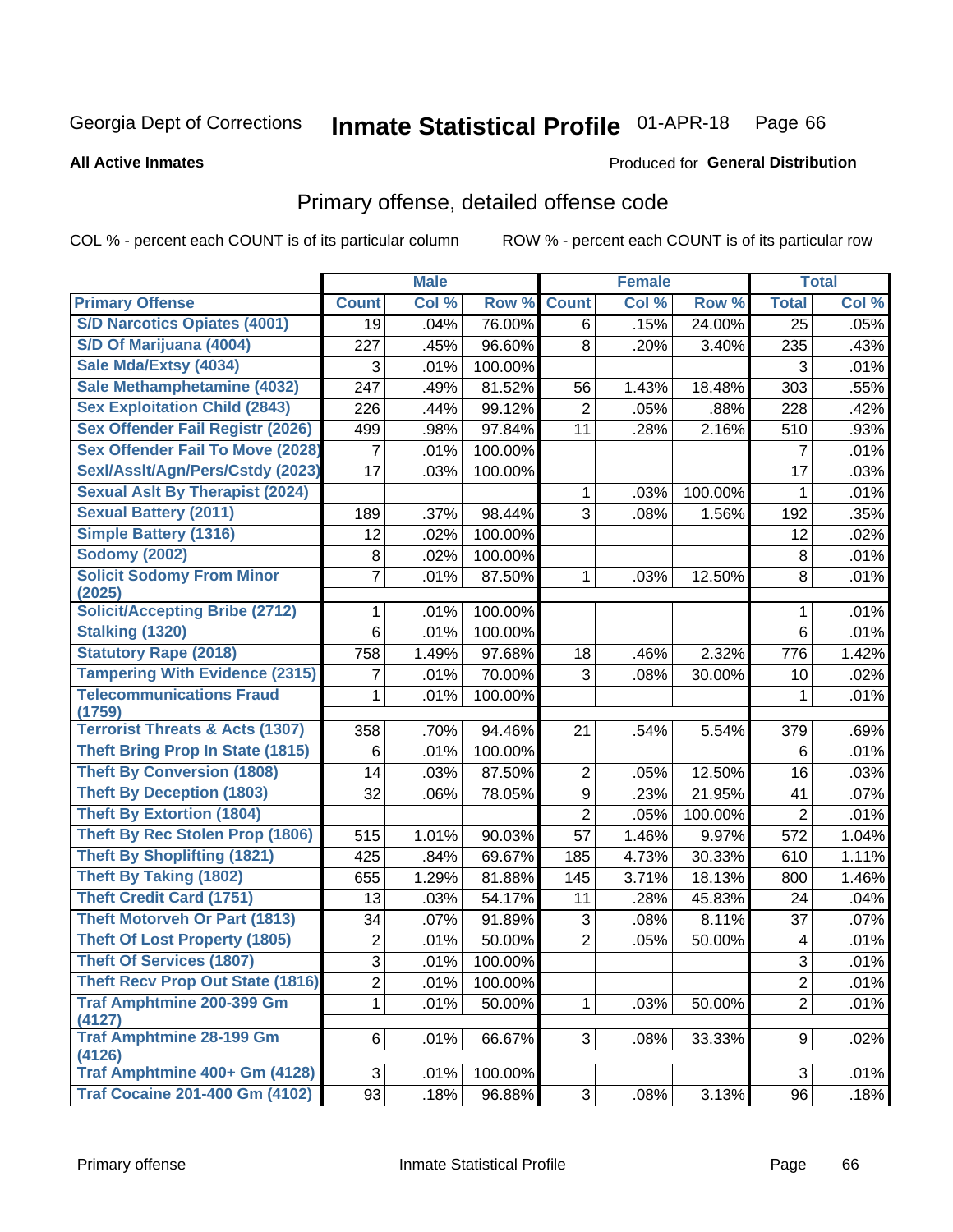#### Inmate Statistical Profile 01-APR-18 Page 67

**All Active Inmates** 

### Produced for General Distribution

## Primary offense, detailed offense code

COL % - percent each COUNT is of its particular column

|                                                |                | <b>Male</b> |         |                 | <b>Female</b> |        |                | <b>Total</b> |
|------------------------------------------------|----------------|-------------|---------|-----------------|---------------|--------|----------------|--------------|
| <b>Primary Offense</b>                         | <b>Count</b>   | Col %       | Row %   | <b>Count</b>    | Col %         | Row %  | <b>Total</b>   | Col %        |
| <b>Traf Cocaine 401+ Gm (4103)</b>             | 91             | .18%        | 96.81%  | 3               | .08%          | 3.19%  | 94             | .17%         |
| Traf Cocaine Less 200 Gm (4101)                | 212            | .42%        | 97.70%  | 5               | .13%          | 2.30%  | 217            | .40%         |
| <b>Traf Marijna 10-2000 Lb (4121)</b>          | 56             | .11%        | 87.50%  | 8               | .20%          | 12.50% | 64             | .12%         |
| <b>Traf Marijna 10001+ Lb (4123)</b>           | 1              | .01%        | 100.00% |                 |               |        | 1              | .01%         |
| <b>Traf Marijna 2001-10k Lb (4122)</b>         | $\overline{2}$ | .01%        | 100.00% |                 |               |        | $\overline{2}$ | .01%         |
| Traf Mda/Extsy 200-399gm                       | 3              | .01%        | 100.00% |                 |               |        | 3              | .01%         |
| (4151)                                         |                |             |         |                 |               |        |                |              |
| <b>Traf Mda/Extsy 28-199gm (4150)</b>          | 13             | .03%        | 81.25%  | 3               | .08%          | 18.75% | 16             | .03%         |
| Traf Mda/Extsy 400+Gm (4152)                   | 4              | .01%        | 100.00% |                 |               |        | $\overline{4}$ | .01%         |
| Traf Methamph 200-399 Gm<br>(4141)             | 116            | .23%        | 85.29%  | 20              | .51%          | 14.71% | 136            | .25%         |
| <b>Traf Methamph 28-199 Gm</b>                 | 390            | .77%        | 80.91%  | 92              | 2.35%         | 19.09% | 482            | .88%         |
| (4140)                                         |                |             |         |                 |               |        |                |              |
| Traf Methamph 400+ Gm (4142)                   | 77             | .15%        | 88.51%  | 10 <sup>°</sup> | .26%          | 11.49% | 87             | .16%         |
| <b>Traf Methamph Unspec Amt</b><br>(4146)      | 110            | .22%        | 78.01%  | 31              | .79%          | 21.99% | 141            | .26%         |
| <b>Traf Methaqualone&lt; 400 Gm</b>            | $\overline{2}$ | .01%        | 100.00% |                 |               |        | $\overline{2}$ | .01%         |
| (4124)<br><b>Traf Narcotic 15-28 Gm (4112)</b> | 32             | .06%        | 94.12%  | $\overline{2}$  | .05%          | 5.88%  | 34             | .06%         |
| Traf Narcotic 29+ Gm (4113)                    | 33             | .06%        | 94.29%  | $\overline{2}$  | .05%          | 5.71%  | 35             | .06%         |
| Traf Narcotic Less 14 Gm (4111)                | 43             | .08%        | 87.76%  | 6               | .15%          | 12.24% | 49             | .09%         |
| <b>Traffick Sexual Servitude (1331)</b>        | 15             | .03%        | 88.24%  | $\overline{2}$  | .05%          | 11.76% | 17             | .03%         |
| <b>Unauth Dist Recrd Devices</b>               | $\overline{2}$ | .01%        | 100.00% |                 |               |        | $\overline{2}$ | .01%         |
| (9907)                                         |                |             |         |                 |               |        |                |              |
| <b>Unknown Offense (9999)</b>                  | 14             | .03%        | 82.35%  | 3               | .08%          | 17.65% | 17             | .03%         |
| Uniwfl Mfg/Del/Dist N-C S (4014)               | 8              | .02%        | 100.00% |                 |               |        | 8              | .01%         |
| <b>Use Comm Facity Vio C Sub</b><br>(4133)     | 7              | .01%        | 87.50%  | 1               | .03%          | 12.50% | 8              | .01%         |
| <b>Vehicular Homicide (1123)</b>               | 288            | .57%        | 77.42%  | 84              | 2.15%         | 22.58% | 372            | .68%         |
| <b>Viol Dngrous Drgs Act (4013)</b>            | 198            | .39%        | 81.82%  | 44              | 1.13%         | 18.18% | 242            | .44%         |
| Viol Ga Cntrl Sbst Act (4012)                  | 11             | .02%        | 84.62%  | $\overline{2}$  | .05%          | 15.38% | 13             | .02%         |
| <b>Viol Ga Securities Act (1800)</b>           | 1              | .01%        | 100.00% |                 |               |        | 1              | .01%         |
| <b>Viol Motor Vehicle Laws (5001)</b>          | 36             | .07%        | 90.00%  | 4               | .10%          | 10.00% | 40             | .07%         |
| <b>Viol Oath Public Offcr (2302)</b>           | 3              | .01%        | 100.00% |                 |               |        | $\overline{3}$ | .01%         |
| <b>Violatn Othr States Law (8001)</b>          | 40             | .08%        | 85.11%  | $\overline{7}$  | .18%          | 14.89% | 47             | .09%         |
| <b>Vol Manslaughter Of Fetus</b><br>(1119)     | $\overline{2}$ | .01%        | 100.00% |                 |               |        | $\overline{2}$ | .01%         |
| <b>Voluntary Manslaughter (1102)</b>           | 1,110          | 2.18%       | 88.59%  | 143             | 3.66%         | 11.41% | 1,253          | 2.29%        |
| <b>Abandonment Of Dep Child (11)</b>           | 4              | .01%        | 100.00% |                 |               |        | 4              | .01%         |
| <b>Assault &amp; Battery (21)</b>              | 5              | .01%        | 100.00% |                 |               |        | 5              | .01%         |
| <b>Bad Checks (52)</b>                         | $\overline{2}$ | .01%        | 66.67%  | $\mathbf{1}$    | .03%          | 33.33% | 3              | .01%         |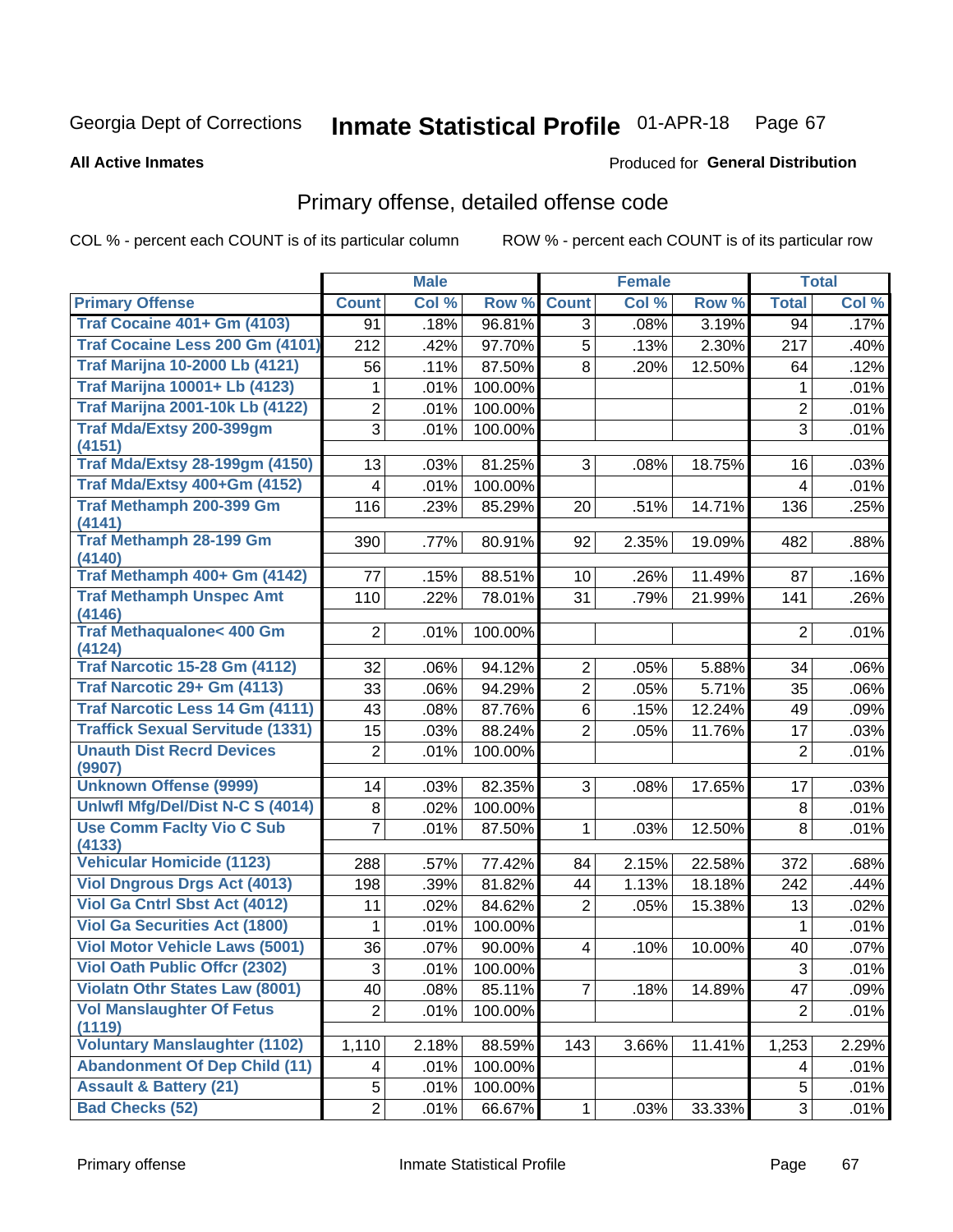#### Inmate Statistical Profile 01-APR-18 Page 68

**All Active Inmates** 

### Produced for General Distribution

## Primary offense, detailed offense code

COL % - percent each COUNT is of its particular column

|                                         |                | <b>Male</b> |         |              | <b>Female</b>             |         |                | <b>Total</b> |
|-----------------------------------------|----------------|-------------|---------|--------------|---------------------------|---------|----------------|--------------|
| <b>Primary Offense</b>                  | <b>Count</b>   | Col %       | Row %   | <b>Count</b> | $\overline{\text{Col}}$ % | Row %   | <b>Total</b>   | Col %        |
| <b>Burglary (45)</b>                    |                | .01%        | 100.00% |              |                           |         | 7              | .01%         |
| <b>Cheating &amp; Swindling (51)</b>    | $\overline{2}$ | .01%        | 100.00% |              |                           |         | $\overline{2}$ | .01%         |
| <b>Cpwl &amp; Concealed Weapon (93)</b> | 5              | .01%        | 100.00% |              |                           |         | 5              | .01%         |
| <b>Crmnl Attempt (98)</b>               | 2              | .01%        | 100.00% |              |                           |         | 2              | .01%         |
| <b>Dui</b> (72)                         |                | .01%        | 100.00% |              |                           |         |                | .01%         |
| Escape (92)                             | 3              | .01%        | 100.00% |              |                           |         | 3              | .01%         |
| Forgery (55)                            | 3              | .01%        | 100.00% |              |                           |         | 3              | .01%         |
| <b>Misc Misdemeanor (500)</b>           | 3              | .01%        | 100.00% |              |                           |         | 3              | .01%         |
| <b>Other Misdemeanor (99)</b>           | 10             | .02%        | 90.91%  | 1            | .03%                      | 9.09%   | 11             | .02%         |
| <b>Pointing Gun At Another (96)</b>     |                | .01%        | 100.00% |              |                           |         |                | .01%         |
| <b>Poss Ntp Whiskey (64)</b>            | 2              | .01%        | 100.00% |              |                           |         | $\overline{2}$ | .01%         |
| <b>Prostitution (81)</b>                |                |             |         | 1            | .03%                      | 100.00% |                | .01%         |
| <b>Public Drunkenness (61)</b>          | 3              | .01%        | 100.00% |              |                           |         | 3              | .01%         |
| <b>Public Indecency (83)</b>            | 2              | .01%        | 100.00% |              |                           |         | $\overline{2}$ | .01%         |
| <b>Simple Assault (24)</b>              |                | .01%        | 100.00% |              |                           |         |                | .01%         |
| <b>Simple Battery (25)</b>              |                | .01%        | 100.00% |              |                           |         |                | .01%         |
| <b>Theft By Taking - Larceny (41)</b>   | 24             | .05%        | 100.00% |              |                           |         | 24             | .04%         |
| Viol Motor Veh Law (71)                 | 3              | .01%        | 100.00% |              |                           |         | 3              | .01%         |
| <b>Wife Beating (28)</b>                | $\overline{2}$ | .01%        | 100.00% |              |                           |         | $\overline{2}$ | .01%         |
| <b>Total Rported</b>                    | 50,856         | 100%        | 92.86%  | 3,910        | 100%                      | 7.14%   | 54,766         | 100%         |

| 'Nor<br><b>Reported</b> | n.     |       | п.<br>. м. |
|-------------------------|--------|-------|------------|
| `otal                   | 50,937 | 3,910 | 54,847     |

| Mode (most frequent) | 1101 Murder | 1101 Murder | 1101 Murder |
|----------------------|-------------|-------------|-------------|
|                      |             |             |             |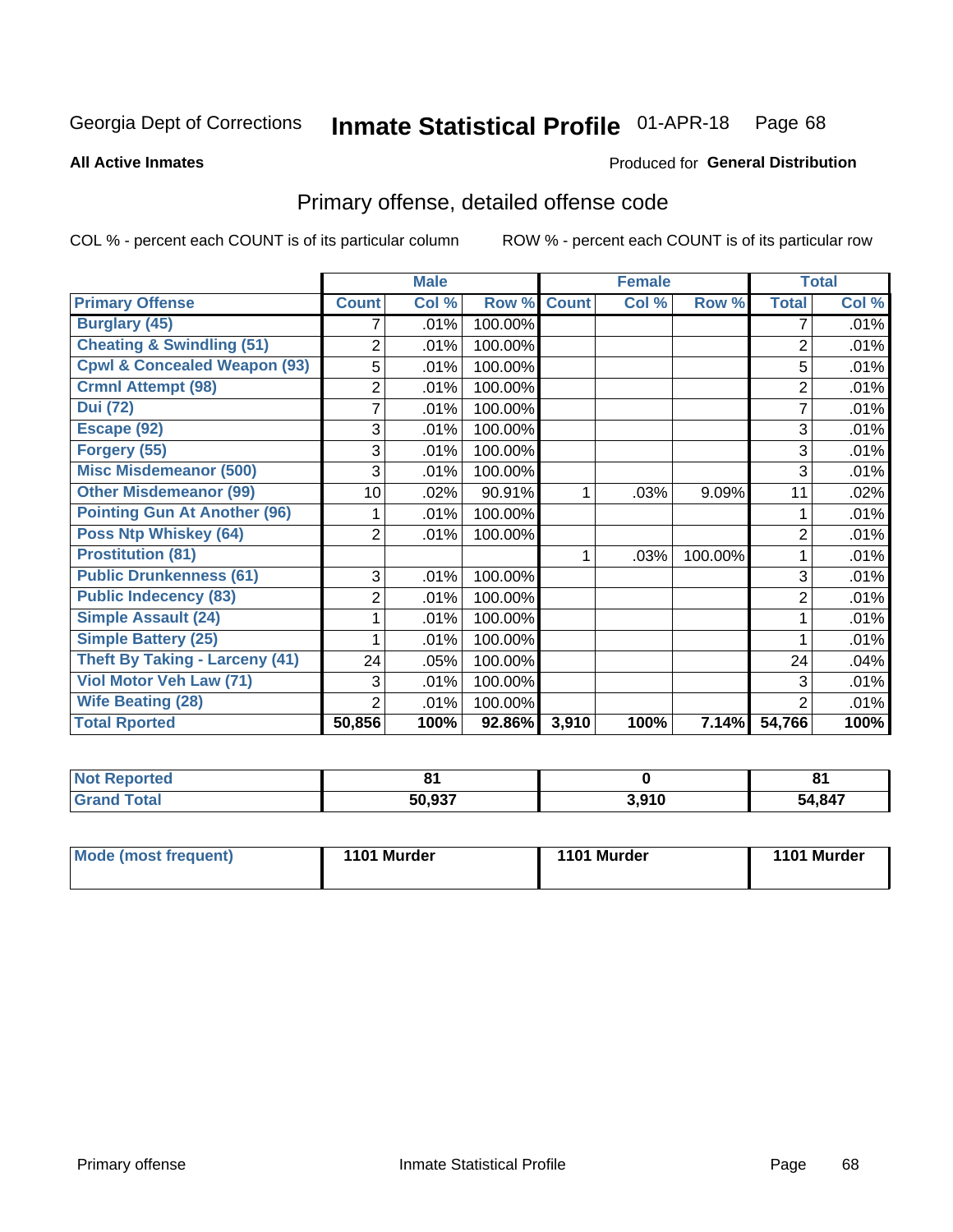# Inmate Statistical Profile 01-APR-18 Page 69

**All Active Inmates** 

### Produced for General Distribution

## County of conviction of primary offense

COL % - percent each COUNT is of its particular column

|                                    |              | <b>Male</b> |         |                | <b>Female</b> |        |                  | <b>Total</b> |
|------------------------------------|--------------|-------------|---------|----------------|---------------|--------|------------------|--------------|
| <b>County of Conviction</b>        | <b>Count</b> | Col %       | Row %   | <b>Count</b>   | Col %         | Row %  | <b>Total</b>     | Col %        |
| <b>Unknown</b><br>000              | 190          | .37%        | 95.00%  | 10             | .26%          | 5.00%  | $\overline{200}$ | .36%         |
| <b>Appling County</b><br>001       | 110          | .22%        | 96.49%  | 4              | .10%          | 3.51%  | 114              | .21%         |
| <b>Atkinson County</b><br>002      | 51           | .10%        | 89.47%  | 6              | .15%          | 10.53% | 57               | .10%         |
| <b>Bacon County</b><br>003         | 75           | .15%        | 91.46%  | $\overline{7}$ | .18%          | 8.54%  | 82               | .15%         |
| <b>Baker County</b><br>004         | 9            | .02%        | 100.00% |                |               |        | 9                | .02%         |
| <b>Baldwin County</b><br>005       | 305          | .60%        | 91.32%  | 29             | .74%          | 8.68%  | 334              | .61%         |
| <b>Banks County</b><br>006         | 62           | .12%        | 91.18%  | $\,6$          | .15%          | 8.82%  | 68               | .12%         |
| <b>Barrow County</b><br>007        | 321          | .63%        | 91.71%  | 29             | .74%          | 8.29%  | 350              | .64%         |
| <b>Bartow County</b><br>008        | 627          | 1.23%       | 85.89%  | 103            | 2.63%         | 14.11% | 730              | 1.33%        |
| <b>Ben Hill County</b><br>009      | 263          | .52%        | 91.64%  | 24             | .61%          | 8.36%  | 287              | .52%         |
| <b>Berrien County</b><br>010       | 91           | .18%        | 98.91%  | 1              | .03%          | 1.09%  | 92               | .17%         |
| <b>Bibb County</b><br>011          | 1,125        | 2.21%       | 93.83%  | 74             | 1.89%         | 6.17%  | 1,199            | 2.19%        |
| <b>Bleckley County</b><br>012      | 71           | .14%        | 91.03%  | $\overline{7}$ | .18%          | 8.97%  | 78               | .14%         |
| <b>Brantley County</b><br>013      | 73           | .14%        | 87.95%  | 10             | .26%          | 12.05% | 83               | .15%         |
| <b>Brooks County</b><br>014        | 52           | .10%        | 98.11%  | 1              | .03%          | 1.89%  | 53               | .10%         |
| 015<br><b>Bryan County</b>         | 67           | .13%        | 97.10%  | $\overline{2}$ | .05%          | 2.90%  | 69               | .13%         |
| <b>Bulloch County</b><br>016       | 570          | 1.12%       | 93.29%  | 41             | 1.05%         | 6.71%  | 611              | 1.11%        |
| <b>Burke County</b><br>017         | 227          | .45%        | 97.01%  | $\overline{7}$ | .18%          | 2.99%  | 234              | .43%         |
| <b>Butts County</b><br>018         | 107          | .21%        | 94.69%  | 6              | .15%          | 5.31%  | 113              | .21%         |
| <b>Calhoun County</b><br>019       | 30           | .06%        | 96.77%  | $\mathbf 1$    | .03%          | 3.23%  | 31               | .06%         |
| <b>Camden County</b><br>020        | 198          | .39%        | 93.84%  | 13             | .33%          | 6.16%  | 211              | .38%         |
| <b>Candler County</b><br>021       | 109          | .21%        | 90.83%  | 11             | .28%          | 9.17%  | 120              | .22%         |
| <b>Carroll County</b><br>022       | 619          | 1.22%       | 92.66%  | 49             | 1.25%         | 7.34%  | 668              | 1.22%        |
| <b>Catoosa County</b><br>023       | 375          | .74%        | 87.62%  | 53             | 1.36%         | 12.38% | 428              | .78%         |
| <b>Charlton County</b><br>024      | 64           | .13%        | 91.43%  | 6              | .15%          | 8.57%  | 70               | .13%         |
| 025<br><b>Chatham County</b>       | 1,907        | 3.74%       | 95.21%  | 96             | 2.46%         | 4.79%  | 2,003            | 3.65%        |
| <b>Chattahoochee County</b><br>026 | 27           | .05%        | 100.00% |                |               |        | 27               | .05%         |
| <b>Chattooga County</b><br>027     | 242          | .48%        | 91.32%  | 23             | .59%          | 8.68%  | 265              | .48%         |
| <b>Cherokee County</b><br>028      | 556          | 1.09%       | 89.25%  | 67             | 1.71%         | 10.75% | 623              | 1.14%        |
| <b>Clarke County</b><br>029        | 569          | 1.12%       | 93.43%  | 40             | 1.02%         | 6.57%  | 609              | 1.11%        |
| <b>Clay County</b><br>030          | 16           | .03%        | 76.19%  | 5              | .13%          | 23.81% | 21               | .04%         |
| 031<br><b>Clayton County</b>       | 1,437        | 2.82%       | 93.07%  | 107            | 2.74%         | 6.93%  | 1,544            | 2.82%        |
| <b>Clinch County</b><br>032        | 48           | .09%        | 92.31%  | 4              | .10%          | 7.69%  | 52               | .09%         |
| <b>Cobb County</b><br>033          | 2,476        | 4.86%       | 91.94%  | 217            | 5.55%         | 8.06%  | 2,693            | 4.91%        |
| <b>Coffee County</b><br>034        | 236          | .46%        | 95.16%  | 12             | .31%          | 4.84%  | 248              | .45%         |
| <b>Colquitt County</b><br>035      | 197          | .39%        | 93.81%  | 13             | .33%          | 6.19%  | 210              | .38%         |
| <b>Columbia County</b><br>036      | 423          | .83%        | 91.56%  | 39             | 1.00%         | 8.44%  | 462              | .84%         |
| <b>Cook County</b><br>037          | 117          | .23%        | 90.00%  | 13             | .33%          | 10.00% | 130              | .24%         |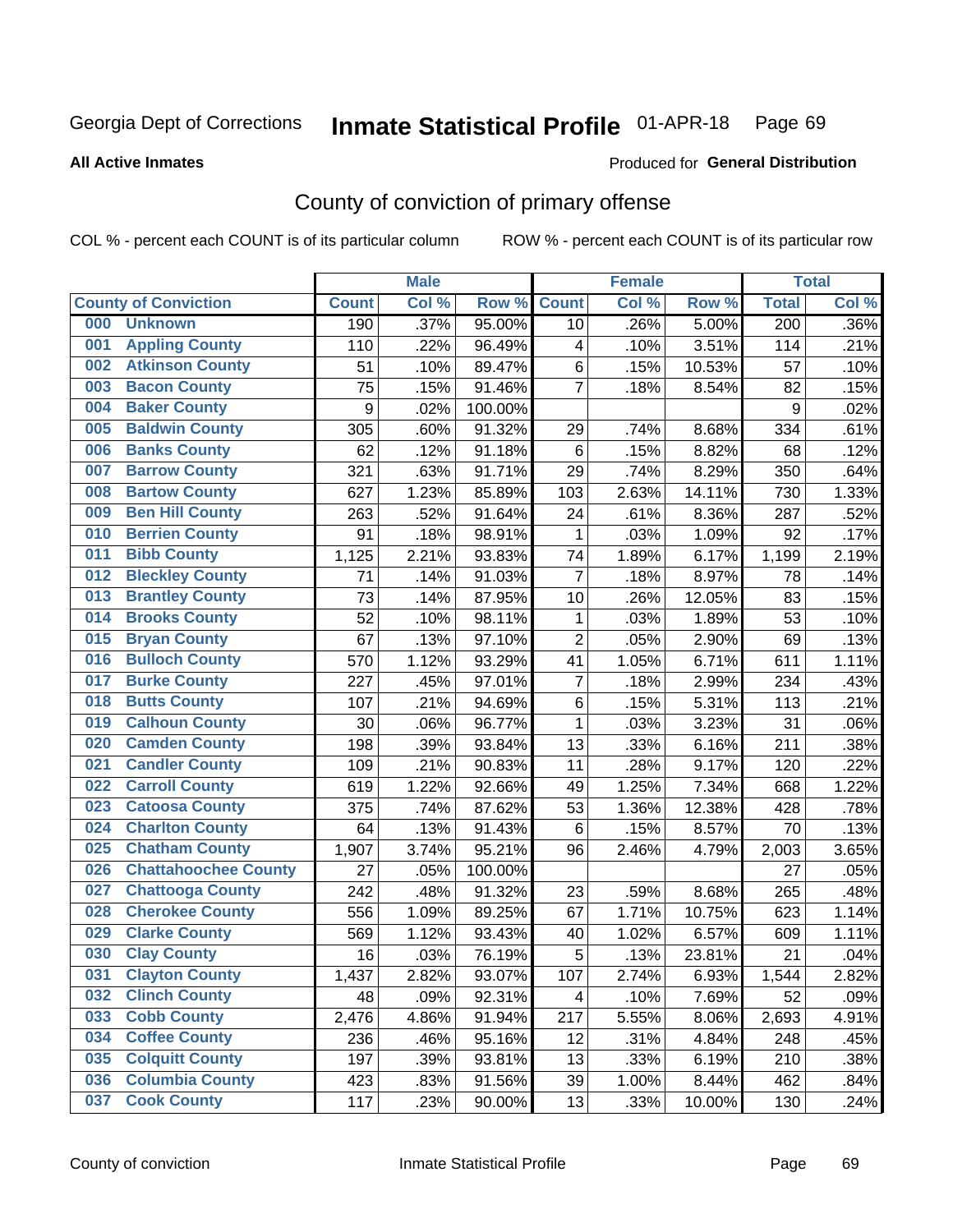# Inmate Statistical Profile 01-APR-18 Page 70

Produced for General Distribution

### **All Active Inmates**

## County of conviction of primary offense

COL % - percent each COUNT is of its particular column

|                                |                | <b>Male</b> |         |                 | <b>Female</b> |        |                | <b>Total</b> |
|--------------------------------|----------------|-------------|---------|-----------------|---------------|--------|----------------|--------------|
| <b>County of Conviction</b>    | <b>Count</b>   | Col %       | Row %   | <b>Count</b>    | Col %         | Row %  | <b>Total</b>   | Col %        |
| <b>Coweta County</b><br>038    | 638            | 1.25%       | 93.14%  | 47              | 1.20%         | 6.86%  | 685            | 1.25%        |
| <b>Crawford County</b><br>039  | 23             | .05%        | 85.19%  | 4               | .10%          | 14.81% | 27             | .05%         |
| <b>Crisp County</b><br>040     | 298            | .59%        | 92.83%  | 23              | .59%          | 7.17%  | 321            | .59%         |
| <b>Dade County</b><br>041      | 103            | .20%        | 92.79%  | 8               | .20%          | 7.21%  | 111            | .20%         |
| <b>Dawson County</b><br>042    | 92             | .18%        | 85.19%  | 16              | .41%          | 14.81% | 108            | .20%         |
| 043<br><b>Decatur County</b>   | 221            | .43%        | 95.67%  | 10              | .26%          | 4.33%  | 231            | .42%         |
| <b>Dekalb County</b><br>044    | 3,087          | 6.06%       | 95.40%  | 149             | 3.81%         | 4.60%  | 3,236          | 5.90%        |
| <b>Dodge County</b><br>045     | 166            | .33%        | 93.79%  | 11              | .28%          | 6.21%  | 177            | .32%         |
| <b>Dooly County</b><br>046     | 113            | .22%        | 94.96%  | $6\phantom{1}6$ | .15%          | 5.04%  | 119            | .22%         |
| 047<br><b>Dougherty County</b> | 960            | 1.88%       | 94.96%  | 51              | 1.30%         | 5.04%  | 1,011          | 1.84%        |
| <b>Douglas County</b><br>048   | 1,028          | 2.02%       | 89.78%  | 117             | 2.99%         | 10.22% | 1,145          | 2.09%        |
| <b>Early County</b><br>049     | 90             | .18%        | 91.84%  | 8               | .20%          | 8.16%  | 98             | .18%         |
| <b>Echols County</b><br>050    | 12             | .02%        | 100.00% |                 |               |        | 12             | .02%         |
| 051<br><b>Effingham County</b> | 250            | .49%        | 92.25%  | 21              | .54%          | 7.75%  | 271            | .49%         |
| <b>Elbert County</b><br>052    | 149            | .29%        | 95.51%  | $\overline{7}$  | .18%          | 4.49%  | 156            | .28%         |
| <b>Emanuel County</b><br>053   | 169            | .33%        | 91.85%  | 15              | .38%          | 8.15%  | 184            | .34%         |
| <b>Evans County</b><br>054     | 76             | .15%        | 93.83%  | 5               | .13%          | 6.17%  | 81             | .15%         |
| <b>Fannin County</b><br>055    | 92             | .18%        | 91.09%  | 9               | .23%          | 8.91%  | 101            | .18%         |
| <b>Fayette County</b><br>056   | 329            | .65%        | 90.14%  | 36              | .92%          | 9.86%  | 365            | .67%         |
| <b>Floyd County</b><br>057     | 920            | 1.81%       | 89.15%  | 112             | 2.86%         | 10.85% | 1,032          | 1.88%        |
| <b>Forsyth County</b><br>058   | 371            | .73%        | 91.38%  | 35              | .90%          | 8.62%  | 406            | .74%         |
| <b>Franklin County</b><br>059  | 162            | .32%        | 92.05%  | 14              | .36%          | 7.95%  | 176            | .32%         |
| <b>Fulton County</b><br>060    | 5,108          | 10.03%      | 96.05%  | 210             | 5.37%         | 3.95%  | 5,318          | 9.70%        |
| <b>Gilmer County</b><br>061    | 91             | .18%        | 92.86%  | 7               | .18%          | 7.14%  | 98             | .18%         |
| <b>Glascock County</b><br>062  | $\overline{7}$ | .01%        | 100.00% |                 |               |        | $\overline{7}$ | .01%         |
| 063<br><b>Glynn County</b>     | 529            | 1.04%       | 94.63%  | 30              | .77%          | 5.37%  | 559            | 1.02%        |
| <b>Gordon County</b><br>064    | 376            | .74%        | 87.44%  | 54              | 1.38%         | 12.56% | 430            | .78%         |
| <b>Grady County</b><br>065     | 140            | .27%        | 96.55%  | $\mathbf 5$     | .13%          | 3.45%  | 145            | .26%         |
| <b>Greene County</b><br>066    | 108            | .21%        | 93.10%  | 8               | .20%          | 6.90%  | 116            | .21%         |
| <b>Gwinnett County</b><br>067  | 2,720          | 5.34%       | 93.12%  | 201             | 5.14%         | 6.88%  | 2,921          | 5.33%        |
| <b>Habersham County</b><br>068 | 115            | .23%        | 90.55%  | 12              | .31%          | 9.45%  | 127            | .23%         |
| 069<br><b>Hall County</b>      | 730            | 1.43%       | 91.59%  | 67              | 1.71%         | 8.41%  | 797            | 1.45%        |
| <b>Hancock County</b><br>070   | 34             | .07%        | 100.00% |                 |               |        | 34             | .06%         |
| <b>Haralson County</b><br>071  | 115            | .23%        | 93.50%  | 8               | .20%          | 6.50%  | 123            | .22%         |
| <b>Harris County</b><br>072    | 121            | .24%        | 92.37%  | 10              | .26%          | 7.63%  | 131            | .24%         |
| <b>Hart County</b><br>073      | 159            | .31%        | 89.33%  | 19              | .49%          | 10.67% | 178            | .32%         |
| <b>Heard County</b><br>074     | 49             | .10%        | 89.09%  | 6               | .15%          | 10.91% | 55             | .10%         |
| <b>Henry County</b><br>075     | 549            | 1.08%       | 90.00%  | 61              | 1.56%         | 10.00% | 610            | 1.11%        |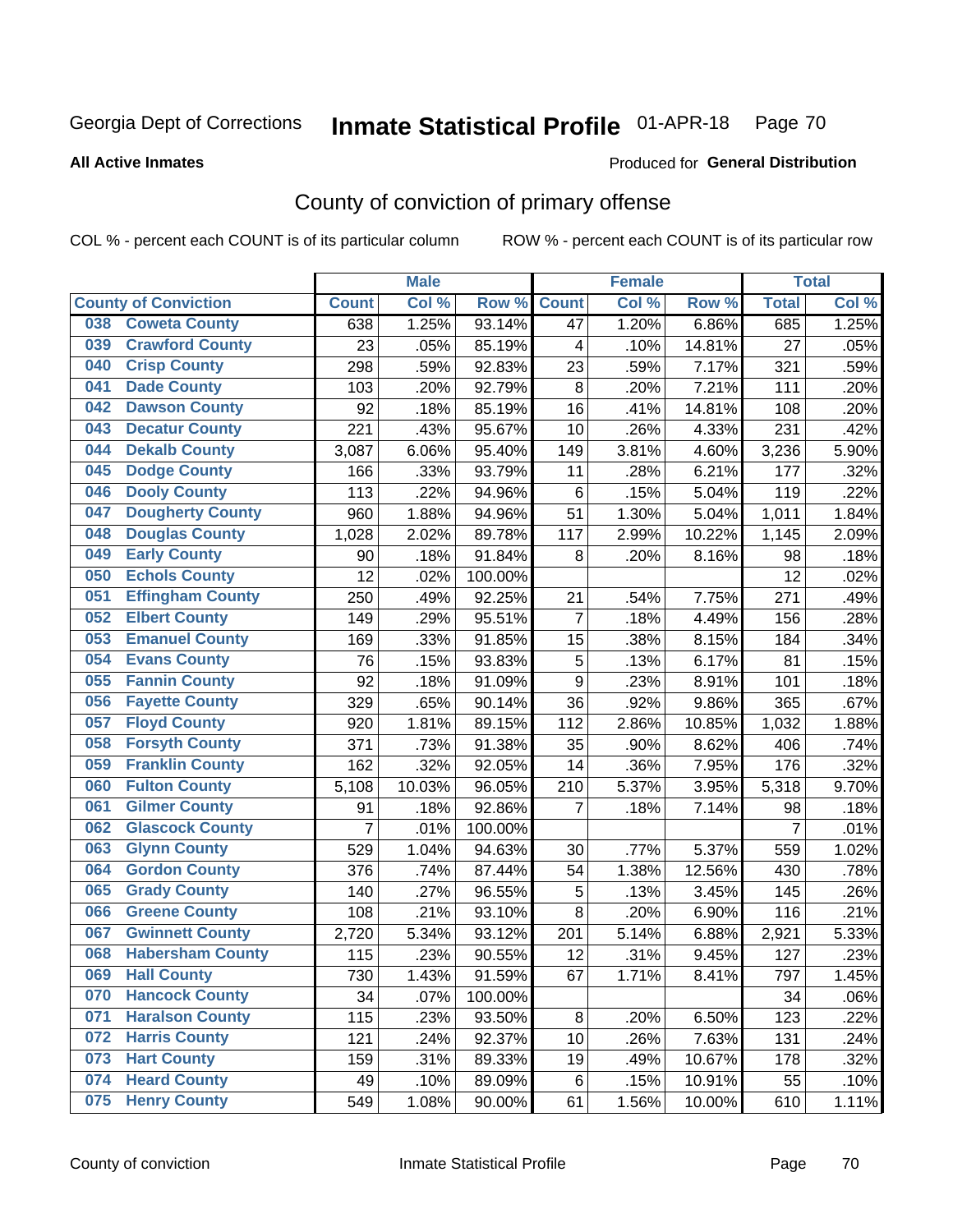# Inmate Statistical Profile 01-APR-18 Page 71

### **All Active Inmates**

### Produced for General Distribution

## County of conviction of primary offense

COL % - percent each COUNT is of its particular column

|     |                             |              | <b>Male</b> |        |                           | <b>Female</b> |        |              | <b>Total</b> |
|-----|-----------------------------|--------------|-------------|--------|---------------------------|---------------|--------|--------------|--------------|
|     | <b>County of Conviction</b> | <b>Count</b> | Col %       | Row %  | <b>Count</b>              | Col%          | Row %  | <b>Total</b> | Col %        |
| 076 | <b>Houston County</b>       | 659          | 1.29%       | 93.48% | 46                        | 1.18%         | 6.52%  | 705          | 1.29%        |
| 077 | <b>Irwin County</b>         | 77           | .15%        | 96.25% | 3                         | .08%          | 3.75%  | 80           | .15%         |
| 078 | <b>Jackson County</b>       | 274          | .54%        | 91.33% | 26                        | .66%          | 8.67%  | 300          | .55%         |
| 079 | <b>Jasper County</b>        | 58           | .11%        | 95.08% | $\ensuremath{\mathsf{3}}$ | .08%          | 4.92%  | 61           | .11%         |
| 080 | <b>Jeff Davis County</b>    | 91           | .18%        | 95.79% | 4                         | .10%          | 4.21%  | 95           | .17%         |
| 081 | <b>Jefferson County</b>     | 156          | .31%        | 96.30% | 6                         | .15%          | 3.70%  | 162          | .30%         |
| 082 | <b>Jenkins County</b>       | 76           | .15%        | 96.20% | 3                         | .08%          | 3.80%  | 79           | .14%         |
| 083 | <b>Johnson County</b>       | 33           | .06%        | 94.29% | $\overline{2}$            | .05%          | 5.71%  | 35           | .06%         |
| 084 | <b>Jones County</b>         | 220          | .43%        | 88.71% | 28                        | .72%          | 11.29% | 248          | .45%         |
| 085 | <b>Lamar County</b>         | 80           | .16%        | 88.89% | 10                        | .26%          | 11.11% | 90           | .16%         |
| 086 | <b>Lanier County</b>        | 46           | .09%        | 97.87% | 1                         | .03%          | 2.13%  | 47           | .09%         |
| 087 | <b>Laurens County</b>       | 264          | .52%        | 95.31% | 13                        | .33%          | 4.69%  | 277          | .51%         |
| 088 | <b>Lee County</b>           | 69           | .14%        | 92.00% | 6                         | .15%          | 8.00%  | 75           | .14%         |
| 089 | <b>Liberty County</b>       | 250          | .49%        | 94.34% | 15                        | .38%          | 5.66%  | 265          | .48%         |
| 090 | <b>Lincoln County</b>       | 42           | .08%        | 89.36% | $\mathbf 5$               | .13%          | 10.64% | 47           | .09%         |
| 091 | <b>Long County</b>          | 73           | .14%        | 92.41% | 6                         | .15%          | 7.59%  | 79           | .14%         |
| 092 | <b>Lowndes County</b>       | 464          | .91%        | 95.67% | 21                        | .54%          | 4.33%  | 485          | .88%         |
| 093 | <b>Lumpkin County</b>       | 92           | .18%        | 94.85% | 5                         | .13%          | 5.15%  | 97           | .18%         |
| 094 | <b>Macon County</b>         | 48           | .09%        | 96.00% | $\overline{2}$            | .05%          | 4.00%  | 50           | .09%         |
| 095 | <b>Madison County</b>       | 159          | .31%        | 91.91% | 14                        | .36%          | 8.09%  | 173          | .32%         |
| 096 | <b>Marion County</b>        | 26           | .05%        | 96.30% | $\mathbf{1}$              | .03%          | 3.70%  | 27           | .05%         |
| 097 | <b>Mcduffie County</b>      | 196          | .38%        | 93.33% | 14                        | .36%          | 6.67%  | 210          | .38%         |
| 098 | <b>Mcintosh County</b>      | 48           | .09%        | 97.96% | $\mathbf 1$               | .03%          | 2.04%  | 49           | .09%         |
| 099 | <b>Meriwether County</b>    | 185          | .36%        | 90.69% | 19                        | .49%          | 9.31%  | 204          | .37%         |
| 100 | <b>Miller County</b>        | 38           | .07%        | 88.37% | $\mathbf 5$               | .13%          | 11.63% | 43           | .08%         |
| 101 | <b>Mitchell County</b>      | 160          | .31%        | 93.57% | 11                        | .28%          | 6.43%  | 171          | .31%         |
| 102 | <b>Monroe County</b>        | 125          | .25%        | 91.91% | 11                        | .28%          | 8.09%  | 136          | .25%         |
| 103 | <b>Montgomery County</b>    | 36           | .07%        | 90.00% | $\overline{\mathbf{4}}$   | .10%          | 10.00% | 40           | .07%         |
| 104 | <b>Morgan County</b>        | 120          | .24%        | 92.31% | 10                        | .26%          | 7.69%  | 130          | .24%         |
| 105 | <b>Murray County</b>        | 216          | .42%        | 90.00% | 24                        | .61%          | 10.00% | 240          | .44%         |
| 106 | <b>Muscogee County</b>      | 1,218        | 2.39%       | 95.16% | 62                        | 1.59%         | 4.84%  | 1,280        | 2.33%        |
| 107 | <b>Newton County</b>        | 734          | 1.44%       | 90.28% | 79                        | 2.02%         | 9.72%  | 813          | 1.48%        |
| 108 | <b>Oconee County</b>        | 60           | .12%        | 98.36% | 1                         | .03%          | 1.64%  | 61           | .11%         |
| 109 | <b>Oglethorpe County</b>    | 69           | .14%        | 89.61% | 8                         | .20%          | 10.39% | 77           | .14%         |
| 110 | <b>Paulding County</b>      | 235          | .46%        | 90.73% | 24                        | .61%          | 9.27%  | 259          | .47%         |
| 111 | <b>Peach County</b>         | 96           | .19%        | 92.31% | 8                         | .20%          | 7.69%  | 104          | .19%         |
| 112 | <b>Pickens County</b>       | 102          | .20%        | 89.47% | 12                        | .31%          | 10.53% | 114          | .21%         |
| 113 | <b>Pierce County</b>        | 108          | .21%        | 93.91% | $\overline{7}$            | .18%          | 6.09%  | 115          | .21%         |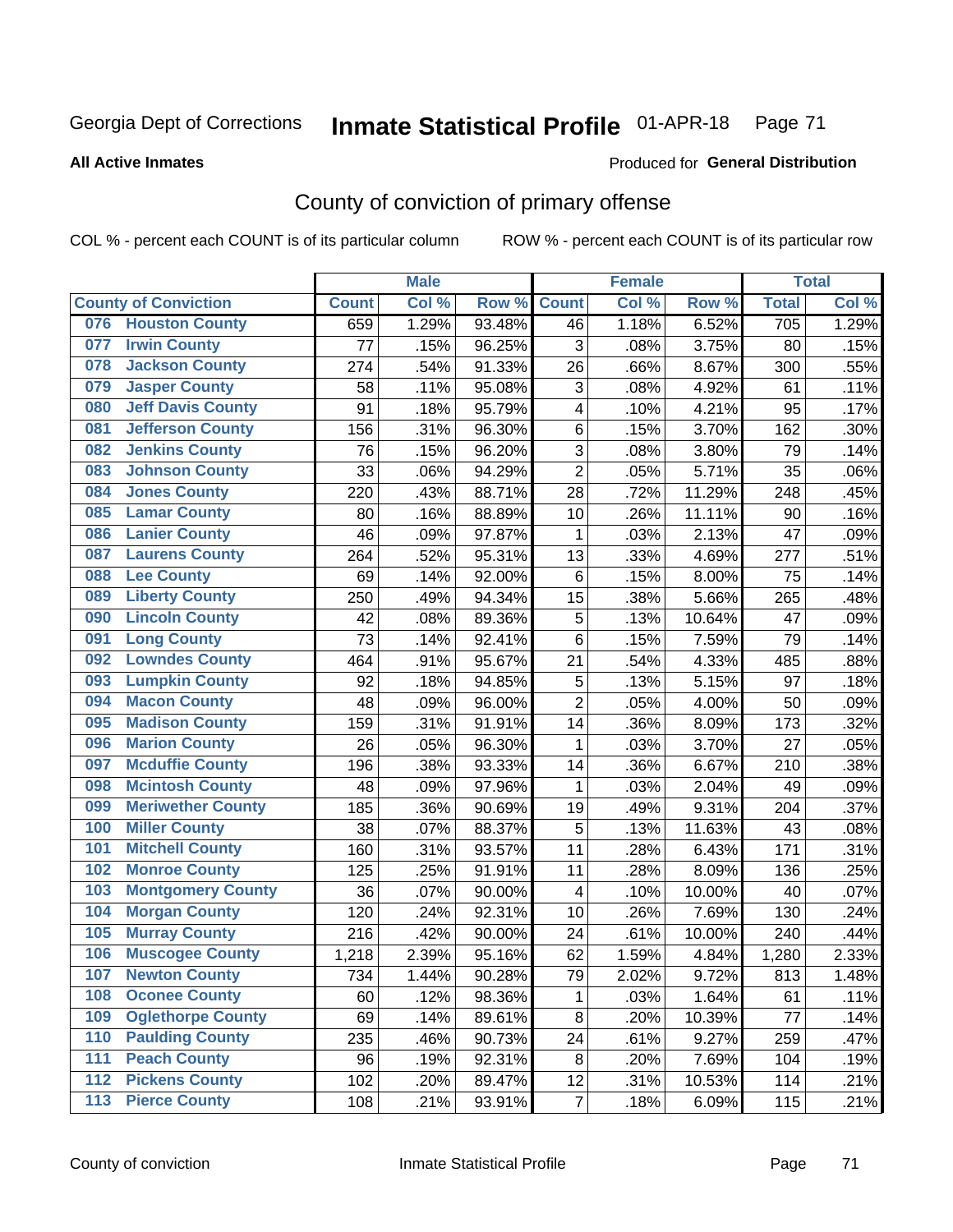# Inmate Statistical Profile 01-APR-18 Page 72

### **All Active Inmates**

### Produced for General Distribution

## County of conviction of primary offense

COL % - percent each COUNT is of its particular column

|                                          |              | <b>Male</b> |         |                         | <b>Female</b> |        |                 | <b>Total</b> |
|------------------------------------------|--------------|-------------|---------|-------------------------|---------------|--------|-----------------|--------------|
| <b>County of Conviction</b>              | <b>Count</b> | Col %       | Row %   | <b>Count</b>            | Col %         | Row %  | <b>Total</b>    | Col %        |
| 114 Pike County                          | 42           | .08%        | 89.36%  | $\overline{5}$          | .13%          | 10.64% | $\overline{47}$ | .09%         |
| <b>Polk County</b><br>$\overline{115}$   | 189          | .37%        | 92.20%  | 16                      | .41%          | 7.80%  | 205             | .37%         |
| <b>Pulaski County</b><br>116             | 52           | .10%        | 96.30%  | $\overline{2}$          | .05%          | 3.70%  | 54              | .10%         |
| 117<br><b>Putnam County</b>              | 148          | .29%        | 89.16%  | 18                      | .46%          | 10.84% | 166             | .30%         |
| <b>Quitman County</b><br>118             | 17           | .03%        | 100.00% |                         |               |        | 17              | .03%         |
| <b>Rabun County</b><br>119               | 55           | .11%        | 90.16%  | 6                       | .15%          | 9.84%  | 61              | .11%         |
| <b>Randolph County</b><br>120            | 63           | .12%        | 98.44%  | 1                       | .03%          | 1.56%  | 64              | .12%         |
| <b>Richmond County</b><br>121            | 1,969        | 3.87%       | 93.36%  | 140                     | 3.58%         | 6.64%  | 2,109           | 3.85%        |
| <b>Rockdale County</b><br>122            | 483          | .95%        | 91.65%  | 44                      | 1.13%         | 8.35%  | 527             | .96%         |
| <b>Schley County</b><br>123              | 13           | .03%        | 81.25%  | 3                       | .08%          | 18.75% | 16              | .03%         |
| <b>Screven County</b><br>124             | 120          | .24%        | 96.77%  | 4                       | .10%          | 3.23%  | 124             | .23%         |
| <b>Seminole County</b><br>125            | 68           | .13%        | 82.93%  | 14                      | .36%          | 17.07% | 82              | .15%         |
| 126<br><b>Spalding County</b>            | 527          | 1.03%       | 93.94%  | 34                      | .87%          | 6.06%  | 561             | 1.02%        |
| <b>Stephens County</b><br>127            | 160          | .31%        | 84.21%  | 30                      | .77%          | 15.79% | 190             | .35%         |
| <b>Stewart County</b><br>128             | 35           | .07%        | 97.22%  | $\mathbf{1}$            | .03%          | 2.78%  | 36              | .07%         |
| <b>Sumter County</b><br>129              | 194          | .38%        | 95.57%  | 9                       | .23%          | 4.43%  | 203             | .37%         |
| <b>Talbot County</b><br>130              | 34           | .07%        | 89.47%  | $\overline{\mathbf{4}}$ | .10%          | 10.53% | 38              | .07%         |
| <b>Taliaferro County</b><br>131          | 18           | .04%        | 94.74%  | $\mathbf{1}$            | .03%          | 5.26%  | 19              | .03%         |
| <b>Tattnall County</b><br>132            | 192          | .38%        | 93.20%  | 14                      | .36%          | 6.80%  | 206             | .38%         |
| <b>Taylor County</b><br>133              | 69           | .14%        | 90.79%  | $\overline{7}$          | .18%          | 9.21%  | 76              | .14%         |
| <b>Telfair County</b><br>134             | 98           | .19%        | 95.15%  | 5                       | .13%          | 4.85%  | 103             | .19%         |
| <b>Terrell County</b><br>135             | 89           | .17%        | 94.68%  | $\sqrt{5}$              | .13%          | 5.32%  | 94              | .17%         |
| <b>Thomas County</b><br>136              | 207          | .41%        | 96.28%  | 8                       | .20%          | 3.72%  | 215             | .39%         |
| <b>Tift County</b><br>137                | 331          | .65%        | 95.11%  | 17                      | .43%          | 4.89%  | 348             | .63%         |
| <b>Toombs County</b><br>138              | 317          | .62%        | 91.09%  | 31                      | .79%          | 8.91%  | 348             | .63%         |
| <b>Towns County</b><br>139               | 57           | .11%        | 76.00%  | 18                      | .46%          | 24.00% | 75              | .14%         |
| <b>Treutlen County</b><br>140            | 79           | .16%        | 94.05%  | 5                       | .13%          | 5.95%  | 84              | .15%         |
| <b>Troup County</b><br>141               | 661          | 1.30%       | 90.92%  | 66                      | 1.69%         | 9.08%  | 727             | 1.33%        |
| <b>Turner County</b><br>142              | 65           | .13%        | 95.59%  | 3                       | .08%          | 4.41%  | 68              | .12%         |
| <b>Twiggs County</b><br>$\overline{143}$ | 48           | .09%        | 94.12%  | 3                       | .08%          | 5.88%  | 51              | .09%         |
| <b>Union County</b><br>144               | 101          | .20%        | 83.47%  | 20                      | .51%          | 16.53% | 121             | .22%         |
| 145<br><b>Upson County</b>               | 171          | .34%        | 94.48%  | 10                      | .26%          | 5.52%  | 181             | .33%         |
| <b>Walker County</b><br>146              | 425          | .83%        | 90.62%  | 44                      | 1.13%         | 9.38%  | 469             | .86%         |
| <b>Walton County</b><br>147              | 558          | 1.10%       | 90.88%  | 56                      | 1.43%         | 9.12%  | 614             | 1.12%        |
| <b>Ware County</b><br>148                | 332          | .65%        | 93.52%  | 23                      | .59%          | 6.48%  | 355             | .65%         |
| <b>Warren County</b><br>149              | 37           | .07%        | 97.37%  | 1                       | .03%          | 2.63%  | 38              | .07%         |
| <b>Washington County</b><br>150          | 187          | .37%        | 89.47%  | 22                      | .56%          | 10.53% | 209             | .38%         |
| <b>Wayne County</b><br>151               | 164          | .32%        | 92.66%  | 13                      | .33%          | 7.34%  | 177             | .32%         |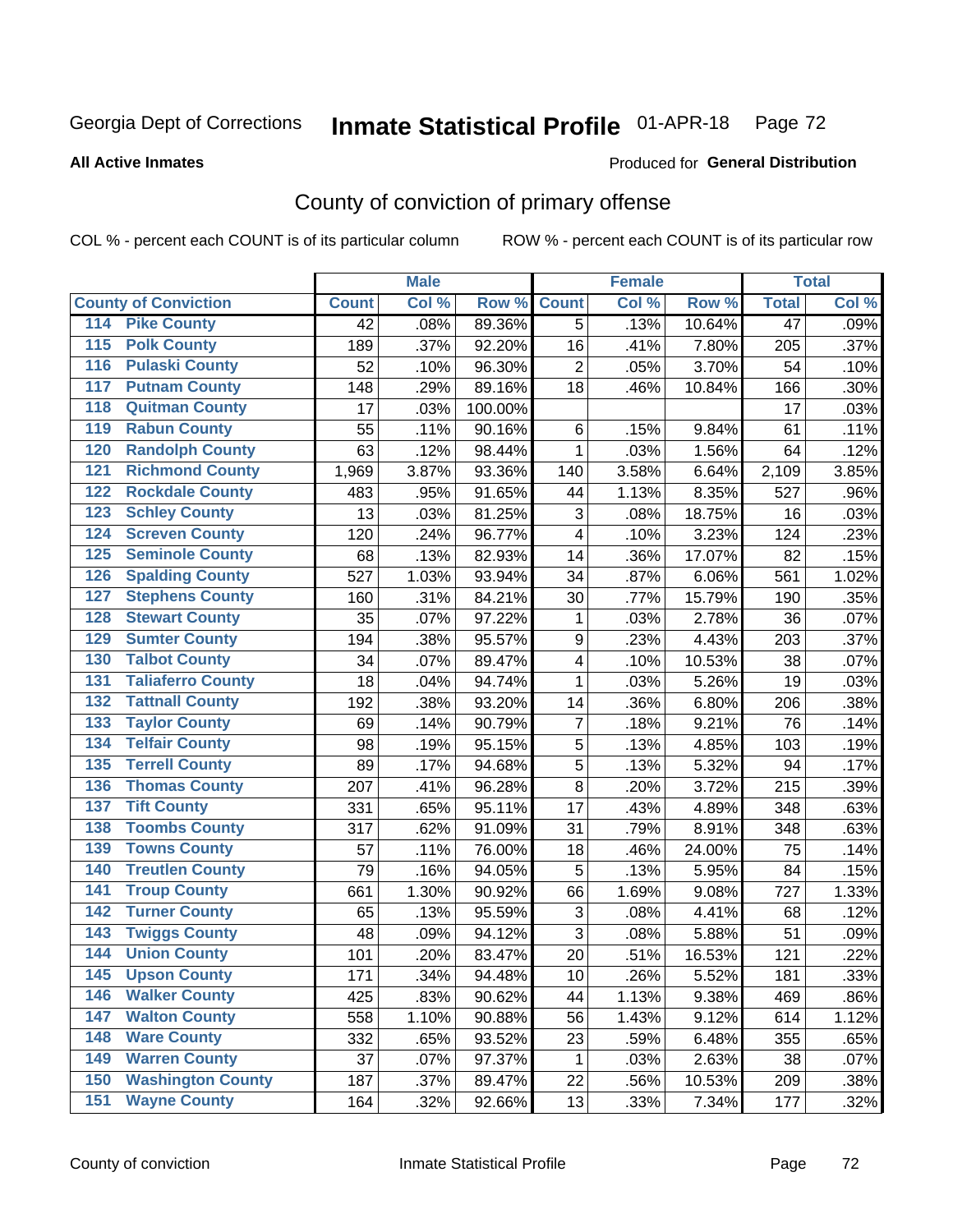# Inmate Statistical Profile 01-APR-18 Page 73

**All Active Inmates** 

### Produced for General Distribution

## County of conviction of primary offense

COL % - percent each COUNT is of its particular column

|                                |              | <b>Male</b> |             |       | <b>Female</b> |        |              | <b>Total</b> |
|--------------------------------|--------------|-------------|-------------|-------|---------------|--------|--------------|--------------|
| <b>County of Conviction</b>    | <b>Count</b> | Col %       | Row % Count |       | Col %         | Row %  | <b>Total</b> | Col %        |
| <b>Webster County</b><br>152   | 5            | .01%        | 83.33%      |       | .03%          | 16.67% | 6            | .01%         |
| <b>Wheeler County</b><br>153   | 27           | .05%        | 93.10%      | 2     | .05%          | 6.90%  | 29           | .05%         |
| <b>White County</b><br>154     | 99           | .19%        | 87.61%      | 14    | .36%          | 12.39% | 113          | .21%         |
| <b>Whitfield County</b><br>155 | 780          | 1.53%       | 87.84%      | 108   | 2.76%         | 12.16% | 888          | 1.62%        |
| <b>Wilcox County</b><br>156    | 47           | $.09\%$     | 95.92%      | 2     | .05%          | 4.08%  | 49           | .09%         |
| <b>Wilkes County</b><br>157    | 79           | .16%        | 91.86%      |       | .18%          | 8.14%  | 86           | .16%         |
| <b>Wilkinson County</b><br>158 | 49           | .10%        | 94.23%      | 3     | .08%          | 5.77%  | 52           | .09%         |
| <b>Worth County</b><br>159     | 131          | .26%        | 91.61%      | 12    | .31%          | 8.39%  | 143          | .26%         |
| <b>Total Rported</b>           | 50,937       | 100%        | 92.87%      | 3,910 | 100%          | 7.13%  | 54,847       | 100%         |

| <b>Not Reported</b> |        |       |        |
|---------------------|--------|-------|--------|
| <b>Grand Total</b>  | 50,937 | 3,910 | 54,847 |

| Mode (most frequent) | <b>Fulton County</b> | <b>Cobb County</b> | <b>Fulton County</b> |
|----------------------|----------------------|--------------------|----------------------|
|                      |                      |                    |                      |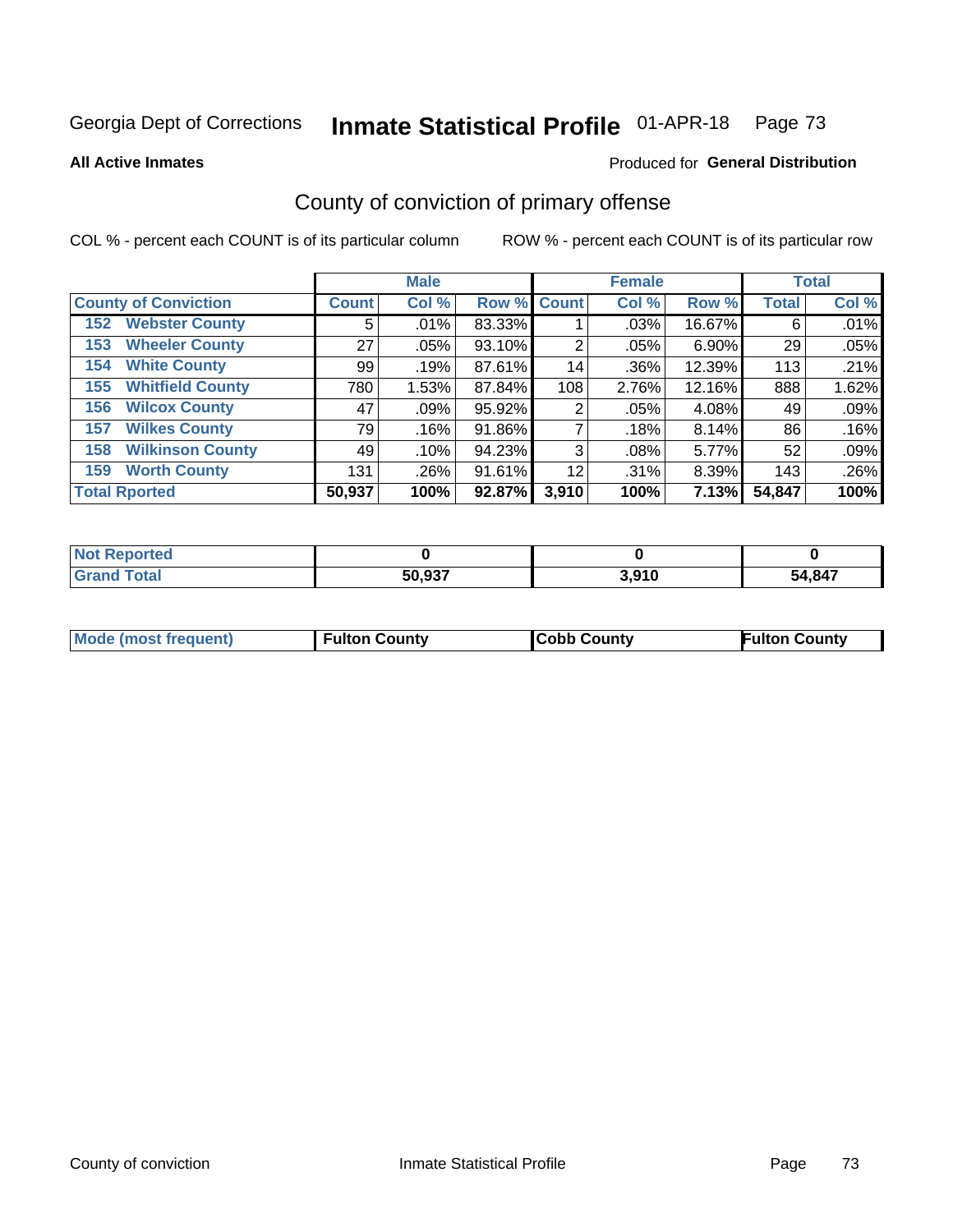## Georgia Dept of Corrections **All Active Inmates**

#### Inmate Statistical Profile 01-APR-18 Page 74

Produced for General Distribution

# Circuit of conviction of primary offense

COL % - percent each COUNT is of its particular column ROW % - percent each COUNT is of its particular row

|                         |                                 |              | <b>Male</b> |        |              | <b>Female</b> |        |                  | <b>Total</b> |
|-------------------------|---------------------------------|--------------|-------------|--------|--------------|---------------|--------|------------------|--------------|
|                         | <b>Circuit of Conviction</b>    | <b>Count</b> | Col %       | Row %  | <b>Count</b> | Col %         | Row %  | <b>Total</b>     | Col %        |
| 1                       | <b>Alapaha Circuit</b>          | 353          | .70%        | 93.39% | 25           | .64%          | 6.61%  | $\overline{378}$ | .69%         |
| $\overline{2}$          | <b>Alcovy Circuit</b>           | 1,292        | 2.55%       | 90.54% | 135          | 3.46%         | 9.46%  | 1,427            | 2.61%        |
| $\overline{\mathbf{3}}$ | <b>Atlanta Circuit</b>          | 5,108        | 10.07%      | 96.05% | 210          | 5.38%         | 3.95%  | 5,318            | 9.73%        |
| 4                       | <b>Atlantic Circuit</b>         | 706          | 1.39%       | 94.26% | 43           | 1.10%         | 5.74%  | 749              | 1.37%        |
| 5                       | <b>Augusta Circuit</b>          | 2,619        | 5.16%       | 93.37% | 186          | 4.77%         | 6.63%  | 2,805            | 5.13%        |
| $\overline{6}$          | <b>Blue Ridge Circuit</b>       | 556          | 1.10%       | 89.25% | 67           | 1.72%         | 10.75% | 623              | 1.14%        |
| $\overline{\mathbf{7}}$ | <b>Brunswick Circuit</b>        | 1,092        | 2.15%       | 94.46% | 64           | 1.64%         | 5.54%  | 1,156            | 2.12%        |
| $\overline{\mathbf{8}}$ | <b>Chattahoochee Circuit</b>    | 1,495        | 2.95%       | 94.68% | 84           | 2.15%         | 5.32%  | 1,579            | 2.89%        |
| $\overline{9}$          | <b>Cherokee Circuit</b>         | 1,003        | 1.98%       | 86.47% | 157          | 4.03%         | 13.53% | 1,160            | 2.12%        |
| 10                      | <b>Clayton Circuit</b>          | 1,437        | 2.83%       | 93.07% | 107          | 2.74%         | 6.93%  | 1,544            | 2.83%        |
| $\overline{11}$         | <b>Cobb Circuit</b>             | 2,476        | 4.88%       | 91.94% | 217          | 5.56%         | 8.06%  | 2,693            | 4.93%        |
| $\overline{12}$         | <b>Conasauga Circuit</b>        | 996          | 1.96%       | 88.30% | 132          | 3.38%         | 11.70% | 1,128            | 2.06%        |
| 13                      | <b>Cordele Circuit</b>          | 721          | 1.42%       | 92.91% | 55           | 1.41%         | 7.09%  | 776              | 1.42%        |
| 14                      | <b>Coweta Circuit</b>           | 2,152        | 4.24%       | 92.01% | 187          | 4.79%         | 7.99%  | 2,339            | 4.28%        |
| 15                      | <b>Dougherty Circuit</b>        | 960          | 1.89%       | 94.96% | 51           | 1.31%         | 5.04%  | 1,011            | 1.85%        |
| 16                      | <b>Dublin Circuit</b>           | 424          | .84%        | 94.85% | 23           | .59%          | 5.15%  | 447              | .82%         |
| 17                      | <b>Eastern Circuit</b>          | 1,907        | 3.76%       | 95.21% | 96           | 2.46%         | 4.79%  | 2,003            | 3.67%        |
| 18                      | <b>Flint Circuit</b>            | 549          | 1.08%       | 90.00% | 61           | 1.56%         | 10.00% | 610              | 1.12%        |
| 19                      | <b>Griffin Circuit</b>          | 1,069        | 2.11%       | 92.63% | 85           | 2.18%         | 7.37%  | 1,154            | 2.11%        |
| 20                      | <b>Gwinnett Circuit</b>         | 2,720        | 5.36%       | 93.12% | 201          | 5.15%         | 6.88%  | 2,921            | 5.35%        |
| $\overline{21}$         | <b>Houston Circuit</b>          | 659          | 1.30%       | 93.48% | 46           | 1.18%         | 6.52%  | 705              | 1.29%        |
| $\overline{22}$         | <b>Lookout Mountain Circuit</b> | 1,145        | 2.26%       | 89.95% | 128          | 3.28%         | 10.05% | 1,273            | 2.33%        |
| 23                      | <b>Macon Circuit</b>            | 1,244        | 2.45%       | 93.53% | 86           | 2.21%         | 6.47%  | 1,330            | 2.43%        |
| $\overline{24}$         | <b>Middle Circuit</b>           | 938          | 1.85%       | 91.69% | 85           | 2.18%         | 8.31%  | 1,023            | 1.87%        |
| 25                      | <b>Mountain Circuit</b>         | 330          | .65%        | 87.30% | 48           | 1.23%         | 12.70% | 378              | .69%         |
| 26                      | <b>Northeastern Circuit</b>     | 822          | 1.62%       | 90.83% | 83           | 2.13%         | 9.17%  | 905              | 1.66%        |
| $\overline{27}$         | <b>Northern Circuit</b>         | 698          | 1.38%       | 91.84% | 62           | 1.59%         | 8.16%  | 760              | 1.39%        |
| 28                      | <b>Ocmulgee Circuit</b>         | 1,042        | 2.05%       | 91.32% | 99           | 2.54%         | 8.68%  | 1,141            | 2.09%        |
| 29                      | <b>Oconee Circuit</b>           | 450          | .89%        | 93.56% | 31           | .79%          | 6.44%  | 481              | .88%         |
| 30                      | <b>Ogeechee Circuit</b>         | 1,016        | 2.00%       | 93.64% | 69           | 1.77%         | 6.36%  | 1,085            | 1.99%        |
| $\overline{31}$         | <b>Pataula Circuit</b>          | 381          | .75%        | 90.93% | 38           | .97%          | 9.07%  | 419              | .77%         |
| 32                      | <b>Piedmont Circuit</b>         | 657          | 1.29%       | 91.50% | 61           | 1.56%         | 8.50%  | 718              | 1.31%        |
| 33                      | <b>Rome Circuit</b>             | 920          | 1.81%       | 89.15% | 112          | 2.87%         | 10.85% | 1,032            | 1.89%        |
| 34                      | <b>South Georgia Circuit</b>    | 560          | 1.10%       | 95.40% | 27           | .69%          | 4.60%  | 587              | 1.07%        |
| 35                      | <b>Southern Circuit</b>         | 932          | 1.84%       | 95.59% | 43           | 1.10%         | 4.41%  | 975              | 1.78%        |
| 36                      | <b>Southwestern Circuit</b>     | 364          | .72%        | 94.30% | 22           | .56%          | 5.70%  | 386              | .71%         |
| 37                      | <b>Stone Mountain Circuit</b>   | 3,087        | 6.08%       | 95.40% | 149          | 3.82%         | 4.60%  | 3,236            | 5.92%        |
| 38                      | <b>Tallapoosa Circuit</b>       | 304          | .60%        | 92.68% | 24           | .62%          | 7.32%  | 328              | .60%         |
| 39                      | <b>Tifton Circuit</b>           | 604          | 1.19%       | 94.52% | 35           | .90%          | 5.48%  | 639              | 1.17%        |
| 40                      | <b>Toombs Circuit</b>           | 379          | .75%        | 93.12% | 28           | .72%          | 6.88%  | 407              | .74%         |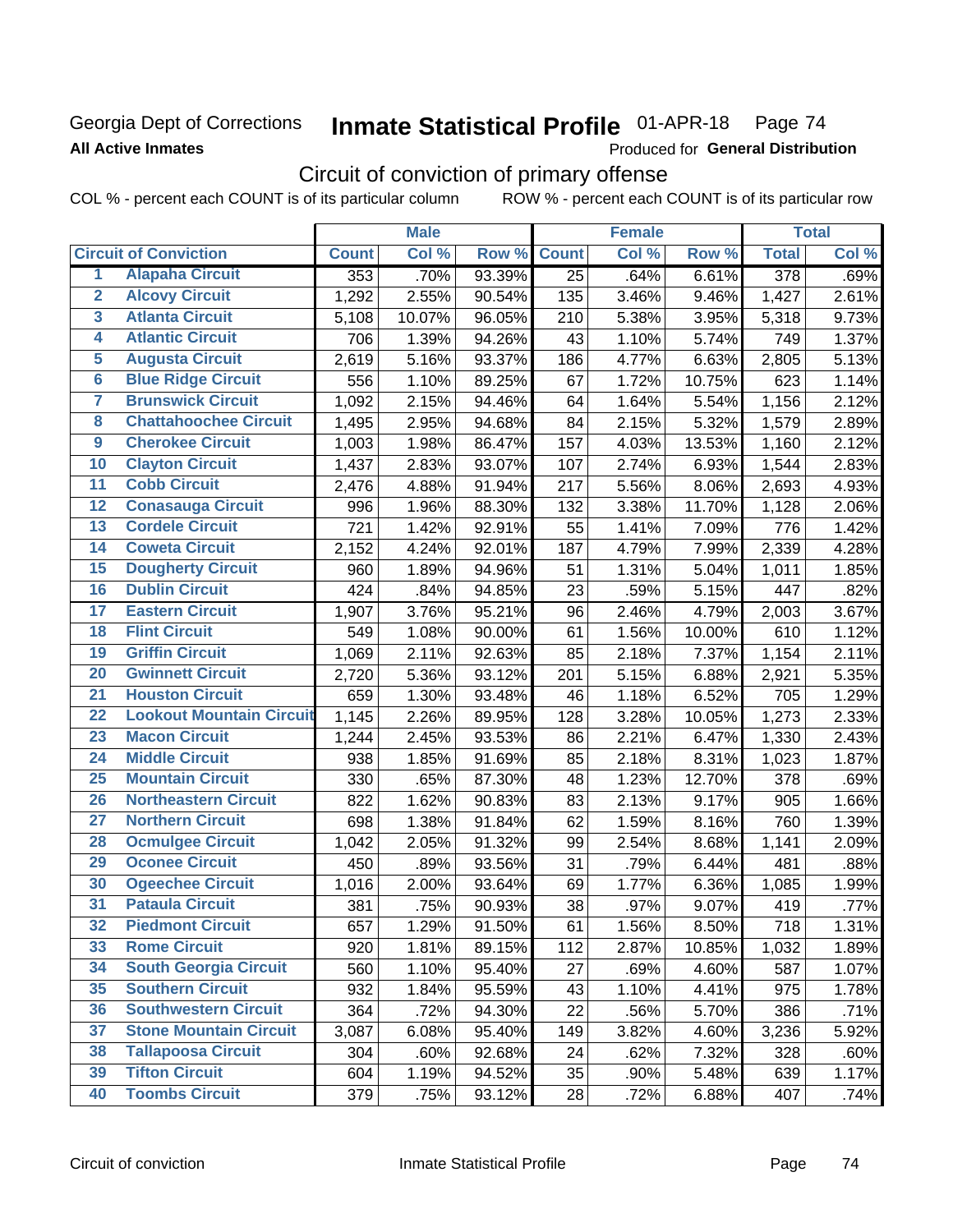## Georgia Dept of Corrections **All Active Inmates**

#### Inmate Statistical Profile 01-APR-18 Page 75

Produced for General Distribution

# Circuit of conviction of primary offense

COL % - percent each COUNT is of its particular column ROW % - percent each COUNT is of its particular row

|                                                 |                                  |              | <b>Male</b> |        |              | <b>Female</b> |        |              | <b>Total</b> |
|-------------------------------------------------|----------------------------------|--------------|-------------|--------|--------------|---------------|--------|--------------|--------------|
|                                                 | <b>Circuit of Conviction</b>     | <b>Count</b> | Col %       | Row %  | <b>Count</b> | Col %         | Row %  | <b>Total</b> | Col %        |
| 41                                              | <b>Waycross Circuit</b>          | 888          | 1.75%       | 93.18% | 65           | 1.67%         | 6.82%  | 953          | 1.74%        |
| 42                                              | <b>Western Circuit</b>           | 629          | 1.24%       | 93.88% | 41           | 1.05%         | 6.12%  | 670          | 1.23%        |
| 43                                              | <b>Rockdale Circuit</b>          | 483          | .95%        | 91.65% | 44           | 1.13%         | 8.35%  | 527          | $.96\%$      |
| 44                                              | <b>Douglas Circuit</b>           | 1,028        | 2.03%       | 89.78% | 117          | 3.00%         | 10.22% | 1,145        | 2.10%        |
| 45                                              | <b>Appalachian Circuit</b>       | 285          | .56%        | 91.05% | 28           | .72%          | 8.95%  | 313          | .57%         |
| 46                                              | <b>Enotah Circuit</b>            | 349          | .69%        | 85.96% | 57           | 1.46%         | 14.04% | 406          | .74%         |
| 47                                              | <b>Bell-Forsyth J.C.</b>         | 371          | .73%        | 91.38% | 35           | .90%          | 8.62%  | 406          | .74%         |
| 48                                              | <b>Towaliga Judicial Circuit</b> | 312          | .61%        | 92.04% | 27           | .69%          | 7.96%  | 339          | .62%         |
| 49                                              | <b>Paulding Circuit</b>          | 235          | .46%        | 90.73% | 24           | .62%          | 9.27%  | 259          | .47%         |
|                                                 | <b>Total Rported</b>             | 50,747       | 100%        | 92.86% | 3,900        | 100%          | 7.14%  | 54,647       | 100%         |
| .<br>$\sim$ $\sim$<br>$\overline{a}$<br>$- - -$ |                                  |              |             |        |              |               |        |              |              |

| <b>Not Reported</b>  | 190     | 10    | 200            |  |
|----------------------|---------|-------|----------------|--|
| <b>Grand Total</b>   | 50,937  | 3,910 | 54,847         |  |
|                      |         |       |                |  |
| Mode (most frequent) | Atlanta | Cobb  | <b>Atlanta</b> |  |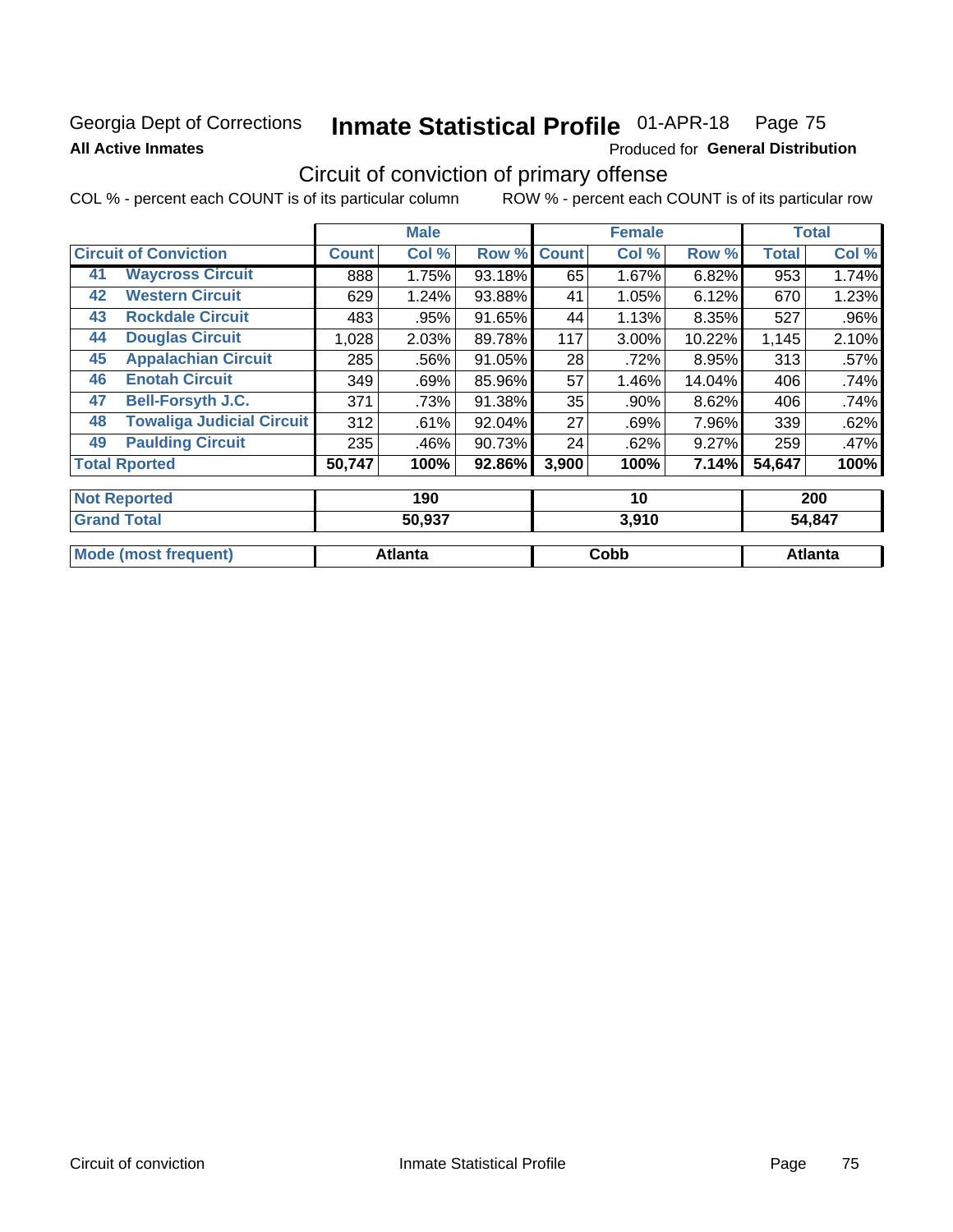### **All Active Inmates**

### Produced for **General Distribution**

## Years served (jail + prison) in this incarceration

|                              |              | <b>Male</b> |         |                  | <b>Female</b> |                  |              | <b>Total</b> |
|------------------------------|--------------|-------------|---------|------------------|---------------|------------------|--------------|--------------|
| <b>Years Served</b>          | <b>Count</b> | Col %       | Row %   | <b>Count</b>     | Col %         | Row <sub>%</sub> | <b>Total</b> | Col %        |
| Less than one year           | 10,162       | 19.96%      | 90.65%  | 1,048            | 26.81%        | 9.35%            | 11,210       | 20.45%       |
| 1 to 1.99 years              | 7,149        | 14.04%      | 91.30%  | 681              | 17.42%        | 8.70%            | 7,830        | 14.28%       |
| $2$ to 2.99 years            | 5,387        | 10.58%      | 91.65%  | 491              | 12.56%        | 8.35%            | 5,878        | 10.72%       |
| $3$ to $3.99$ years          | 4,170        | 8.19%       | 92.15%  | 355              | 9.08%         | 7.85%            | 4,525        | 8.25%        |
| $\overline{4}$ to 4.99 years | 3,373        | 6.63%       | 92.28%  | 282              | 7.21%         | 7.72%            | 3,655        | 6.67%        |
| 5 to 5.99 years              | 2,767        | 5.43%       | 92.54%  | 223              | 5.70%         | 7.46%            | 2,990        | 5.45%        |
| 6 to 6.99 years              | 2,414        | 4.74%       | 94.22%  | 148              | 3.79%         | 5.78%            | 2,562        | 4.67%        |
| 7 to 7.99 years              | 1,963        | 3.86%       | 93.97%  | 126              | 3.22%         | 6.03%            | 2,089        | 3.81%        |
| <b>8 to 8.99 years</b>       | 1,719        | 3.38%       | 94.66%  | 97               | 2.48%         | 5.34%            | 1,816        | 3.31%        |
| 9 to 9.99 years              | 1,387        | 2.72%       | 95.46%  | 66               | 1.69%         | 4.54%            | 1,453        | 2.65%        |
| 10 to 10.99 years            | 1,267        | 2.49%       | 96.13%  | 51               | 1.30%         | 3.87%            | 1,318        | 2.40%        |
| 11 to 11.99 years            | 997          | 1.96%       | 95.41%  | 48               | 1.23%         | 4.59%            | 1,045        | 1.91%        |
| 12 to 12.99 years            | 781          | 1.53%       | 95.24%  | 39               | 1.00%         | 4.76%            | 820          | 1.50%        |
| 13 to 13.99 years            | 684          | 1.34%       | 95.93%  | 29               | 0.74%         | 4.07%            | 713          | 1.30%        |
| 14 to 14.99 years            | 646          | 1.27%       | 95.56%  | 30               | 0.77%         | 4.44%            | 676          | 1.23%        |
| 15 to 15.99 years            | 551          | 1.08%       | 95.16%  | 28               | 0.72%         | 4.84%            | 579          | 1.06%        |
| 16 to 16.99 years            | 510          | 1.00%       | 96.41%  | 19               | 0.49%         | 3.59%            | 529          | 0.96%        |
| 17 to 17.99 years            | 498          | 0.98%       | 97.08%  | 15               | 0.38%         | 2.92%            | 513          | 0.94%        |
| 18 to 18.99 years            | 474          | 0.93%       | 94.99%  | 25               | 0.64%         | 5.01%            | 499          | 0.91%        |
| 19 to 19.99 years            | 402          | 0.79%       | 94.81%  | 22               | 0.56%         | 5.19%            | 424          | 0.77%        |
| 20 to 20.99 years            | 418          | 0.82%       | 97.66%  | 10               | 0.26%         | 2.34%            | 428          | 0.78%        |
| 21 to 21.99 years            | 379          | 0.74%       | 97.68%  | 9                | 0.23%         | 2.32%            | 388          | 0.71%        |
| 22 to 22.99 years            | 360          | 0.71%       | 97.04%  | 11               | 0.28%         | 2.96%            | 371          | 0.68%        |
| 23 to 23.99 years            | 334          | 0.66%       | 96.81%  | 11               | 0.28%         | 3.19%            | 345          | 0.63%        |
| 24 to 24.99 years            | 282          | 0.55%       | 96.91%  | 9                | 0.23%         | 3.09%            | 291          | 0.53%        |
| 25 to 25.99 years            | 232          | 0.46%       | 97.48%  | 6                | 0.15%         | 2.52%            | 238          | 0.43%        |
| 26 to 26.99 years            | 217          | 0.43%       | 96.02%  | $\boldsymbol{9}$ | 0.23%         | 3.98%            | 226          | 0.41%        |
| 27 to 27.99 years            | 163          | 0.32%       | 96.45%  | $\,6$            | 0.15%         | 3.55%            | 169          | 0.31%        |
| 28 to 28.99 years            | 131          | 0.26%       | 97.76%  | 3                | 0.08%         | 2.24%            | 134          | 0.24%        |
| 29 to 29.99 years            | 134          | 0.26%       | 100.00% |                  |               |                  | 134          | 0.24%        |
| Thirty + years               | 961          | 1.89%       | 98.77%  | 12               | 0.31%         | 1.23%            | 973          | 1.77%        |
| <b>Total Reported</b>        | 50,912       | 100%        | 92.87%  | 3,909            | 100%          | 7.13%            | 54,821       | 100%         |

| $\sim$ $\sim$<br>ΔJ |       | 26    |
|---------------------|-------|-------|
| $E0$ 007            | 2.010 | 4,847 |

| ∣Mean<br>(average)   | 6.6                | 4.17               | 6.43          |
|----------------------|--------------------|--------------------|---------------|
| Median (middle)      | 3.63               | 2.44               | 3.52          |
| Mode (most frequent) | Less than one year | Less than one year | Less than one |
|                      |                    |                    | vear          |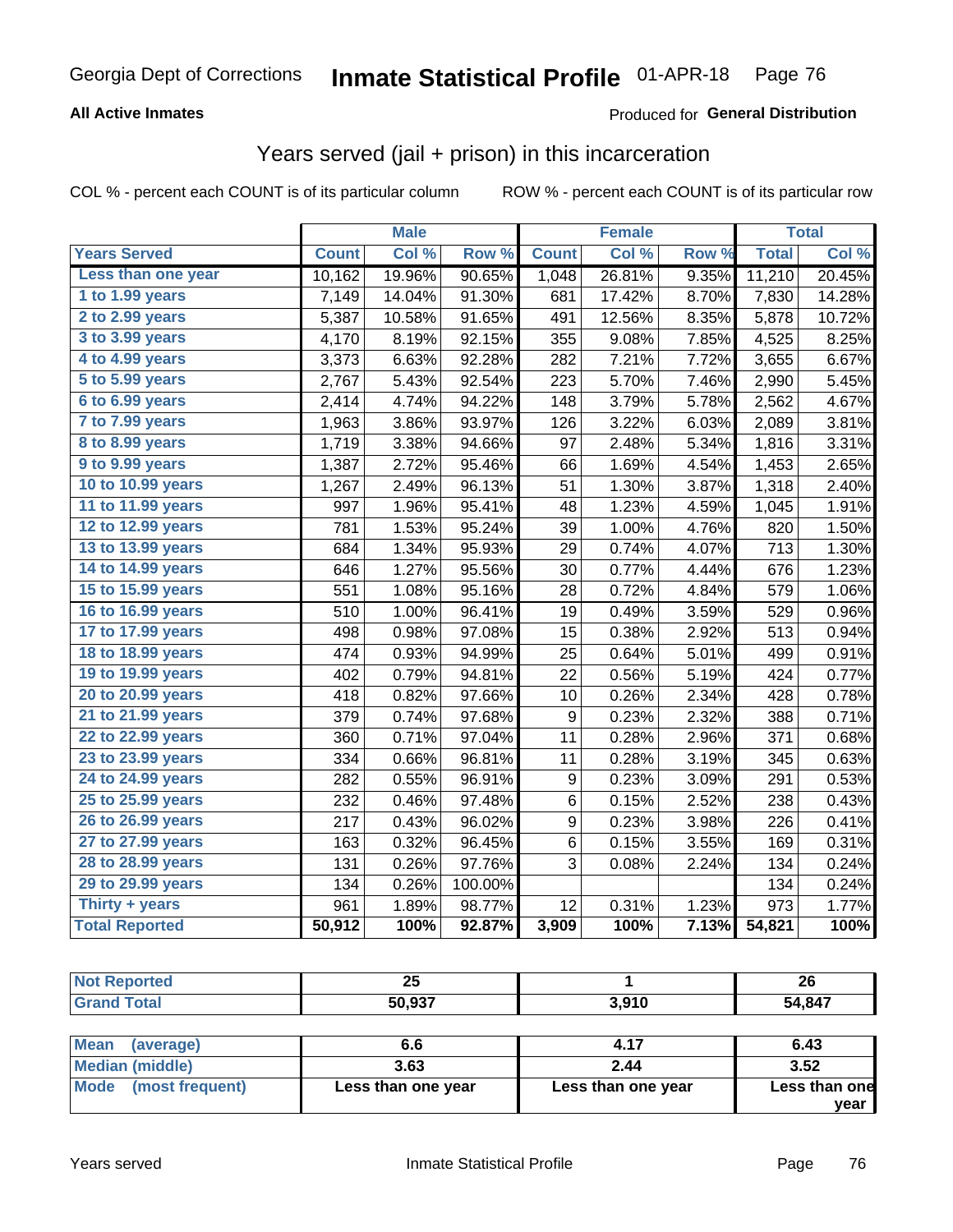### **All Active Inmates**

Produced for **General Distribution**

## Results of most recent HIV tests

|                         |              | <b>Male</b> |         |              | <b>Female</b> |          |        | Total  |
|-------------------------|--------------|-------------|---------|--------------|---------------|----------|--------|--------|
| <b>HIV Test Results</b> | <b>Count</b> | Col %       | Row %I  | <b>Count</b> | Col %         | Row %    | Total  | Col %  |
| <b>Positive</b>         | 683          | 1.49%       | 93.31%  | 49           | 1.38%         | $6.69\%$ | 732    | 1.48%  |
| <b>Negative</b>         | 45,123       | 98.50%      | 92.78%  | 3,512        | $98.62\%$     | 7.22%    | 48,635 | 98.51% |
| Indeterminate           | າ            | 0.01%       | 100.00% |              |               |          |        | 0.01%  |
| <b>Total Reported</b>   | 45,809       | 100%        | 92.79%  | 3,561        | 100%          | 7.21%    | 49,370 | 100%   |

| <b>Not Reported</b>          | 5,128  | 349   | 477<br>5,47. |
|------------------------------|--------|-------|--------------|
| <b>Total</b><br><b>Grand</b> | 50,937 | 3,910 | 54,847       |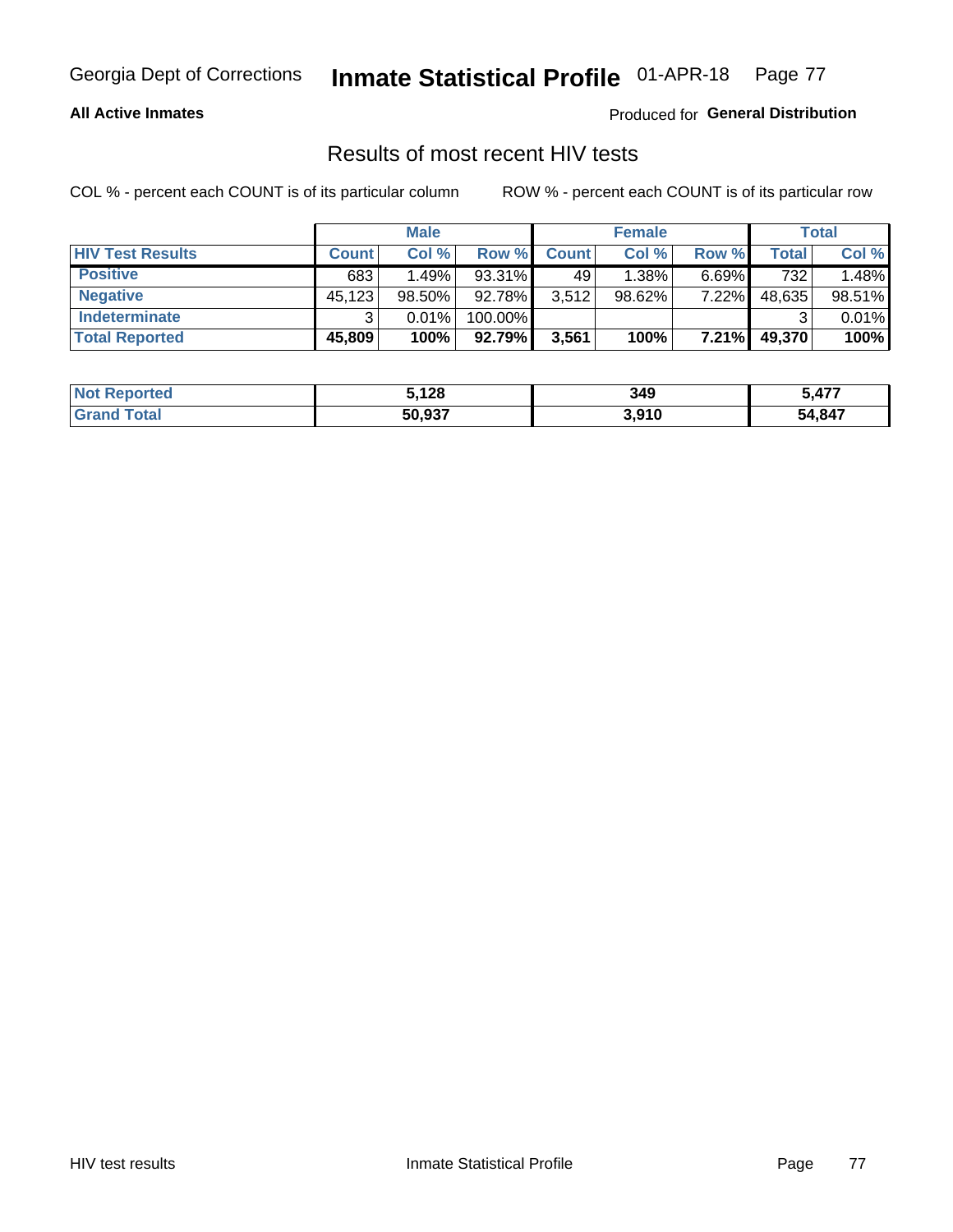### **All Active Inmates**

## Produced for **General Distribution**

## Results of most recent tuberculosis test

|                                  | <b>Male</b>  |          |           | <b>Female</b> |           |          | Total  |        |
|----------------------------------|--------------|----------|-----------|---------------|-----------|----------|--------|--------|
| <b>Tuberculosis Test Results</b> | <b>Count</b> | Col%     | Row %     | <b>Count</b>  | Col %     | Row %    | Total  | Col %  |
| <b>Positive on current test</b>  | 6.750        | 14.24%   | $97.60\%$ | 166           | $4.44\%$  | $2.40\%$ | 6,916  | 13.52% |
| <b>Positive on previous test</b> | ົ            | $0.01\%$ | 100.00%   |               |           |          |        | 0.01%  |
| <b>Negative</b>                  | 40.658       | 85.76%   | $91.93\%$ | 3,570         | $95.56\%$ | $8.07\%$ | 44.228 | 86.47% |
| <b>Total Reported</b>            | 47,410       | 100%     | $92.70\%$ | 3,736         | 100%      | $7.30\%$ | 51,146 | 100%   |

| <b>Not Reported</b> | 3,527  | 74    | 3,701  |
|---------------------|--------|-------|--------|
| Total               | 50,937 | 3,910 | 54,847 |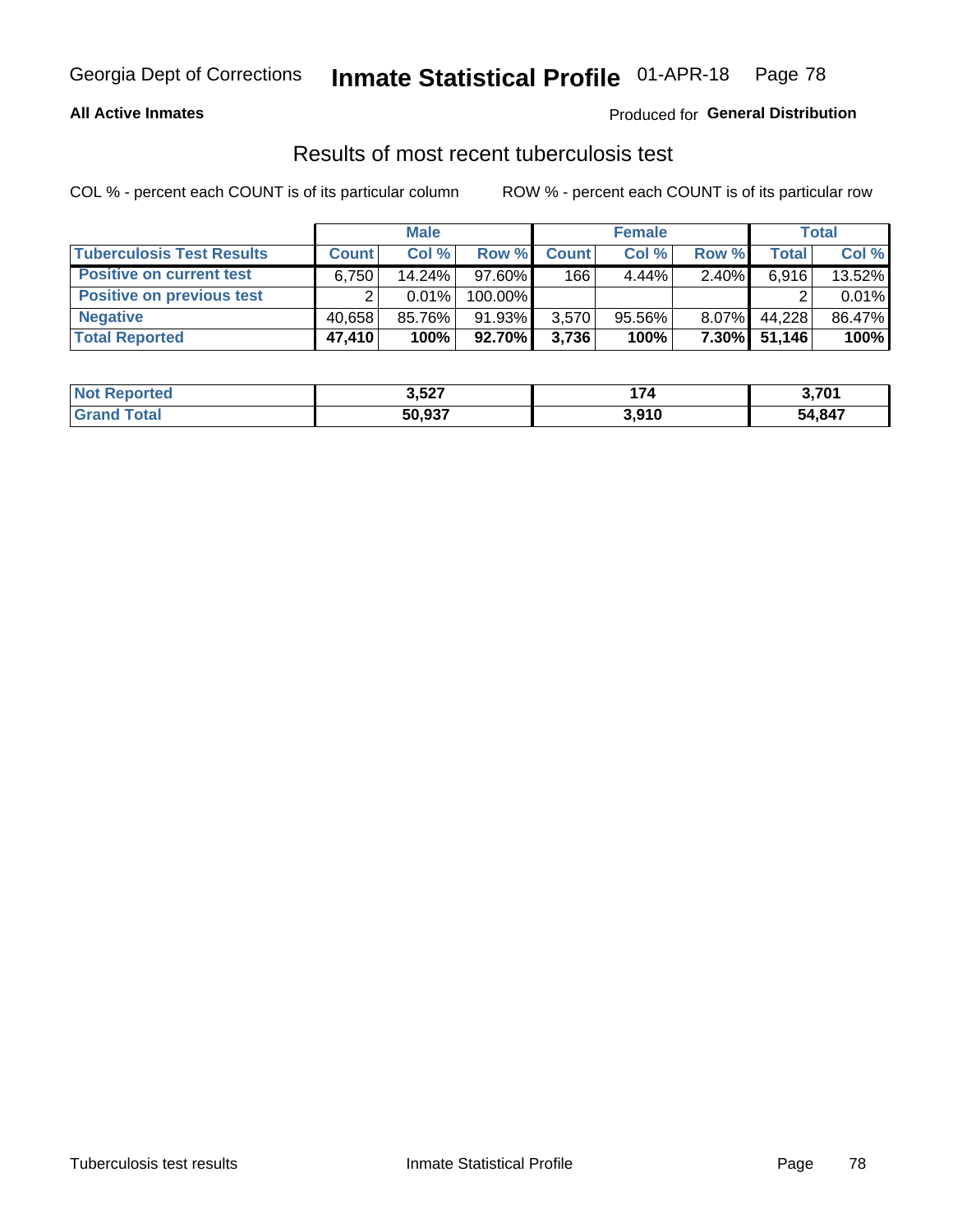### **All Active Inmates**

Produced for **General Distribution**

## Results of most recent syphilis test

|                                 | <b>Male</b>  |           |        | <b>Female</b>   |           |          | Total  |        |
|---------------------------------|--------------|-----------|--------|-----------------|-----------|----------|--------|--------|
| <b>Syphilis Test Results</b>    | <b>Count</b> | Col%      | Row %  | <b>Count</b>    | Col %     | Row %    | Total  | Col %  |
| <b>Positive on current test</b> | 181          | $1.35\%$  | 94.76% | 10 <sub>1</sub> | $2.02\%$  | $5.24\%$ | 191    | 1.37%  |
| <b>Negative</b>                 | 13.258       | $98.65\%$ | 96.48% | 484             | $97.98\%$ | $3.52\%$ | 13.742 | 98.63% |
| <b>Total Reported</b>           | 13,439       | 100%      | 96.45% | 494             | 100%      | $3.55\%$ | 13,933 | 100%   |

| <b>Not Reported</b> | 37,498 | 3,416 | 40,914 |
|---------------------|--------|-------|--------|
| <b>Grand Total</b>  | 50,937 | 3,910 | 54,847 |